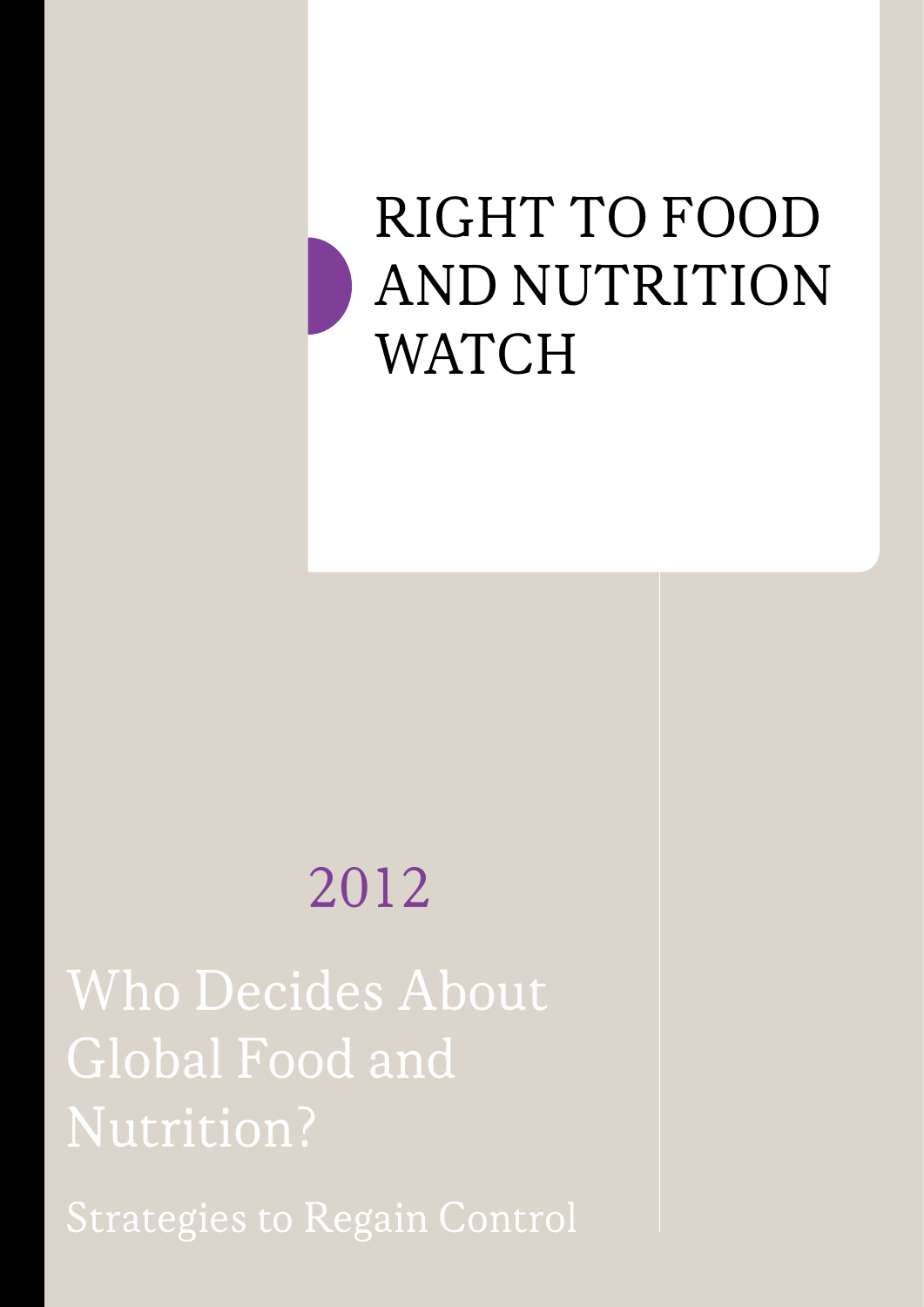# IMPRESSUM

# Published by



Brot für die Welt (Bread for the World) Stafflenbergstrasse 76, 70184 Stuttgart, Germany [www.brot-fuer-die-welt.de](http://www.brot-fuer-die-welt.de)



FIAN International Willy-Brandt-Platz 5, 69115 Heidelberg, Germany <www.fian.org>



Interchurch Organisation for Development Cooperation (ICCO) Joseph Haydnlaan 2a, 3533 AE Utrecht, The Netherlands <www.icco.nl>

## Members of the Right to Food and Nutrition Watch Consortium 2012



African Network on the Right to Food (ANoRF) C/487 Jéricho, Von de la Station Dovonou, Cotonou, Benin <www.rapda.org>



Centro Internazionale Crocevia Via Tuscolana n. 1111, 00173 Rome, Italy <www.croceviaterra.it>



DanChurchAid (DCA) Nørregade 15, DK-1165 Copenhagen K, Denmark <www.danchurchaid.org>



Ecumenical Advocacy Alliance (EAA) 150 route de Ferney, PO Box 2100, CH-1211 Geneva 2, Switzerland [www.e-alliance.ch](http://www.e-alliance.ch)



Habitat International Coalition (HIC)

<www.treatycouncil.org>

Housing and Land Rights Network (HLRN) 11 Tiba Street, 2nd Floor, Muhandisin, Cairo, Egypt <www.hlrn.org>



International Indian Treaty Council (IITC) The Redstone Building, 2940 16th Street, Suite 305 San Francisco, CA 94103-3664, USA



Observatory DESC—Economic, Social and Cultural Rights Carrer Casp, 43 baixos 08010 Barcelona, Spain <www.observatoridesc.org>



People's Health Movement (PHM) Global Secretariat, PO Box 13698 St Peter's Square, Mowbray 7705, Cape Town, South Africa <www.phmovement.org>



Plataforma Interamericana de Derechos Humanos, Democracia y Desarrollo (PIDHDD) Regional Coordination

La Niña E4-438 y Av. Amazonas, Edif. Pradera, Piso 3, Of. 302-B, Quito-Ecuador <www.pidhdd.org>



US Food Sovereignty Alliance (USFSA)

c/o WhyHunger 505 8th Avenue, Suite 2100, New York, NY 10018, USA <www.usfoodsovereigntyalliance.org>



**OMCT** 

World Alliance for Breastfeeding Action (WABA)



## World Organisation Against Torture (OMCT)

International Secretariat PO Box 21, 8, rue du Vieux-Billard, CH-1211 Geneva 8, Switzerland <www.omct.org>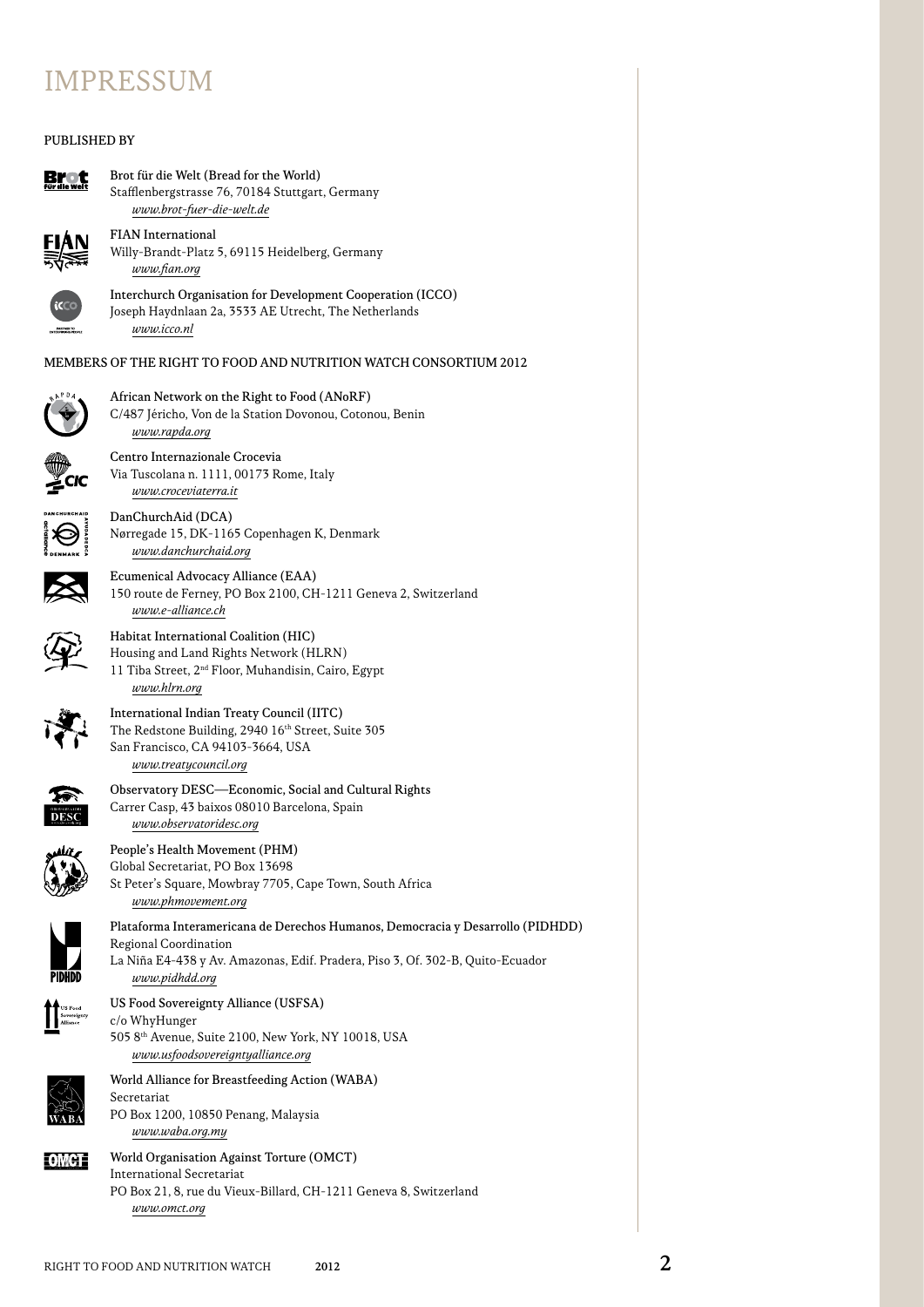### OCTOBER 2012

### Editorial Board:

Anne Bellows, University of Hohenheim Pablo de la Vega, PIDHDD David Kane, USFSA Stineke Oenema, ICCO Antonio Onorati, Crocevia Maarten Immink, Consultant Biraj Patnaik, Indian Right to Food Campaign Fernanda Siles, La Via Campesina Sara Speicher, EAA Saúl Vicente, IITC Bernhard Walter, Brot für die Welt Martin Wolpold-Bosien, FIAN International

## Project Coordination:

Léa Winter, FIAN International winter@fian.org

## Translation:

Noam Cochin and Donna Maria Ramírez

### Proofreading:

Donna Maria Ramírez

### Design:

KontextKommunikation, Germany, Heidelberg/Berlin [www.kontext-kom.de](http://www.kontext-kom.de)

### Publishing:

Wilma Strothenke, FIAN International

### Print:

LokayDRUCK, Germany Manufactured Carbon Neutral and printed with inks based on renewable resources on 100% recycled paper.

### Financed by:

Brot für die Welt (Bread for the World) [www.brot-fuer-die-welt.de](http://www.brot-fuer-die-welt.de)

> European Commission (EC) <ec.europa.eu>

# FIAN International

<www.fian.org>

Interchurch Organisation for Development Cooperation (ICCO) <www.icco.nl>



International Food Security Network (IFSN)— IFSN is co-funded by EC <www.ifsn.info>



Swiss Agency for Development and Cooperation (SDC) <www.sdc.admin.ch>

This publication has been produced with the financial assistance of the European Union. The contents of this publication are the sole responsibility of the authors and can in no way be taken to reflect the views of the European Union or of the other publishers. Contents of this publication may be quoted or reproduced, provided that the source of information is acknowledged. The publishers would like to receive a copy of the document in which this report is used or quoted.

All internet links provided in this publication were last accessed in August 2012.

ISBN: 978-3-943202-10-6

More information on the Right to Food and Nutrition Watch website: [www.rtfn-watch.org](http://www.rtfn-watch.org)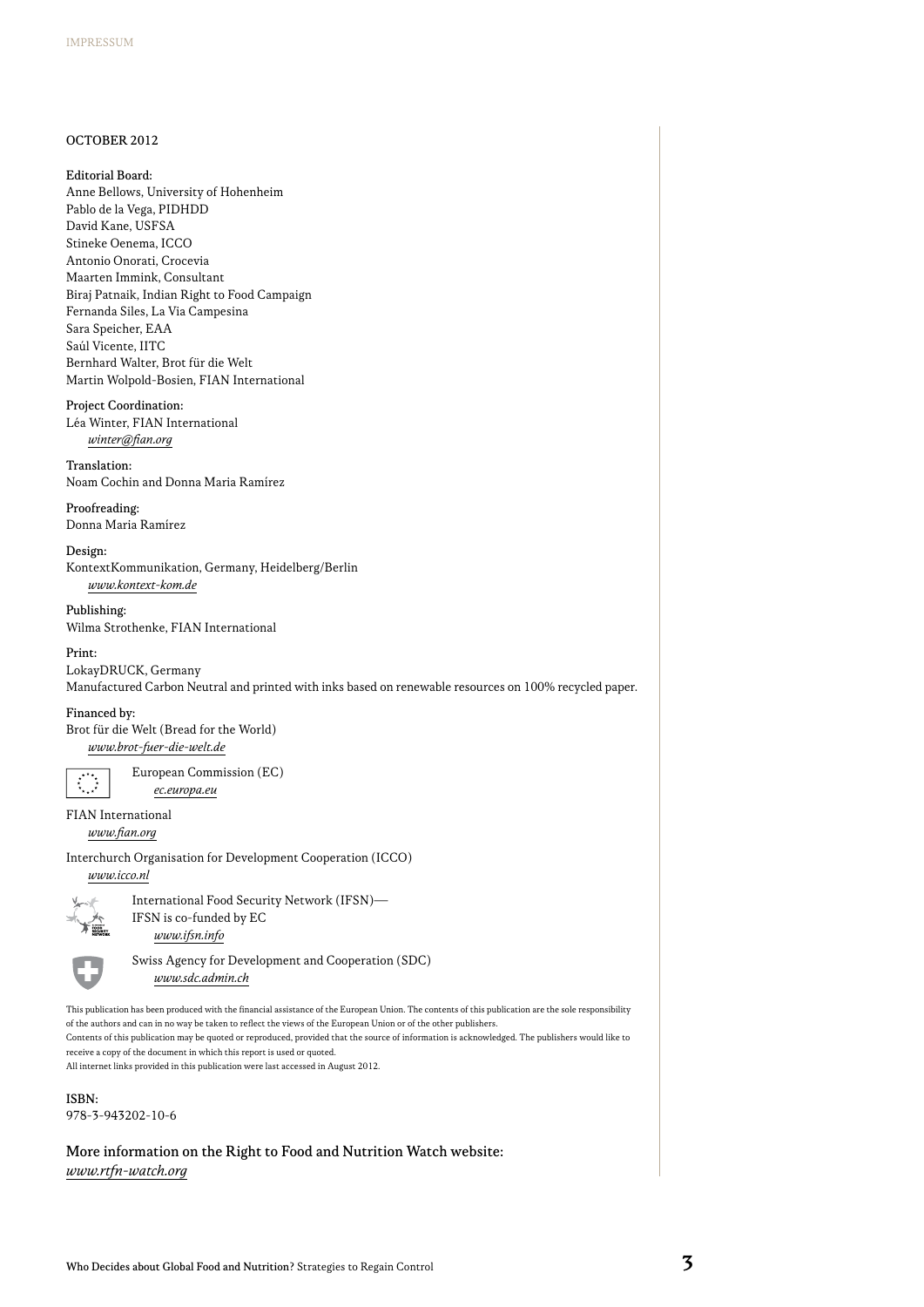# TABLE OF CONTENTS

| Acronyms                                                                                         |                                                                                                                                                                                                       |    |  |  |
|--------------------------------------------------------------------------------------------------|-------------------------------------------------------------------------------------------------------------------------------------------------------------------------------------------------------|----|--|--|
| Preface<br>8                                                                                     |                                                                                                                                                                                                       |    |  |  |
| Introduction                                                                                     |                                                                                                                                                                                                       |    |  |  |
| WHO DECIDES ABOUT GLOBAL FOOD AND NUTRITION?<br><b>Strategies to Regain Control</b><br>$12 - 54$ |                                                                                                                                                                                                       |    |  |  |
| 01                                                                                               | Working Together towards a Human Rights Framework for Food Security<br>and Nutrition-How Far Have We Come?<br>Martin Wolpold-Bosien                                                                   | 13 |  |  |
| 02                                                                                               | Agrofinancialization:<br>Food Price Volatility and Global Value Chains<br>Mauro Conti                                                                                                                 | 19 |  |  |
| 03                                                                                               | Two Contemporary Challenges:<br>Corporate Control over Food and Nutrition and the Absence of a Focus<br>on the Social Determinants of Nutrition<br>Claudio Schuftan and Radha Holla                   | 24 |  |  |
| 04                                                                                               | Conflicts of Interest and Human Rights-Based Policy Making:<br>the Case of Maternal, Infant, and Young Children's Health and Nutrition<br>Lida Lhotska, Anne C. Bellows and Veronika Scherbaum        | 31 |  |  |
| 05                                                                                               | The Recently Adopted Guidelines on the Responsible Governance of<br>Tenure of Land, Fisheries and Forests:<br>a Turning Point in the Global Governance of Natural Resources?<br>Sofía Monsalve Suárez | 37 |  |  |
|                                                                                                  | A Stepping Stone to a New Civilization<br>05 a<br>Interview with Angel Strapazzón                                                                                                                     | 42 |  |  |
| 06                                                                                               | The Right to Food of Indigenous Peoples<br>Saúl Vicente Vázquez                                                                                                                                       | 44 |  |  |
|                                                                                                  | <b>Bitter Reality Fuelled by Sugar:</b><br>06 a<br>Higher Risks and Threats for Indigenous Peoples in Mexico<br>Marcos Arana Cedeño and Xaviera Cabada                                                | 46 |  |  |
| 07                                                                                               | <b>Strategies to Regain Control:</b><br>the Extraterritorial Obligations Principles<br>Rolf Künnemann                                                                                                 | 49 |  |  |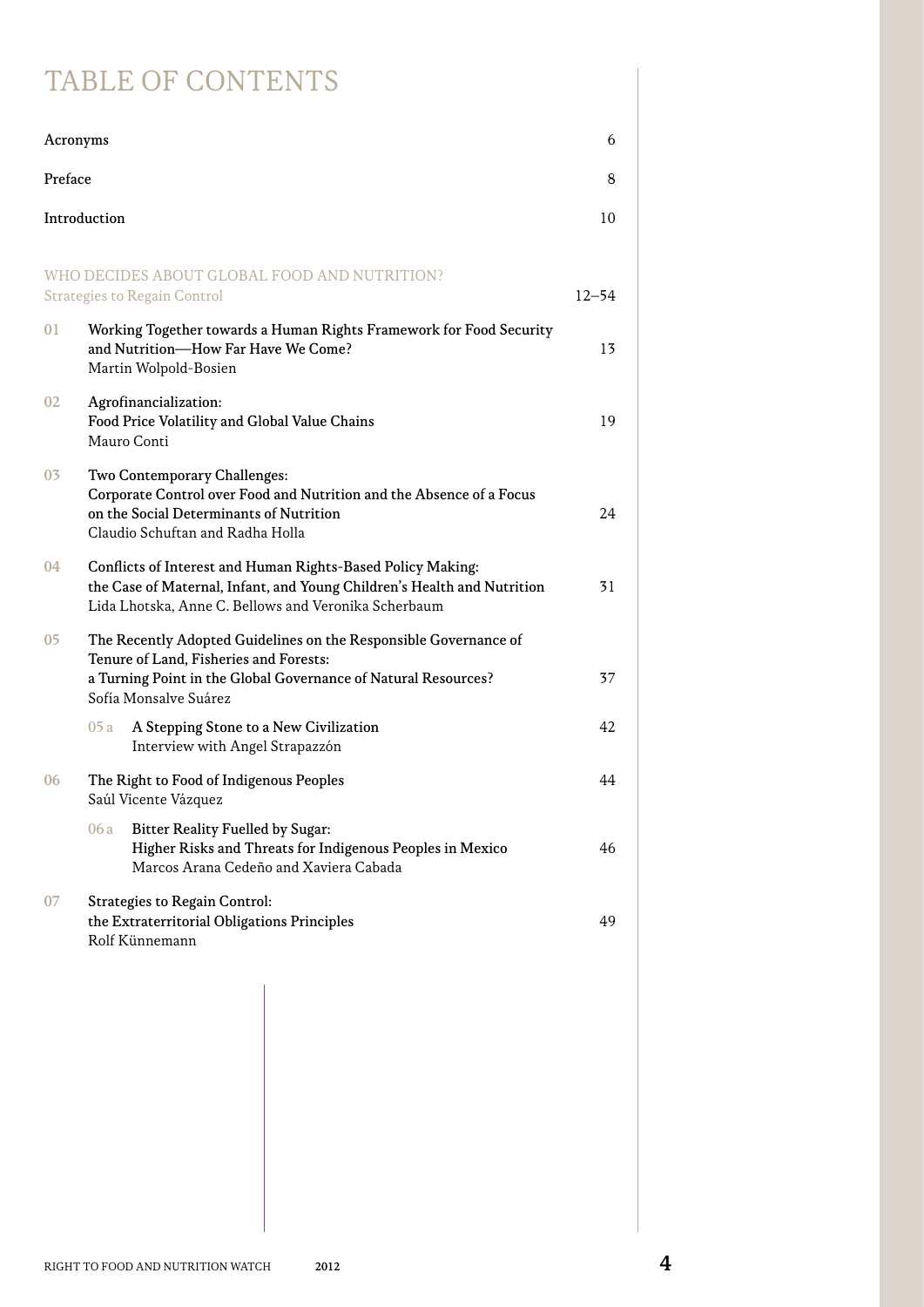# NATIONAL AND REGIONAL REPORTS: Monitoring the Human Right to Food and Nutrition 56–82 08 Land Grabs of the Arab Spring: Chronicle of Corruption as Statecraft 57 Joseph Schechla 09 Famine in Africa: a Persistent Outrage 62 Huguette Akplogan-Dossa 10 Fueled by Hunger 65 Pascal Erard 11 Cutbacks on Public Spending Policies and Social Rights Violations: the Spanish Case 68 Laia Fargas Fursa 12 Inequality and Dependence in Post-NAFTA Rural Mexico 71 Marcos Arana Cedeño 13 Strong Agribusinesses and a Weak State: the Equation Generating Hunger in Paraguay 74 Milena Pereira Fukuoka 14 The Right to Food in Bangladesh—Analysis and Campaigning Challenges 77 Zakir Hossain 15 The Legal Framework Governing the Right to Adequate Food in the Philippines 80 Aurea Miclat-Teves and Maria Socorro I. Diokno

| Conclusion                                           | 84 |  |
|------------------------------------------------------|----|--|
| List of main sources available at www.rtfn-watch.org |    |  |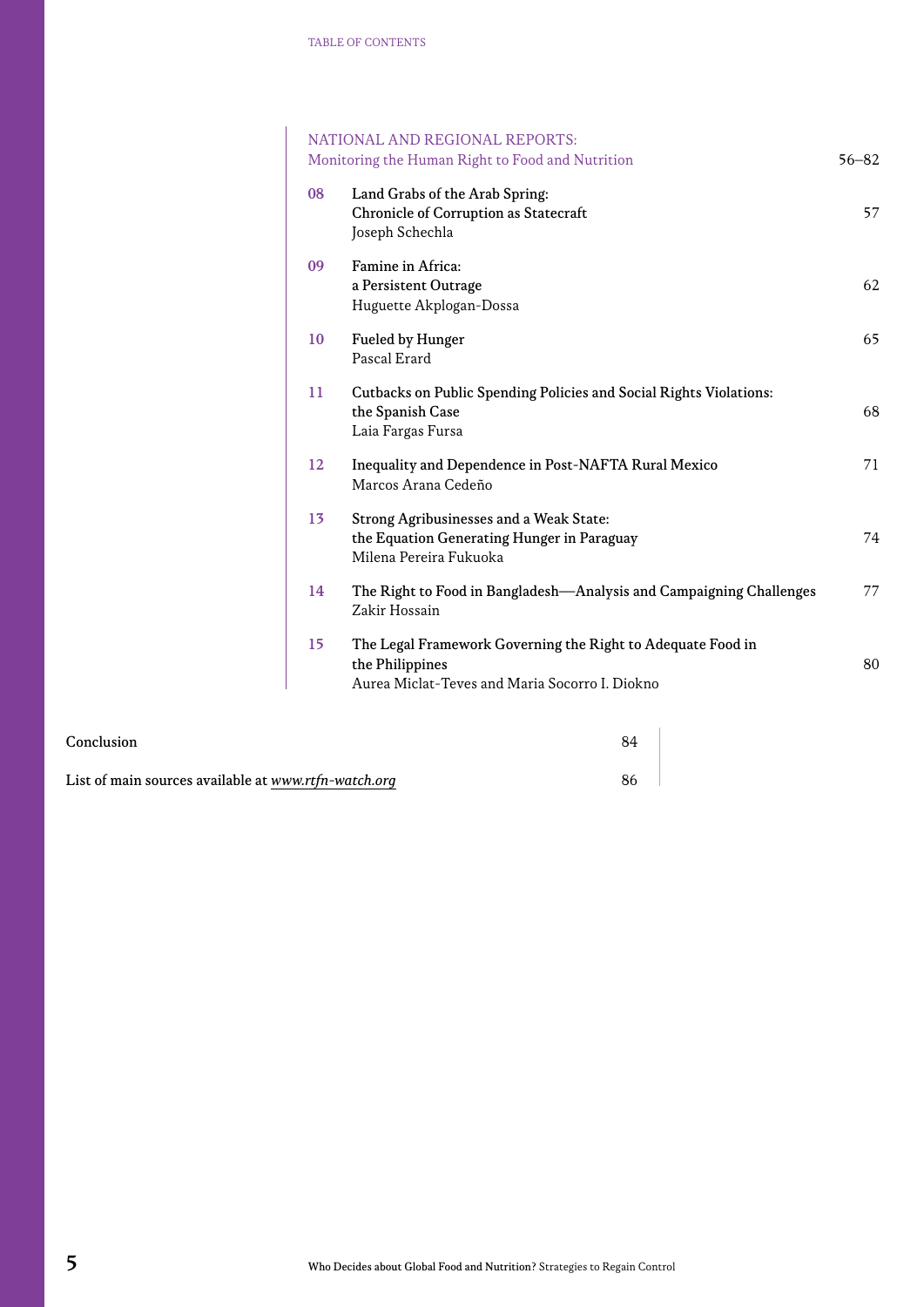# ACRONYMS

| <b>CESCR</b>  | Committee on Economic, Social and Cultural Rights                |
|---------------|------------------------------------------------------------------|
| <b>CFS</b>    | Committee on World Food Security                                 |
| <b>CSO</b>    | Civil Society Organization                                       |
| EC            | European Commission                                              |
| <b>ESCR</b>   | Economic, Social and Cultural Rights                             |
| <b>ETO</b>    | Extraterritorial Obligation                                      |
| EU            | European Union                                                   |
| <b>FAO</b>    | UN Food and Agriculture Organization                             |
| GAIN          | Global Alliance for Improved Nutrition                           |
| GDP           | <b>Gross Domestic Product</b>                                    |
| HIV/AIDS      | Human Immunodeficiency Virus/Acquired Immune Deficiency Syndrome |
| <b>ICESCR</b> | International Covenant on Economic, Social and Cultural Rights   |
| IMF           | International Monetary Fund                                      |
| <b>MDG</b>    | Millennium Development Goal                                      |
| NGO.          | Non-Governmental Organization                                    |
| <b>OECD</b>   | Organisation for Economic Co-operation and Development           |
| <b>OHCHR</b>  | UN Office of the High Commissioner for Human Rights              |
| <b>PPP</b>    | Public-Private Partnership                                       |
| RtAF          | Right to Adequate Food                                           |
| SCN           | UN Standing Committee on Nutrition                               |
| <b>SDN</b>    | Social Determinants of Nutrition                                 |
| <b>SUN</b>    | Scaling Up Nutrition                                             |
| TNC           | <b>Transnational Corporation</b>                                 |
| <b>UDHR</b>   | Universal Declaration of Human Rights                            |
| <b>UN</b>     | <b>United Nations</b>                                            |
| <b>UNDRIP</b> | UN Declaration on the Rights of Indigenous People                |
| <b>UNDP</b>   | UN Development Programme                                         |
| <b>UNEP</b>   | <b>UN Environment Programme</b>                                  |
| <b>UNICEF</b> | UN Children's Fund                                               |
| <b>WFP</b>    | World Food Programme                                             |
| <b>WHA</b>    | World Health Assembly                                            |
| WHO           | World Health Organization                                        |
| WTO           | World Trade Organization                                         |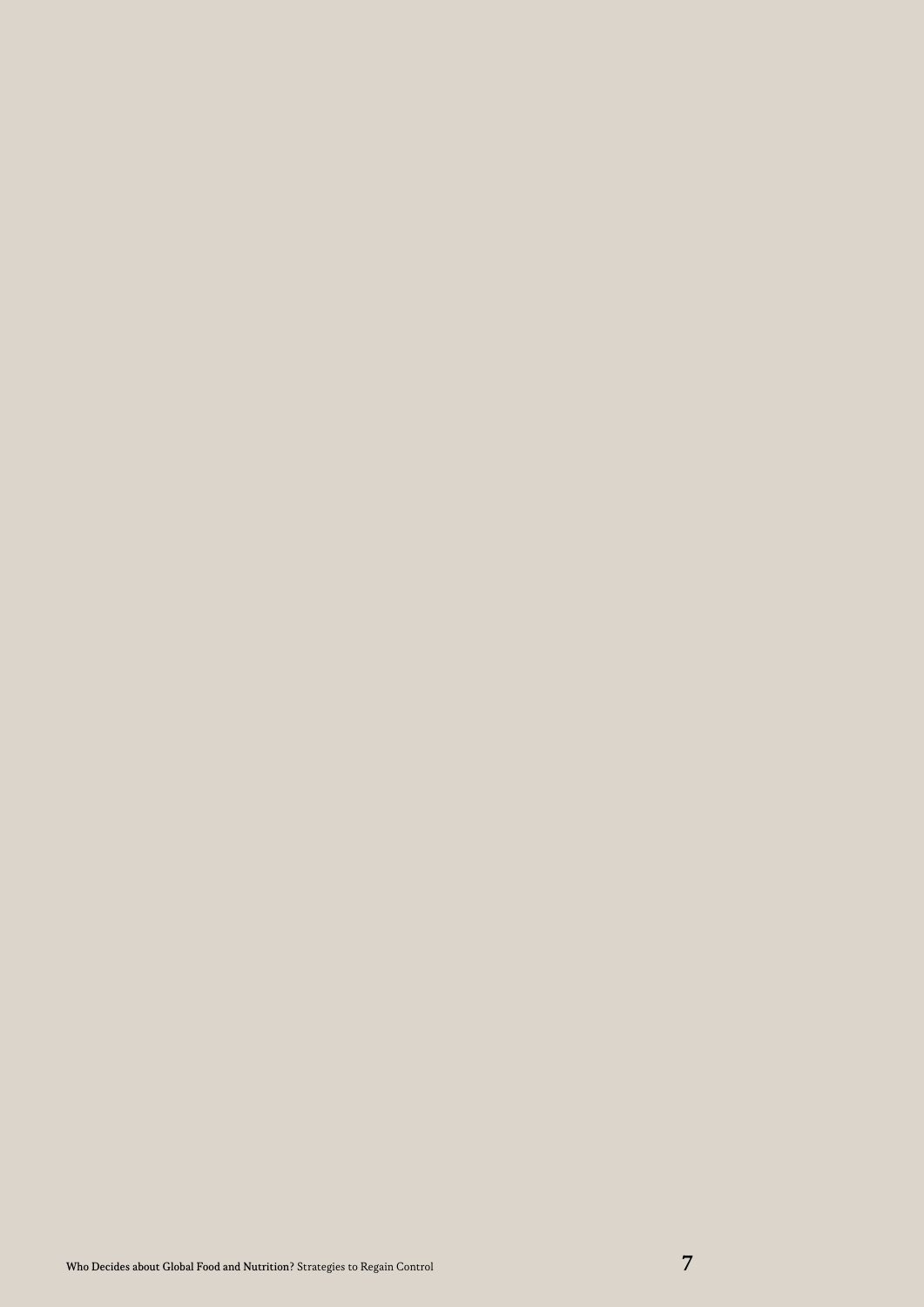At first glance, the question "who decides about food and nutrition?" seems to be a rhetorical one. It would seem natural that the people themselves decided about what to eat and what not. The right to decide and to control which food to have is inherent to the human right to adequate food. This decision is to be taken by the rights-holders themselves. However, in reality, hundreds of millions of persons on this planet, and especially those most affected by hunger and malnutrition, have lost this decision power, at least in part.

The human rights approach, as outlined in the Right to Food Guidelines, "includes certain key principles: the need to enable individuals to realize the right to take part in the conduct of public affairs, the right to freedom of expression and the right to seek, receive and impart information, including in relation to decision making about policies on realizing the right to adequate food."<sup>1</sup> In consequence, based on the principles of universality, interdependency, indivisibility and interrelation of all human rights, people are fully entitled to enjoy the rights to information and participation in decision making on food and nutrition issues, and to hold duty bearers accountable.

The Right to Food and Nutrition Watch 2012 addresses the decision making process on global food and nutrition from this human rights perspective. The question "who decides?" includes the question "who is excluded from decision making?" Food and power are related. It is almost impossible to find one person among the powerful in society and politics worldwide who has not sufficient to eat. The tendency is that exclusion from economic and political decision making goes hand in hand with incidence of hunger and malnutrition. So, when considering the patterns of decision making regarding access to and control over food and nutrition within the whole food chain, including the concentration processes of food ressources, we cannot avoid to talk about power relations between extremely unequal actors, including at the household level.

The Watch Consortium is particularly concerned about the trend of increasing influence and control of agribusiness and financial actors over food and nutrition, including their impact on food speculation and food producing resources. In fact, the phenomenon of land grabbing seems to be embedded into a broader process of a global rush on natural resources. Again, this is a problem of power, on the local, national and global level, but increasingly as well a problem of human rights, as people most affected by hunger and malnutrition lose terrain on both access to food resources and political decision making.

At the same time we observe a clear trend of governments' and multilateral organizations' increased recognition and promotion of the private sector and related philanthropic foundations as important stakeholders in the struggle against hunger and malnutrition, including through public private partnerships (PPPs), and as key investors in agriculture and sustainable development, without adequate public regulation of existing conflicts of interest.

On the other hand, social movements and other expressions of civil society have engaged in strategies to regain people's control over food and nutrition. Several of these initiatives are analyzed in this Watch as well. A certain pattern of common denominators can be perceived: many of these struggles are rooted in the conviction of food and peoples sovereignty, and relate directly in their political action on food and nutrition to the use and strengthening of human rights instruments. Last but not least, they seem to follow a strategy to effectively occupy political decision space in local, national and global governance structures.

The Watch 2012 presents several aspects of this overall panorama of social mobilization which, in essence, are about the effective primacy of human rights over vested interests, as enshrined in article 1 of the Vienna Declaration and Programme of Action adopted in 1993 by the World Human Rights Conference. Human rights are the most powerful tools to secure that the worldwide efforts against hunger and malnutrition are not reduced to shortterm intervention strategies, but tackle the whole range of structural causes, establish strong accountability mechanisms, and empower people in their efforts to regain control over food and nutrition.

The Watch Consortium would like to thank all who contributed to this issue. We deeply appreciate the insights of the authors who made this publication a success. A special thanks goes to the Watch coordinator Léa Winter for her intense and excellent work, and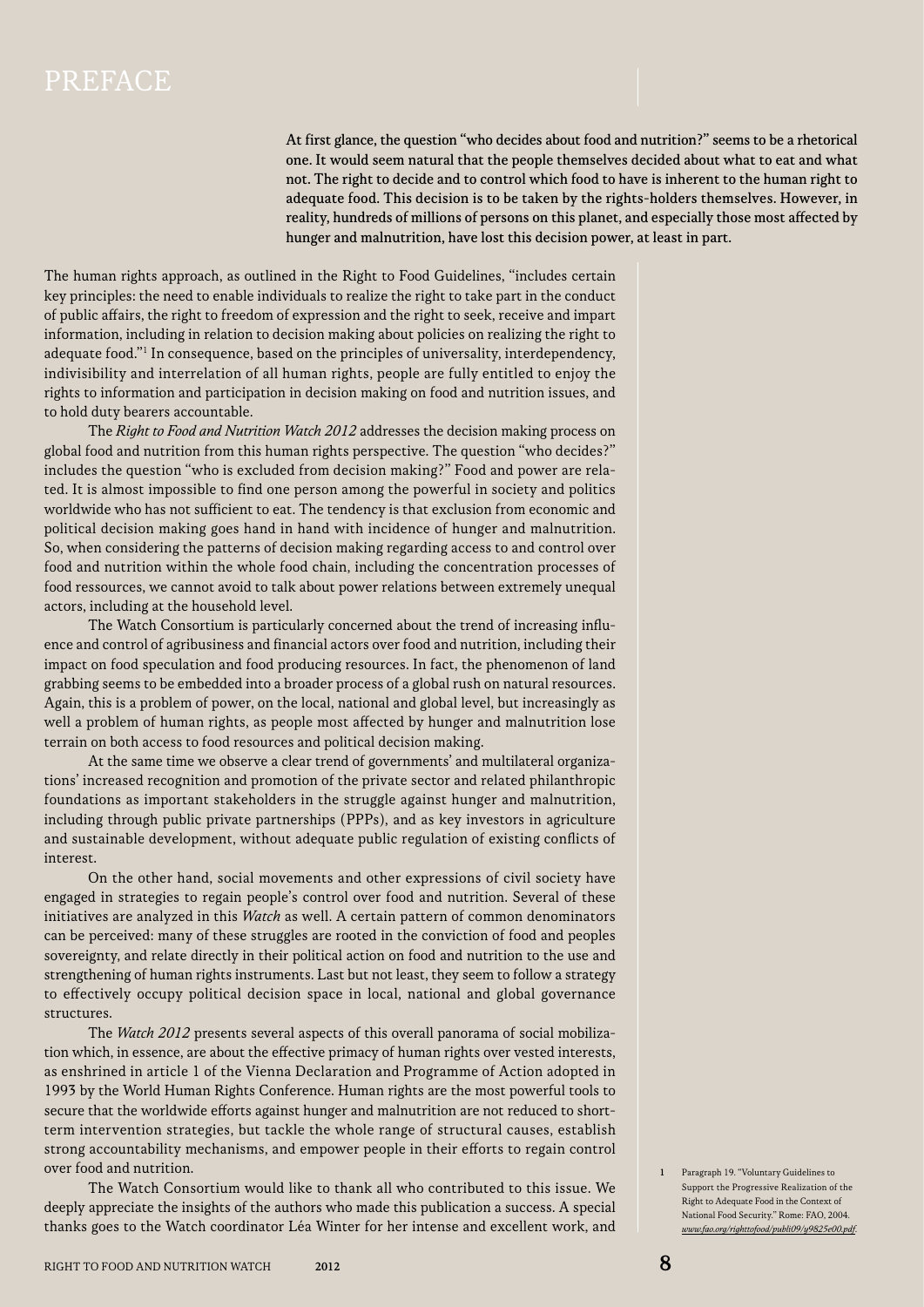to the highly committed editorial board composed of Anne Bellows, David Kane, Stineke Oenema, Antonio Onorati, Maarten Immink, Biraj Patnaik, Fernanda Siles, Sara Speicher, Pablo de la Vega, Saúl Vicente, Bernhard Walter, and Martin Wolpold-Bosien. We would also like to highlight the support of Donna Ramírez who served as assistant to the coordinator. We are likewise grateful to the other members of the Watch Consortium for their valuable contributions to the design and content of the publication.

Yours sincerely,

Stineke Oenema, ICCO Flavio Valente, FIAN International Bernhard Walter, Brot für die Welt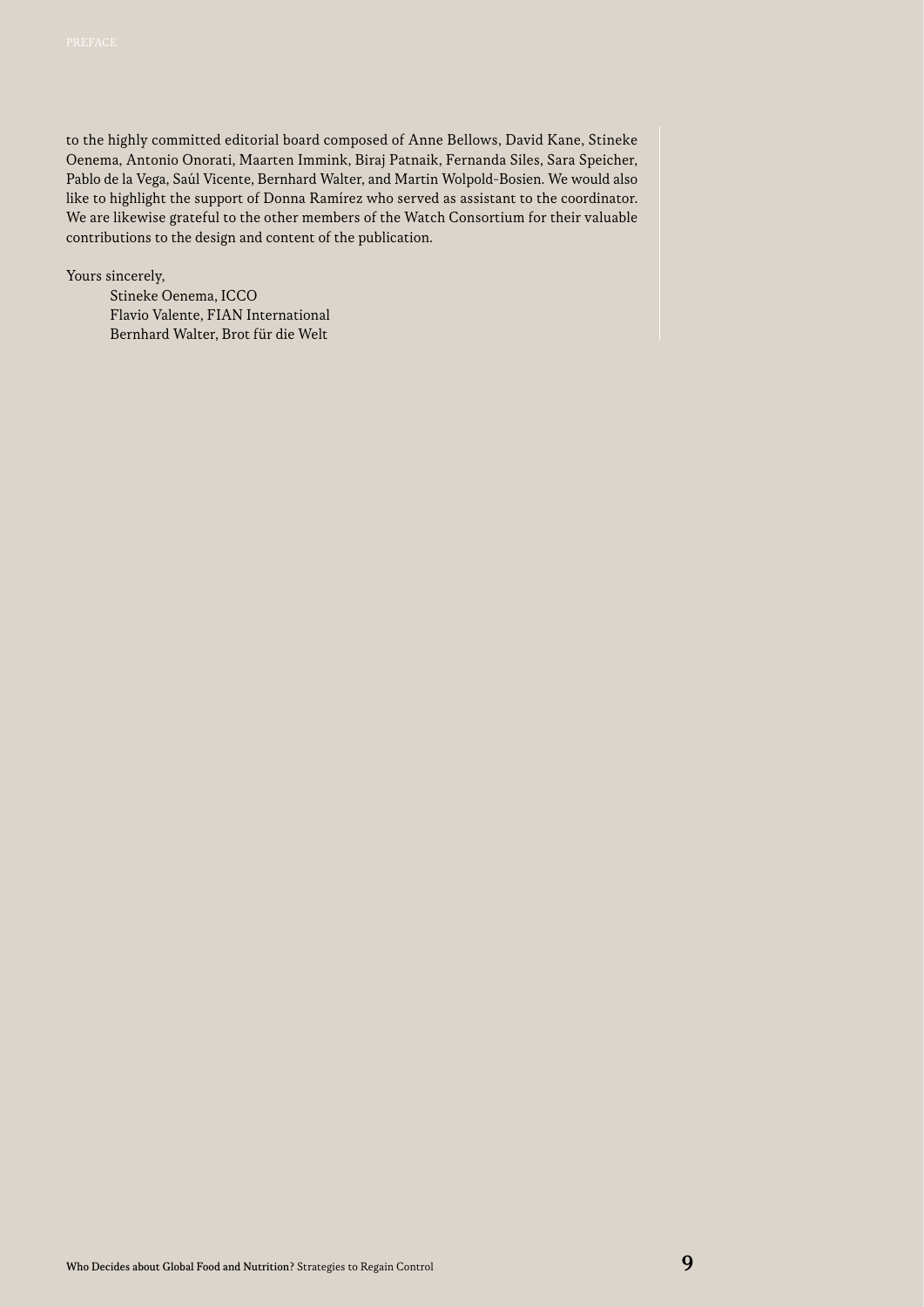# **INTRODUCTION**

Year after year millions of persons suffer from violations of their right to food; this is not only due to a lack of accountability but also to the loss of people's control over their food and nutrition. Allowing decision making to be in the hands of a powerful but reduced group has led to a centralized model of food supply, which in many cases results in famines, political abuse, or infringement on the State's basic obligations when it comes to human rights: to respect, protect, and fulfill them.

The time must come when those who are victims of selfish interests regain their legitimate sovereignty over food. It is unacceptable that communities (such as peasants, fisherfolk, pastoralists, or indigenous peoples) who have through centuries dedicated their lives to working the land, tending livestock, and fishing in seas and rivers in order to feed themselves and their families, are now being evicted and forbidden from pursuing not just their livelihood, but the basic means for their survival. This injustice is tolerated by those States who either lack a legal system that is able to protect its population, or by those who are involved in corrupted frameworks, where the inevitable abuse typically results in defenseless victims.

In order to set a model in which the right to food is protected and enjoyed by all in the near future, it is necessary to know who is in control of food and nutrition at the moment. Whether it is corporations or institutions, it is crucial to monitor their decisions in order to ensure their transparency and to have the chance of holding a leveled dialog between those in power and social movements. Together with this, advocacy and promotion of human rights is indispensable to guarantee that all States live up to the international standards set by the numerous committees and covenants on human rights which have been ratified by most countries during the past decades.

This Watch is divided into two different sections. The first comprises seven articles on different aspects of the control over food and nutrition, taking into account cases that affect people from different States and studying the latest advances in strategies to regain control. The second part consists of eight articles which monitor recent developments in specific regions and countries, denouncing different abuses by politicians and institutions, as well as the negative impact that weak legal frameworks have on human rights.

Article 1 follows up what has been discussed in the previous issues of the Watch. It also gives an insightful analysis on the importance of the work of the reformed Committee on World Food Security and assesses upcoming challenges and how these should be addressed. Article 2 raises awareness of the problematic process of agrofinancialization, which allows speculation to take over the commodities market, resulting in violations of the right to food and severely affecting the purchasing power of the average consumer.

Articles 3 and 4 analyze the takeover of companies and corporations. These articles give critical attention to the growing trend of public-private partnerships (PPPs), such as the Global Alliance for Improved Nutrition (GAIN) and the Scaling Up Nutrition Initiative (SUN). These controversial associations can have dangerous implications which could be avoided by including a focus on social determinants of nutrition, and through a stronger and more effective implementation of corporate accountability in order to avoid conflicts of interests.

Through an interview with Angel Strapazzón from La Via Campesina, in article 5 we are introduced to the process and creation of the Voluntary Guidelines on the Responsible Governance of Tenure of Land, Fisheries and Forests. The article also highlights what is most relevant and innovative of the Guidelines as well as it noties the flaws and where the Guidelines fall short with respect to the expectations of civil society organizations.

One of the most vulnerable groups when it comes to the right to food is the indigenous population. Article 6 shows how even if most Latin American constitutions take their disadvantages into consideration and positively differentiate those communities, in practice the governments fail to comply with their obligations. In line with this subject, article 6a exemplifies this situation with a detailed description of how aggressively several soda and high-energy dense products companies have approached indigenous peoples in Mexico, leading to a worrying increase of diabetes and other illnesses due to unhealthy consumption patterns.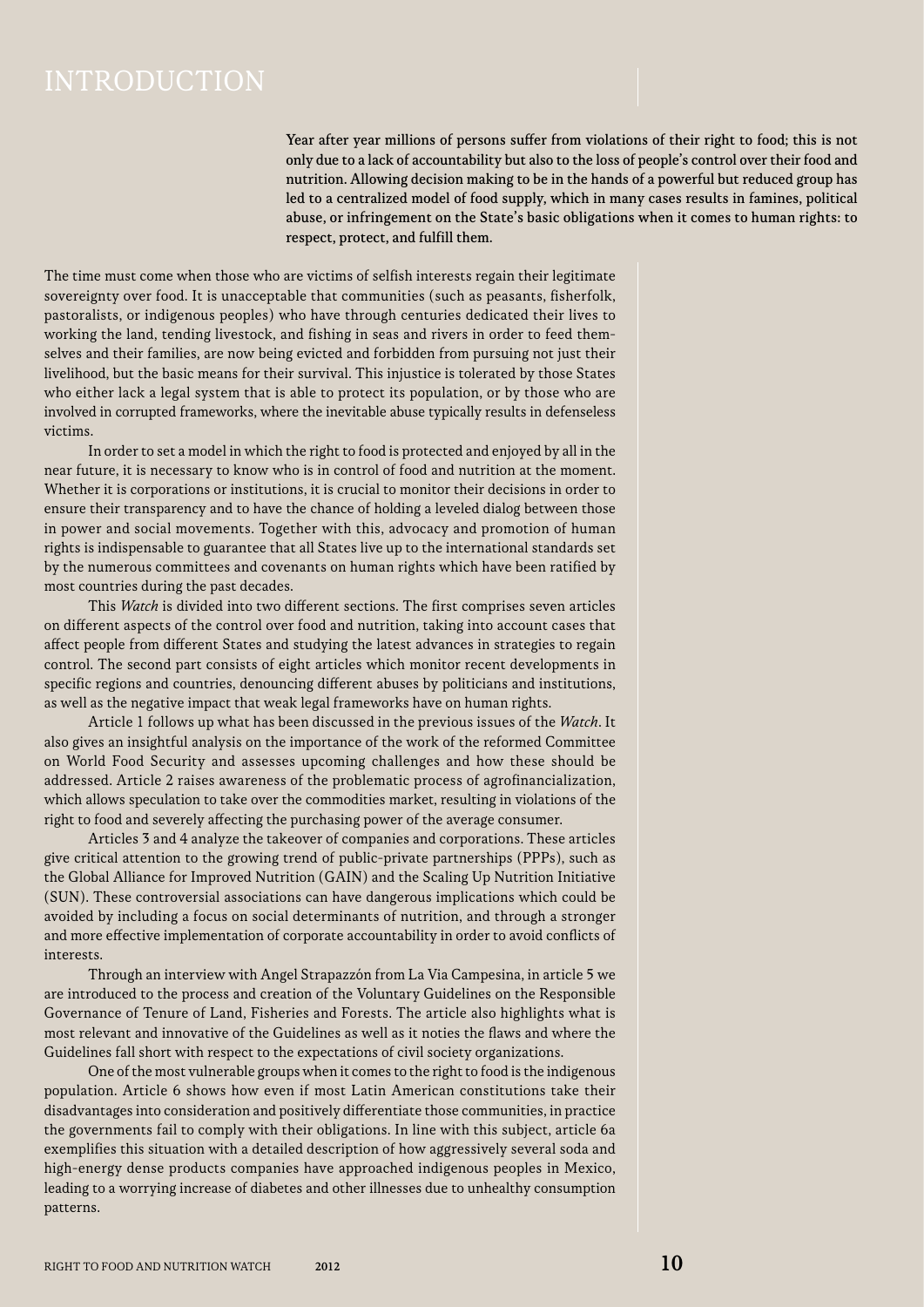The last article of the first part, article 7, is a factual study on the recently adopted Maastricht Principles on extraterritorial obligations (ETOs) through which social movements can find new ways of holding States accountable for their lack of defending human rights when it comes to crossing borders.

Article 8 provides a new perspective on the Arab Spring. We learn how the legal chaos that preceded the uprisings had allowed corruption, which had translated into a flagrant violation of the right to land in countries like Tunisia, Egypt, or Yemen.

This year has witnessed yet another food crisis due to severe droughts which have caused famines all across the Horn of Africa and then spread to the Sahel. In article 9 we learn of the consequences of insufficient and/or ineffective aid as well as the need for governments and populations in those regions to take effective control over their food systems.

Article 10 reflects on the serious mistake of believing that agrofuels were the solution to environmental problems. The article proves how, in fact, they not only have a negative impact on the environment, but also raise agricultural prices and provide further incentive for land grabbing.

This year, Spain was examined by the Committee on Economic, Social and Cultural Rights (CESCR). Article 11 analyses how severe cutbacks on public expenditure have taken their toll on the implementation of the International Covenant on Economic, Social and Cultural Rights, and expands upon the Committee's worries about their negative impact on the most vulnerable groups.

After becoming part of NAFTA, Mexico's dependence on international agricultural products has taken a severe toll on rural areas. Article 12 documents on the loss of land and work of many of the Mexican peasants and elaborates on the concern of the Special Rapporteur on the right to food on the matter.

Article 13 proves how intensive agribusiness has left many Paraguayans without means or land. The new production model based on exporting soy beans and meat has deformed market prices and provoked an increase in poverty and hunger, as well as profoundly weakened democratic institutions.

Lastly, articles 14 and 15, on Bangladesh and the Philippines respectively, describe the feeble legal frameworks within these countries. In the case of Bangladesh the right to food is indirectly covered by insufficient governmental aid whereas in the Philippines the well-built legal structure is undermined by bureaucratic inefficiencies.

The members of the Right to Food and Nutrition Watch Consortium wish that this 2012 edition of the Watch will give voice to victims of injustice, and that the reader will use the information that is offered as a means to fight for human rights and join the cause of regaining control over food and nutrition in order to finally secure the right to food, as every human being is entitled to it.

The editorial board of the Watch 2012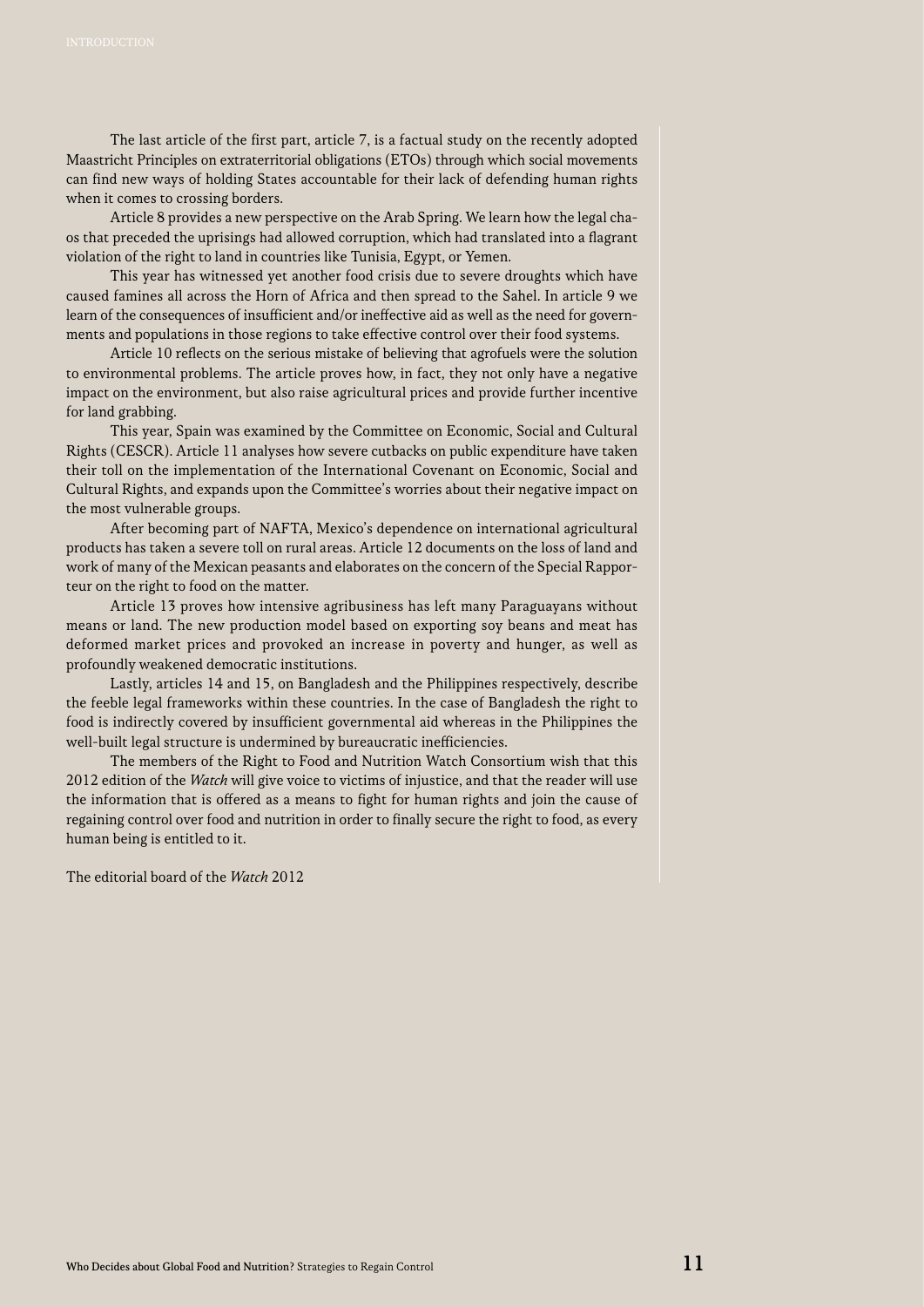WHO DECIDES ABOUT GLOBAL FOOD AND NUTRITION? Strategies to Regain Control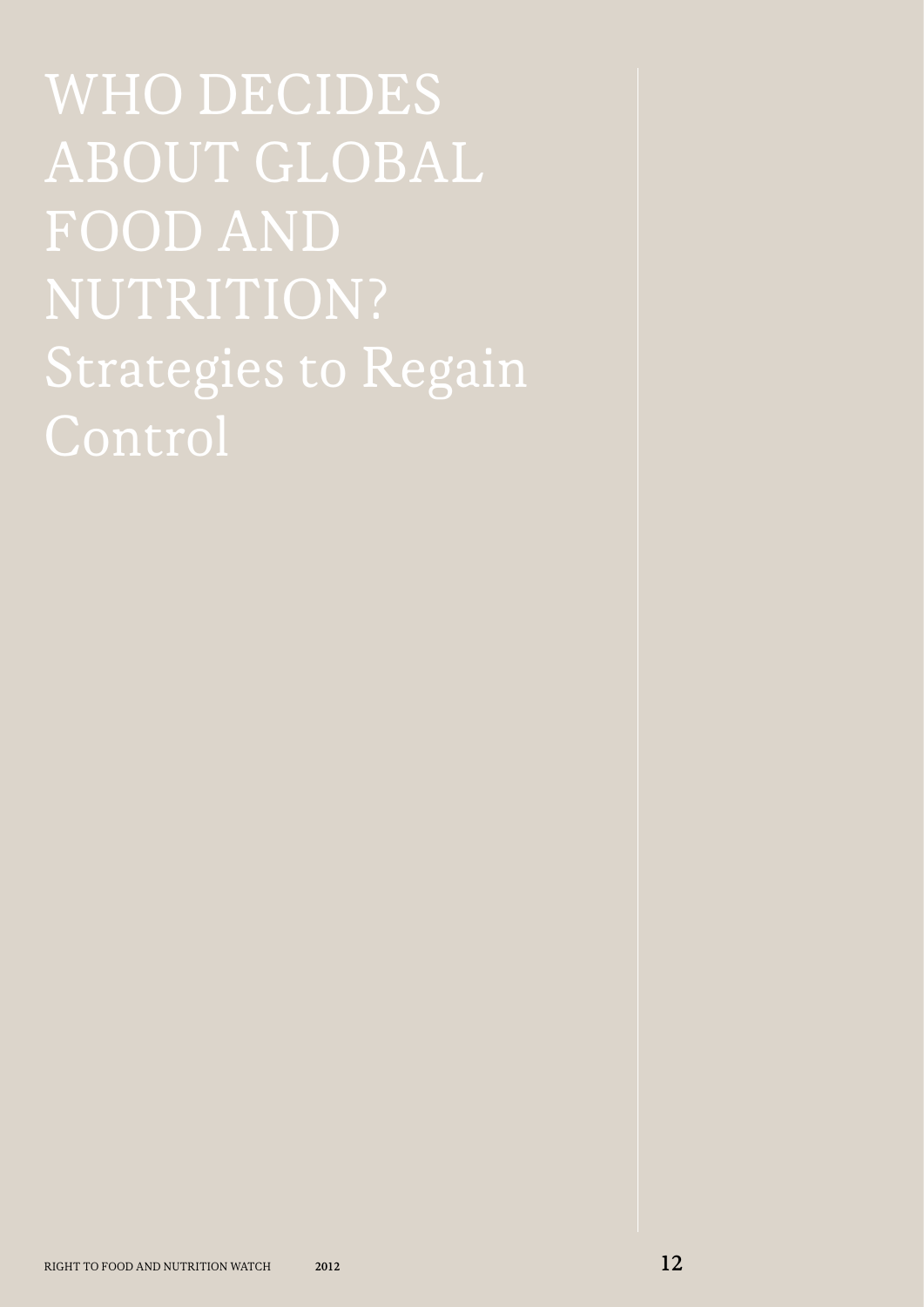# 01

# WORKING TOGETHER TOWARDS A Human Rights Framework for Food Security and Nutrition—How Far Have We Come?

# Martin Wolpold-Bosien<sup>1</sup>

On the occasion of this fifth edition of the Watch, we will begin with a brief review of our own progress before assessing current initiatives towards achieving a human rights framework for food security and nutrition policies. Lastly, we will look into the challenges we have identified for the near future.

# From where did we start?

"National and global political decisions that fail to take the human rights obligations of States and intergovernmental organizations into account are the main reasons why hunger persists."2 The very first sentence of the preface of the "Zero Edition" in 2008 clearly marked the human rights perspective of the Watch from the beginning. At that time it was applied to the analysis of the world food price crisis that had made headlines early that year. Upon request of the newly appointed UN Special Rapporteur on the right to food, the Human Rights Council organized its first special session on the food crisis and the human right to food in May 2008. Social movements and civil society organizations (CSOs) demanded fundamental policy changes and stressed the need for "a food production system based on the principles of food sovereignty and human rights."3

Although views on the causes and origins of the crisis were diverse, there was a growing international consensus on the need for a governance reform. In this context, the Right to Food and Nutrition Watch 2009 was published under the title: "Who Controls the Governance of the World Food System?" On that occasion, emphasis was given to the reform of the Committee on World Food Security (CFS) which was successfully adopted in October 2009.4 In 2010, we examined several deeply concerning developments in the subjects of land grabbing and malnutrition as challenges for governance, including a first assessment of the CFS reform, and we also presented different perspectives towards a human rights based Global Strategic Framework for Food Security and Nutrition.5

The Watch 2011 highlighted right to food accountability as a core element of the human rights framework for food and nutrition. The emerging worldwide right to food movement and the monitoring reports in the Watch editions since 2008 have made it very clear that the struggle against hunger entails access to justice, and that the current lack of accountability and prevalent impunity of right to food violations lead directly to chronic hunger. The progressive and sustained realization of the right to adequate food depends on the existence of strengthened accountability mechanisms on all levels which should be made available for rights-holders in their daily struggles.<sup>6</sup>

# Where are we now?

# Regarding decision making processes within the CFS

The reform of the CFS is seen by social movements and civil society groups as an important achievement. This is particularly true in the case of small-scale food producer organizations and supporters of food sovereignty, human rights, and democracy. Many of them actively engaged in the year-long negotiation of the CFS reform thereby influencing its outcome in important ways.7

The vision of the reformed CFS is to strive towards "[…] a world free from hunger where countries implement the Voluntary Guidelines for the Progressive Realization of the Right to Adequate Food in the Context of National Food Security."8 The reform of the CFS

- 1 Martin Wolpold-Bosien is the coordinator of the Right to Food Accountability Program at the International Secretariat of FIAN and a member of the Right to Food and Nutrition Watch editorial board. The author would like to thank Stineke Oenema and Carole Samdup for their valuable help in the review of the article. The content of the article is the sole responsibility of the author.
- 2 Right to Food and Nutrition Watch: the World Food Crisis and the Right to Food. Heidelberg, Stuttgart, and Utrecht: Brot für die Welt, FIAN International and ICCO, 2008. 4.
- 3 Ibid. 9–10.
- 4 Right to Food and Nutrition Watch: Who Controls the Governance of the World Food System? Heidelberg, Stuttgart, and Utrecht: Brot für die Welt, FIAN International and ICCO, 2009.10–23.
- 5 Right to Food and Nutrition Watch: Land Grabbing and Nutrition, Challenges for Global Governance. Heidelberg, Stuttgart, and Utrecht: Brot für die Welt, FIAN International and ICCO, 2010. 13–15,18–21, 33–43, 86–87.
- 6 Right to Food and Nutrition Watch: Claiming Human Rights, the Accountability Challenge. Heidelberg, Stuttgart, and Utrecht: Brot für die Welt, FIAN International and ICCO, 2011. 98–100.
- 7 International Food Security and Nutrition Civil Society Mechanism. "Civil Society Working Document on the Global Strategic Framework for Food Security and Nutrition." Dec. 2011. [www.csm4cfs.org/files/SottoPagine/](www.csm4cfs.org/files/SottoPagine/41/cso_working_document_on_the_gsf_december_2011_en.pdf) [41/cso\\_working\\_document\\_on\\_the\\_gsf\\_](www.csm4cfs.org/files/SottoPagine/41/cso_working_document_on_the_gsf_december_2011_en.pdf) [december\\_2011\\_en.pdf](www.csm4cfs.org/files/SottoPagine/41/cso_working_document_on_the_gsf_december_2011_en.pdf). This document is available on the Watch website: [www.rtfn](www.rtfn-watch.org/en/home/watch-2012/main-sources)[watch.org/en/home/watch-2012/main-sources](www.rtfn-watch.org/en/home/watch-2012/main-sources).
- 8 CFS, 35th Session. "Agenda Item 3: Reform of the Committee on World Food Security, Final Version" (CFS: 2009/2 Rev 2). Rome, 14, 15, 17 Oct. 2009.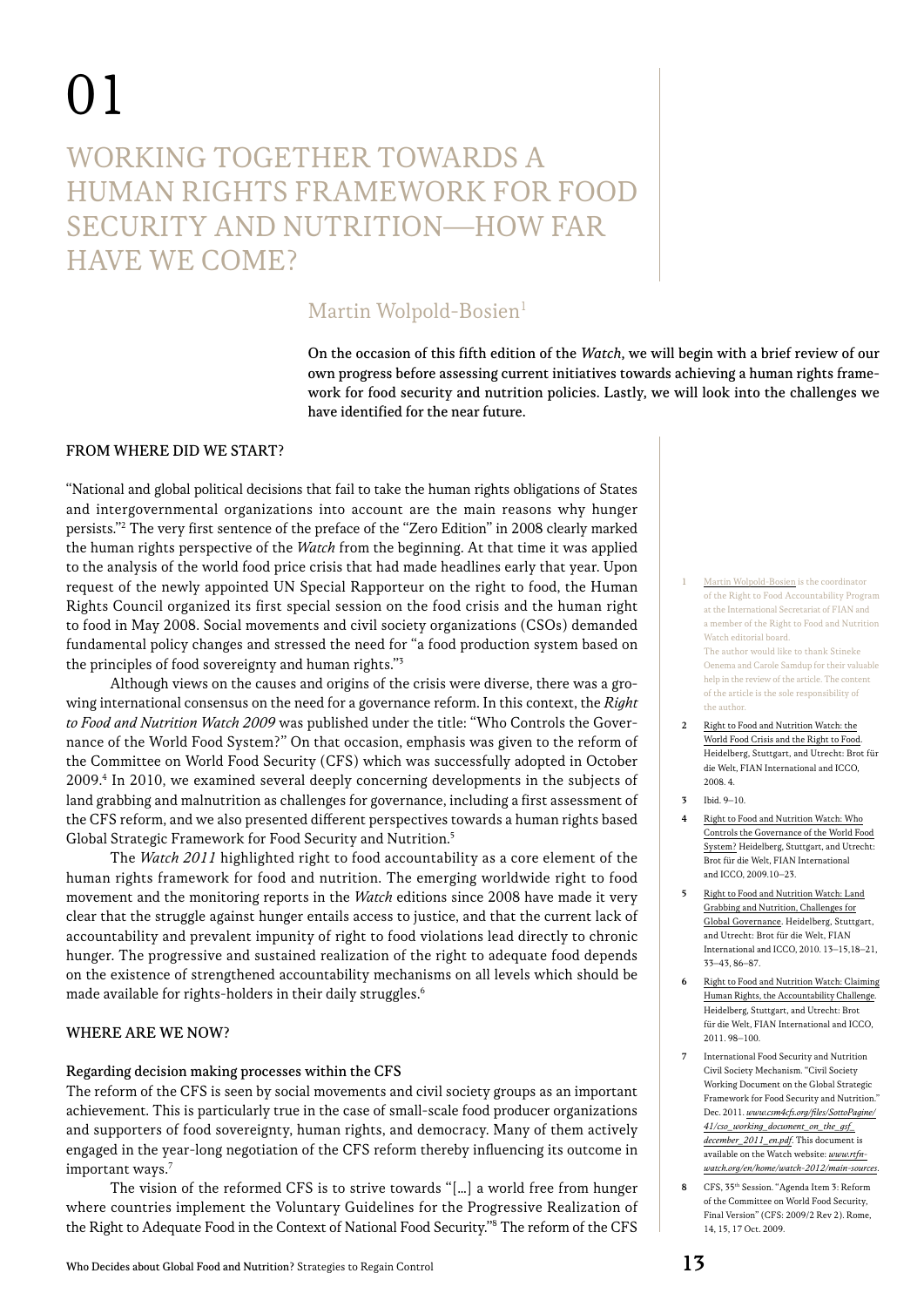set a new course for the Committee to become the foremost inclusive forum for global governance of food security and nutrition through the promotion of international coordination and coherence, and with the aim to eradicate hunger and malnutrition, particularly by strengthening the implementation of the right to food.

An important result of the CFS reform has been the increased level of participation of a range of civil society actors, including representatives from those constituencies most affected by hunger and malnutrition, such as the landless, agricultural workers, indigenous peoples, peasants, fisherfolk, pastoralists, women, youth, and the urban poor. All these and CSOs are able to interact with the CFS through the autonomous Civil Society Mechanism  $(CSM).<sup>9</sup>$ 

The degree of trust and credibility that the CFS now enjoys among civil society organizations is a remarkable achievement as well as an asset that shows that participatory approaches to governance for food security and nutrition are possible within international decision-making processes. The declaration of the CSO consultation at FAO's African Regional Conference in April 2012 in Brazzaville states: "[w]e recognize the relevance and importance of the CFS and its inclusive method of work, and we request this approach be put into practice at all levels."10

The process towards the adoption of the FAO Guidelines on Responsible Governance of Tenure of Land, Fisheries and Forests in the Context of National Food Security by the CFS on 11 May  $2012<sup>11</sup>$  is another good illustration of the new dynamics among the many stakeholders. A joint statement of civil society groups welcomed the new Guidelines, while also pointing out that they fall short in some areas that are key to the livelihoods of small-scale producers.

"Despite this, we call on governments and intergovernmental agencies to implement them and urgently improve governance of tenure for food security. We commend the process that was adopted for developing the Guidelines, which allowed civil society, and in particular representatives of food producers themselves, to participate at all stages including the negotiations, to draw attention to the real-life issues facing them and to make concrete proposals. It has been demonstrated that such a process is able to bring a wide variety of social actors to the debate and to seek solutions to difficult and contentious issues such as tenure of land, fisheries and forests. This approach should be emulated by the entire UN system."12

Similar participatory methodologies have been used for the elaboration of the Global Strategic Framework for Food Security and Nutrition (GSF). The respective CSM working group on GSF has been invited to contribute to each step of the elaboration, and has encouraged social movements and other civil society groups to contribute to the process. The final adoption of the GSF is scheduled for October 2012, but negotiations were already concluded by end of July.

Other consultation processes have been also launched, including research studies to be conducted by the High Level Panel of Experts (HLPE) to the CFS on a diversity of relevant topics such as price volatility, agricultural investment, agrofuels, climate change and social security, monitoring, and accountability.

An important limitation in this regard is that time and financial resources of CSOs, particularly social movements, have been insufficient to really take full advantage of the participation opportunities offered by the reformed CFS. While, in principle, social groups representing those most affected by hunger and malnutrition now have more political space than ever within the global governance structures on food and nutrition, in practice most are not in a position to really use it. The CSM has made laudable efforts to overcome this

- 9 The purpose of the CSM is to facilitate civil society participation in agriculture, food security and nutrition policy development at national, regional, and global levels in the context of the CFS. For more information visit <www.csm4cfs.org>.
- 10 African Civil Society Consultation. "Civil Society Declaration on Regional Civil Society Consultation for Africa." Brazzaville, 21–22 Apr. 2012. [www.europafrica.info/en/](www.europafrica.info/en/cfs/regional-civil-society-consultation-for-africa-the-final-declaration-ety-organizations) [cfs/regional-civil-society-consultation-for](www.europafrica.info/en/cfs/regional-civil-society-consultation-for-africa-the-final-declaration-ety-organizations)[africa-the-final-declaration-ety-organizations](www.europafrica.info/en/cfs/regional-civil-society-consultation-for-africa-the-final-declaration-ety-organizations). This document and the other CSOs declarations coming from regional consultations are included in the document referenced in fn. 15.
- 11 Committee on World Food Security, 38th (Special) Session. "Voluntary Guidelines on the Responsible Governance of Tenure of Land, Fisheries and Forests in the Context of National Food Security" (CFS 2012/38/2). Rome, 11 May 2012. [http://www.fao.org/](http://www.fao.org/docrep/meeting/025/md708e.pdf) [docrep/meeting/025/md708e.pdf](http://www.fao.org/docrep/meeting/025/md708e.pdf). See also article 5 of this Watch.
- 12 International Food Security and Nutrition Civil Society Mechanism. "The Guidelines on the Tenure of Land, Fisheries and Forests Are a First Step, But Much More Is Needed to Ensure People's Rights to Land and Natural Resources." Rome, 11 May 2012. [www.csm4cfs.org/policy\\_working\\_groups-6/](www.csm4cfs.org/policy_working_groups-6/land_tenure-6/) [land\\_tenure-6/](www.csm4cfs.org/policy_working_groups-6/land_tenure-6/). See also article 5 of this Watch.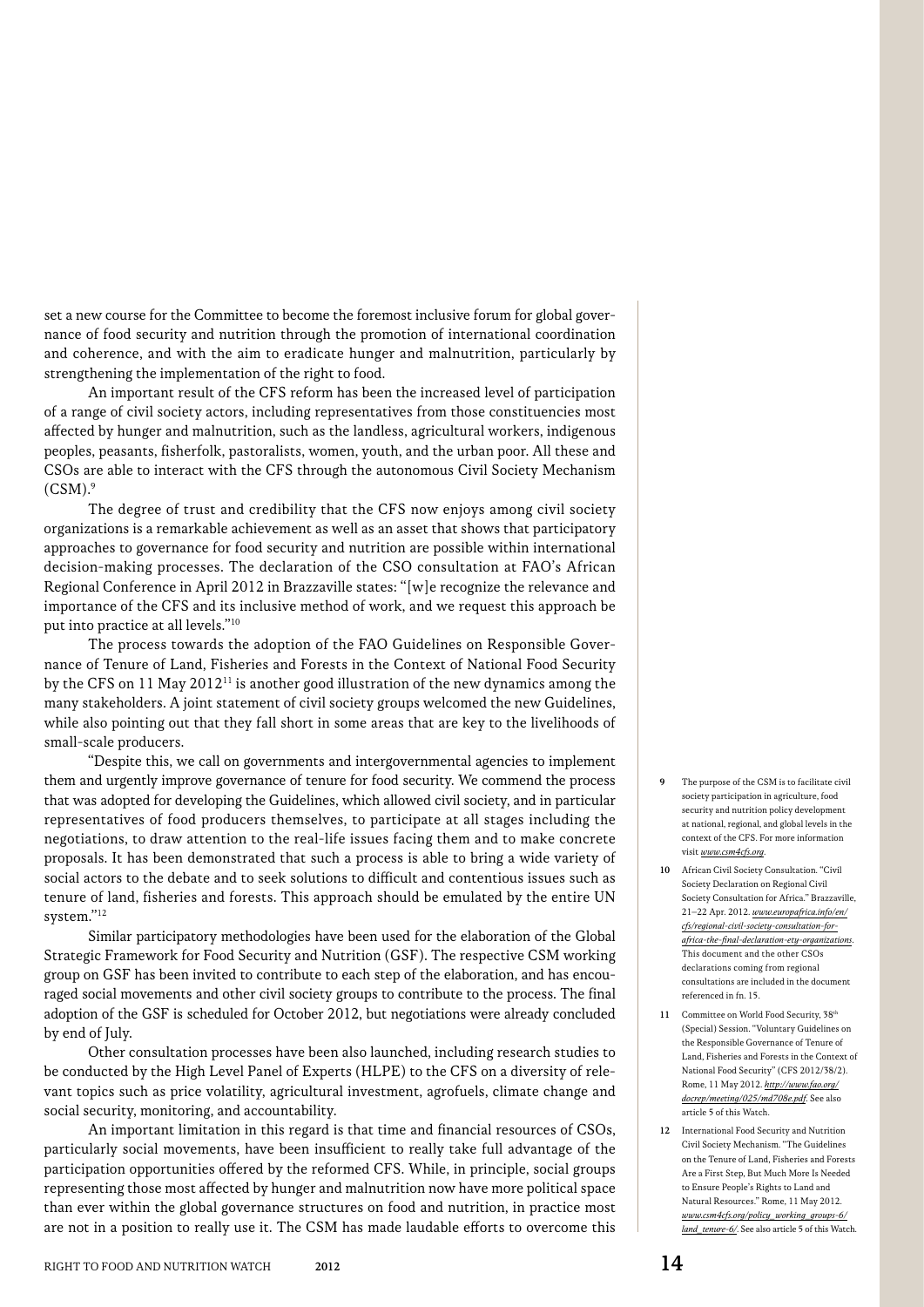situation, and some governments have responded by supporting those efforts, but there is still a huge gap to fill.

Another important consideration is the relevance of the CFS in a global governance structure that includes actors such as the G-8, G-20, UN High Level Task Force on the Food Crisis, and multilateral institutions. The analysis below illustrates that power relations between the global governance schemes on food security and nutrition are far from being resolved. It was interesting to note that in 2011, the CFS refused to automatically approve the Principles on Responsible Agricultural Investment (RAI) elaborated under the lead of the World Bank, and decided to conduct its own process on the matter, taking the RAI as one input within the multi-stakeholder setting of the CFS. On the other hand, a question, for example, on when trade liberalization and food security will be discussed within the CFS is still open. Will the WTO be in a position to accept guidance from the CFS?

The relationship between the CFS and related regional and national level structures also lacks clarity. Even in those countries where advanced, inclusive "CFS-like" governance structures are in place, as with the CONSEA in Brazil, the working relationship is unclear. This mainly affects, of course, civil society participation as national governments are the members of the CFS and can integrate their positioning at a national and international level as part of a defined institutional process within governmental entities.

## Regarding policies with impact on the right to adequate food

The discussions during the GSF process have provided insight into how governments, intergovernmental institutions, and the private sector view the human right to food as a viable framework for discussions about food security and nutrition. Although there seems to be international consensus on the right to adequate food and the implementation of the Right to Food Guidelines, there is a strong tendency to ignore the full implications of a consequent human rights approach.13 Accepting a human rights framework does not allow for a "pick-and-chose-menu" approach on food security and nutrition. States and other actors are particularly reluctant to accept implications of the human rights approach when it comes to ensuring multi-sector coherence between programs and policies, paying attention to extraterritorial impacts of trade and investment law and policy, or to recognizing legal accountability mechanisms and effective remedies for those affected by persistent hunger.

Rejection of the human rights framework is particularly apparent within discusions related to:

- the role of trade liberalization and the conclusion of the Doha Agenda within the WTO;
- the role of international investment, particularly in agriculture and natural resources;
- the influence of bilateral trade and investment treaties;
- the role of public-private partnerships;
- the need to stop agrofuel expansion and associated land and natural resources grabbing;
- the need to stop promotion of the agribusiness model;
- the role of the agro-ecological approach as the main method for achieving sustainable food production;
- the need to reorient policy making away from forced global integration towards a system that offers more flexibility and ownership of food related policies at the regional or national levels, in the context of peoples and food sovereignty.

13 For more information on GSF's accountability see: Golay, Christophe, and Michaela Büschi. The Right to Food and Global Strategic Frameworks: the Global Strategic Framework for Food Security and Nutrition (GSF) and the UN Comprehensive Framework for Action (CFA). Rome: FAO, 2012; "Factsheet 1; the Global Strategic Framework for Food Security and Nutrition: a Right to Food Perspective." FAO. Mar. 2012; and "Factsheet 2; Human Rights—a Strategy for the Fight against Hunger." FAO. Mar. 2012. [www.fao.](www.fao.org/righttofood/news56_en.htm) [org/righttofood/news56\\_en.htm](www.fao.org/righttofood/news56_en.htm). These documents are available on the Watch website: [www.rtfn-watch.org/en/home/watch-2012/](http://www.rtfn-watch.org/en/home/watch-2012/main-sources) [main-sources](http://www.rtfn-watch.org/en/home/watch-2012/main-sources).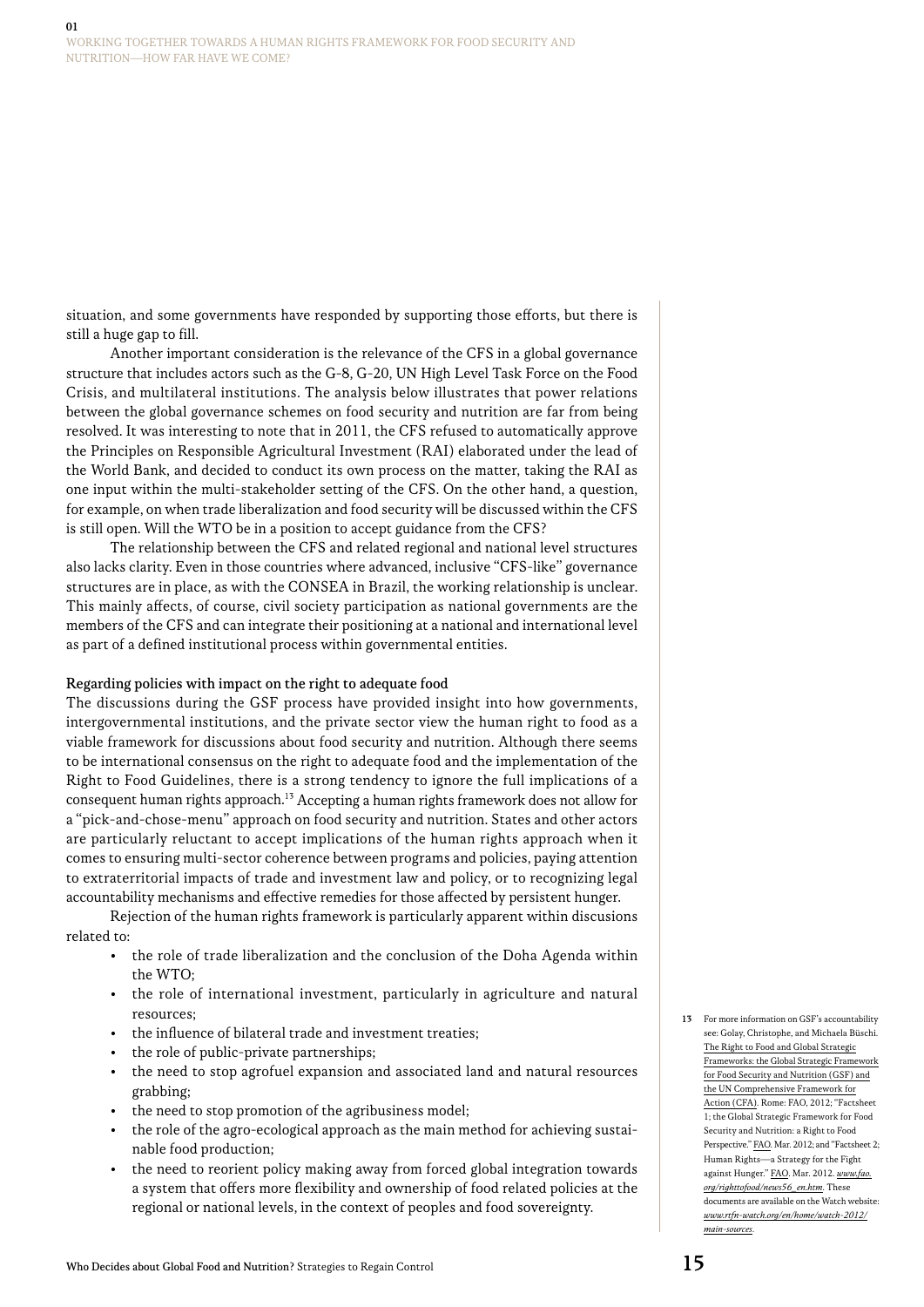On the other hand, there are many areas of "agreement in principle" in which differences are mostly about wording and implementation. On these topics, civil society groups have emphasized the need to:

- implement progressively the human right to food through policies that are relevant for food security and nutrition;
- adopt policies that prioritize small scale food producers;
- implement the new Guidelines on Responsible Governance on Tenure of Land, Fisheries and Forests, including redistributive reforms;
- defend women's rights by fighting all forms of discrimination;
- highlight the relation between human right to food, labor rights, living wages, and the right to an adequate standard of living;
- recognize the human rights dimension of social protection;
- frame nutrition policies within a human rights perspective with emphasis given to the social determinants of nutrition and nutrition sensitive development;
- mitigate climate change by addressing its causes;
- create food reserves for resilience.

## Regarding monitoring and accountability

From the human rights point of view, it is of utmost importance to address the unresolved monitoring and accountability gap within the CFS. As noted in the CFS reform document, monitoring and accountability is one of the pillars of the reform.<sup>14</sup>

In this context, civil society groups have submitted preliminary proposals:

"A monitoring mechanism is established within the CFS that is mandated and equipped with the necessary political authority, independence and financial resources to monitor, on the basis of agreed upon methodological guidelines, the implementation of CFS decisions, standard setting and overarching frameworks by the different actors, especially governments, intergovernmental institutions and transnational companies.

[...] In the exercise of its mandate, the monitoring mechanism will contribute significantly towards an increased level of human rights accountability within the CFS, thereby correcting specific policy failures and incoherence, reducing uncoordinated responses at national, regional and international levels, and strengthening the CFS as the foremost inclusive, influential and effective international platform for food security and nutrition."15

The UN Special Rapporteur on the right to food has given guidance on the matter. "It is the conviction of the Special Rapporteur that the CFS cannot meet its ambition […] without monitoring and accountability mechanisms, including accountability of CFS Member States to discharge their human rights obligations in the context of achieving food and nutrition security."<sup>16</sup> He suggests five principles for the CFS monitoring and accountability system, including that adequate participation in monitoring procedures should be ensured. Such a system could take the "advantages of a multi-stakeholder peer-review mechanism analogous to the Universal Periodic Review (UPR) system of the Human Rights Council"17 or consider other solutions, "including the establishment of an independent monitoring mechanism—an Observatory—that would provide the CFS plenary with independent reports on the implementation of CFS decisions, like the HLPE provides the CFS plenary with independent expertise. Whichever the solution ultimately preferred, parallel reporting from civil society is essential to the credibility of the monitoring process."18

Reaching consensus on the fact that the first of the five principles that will be applied to monitoring and accountability systems will be that they should be human-rights based,

- 14 "(ii) Promote accountability and share best practices at all levels […] This will entail developing an innovative mechanism, including the definition of common indicators, to monitor progress towards these agreed upon objectives and actions taking into account lessons learned from previous CFS and other monitoring attempts." Para 6. CFS, op. cit. fn. 8.
- 15 "Contributions from CSO Consultations at Regional Conferences to the GSF First Draft." CSM Working Group on GSF. 15 May 2012. [www.csm4cfs.org/files/News/](www.csm4cfs.org/files/News/45/contributions_from_cso_consultations_to_the_gsf_first_draft_final.pdf) [45/contributions\\_from\\_cso\\_consultations\\_](www.csm4cfs.org/files/News/45/contributions_from_cso_consultations_to_the_gsf_first_draft_final.pdf) [to\\_the\\_gsf\\_first\\_draft\\_final.pdf](www.csm4cfs.org/files/News/45/contributions_from_cso_consultations_to_the_gsf_first_draft_final.pdf). This document and the other CSOs declarations coming from regional consultations are available on the Watch website: [www.rtfn](http://www.rtfn-watch.org/en/home/watch-2012/main-sources)[watch.org/en/home/watch-2012/main-sources](http://www.rtfn-watch.org/en/home/watch-2012/main-sources).
- 16 De Schutter, Olivier. "Mandate of the Special Rapporteur on the Right to Food: Submission to the Consultation on the First Draft of the Global Strategic Framework for Food Security and Nutrition of the Committee on World Food Security." 8 May 2012. 4. [www.srfood.org/images/stories/pdf/](www.srfood.org/images/stories/pdf/otherdocuments/20120508%20-%20srrtf_commentsgsffirstdraft.pdf) [otherdocuments/20120508%20-%20srrtf\\_](www.srfood.org/images/stories/pdf/otherdocuments/20120508%20-%20srrtf_commentsgsffirstdraft.pdf) [commentsgsffirstdraft.pdf](www.srfood.org/images/stories/pdf/otherdocuments/20120508%20-%20srrtf_commentsgsffirstdraft.pdf). This document is available on the Watch website: [www.rtfn](http://www.rtfn-watch.org/en/home/watch-2012/main-sources)[watch.org/en/home/watch-2012/main-sources](http://www.rtfn-watch.org/en/home/watch-2012/main-sources).
- 17 Ibid. 3. 18 Ibid.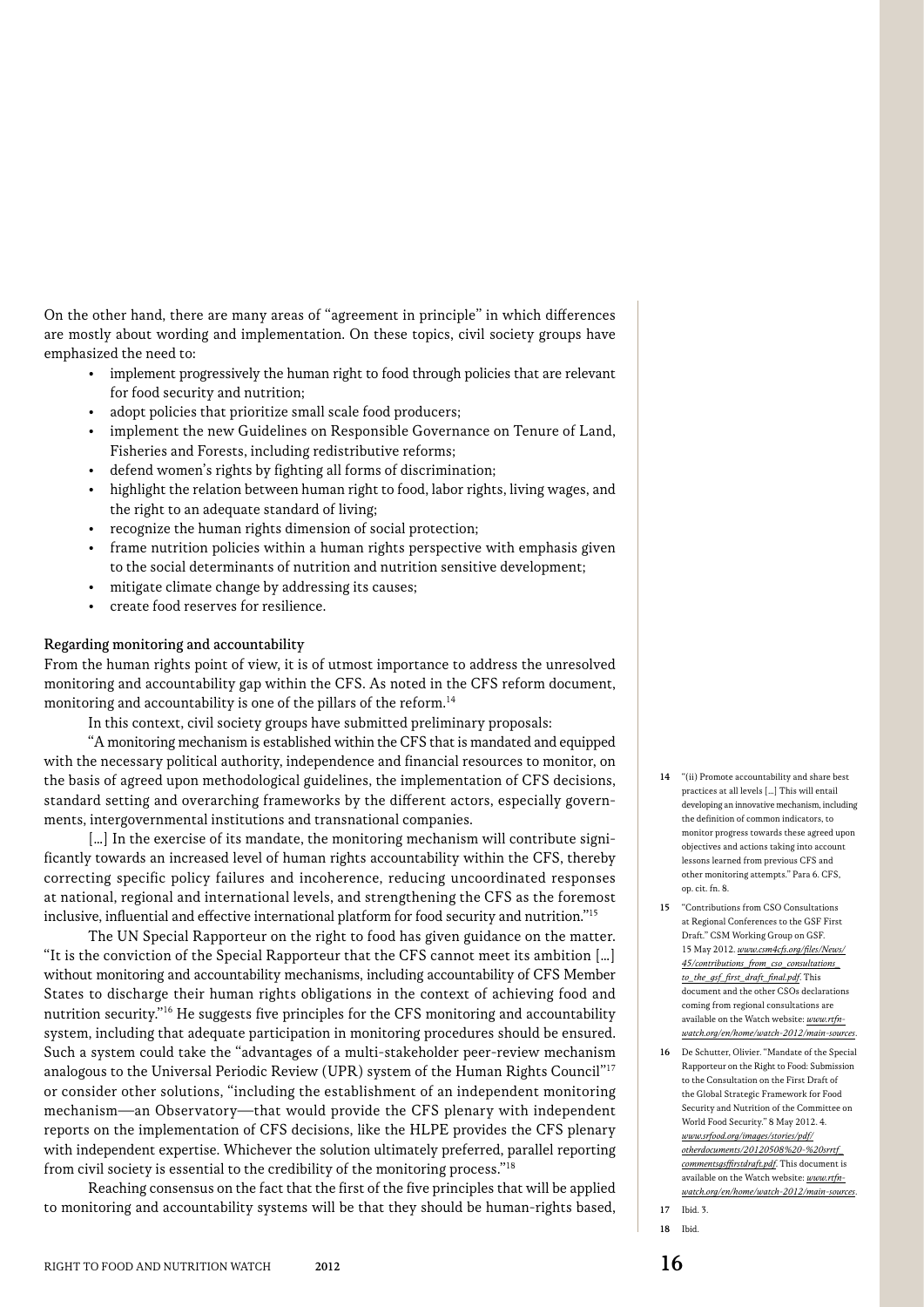with particular reference to the progressive realization of the right to adequate food is certainly an outstanding and encouraging result of the GSF consultations.19

## WHERE DO WE GO FROM HERE:

As we review the advances and challenges in efforts to promote a human rights framework for food security and nutrition, we will promote the following four principles as priority issues:

Primacy of human rights: Although the inclusion of human rights terminology and references has increased significantly in international processes dealing with food security, it is still not fully understood and accepted that human rights are the primary responsibility of States and have primacy over any other policy area as enshrined in Article 1 of the Vienna Declaration and Programme of Action adopted in 1993 by the World Human Rights Conference. In this perspective, it was an important achievement that the Vision Statement of the reformed CFS states that "the CFS will strive for a world free from hunger where countries implement the voluntary guidelines for the progressive realization of the right to adequate food in the context of national food security."20  $\,$ 

Qualifying policy coherence: the concept of coherence must be understood in terms of "human rights coherence." In other words, government policies must be reviewed with the objective of ensuring they do not result in negative human rights consequences including on the right to food. This qualification is needed to avoid unintended effects resulting from having different policy objectives; policy coherence is not an end in itself. Unfortunately there are increasing examples of policy coherence that conspires against human rights, for example the European Union's "Global Europe" strategy which is clearly biased towards economic interests. It has led to European Partnership Agreements and Association Agreements that ensure alignment of development policies with trade and investment objectives that actually marginalize human rights. This is not the type of policy coherence envisioned by civil society.

Human rights based monitoring and accountability: these terms have gained increasing acceptance among most actors in the food security and nutrition field. What do they mean in practice? If reduced to the mutual accountability between "donors" and "recipient" States, or monitoring of development projects from a technical implementation standpoint, these terms are far from reaching their potential. Again, a human rights qualification is needed. Although we know that States, intergovernmental institutions, and private actors are hesitant to accept monitoring mechanisms that assume legal accountability for human rights impacts, we also know that without such accountability, no substantial change in national and international policies can be expected. If we believe that hunger is largely a product of policy failures to meet human rights obligations, including extraterritorial obligations, we must insist on establishing and strengthening accountability mechanisms at all levels.

As a billion people experience hunger each and every day, the worldwide right to food movement faces a daunting struggle. Small-scale food producers, consumers, and civil society must join hands to occupy the newly emerged spaces of participative governance. They must join hands to demand an even greater voice at all levels of governance—local, national, and regional—but particularly at the global level where increased right to food coherence and accountability are most needed. We must join hands to strengthen our advocacy and monitoring capacities across issues, including land, water, fisheries, forestry, livestock, agriculture, rural development, biodiversity, environmental sustainability, income, nutrition, food distribution, food safety, women's rights, labour rights, justiciability, and extraterritorial

20 Para 4. CFS, op. cit. fn. 8.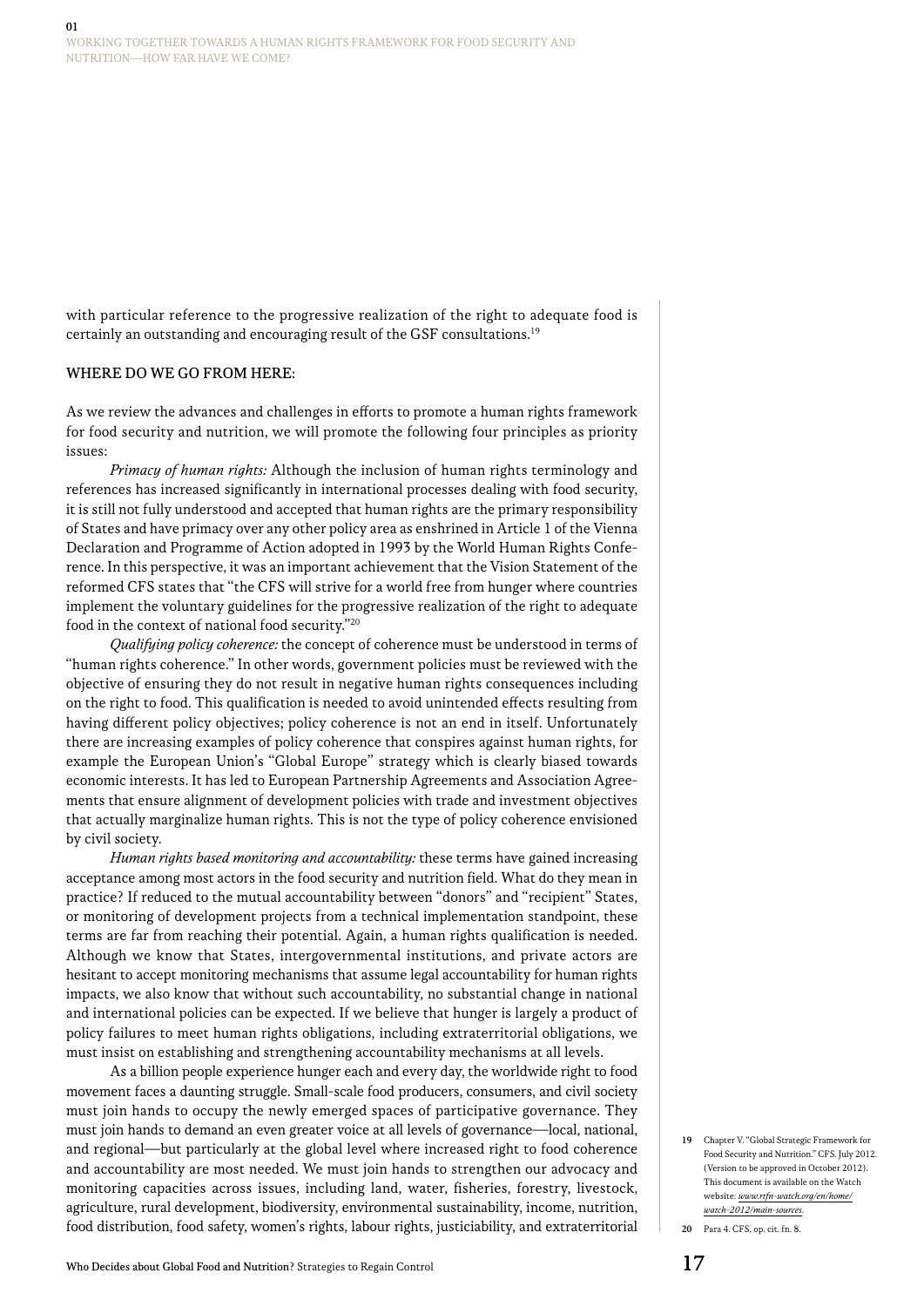obligations. We must join hands to confront the activities of intergovernmental and transnational actors, including private actors. In all this, we will continue to combine and relate the right to food struggles on the local and national levels with long-term efforts at the global level, particularly those that defend and strengthen the international human rights system and its instruments. Together we will see the day when human rights standards are fully implemented within all governance processes related to food security and nutrition.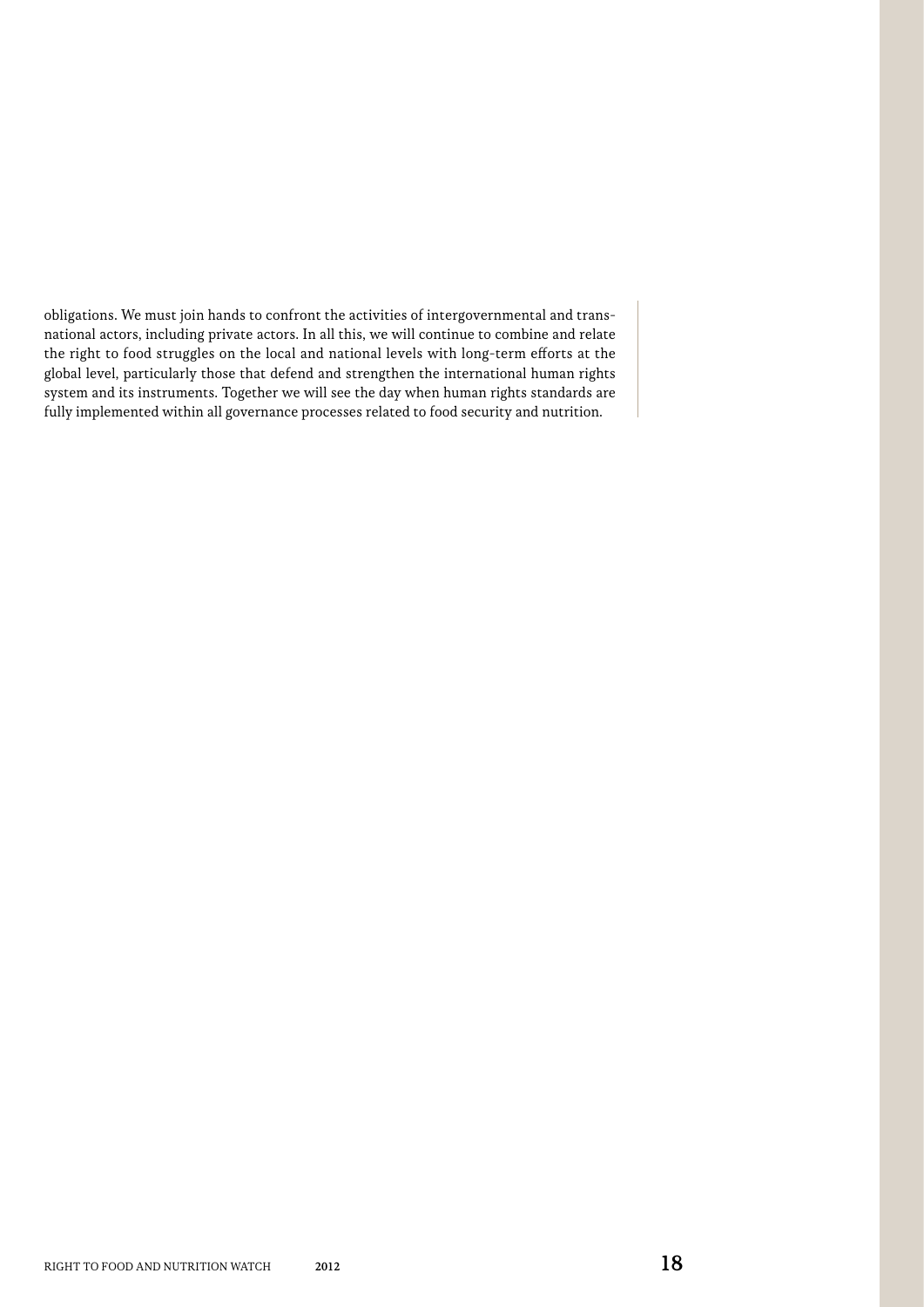# Agrofinancialization: Food Price Volatility and Global **VALUE CHAINS**

# Mauro Conti<sup>1</sup>

Since the first food price crisis in 2007–2008 (and even more so in 2011, when food prices rose again to surpass the record highs of 2008), there has been a lot of discussion at international and institutional levels (United Nations, World Bank, International Monetary Fund, Committee for World Food Security, High Level Panel of Experts, etc.) on the causes and effects of food price volatility.

The dominant view of these international institutions does not take into account the important role of price volatility as a main cause of the food crises. This is due to a lack of distinction between the phenomena of high prices and of price volatility. The former refers to constantly rising in food prices which is due to trends in market supply and demand, and to other underlying economic fundamentals. Price volatility, on the other hand, represents continuously changing prices within a short period of time. There is a sharp division between the effects stemming from the increasing market demand leading to higher prices and speculative effects that result in price volatility. One must dwell on some key aspects of what is referred to as *financialization* to better understand the difference between an increased demand and speculative effects, and how they relate to the causes and effects of food price volatility.

While the traditional organization  $(19<sup>th</sup>-20<sup>th</sup>$  centuries) of the production system of industrial capitalism tended to invest money to produce goods that, once sold, allowed restoring that investment, finance capitalism reduces the traditional circuit to a moneymoney circuit, sidestepping the material production and therefore reducing the time of investment. The economy of developed countries is in a stage of maturity where real investment opportunities decrease, so the money resulting from the traditional circuit (moneygoods-money) remains accumulated in liquid form (mobile financial capital). Due to this, there's an increasing competition among accumulated capital in liquid form that is moving quickly in search of returns in new market increasings. This mobile financial capital is not an investment in real assets (long-term investment), but in financial activities (short-term investment) giving immediate returns by speculating on the exchange value (prices) of real assets. Real assets, composed of fixed capital and human capital, are not valued in the real returns, but are depreciated to transfer to the financial system part of their monetary value, and this transfer of value almost always operates through compression of the workers' living standards and the price of labor.

The role of financial speculation is absent in mainstream analyses and almost secondary throughout the civil society organizations (CSOs) recommendations, which only call for greater transparency in financial markets.2 The only hint of financial speculation is with respect to agrofuels, which are recognized as a main source of volatility and of high prices.

# Agrofuels, oil, and price correlation

In most studies, the effect of agrofuels on food price volatility is based on supply/demand criteria: given a certain supply capacity, if a portion of agricultural products is shifted from food consumption to agrofuels production, there will be a supply shock with a consequent increase in market price. However, if the demand for agrofuels comes in addition to that of agricultural products, there is a demand shock with a consequent increase in price and quantity produced. In other words, an increase in competition between agricultural production of agrofuels and of food for human consumption means that the availability of the latter is reduced, and thus food prices rise.

1 Mauro Conti is policy officer and economic analyst at Centro Internazionale Crocevia. He graduated in economics and in philosophy, and his graduation thesis in economics has been published as university textbook. He has a master's degree in economics and finance. The author would like to thank Bernhard

Walter, Antonio Onorati, Maarten Immink, and Christine Campeau for their valuable help in the review of the article. The final content of the article is the sole responsibility of the author.

2 "Proposals for Next Steps on Food Price Volatility (FPV)." International Food Security and Nutrition Civil Society Mechanism. 28 Dec. 2011. [www.csm4cfs.org/files/](www.csm4cfs.org/files/Pagine/11/cso_proposal_for_next_steps_on_fpv_en.pdf) [Pagine/11/cso\\_proposal\\_for\\_next\\_steps\\_on\\_](www.csm4cfs.org/files/Pagine/11/cso_proposal_for_next_steps_on_fpv_en.pdf) [fpv\\_en.pdf](www.csm4cfs.org/files/Pagine/11/cso_proposal_for_next_steps_on_fpv_en.pdf).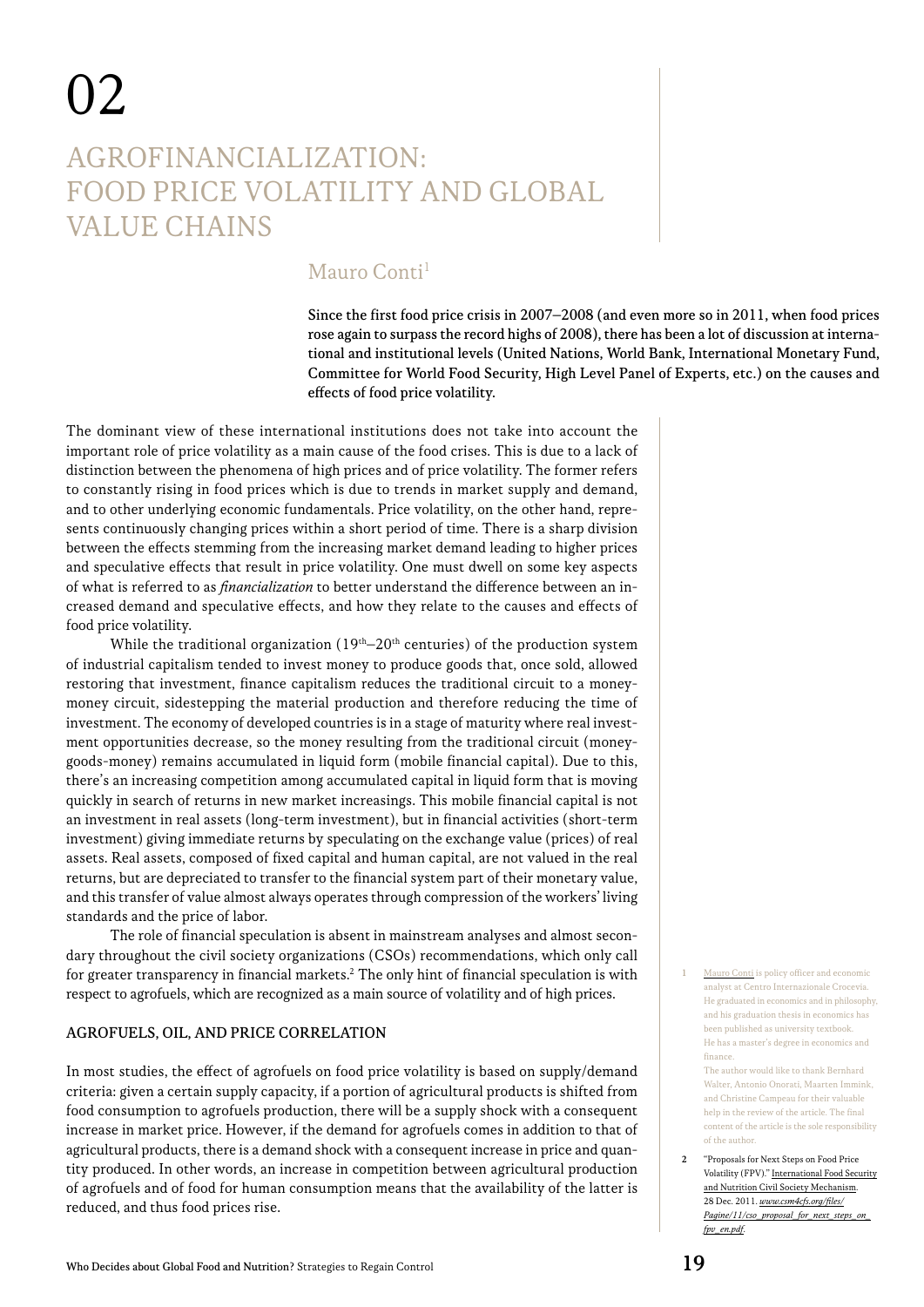Nevertheless, the imputation of demand shocks to agrofuels is misleadingly widespread. While recognizing the importance of the role of agrofuels in the current food crisis, it is hard to support this hypothesis, since supply or demand shocks do not explain in any way an increase in price volatility, which corresponds to a series of price changes in opposite directions, not predictable and not explainable through the supply/demand fundamentals. Agricultural production has been in constant growth since 1960, and when the food crisis erupted in 2007 food supply was more than able to meet the demand of the current world population.3

In spite of this, the global number of undernourished people has grown over recent years,<sup>4</sup> which clearly demonstrates that discrimination in the access (physical or economical) to adequate food is the main root cause of hunger. An alternative analysis on the role of agrofuels in price volatility is supported by an almost perfect correlation (0.93)<sup>5</sup> in international markets between oil prices and the FAO Food Price Index $6$  since 2005.

Although it is clear that the industrial agricultural model is increasingly dependent on fossil fuels (through fertilizers, costs of transport, machinery, and other energy sources used) they do not account for 93% of the cost of inputs since most of the world's agricultural production still uses methods based on biological cycles. Therefore, this argument is not sufficient to explain the correlation.

However, it is still an interesting analysis given that the correlation between oil prices and agricultural products derives from a process of financialization that attributes a price to a value in a completely independent manner from the real economy and the underlying economic fundamentals such as supply and demand.

The analysis of price and cost correlation refers to two different transmission channels: the first one is financial, while the second is embedded in the production system and in supply chains. The mechanisms of transmission are therefore a central issue within the analysis.

In recent decades, the correlation of agricultural commodity prices with the price of oil was just  $0.07$ , whereas its correlation with commodity average prices was  $0.23$ .<sup>7</sup> However, after the large-scale adoption of new ethanol-based agrofuels by the U.S. transport sector the correlation of agricultural products with the price of oil increased to 0.93.8 In fact, it is widely believed that the U.S. agrofuels industry was boosted by the combination of high fuel costs and the adoption of the U.S. Energy Policy Act in 2005, with the subsequent introduction of a futures contract on ethanol at the Chicago Board of Trade. When the ethanol future contracts were introduced, over-the-counter (OTC) derivatives<sup>9</sup> were exempted from any regulation designed to limit the ability of market participants to manipulate the market (i.e. position limits), $10$  following the adoption of the U.S. Commodity Futures Modernization Act.<sup>11</sup>

# Increase of speculation with commodities

Deregulation in the financial sector encouraged the expansion of complex financial derivatives including commodity index funds, and the demand for these products by institutional investors increased still further (especially after the subprime crisis). Moreover, the number of future contracts traded globally on commodity exchanges increased by more than five times between 2002 and 2008.12 This occurred due to other markets drying up one by one: the dotcoms disappeared in 2001, the stock market collapsed soon after, and the U.S. housing market crashed in August 2007. As each bubble burst, large institutional investors moved on to more traditional and stable markets, negatively correlated to shares and bonds in order to provide themselves a good hedge against inflation.

- 3 Rosegrant, Mark W, et al. Global Food Projections to 2020. Washington D.C.: International Food Policy Research Institute, 2001. [www.ifpri.org/sites/default/files/](www.ifpri.org/sites/default/files/publications/gfp.pdf) [publications/gfp.pdf](www.ifpri.org/sites/default/files/publications/gfp.pdf).
- 4 FAO, IFAD, and WPF. The State of Food Insecurity in the World: How Does International Price Volatility Affect Domestic Economies and Food Security? Rome: FAO, 2011. This document is available on the Watch website: [www.rtfn](http://www.rtfn-watch.org/en/home/watch-2012/main-sources)[watch.org/en/home/watch-2012/main-sources](http://www.rtfn-watch.org/en/home/watch-2012/main-sources).
- 5 Chefurka, Paul. "Food Prices and Oil Prices." Approaching the Limits to Growth. 15 May 2011. [www.paulchefurka.ca/Oil\\_Food.](www.paulchefurka.ca/Oil_Food.html) [html](www.paulchefurka.ca/Oil_Food.html).
- 6 "The FAO Food Price Index is a measure of the monthly change in international prices of a basket of food commodities. It consists of the average of five commodity group price indices (representing 55 quotations), weighted with the average export shares of each of the groups." (FAO, 2012). [www.fao.org/](www.fao.org/worldfoodsituation/wfs-home/foodpricesindex/en/) [worldfoodsituation/wfs-home/foodpricesindex/](www.fao.org/worldfoodsituation/wfs-home/foodpricesindex/en/) [en/](www.fao.org/worldfoodsituation/wfs-home/foodpricesindex/en/).
- 7 Newell, J. "Commodity Speculation's 'Smoking Gun.'" Probalytics: Probability Analytics Research. 17 Nov. 2008.
- 8 Chefurka, op. cit.
- 9 Contracts where both parties could be speculating since neither party is obliged to hedge against a pre-existing risk.
- 10 The highest number of options or futures contracts an investor is allowed to hold on one underlying security. Exchanges and/or regulatory bodies establish different position limits for each contract based on trading volume and underlying share quantity.
- 11 Senate and House of Representatives of the United States of America. 106th Congress, 2nd Session. "Commodity Futures Modernization Act of 2000" (H. R. 5660). 14 Dec. 2000. [www.cftc.gov/ucm/groups/](www.cftc.gov/ucm/groups/public/@lrrulesandstatutoryauthority/documents/file/ogchr5660.pdf) [public/@lrrulesandstatutoryauthority/](www.cftc.gov/ucm/groups/public/@lrrulesandstatutoryauthority/documents/file/ogchr5660.pdf) [documents/file/ogchr5660.pdf](www.cftc.gov/ucm/groups/public/@lrrulesandstatutoryauthority/documents/file/ogchr5660.pdf).
- 12 Lilliston, Ben, and Andrew Ranallo, eds. Excessive Speculation in Agriculture Commodities: Selected Writings from 2008–2011. Minneapolis: Institute for Agriculture and Trade Policy, 2011. Table 23B. [www.iadb.org/intal/intalcdi/](www.iadb.org/intal/intalcdi/PE/2011/08247.pdf) [PE/2011/08247.pdf](www.iadb.org/intal/intalcdi/PE/2011/08247.pdf).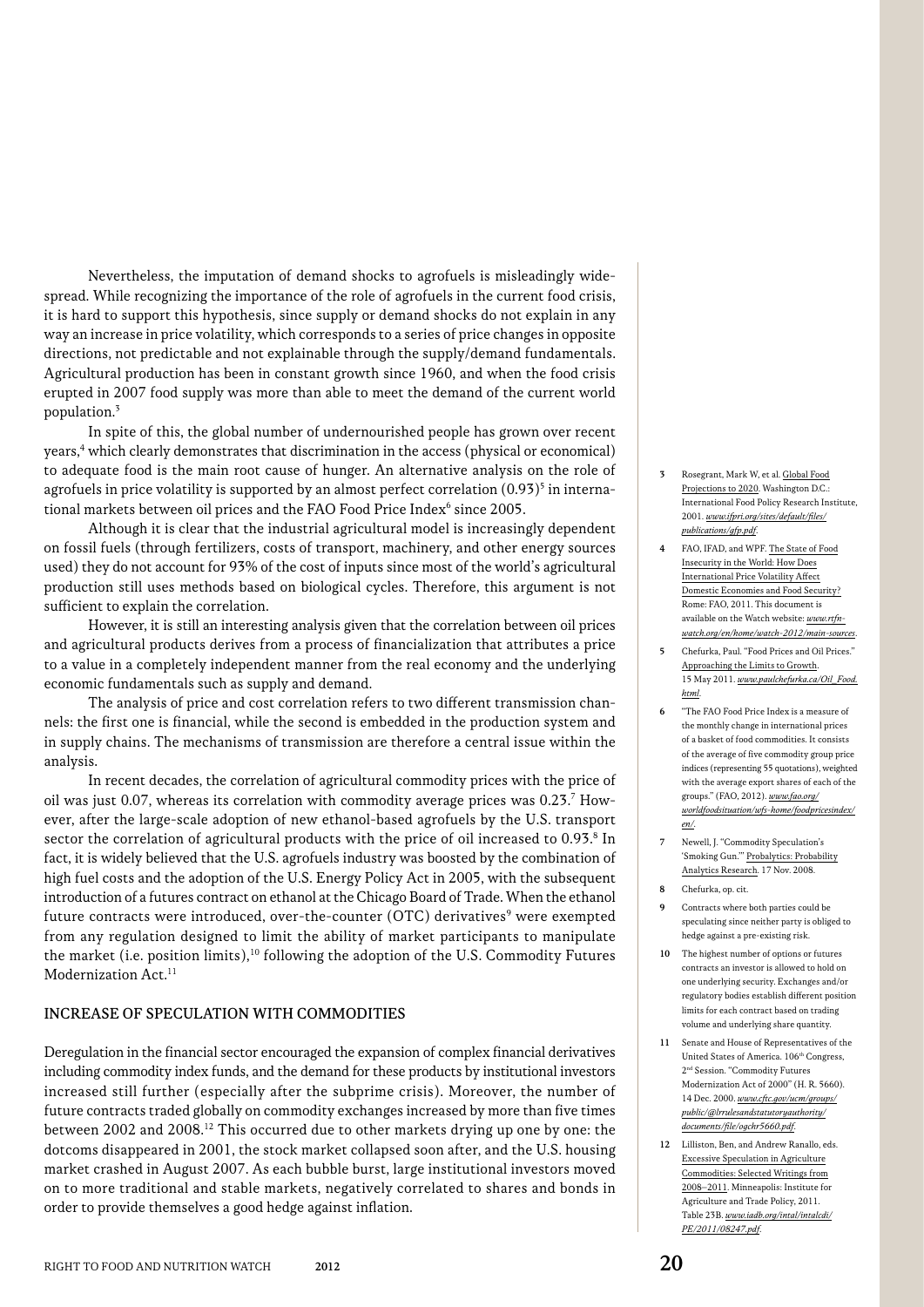Commodity index funds<sup>13</sup> enabled investors to yield from different commodity futures markets without having to invest directly in each single commodity futures. Commodity index funds are predominantly traded OTC, consequently they are customized bilateral contracts made directly between two contracting parties without the transparency of being traded on an open exchange at the stock market.

Index speculators were not interested in buying underlying goods or in short-term movements in the prices of futures: their strategy was "going long," continuously buying back futures contracts purchased at a lower price and resold at a higher price before their deadline, reinvesting in futures with later maturities. Financial analysts fed this process by providing forecasts of further price increases.

The real market players were encouraged to increase their agricultural reserves in anticipation of future earnings, thus increasing farm prices by reducing supply in accordance with the traditional speculative approach.

Raising futures prices was possible because over the last decades the financial market deregulation and the limits on speculative positions that were established by the Chicago Board in the 30s (in order to avoid market distortions created by possible prevailing hedging positions), were not enforced for those who worked on the indices (index speculators), i.e. those who were regarded as traders.

Despite the difficulty of obtaining official numbers, several independent estimates in March 2008 pointed to \$200 billion invested in *bullish*<sup>14</sup> positions on commodities by the index funds: nearly 40% of the total with an additional 30% belonging to regulated speculators. This left only 30% of open positions to traders, with a clear divergence between the expectations of index speculators and those traders who decided not to draw anymore on futures.15 In fact, to operate in the futures market you must have available funds to ensure the maintenance of margins against market fluctuations that tend to lower them: until the expiration of the futures' contract, the ratio between margin and price of the future should be fixed—if the price increases, the difference must be paid immediately, under penalty of forfeiture of the contract. The bullish positions of index speculators in the futures' market (avoiding short-selling and trading on the raw assumption that commodities have the same tendency as stocks to rise over the long run), created difficulties in maintaining margins for smaller operators, forcing them to close their positions.

According to estimates by the U.S. Department of Agriculture, price volatility, credit crunch and rising costs of inputs resulted in nearly eight million acres no longer being farmed.16

An independent estimate calculated that, in soybeans, the speculative positions have effectively bought 59.1% of the domestic 2007 crop, while in wheat the figures are even higher at 83.6%.<sup>17</sup> Betting against them as never before were the agents dealing with physical commodities.

Thus, the changes in food prices did not necessarily reflect movements in market supply and/or demand, but were driven to a significant extent by speculation that greatly exceeded the liquidity needs of commodity markets to execute the trades of commodity users.

Parallel to what happened in the oil market, food prices have collapsed in the agricultural futures market since September 2008, when the House of Representatives approved a bill that imposed limits on swaps and futures' contracts on commodities and prohibited the activities of foreign traders, even with the initiative lately stalling in the Senate.<sup>18</sup>

The policy solutions that are needed to avert another crisis must address both the problems affecting underlying financial market fundamentals, and the conditions under which speculation is allowed to take place in essential food commodities in order to limit the effects of those movements in market fundamentals.

- 13 A commodity price index is a fixed-weight index or (weighted) average of selected commodity prices, which may be based on spot or futures prices. It is designed to be representative of the broad commodity asset class. Investors can choose to obtain a passive exposure to these commodity price indices through a total return swap. The advantages of a passive commodity index exposure include negative correlation with other asset classes such as equities and bonds, as well as protection against inflation.
- 14 Bull is an investor who thinks that a specific security or an industry will rise: investors who take a bull(ish) approach will purchase securities under the assumption that they can be sold later at a higher price. A "bear" is considered to be the opposite of a bull: bear(ish) investors believe that the value of a specific security or an industry is likely to decline in the future.
- 15 Masters, Michael. (testimony of). Committee on Homeland Security and Governmental Affairs United States Senate. 20 May 2008. [www.hsgac.senate.gov/imo/media/doc/](www.hsgac.senate.gov/imo/media/doc/052008Masters.pdf?attempt=2) [052008Masters.pdf?attempt=2](www.hsgac.senate.gov/imo/media/doc/052008Masters.pdf?attempt=2).
- 16 8 million acres is slightly larger than the entirety of Belgium and slightly smaller than the entirety of Moldava. USDA. "Net Farm Income and Costs: 2009 Farm Sector Income Forecast." Economic Research Service. 12 Feb. 2009.
- 17 Epstein, Gene. "Commodities: Who's Behind the Boom?" Wall Street Journal. 31 Mar. 2008. [http://online.barrons.](http://online.barrons.com/article/SB120674485506173053.html?reflink=wsj_redirect#articleTabs_article%3D1) [com/article/SB120674485506173053.](http://online.barrons.com/article/SB120674485506173053.html?reflink=wsj_redirect#articleTabs_article%3D1) [html?reflink=wsj\\_redirect#articleTabs\\_](http://online.barrons.com/article/SB120674485506173053.html?reflink=wsj_redirect#articleTabs_article%3D1) [article%3D1](http://online.barrons.com/article/SB120674485506173053.html?reflink=wsj_redirect#articleTabs_article%3D1).
- 18 Sivini, Giordano. "Scommesse sulla fame: Finanza, agribusiness e crisi alimentare." Foedus 24 (2009).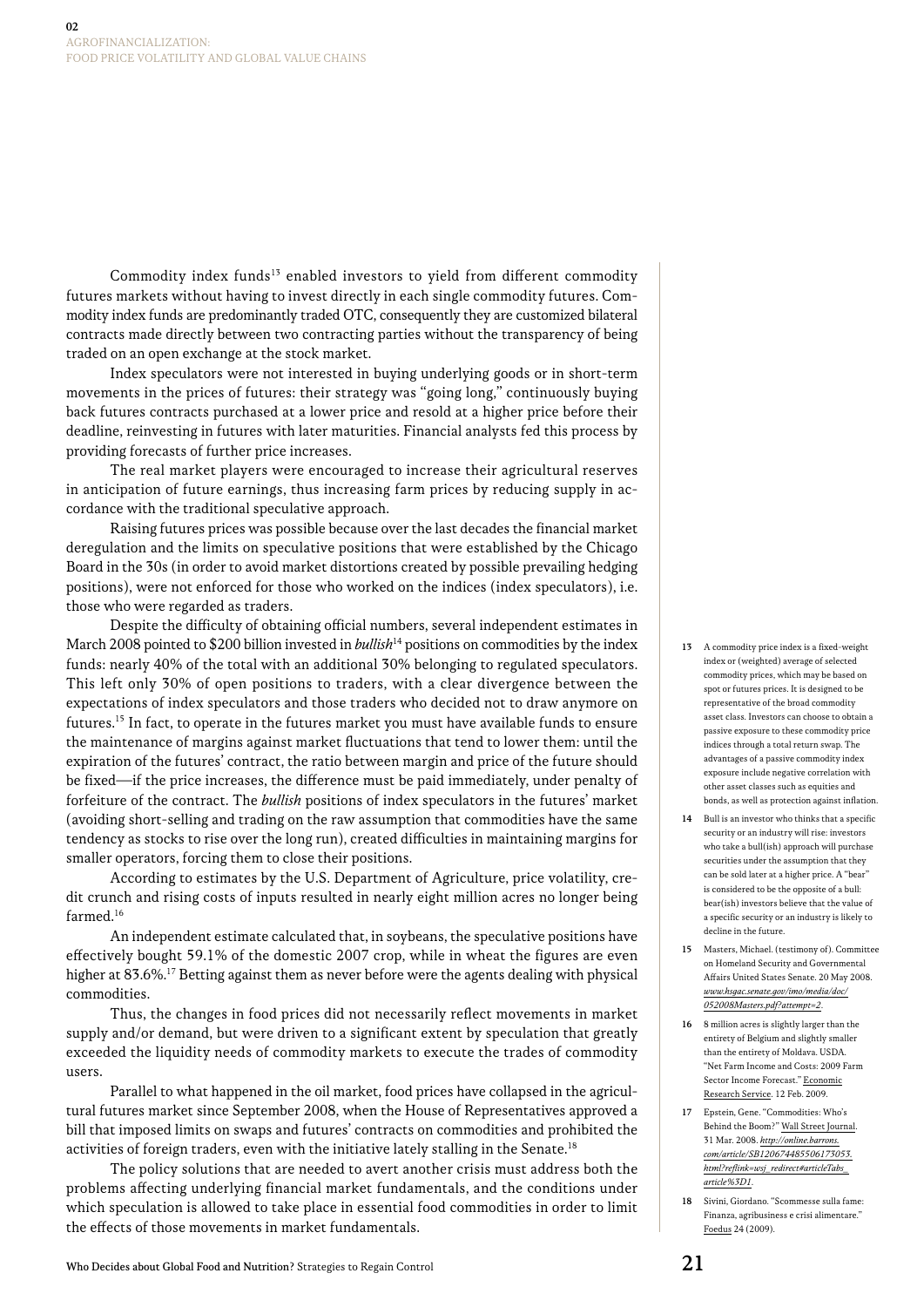This became evident in a quantitative study<sup>19</sup> that took into account the resumption of speculative movements in 2010 and managed to accurately distinguish between the effects of the introduction of ethanol and the effects of speculation, demonstrating that the two sharp peaks in 2007/2008 and 2010/2011 were specifically due to investor speculation, while an underlying upward trend was due to increasing demand from ethanol conversion. The study indicated that claims that speculators cannot influence grain prices are shown to be invalid by direct analysis of price setting practices of granaries.

The reserves of grain and other agricultural products may have an impact on the speculative behavior of real markets; the fact that many reserves of food are controlled by multinational corporations which are vertically and horizontally integrated should be taken into consideration. These corporations, despite being originally trade oriented, have earned the most profits within the financial market in the last years. $20$ 

So it is not the constant growth in demand for food that affects the reserves, but it is due to volatile peaks that reserves are reduced to a minimum.<sup>21</sup> Depletion of reserves is a consequence of speculation, which commonly generates volatility, so the reconstitution of the reserves affects the supply and demand mechanism, but cannot influence price volatility generated in the financial market. The only function of reserves here is to intervene in food security emergencies generated by price volatility and reduce the market power of global production networks along which prices transmitted from financial markets to product and local markets.

Even though, at first, large farms may have benefited from higher prices, as seen in the United States, in the long run they had difficulties avoiding the effects of price volatility and high borrowing costs, $22$  thus suffering from the price differential between stock market and real market prices, from the rising production costs due to the oil peak, and from soaring consumer prices.<sup>23</sup>

The farmers in developing countries distilled false messages from volatile prices, and this led to bankruptcy and the abandonment of production by many small farmers investing and borrowing for expanding their production during the rising prices, and risking of being wiped out as global food prices drop. The origin of such crisis structurally stems from a model that works to transform food into mere commodity status and source of profit.

While in past decades agribusiness determined agricultural prices by monitoring global production networks and appropriating value along the global value chains, in recent years financial investors joined and replaced agribusiness transnational corporations in the sale of rights on future prices of agricultural products, thus creating the conditions for the development of the speculative bubble in the spring-summer 2008. At the same time, financial speculation created the conditions through which agribusiness could increase its profits by means of price management transferred from the futures market to the real market, upon which it could exercise full control of the latter.

## **CONCLUSION**

Actual food price volatility is essentially originated by speculation on financial markets. But the transmission of price volatility on real markets, from the Chicago Board of Trade to each local market around the world, depends on how agribusiness market power controls the global value chains and global production networks. The agribusiness formation is the result of multiple dispossession processes that have penetrated world agriculture causing the expulsion of millions of peasants, the marginalization of millions more, and subordination to the "empires" of those who still carry out agricultural activities. With the price crisis, the emphasis placed by international organizations on food security is an attempt to start a new

- 19 Lagi, Marco, et al. "The Food Crises: a Quantitative Model of Food Prices Including Speculators and Ethanol Conversion. New England Complex Systems Institute. 21 Sept. 2011.
- 20 GRAIN. "Corporations Are Still Making a Killing from Hunger." Seedling. 20 Apr. 2009.
- 21 Lagi, et al. op. cit.
- 22 New York Times, 22 Apr. 2008 refers the case of Fred Grider, a farmer who owned 1,500 acres of land near Bloomington, Illinois. When deciding what to grow, he had purchased futures contracts and paid margins, but prices went up by forcing him to reintegrate them every day. "If you have contracts for 50 thousand bushels and the price goes up 20 cents you have to sign a check for \$10 000."
- 23 Polgreen, Lydia. "West African Villagers Stake Their Fortunes on the Future Price of Rice." New York Times. 25 Jan. 2009.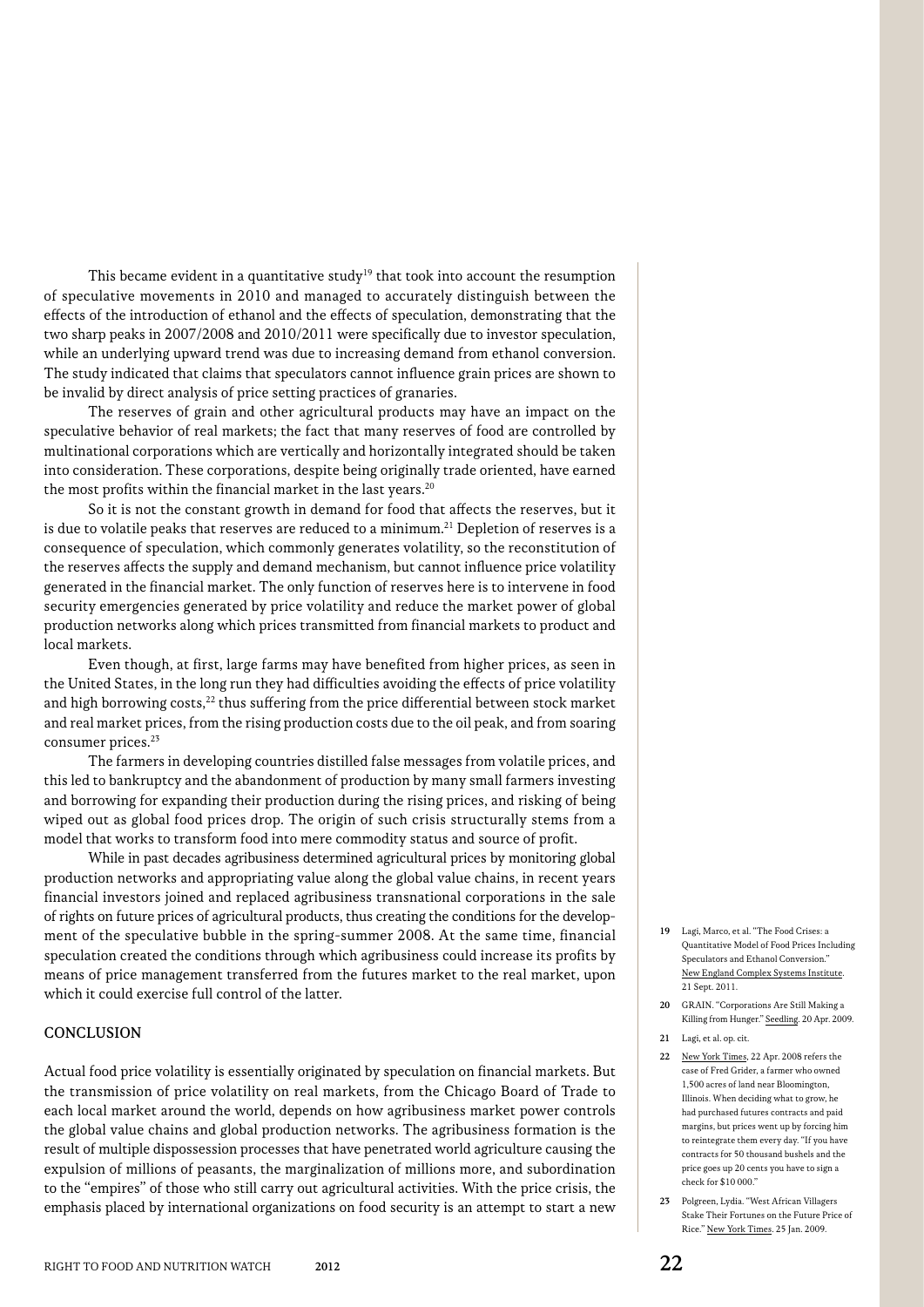process of dispossession through the further privatization of land and other natural resources needed for food production, and further development of agribusinesses.

It was stressed here that there is a close relationship between production and financial processes, because financialization uses the underlying assets and production facilities to extract real value. But it is necessary to return to the earlier mentioned strong dependence of the industrial agriculture model on fossil fuels that affect about 30% of production costs: industrial seeds, fertilizers, retail chains, and intensive use of resources. This dominant and aggressive approach modifies traditional agriculture and makes it more and more dependent on agribusiness practices and on a capital-intensive approach.

Throughout the last food price crisis agribusiness and financial capital extended their control over the most important resources of the planet, given that the production of food is key to the regulation of economic activities, real wage levels, and the reproduction of labor force in every part of the world. In fact, even after the first food prices crisis (2007–2008), the reduction in producer prices has not been transmitted to consumer prices, thus continuing to erode the purchasing power of consumers, such as the Wall Street Journal wrote: "grain costs down, groceries not."24

> 24 Kilman, Scott, and Lauren Etter. "Grain Costs Down, Groceries Not." Wall Street Journal. 13 Mar. 2009.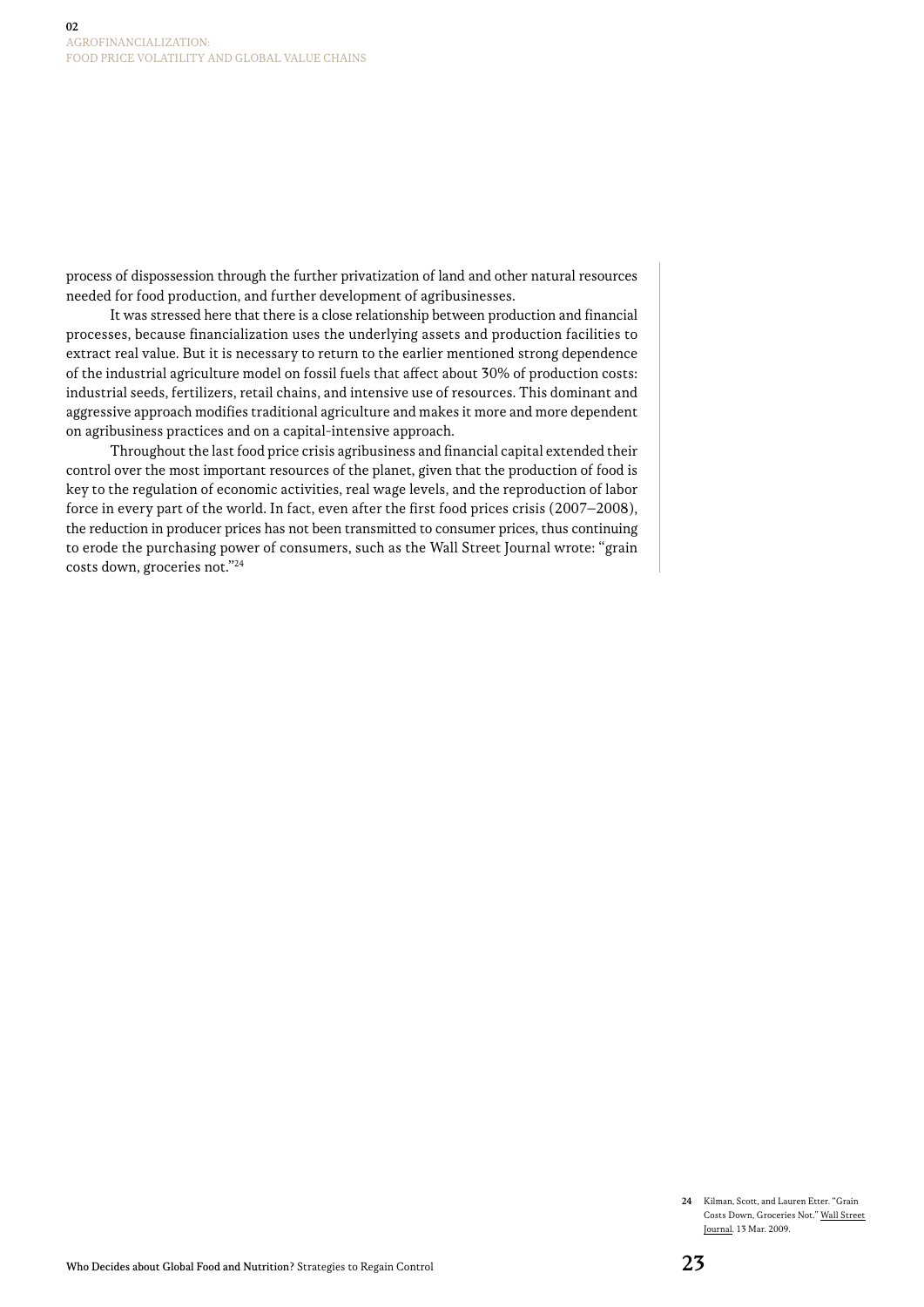TWO CONTEMPORARY CHALLENGES: Corporate Control over Food and Nutrition and the Absence of a FOCUS ON THE SOCIAL DETERMINANTS OF NUTRITION

# Claudio Schuftan and Radha Holla1

A focus on the social determinants of nutrition (including its political determinants) is imperative to revitalize global nutrition policies and embed them well within the human rights framework. Yet due to the increasing influence of private corporations and philanthropies over public policy (especially through various forms of multi-stakeholder initiatives) and policy implementation (particularly through public-private partnerships), these determinants are being ignored. As our analysis will show, the multi-stakeholder initiative Scaling Up Nutrition (SUN) provides a good example of this, as is also featured in Article 4 of this publication. Here, we additionally focus on the neglect of the social determinants of nutrition (SDN) in current global nutrition policy making.

The SDN correspond to the conditions in which people are born, grow, live, work, and age, including the nutrition services available to them. These circumstances are shaped by the distribution of wealth, power, and resources at global, national, and local levels, which are themselves influenced by policy choices.

In 2008, the World Health Organization (WHO) report of the Commission on Social Determinants of Health made three overarching recommendations which also apply to the field of nutrition, namely: to improve daily living conditions; to tackle the inequitable distribution of power, money, and resources; and to measure and assess the impact of concerted efforts.2 These recommendations were also directed to the private sector. Yet these essential measures, as well as the other structural roots of hunger such as income maldistribution; unemployment; lack of access to education, health services, and sanitation; racial discrimination; and no access to productive resources are rarely, if ever, mentioned by private sector actors who are also, in principle, bound by them.

On the other hand, in the area of nutrition, public private partnerships (PPPs) often end up reinforcing increasingly globalized food chains that contribute to the corporate-led homogenization of diets across the globe with its dire impacts on local food systems and on household food security across population groups. The UN Special Rapporteur on the right to food, Olivier De Schutter, has clearly explained the problem of how the private sector tries to use technical solutions for what are fundamentally social problems. (See Box 1)

# BOX 1

"Countries committed to really scaling up nutrition should begin by regulating the marketing of commercial infant formula and other breast-milk substitutes, […] and by implementing the full set of WHO recommendations on the marketing of breast-milk substitutes and of foods and non-alcoholic beverages to children […]. This pleads in favor of […] address[ing] the full range of factors causing malnutrition, rather than narrowly focus[ing on] initiatives that address the specific needs of a child's development  $[\dots]$ . [I]nterventions  $[\dots]$  targeting pregnant or lactating women and children under two years old, while vital, do not substitute for addressing the structural causes of undernutrition […]. The violations of women's rights, gender inequality and the lack of women's empowerment are another major factor explaining poor nutritional outcomes […]. Nutrition interventions should be but one part of broaderbased strategies for the realization of the right to adequate food. […]

The Special Rapporteur sees no reason why the promotion of foods that are known to have detrimental health impacts should be allowed to continue unimpeded: these

Claudio Schuftan is one of the founding members of the People's Health Movement (PHM). He is widely recognized for his work as a freelance public health consultant and his numerous publications. Radha Holla is the campaign coordinator for IBFAN Asia and Breastfeeding Promotion Network of India. The authors would like to thank David Kane, Kathy McNeely, Anne C. Bellows, and Lida Lhotska for their valuable help in the review of the article. The content of the article is

the sole responsibility of the authors. 2 Marmot, Michael, and Richard Wilkinson. Social Determinants of Health. 2<sup>nd</sup> ed. New York: Oxford University Press, 2006.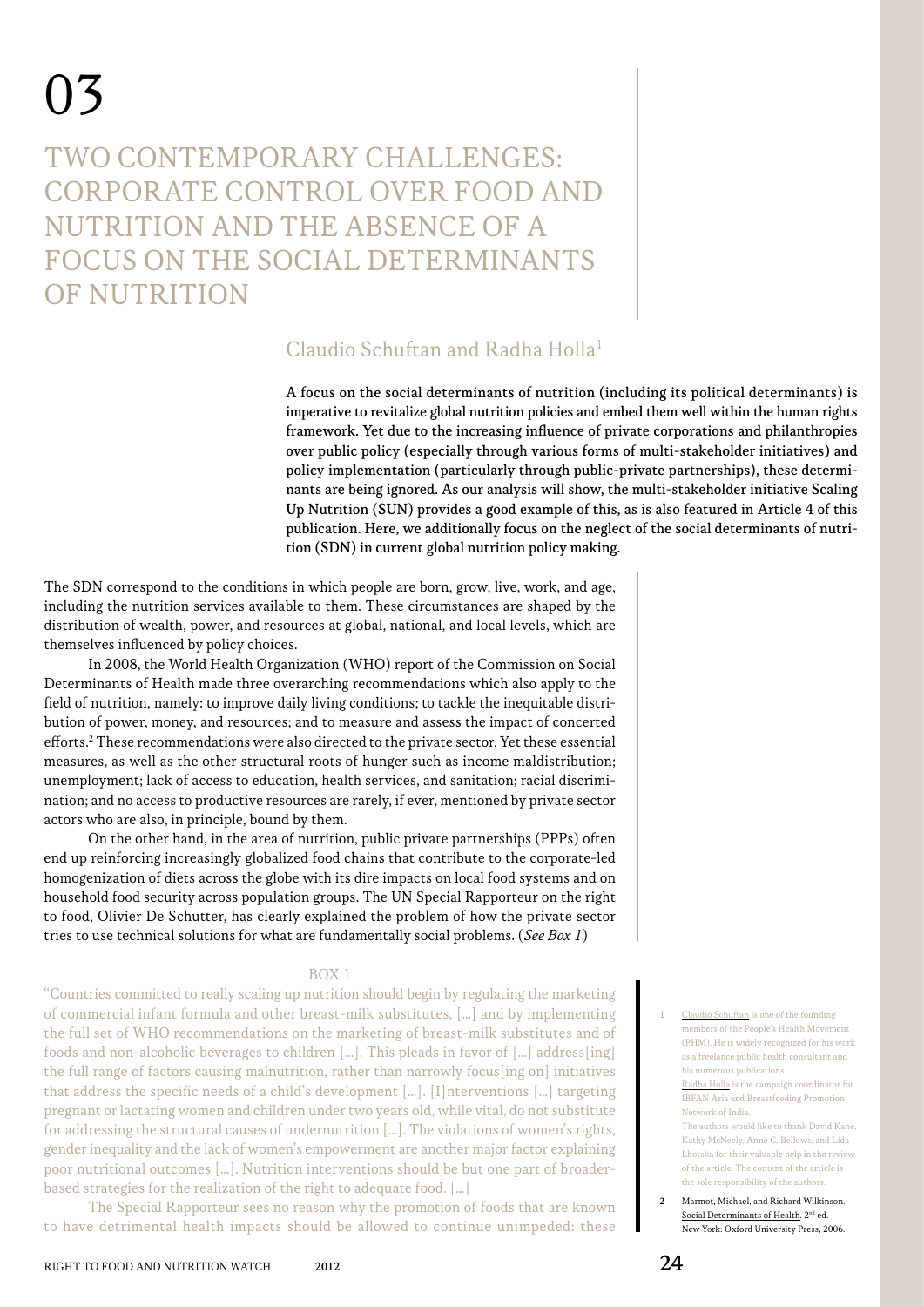Two Contemporary Challenges: Corporate Control over Food and Nutrition and the Absence of a Focus on the Social DETERMINANTS OF NUTRITION

products reduce the life expectancy, in particular, of the poorest segment of the population who are also the least nutritionally literate […]. [An] international code of conduct regulating marketing food and beverages in support of national efforts might be desirable in order to take into account the international nature of commercial promotion of energy-dense, micronutrient-poor foods and beverages. […]

[I]t is high time to recognize the real tension that exists between a strategy that promotes processed foods, enriched with nutrients to the point that diets become medicalized, and a strategy that promotes local and regional food systems, as well as a shift towards foods that are less heavily processed and thus more nutritious."3

# Corporate control over nutrition through Public Private **PARTNERSHIPS**

The private sector and some international NGOs have gained unprecedented influence in global governance while States have seen a clear decline in their influence. The ostensible explanation given for the close interaction with the corporate and private sector<sup>4</sup> is the "scarcity" of public funds. However, this scarcity applies only to funding development as sufficient public funds are made available for corporate bailouts.<sup>5</sup> One key result of this increased influence has been the making of PPPs the number one strategy to manage the health and nutritional needs of the world's population.

In recent years the UN has emerged as one of the principal proponents of PPPs (more often than not contracted with for profit entities). These PPPs are considered by many to be a necessary and ideal instrument to fund development work. However, a deeper analysis reveals the multiple (sometimes contradictory) agendas and conflicting interests involved.

PPPs have further reinforced selective programs by focusing on non-sustainable techno-centric and market-based solutions to single issues while not addressing the social determinants of health and nutrition. PPPs have shown to be incapable of promoting and supporting horizontally-integrated sector-wide approaches with an explicit commitment to strengthening local service delivery systems and to respond to locally determined needs. The necessity of building new alliances with civil society, with people's organizations and with social movements in fostering the right to nutrition $^6$  reasserts the central place democratic participation should have in decision making in the provision of all social services. Because the partner supplying the finance in these projects tends to have a disproportionate amount of power in decision making, democratic participation cannot be guaranteed in the PPP model. Another basic flaw is that PPPs often focus on piecemeal technical and marketdriven solutions that provide clear benefits for participating corporations, but questionable benefits for target populations while ignoring the social roots of their problems, as is clearly evident in the SUN Initiative. (Also see Article 4 of this publication).

# BOX 2

# The Scaling Up Nutrition Initiative

The SUN initiative "seeks to promote targeted action and investment to improve nutrition for mothers and children in the 1,000-day period from pregnancy to age 2, when better nutrition can have a life-changing impact on a child's future […] [in] addition to encouraging Governments to adopt national plans to scale up nutrition in their various sectoral policies […]."7

- 3 Human Rights Council, 19th Session. "Report Submitted by the Special Rapporteur on the right to food, Olivier De Schutter" (A/HCR/19/59). 26 Dec. 2011. Para. 16, 17, 18, 19, 42, 43. [www2.ohchr.org/english/](www2.ohchr.org/english/bodies/hrcouncil/docs/19session/A.HRC.19.59_English.pdf) [bodies/hrcouncil/docs/19session/A.HRC.19.59\\_](www2.ohchr.org/english/bodies/hrcouncil/docs/19session/A.HRC.19.59_English.pdf) [English.pdf](www2.ohchr.org/english/bodies/hrcouncil/docs/19session/A.HRC.19.59_English.pdf). This document is available on the Watch website: [www.rtfn-watch.org/en/](http://www.rtfn-watch.org/en/home/watch-2012/main-sources)  $h_{match}$ -2012
- 4 Here we include donor organizations such as the Bill and Melinda Gates Foundation and civil society organizations such as Save the Children, who receives funding of over a million US dollars from each of the following food and pharma corporations: Green Mountain Coffee, Kraft Foods and the Kraft Foundation, Merck, the PepsiCo Foundation, Procter and Gamble, Reckitt Benckiser, and the Wal-Mart Foundation. Other corporations that donate to Save the Children include GlaxoSmithKline, Starbucks Corporation, Johnson and Johnson, Cadbury plc, General Mills and Pfizer. According to the Save the Children Website the PepsiCo Foundation and Kraft Foods donations are used primarily for managing malnutrition in rural India and Bangladesh. [www.savethechildren.org/](www.savethechildren.org/site/c.8rKLIXMGIpI4E/b.6148397/k.C77B/Corporate_Partners.htm) [site/c.8rKLIXMGIpI4E/b.6148397/k.C77B/](www.savethechildren.org/site/c.8rKLIXMGIpI4E/b.6148397/k.C77B/Corporate_Partners.htm) [Corporate\\_Partners.htm](www.savethechildren.org/site/c.8rKLIXMGIpI4E/b.6148397/k.C77B/Corporate_Partners.htm).
- 5 Shah, Anup. "Free Trade and Globalization." Global Issues. 7 Nov. 2011. [www.globalissues.](www.globalissues.org/issue/38/free-trade-and-globalization) [org/issue/38/free-trade-and-globalization](www.globalissues.org/issue/38/free-trade-and-globalization). The author worked out that based on information provided by the BBC, Bloomberg and UPI in February 2009, corporate bailouts in the US amounted to \$9.7 trillion, and in Europe to \$1.4 trillion; in contrast, the actual aid given to poor countries since 1970 was \$2.6 trillion, while outstanding promised aid for the same period was \$3.3 trillion.
- 6 Here we use the "right to nutrition" rather than "right to food" as we feel that this denomination better reflects the different causes of malnutrition that link food, care and health. All of the latter are necessary conditions for good nutrition, but none of them alone or any two together are sufficient conditions. Sufficiency requires that all three conditions be met at the same time. Food, care and health are recognized human rights in the Convention on the Rights of the Child (Jonsson, Urban. "An Approach to Assess and Analyze the Health and Nutrition Situation of Children in the Perspective of the Convention on the Rights of the Child." International Journal of Children's Rights 5 [1997]: 367–381).
- Human Rights Council, 19th Session. "Report submitted by the Special Rapporteur on the right to food, Olivier De Schutter" (A/HCR/19/59). 26 Dec. 2011. Para. 13 and 14.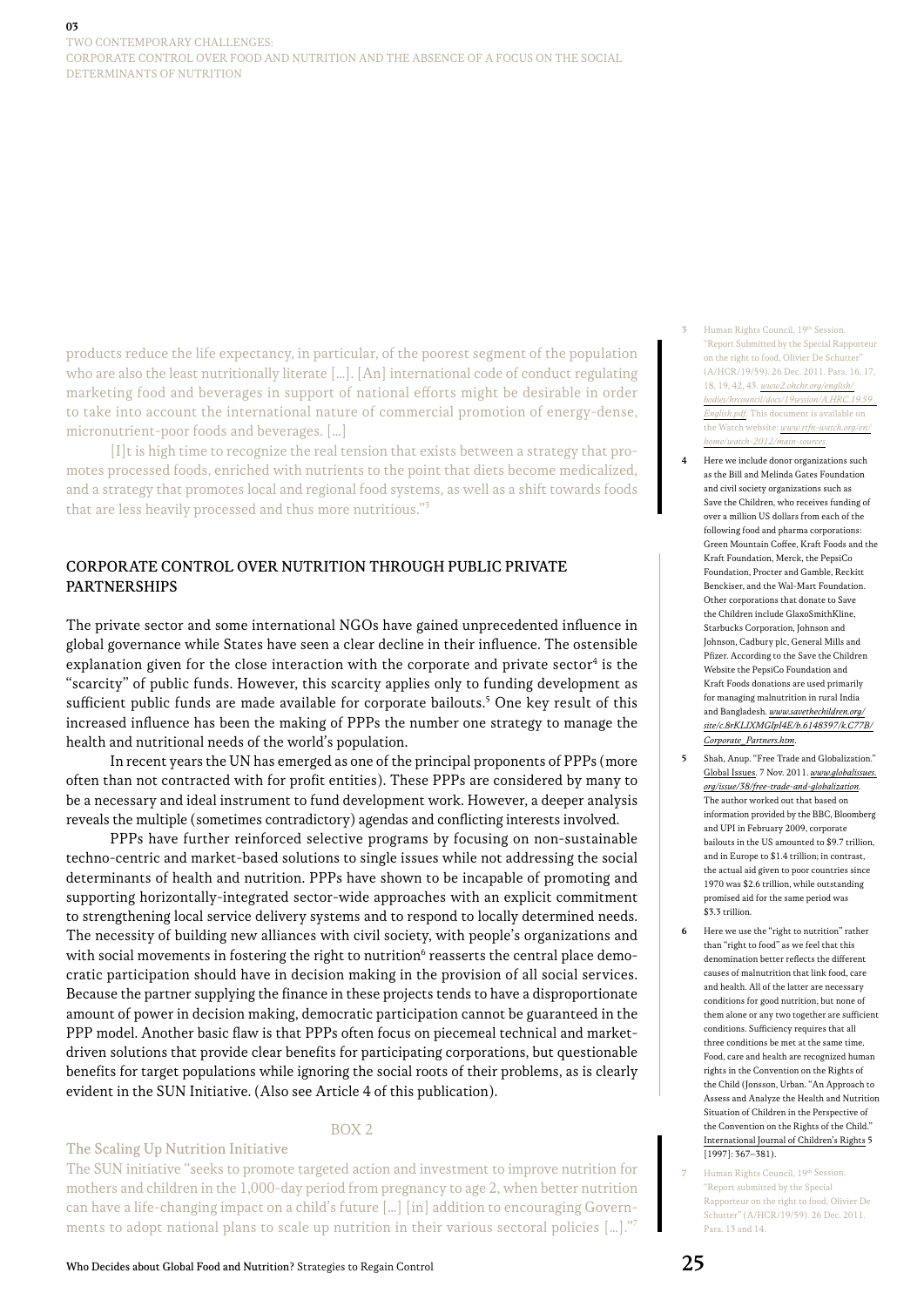While this is a laudable goal, the methods chosen by SUN to meet this goal are controversial. In 2010, SUN identified several interventions including breastfeeding, introduction of complementary feeding after six months of age, improved hygiene practices, improved agricultural practices, micronutrient supplementation and others as having a direct impact on the nutritional status.<sup>8</sup> SUN's Framework for Action spells out that \$2.9 billion will be spent on the promotion of good nutritional practices while \$6.2 billion will be spent on preventing and treating malnutrition with special foods.<sup>9</sup>

"[…] SUN includes the establishment of partnerships linking business, civil society and Government to foster scaling up nutrition through nutrition-sensitive interventions along the value chain at the country level. Private-sector interventions include the production of fortified food products, the promotion of nutritionally healthy behaviors, the shaping of work environments allowing women to ensure good nutrition for themselves and their children, ensuring that lower-income groups can access nutritionally valuable products, and building local capacity through the transfer of knowledge and technology."10

The Special Rapporteur on the right to food, while welcoming the progress made through SUN, has called for an explicit alignment of its initiatives with human rights, including the right to food. (See Box 1)

"Some of these partnerships [in SUN] are supported by the Global Alliance for Improved Nutrition (GAIN). A public-private partnership, GAIN itself was launched at the 2002 special session of the General Assembly on children."11 Initially, it invested in large-scale staple food fortification. GAIN provides technical assistance to multi-national, regional or national manufacturers allowing, as they claim, for these enterprises to procure high quality vitamin and mineral premixes at the best price, combined with a revolving fund mechanism which provides the requisite financing to assist partners in purchasing premixes. "[GAIN has] established links with 600 companies across 36 large projects in more than 25 countries to improve access to missing micronutrients in diets. According to GAIN promoters, it reaches nearly 400 million people with nutritionally enhanced food products."12 This indicates that market-based solutions can play an important role in sustainable improvements in food quality for low-income populations.

One reason companies partner with GAIN is to reach potential customers who are too poor to constitute a solvent market in the short-term. Where things go wrong in what GAIN actually ends up doing is precisely due to these partnerships. GAIN's Business Alliance includes corporations such as Unilever, Ajinomoto, Britannia, Cargill, The Coca Cola Company, DSM, Danone, MARS, PepsiCo, Kraft Foods, and Bel, many of which have been indicted by civil society organizations with human rights breaches, including violation of international laws and codes and thus contributing to malnutrition.<sup>13</sup> In GAIN, the role of the governments is to buy these enriched products year after year to feed their malnourished. In doing so, they spend their limited health and nutrition budget on products, rather than investing in long-term solutions like diversification of agriculture and diets, family farms, and in tackling the SDN. For instance, ready-to-use therapeutic foods (RUTF), fortificants, and infant formulas are too often used inappropriately and can increase health and nutritional problems, by over- and under-nutrition.<sup>14</sup> RUTF should only be used in the treatment of severe-acute malnutrition, when other solutions cannot be applied; never to be used for prevention.15,16 Furthermore, the marketing and consumption of these substitutes or of related products, in place of a freshly cooked nutritionally balanced meal, contributes to major public health problems.

- 8 Horton, Susan, et al. **Scaling Up Nutrition:** What Will It Cost? Washington, D.C. The World Bank, 2010.
- 9 Scaling Up Nutrition: a Framework for Action, Apr. 2011. 6.
- 10 Human Rights Council, op. cit. Para. 14. These special foods, especially in the context of severe acute malnutrition, are generally termed Ready-to-Use Therapeutic Foods (RUTF) and are, mainly, referring to a paste of peanuts, milk powder, sugar and selected micronutrients. Besides being culturally inappropriate in many places where malnutrition occurs in vast populations, the packaged paste also disassociates malnutrition from the SDN, and instead medicalises it, linking its prevention and management with a "medicine" that needs to be produced centrally, with superior technological oversight. For more information, the reader is referred to World Public Health Nutrition Association's World Nutrition which has been carrying several articles, commentaries and correspondence related to RUTF. [http://siteresources.worldbank.org/](http://siteresources.worldbank.org/NUTRITION/Resources/281846-1131636806329/PolicyBriefNutrition.pdf) [NUTRITION/Resources/281846-](http://siteresources.worldbank.org/NUTRITION/Resources/281846-1131636806329/PolicyBriefNutrition.pdf) [1131636806329/PolicyBriefNutrition.pdf](http://siteresources.worldbank.org/NUTRITION/Resources/281846-1131636806329/PolicyBriefNutrition.pdf).
- 11 Ibid.
- 12 Ibid.
- 13 For more information on civil society organizations denounces regarding breaches of human rights caused by corporations visit: Corporate Watch <www.corpwatch.org>; ICDC Legal Update. Jan. 2012. [www.ibfan.](www.ibfan.org/art/LU-Jan_2012-ICDC.pdf) [org/art/LU-Jan\\_2012-ICDC.pdf](www.ibfan.org/art/LU-Jan_2012-ICDC.pdf); Business and Human Rights **[www.business](www.business-humanrights.org)**[humanrights.org](www.business-humanrights.org); Killer Coke www.killercok Global Exchange [www.globalexchange.org/](www.globalexchange.org/corporateHRviolators#) [corporateHRviolators#](www.globalexchange.org/corporateHRviolators#); International Labor Rights Forum *www.laborrights.c* and Organic Consumers Association <www.organicconsumers.org>.
- 14 FAO. Final Report of the International Scientific Symposium on Biodiversity and Sustainable Diets. Rome: 3–5 Nov. 2010. [www.fao.org/ag/humannutrition/29186-](www.fao.org/ag/humannutrition/29186-021e012ff2db1b0eb6f6228e1d98c806a.pdf) 021e012ff2db1b0eb6f6228e1d98c806a.p
- 15 International Baby Food Action Network (IBFAN). "Statement on the Promotion and Use of Commercial Fortified Foods as Solutions for Child Malnutrition." Indian Pediatrics 49 (2012): 295–296. [www.bpni.](www.bpni.org/Article/Indian-Pediatrics-IBFAN-Statement-on-SAM.pdf) [org/Article/Indian-Pediatrics-IBFAN-](www.bpni.org/Article/Indian-Pediatrics-IBFAN-Statement-on-SAM.pdf)[Statement-on-SAM.pdf](www.bpni.org/Article/Indian-Pediatrics-IBFAN-Statement-on-SAM.pdf).
- 16 Gupta, Arun, Claudio Schuftan, Flavio Valente, Patti Rundall, and Radha Holla. "Ready to Use Therapeutic Food Is Not the Solution to Malnutrition." Letter. World Nutrition 3.4 (Apr. 2012): 3, 4, 168–171. www.wphna.org/2012\_apr\_wn6\_rutf\_let [htm](www.wphna.org/2012_apr_wn6_rutf_letter.htm). This document is available on the Watch website: www.rtfn-watch.org/en/home [watch-2012/main-sources](http://www.rtfn-watch.org/en/home/watch-2012/main-sources).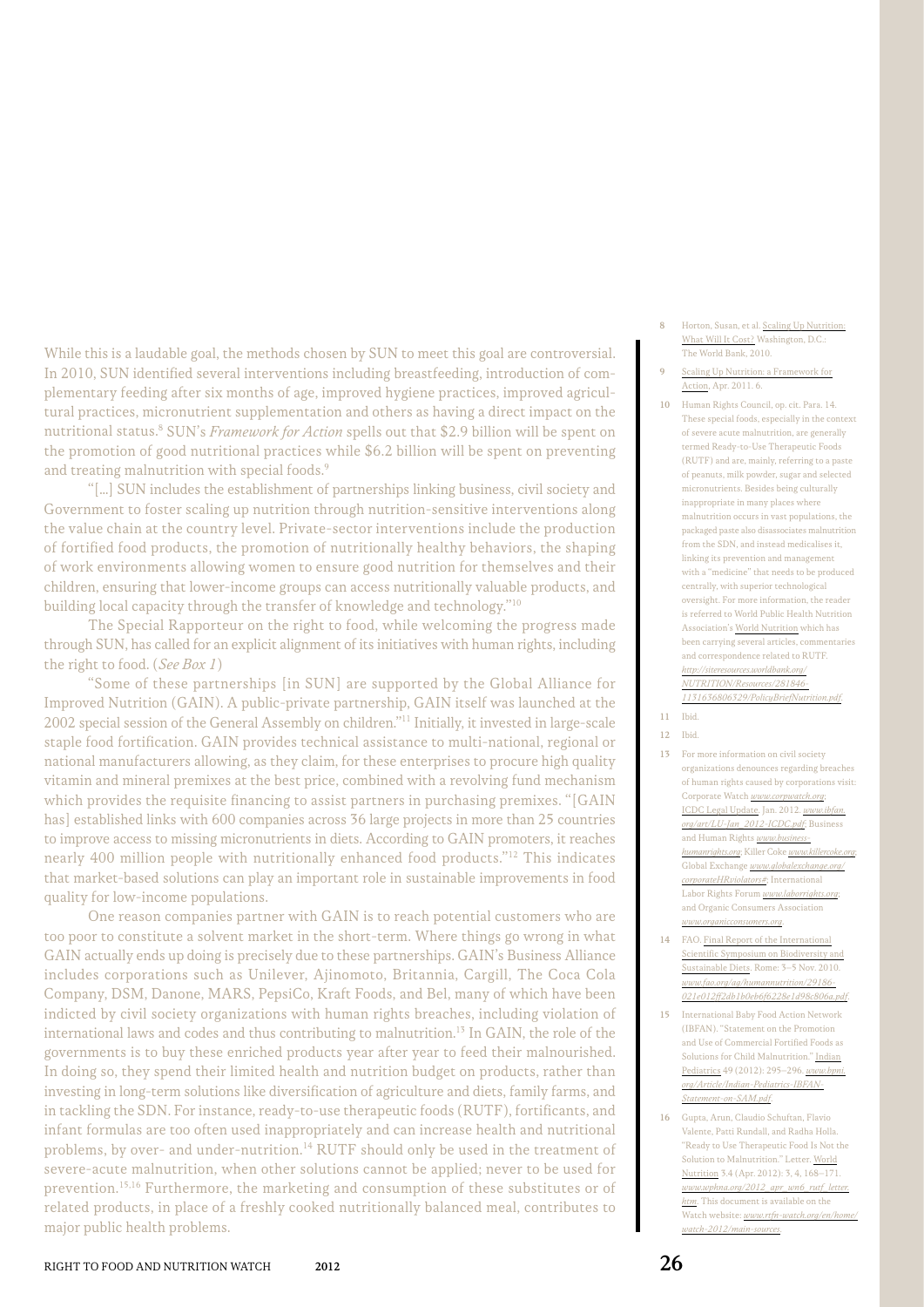Two Contemporary Challenges: Corporate Control over Food and Nutrition and the Absence of a Focus on the Social DETERMINANTS OF NUTRITION

Good nutrition is about accessing a healthy diet that includes a wide range of fruits and vegetables which, in most cases, are more expensive than (fast) foods rich in oils, salt, sugars and fats. Any society where a healthy diet is more expensive than an unhealthy diet is a society that must mend its food system. This is even more imperative where the poorest are too poor to feed themselves in a manner not detrimental to their health.

The SUN Roadmap, which details the means by which national, regional and international actors will work together to establish and pursue efforts to make nutrition interventions more substantial and effective in countries with a high burden of malnutrition, prioritizes mostly technical interventions, all of which are "top-down." We cannot find anything substantial related to the right to nutrition in the SUN Roadmap. SUN ignores the fact that there are right-holders and duty-bearers involved in social interactions, and that it is only their direct engagement that will move the process of realizing this right forward.

However, the most unacceptable component of the SUN initiative is its complete silence on SDN. The proposed "pro-poor" orientation does not address disparity reduction; rather it "targets" the poor. In the absence of any consideration of the SDN, this "nutrition with a human face" victimizes them as if they are responsible for their malnutrition and then throws them a crumb of bread.

People experience poverty and the violation of their right to nutrition differently, according to their gender, age, caste, class and ethnicity. For us, in nutrition work, poverty is multi-dimensional. It relates to powerlessness, to exclusion and thus to discrimination, to exploitation, to victimization and to violence. It is also related to migration, to forced displacement, to rising urbanization, and to loss of livelihoods. Yet, the SUN Initiative in its call for nutrition to be placed more at the center of development, refuses to accept this, with all the implications this carries.

# WHO DRIVES SUN AND THE GLOBAL NUTRITION AGENDA?

In the past, the UN Standing Committee on Nutrition (SCN) primarily set the global nutrition agenda. In early 2009, the World Bank, together with UN entities such as UNICEF, UNDP, the SCN, and donors such as the United Kingdom (UK) and Canada's development agencies, the Bill and Melinda Gates Foundation, Save the Children-USA, Hellen Keller International, and others developed the Global Action Plan for Scaling Up Nutrition Investments. This plan created space for the private sector to play an increasingly important role in driving the nutrition agenda. It should be remembered that the Gates Foundation owns large amounts of stocks/shares in Coca Cola, McDonald's, Exxon Mobil, BP, Caterpillar, and Wal-Mart.17,18,19

Donor agencies have consistently tried to steer SCN's work on nutrition. In 2011, Irish Aid (the Government of Ireland's programme of assistance to developing countries) gave SCN 300.000€ exclusively for SCN's work on the SUN Initiative—a sum without which SCN would not have been able to continue functioning. Thus, keeping the SUN Initiative alive has been an overarching need for the SCN and a built-in conflict of interest that does not really allow the SCN to take a critical stand on SUN's shortcomings, as is its mission and mandate.

Though SCN has recognized SUN's weaknesses (mainly the lack of attention to the human right to nutrition and HR-based approaches and the little clarity of the role and actual behavior of the private sector), it was felt that these weaknesses would be best remedied by SUN participant countries themselves. But this has not happened. The efforts of some

- 17 Bill & Melinda Gates Foundation Trust Historical Stock Holdings. [www.dataroma.](www.dataroma.com/m/hist/p_hist.php?f=GFT) [com/m/hist/p\\_hist.php?f=GFT](www.dataroma.com/m/hist/p_hist.php?f=GFT).
- 18 Several of the other so-called CSOs that are partnering and funding the SUN Initiative are also being given funds by the corporations above mentioned. For instance, the funds for Save the Children's interventions in nutrition in India and Bangladesh come primarily from Pepsico (see footnote 4).
- 19 Stuckler, David, Sanjay Basu, and Martin McKee. "Global Health Philanthropy and Institutional Relationships: How Should Conflicts of Interest Be Addressed?" PLoS Med 8. 4 (Apr. 2011). [www.plosmedicine.org/](www.plosmedicine.org/article/info%3Adoi%2F10.1371%2Fjournal.pmed.1001020) [article/info%3Adoi%2F10.1371%2Fjournal.](www.plosmedicine.org/article/info%3Adoi%2F10.1371%2Fjournal.pmed.1001020) [pmed.1001020](www.plosmedicine.org/article/info%3Adoi%2F10.1371%2Fjournal.pmed.1001020).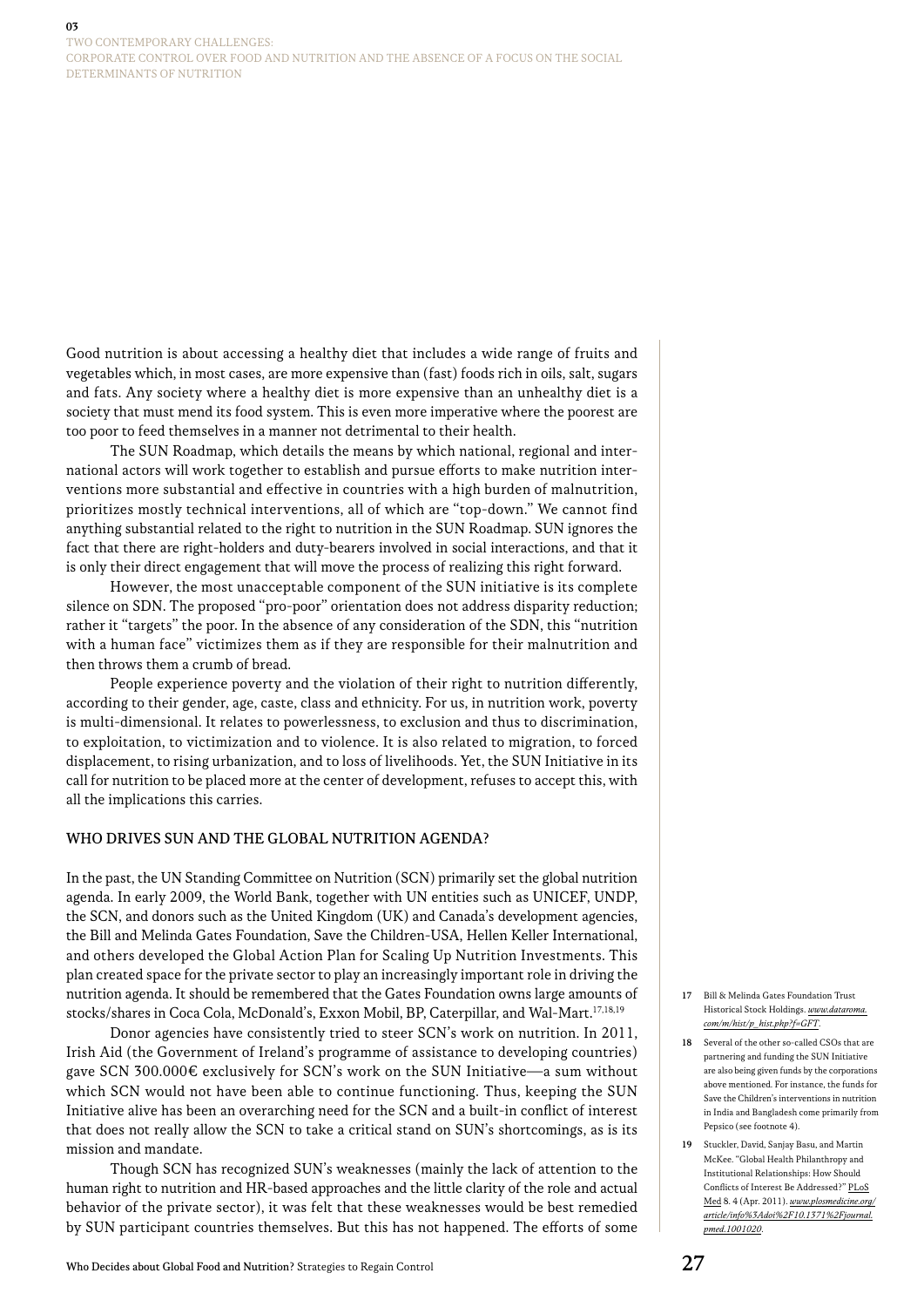civil society individual SCN members to introduce human rights language were vetoed by the donors backing the Initiative, and up to today, attempts to include HR concerns in the Roadmap have had little success.

The limited opposition to the corporate takeover of nutrition, as exemplified by SUN, raises concerns about corporations' short- and medium-term impact on local nutrition systems. This includes their capacity to achieve measurable and sustainable results, their disregard of the SDN and of the right to nutrition, as well as their contribution to a fragmented, vertical approach in global nutrition governance. A critical reflection and action on the governance role of global PPPs has emerged,  $^{20,21,22}$  but added poignancy is sorely needed.

States should protect the right to nutrition by adopting measures that reduce the negative public health impacts of the existing food systems. Moreover, States should take immediate measures to make a progressive transition to more sustainable diets. Some WHO recommendations on this include: using taxation to encourage healthy diets, revising the existing system of subsidies, and regulating marketing practices.<sup>23</sup>

Much more grassroots activism will also be needed to make sure that global standards are not influenced by corporations trying to assure private profits as they act purportedly in the realm of the public interest. Broadening such an effort has been the guiding principle of the People's Health Movement (www.phmovemtn.org) and of the International Baby Food Action Network (IBFAN) (www.ibfan.org).

# Strategies to regain control

Grassroots organizations and people's movements have identified several strategies for people to regain control over food and nutrition. Here we review some available options presented in no particular order of priority. The list is by no means complete. Many other action points were insinuated in this article's body and are not repeated here.

- Use a SDN approach and the concept of food sovereignty<sup>24</sup> instead of food security; the SDN and food sovereignty are closely related.
- Establish links with groups working to oppose transnational corporations hegemony and join hands with them in rejecting the corporations' executives' calls for corporate social responsibility and instead, based on the principles of human rights, demand and monitor corporate social accountability regarding corporate violations on the SDN.
- In the area of international aid, identify local alternatives that can be made by communities themselves, to the single solution of using ready-to-use therapeutic food (see footnote 8) as is being promoted not just for the treatment of acute, severe malnutrition, but also for its prevention.
- Reject the concept of the private sector as a stakeholder in discussion and dialogues as well as decision making processes that are aimed at public good. The primary stakeholder is the right-holding public; the role of the private sector is of a duty-bearer.
- Work with lawyers and judges on the legal aspects of the right to adequate food and nutrition on their use of this right in court.
- Insist on claim holder participation in the design, implementation and monitoring of all development projects/programs.
- 20 Richter, Judith. "Public-private Partnerships for Health: a Trend with No Alternatives? Development 47 (June 2004): 43–48.
- 21 Richter, Judith. "Public-private Partnerships and Health for All—How Can WHO Safeguard Public Interests?" GOSPP Policy Brief 5 (Sept. 2004). <www.ibfan.org/art/538-5.pdf>.
- 22 Utting, Peter, and Ann Zammit. Beyond Pragmatism: Appraising UN-Business Partnerships. Geneva: UNRISD, 2006.
- 23 In May 2004, the 57th World Health Assembly (WHA) endorsed the WHO Global Strategy on Diet, Physical Activity and Health (DPAS) in its resolution 57.17. [http://apps.who.int/gb/ebwha/pdf\\_files/](http://apps.who.int/gb/ebwha/pdf_files/WHA57/A57_R17-en.pdf) [WHA57/A57\\_R17-en.pdf](http://apps.who.int/gb/ebwha/pdf_files/WHA57/A57_R17-en.pdf).
- 24 Food sovereignty is a term coined by members of Via Campesina in 1996 to refer to a policy framework advocated by a number of farmers, peasants, pastoralists, fisherfolk, indigenous peoples, women, rural youth and environmental organizations to define their own food, agriculture, livestock, and fisheries systems, in contrast to having food largely subject to international market forces. It signifies looking at food as a human right, protecting natural resources, reorganizing food trade, ending the globalization of food, promoting social peace and democratic control.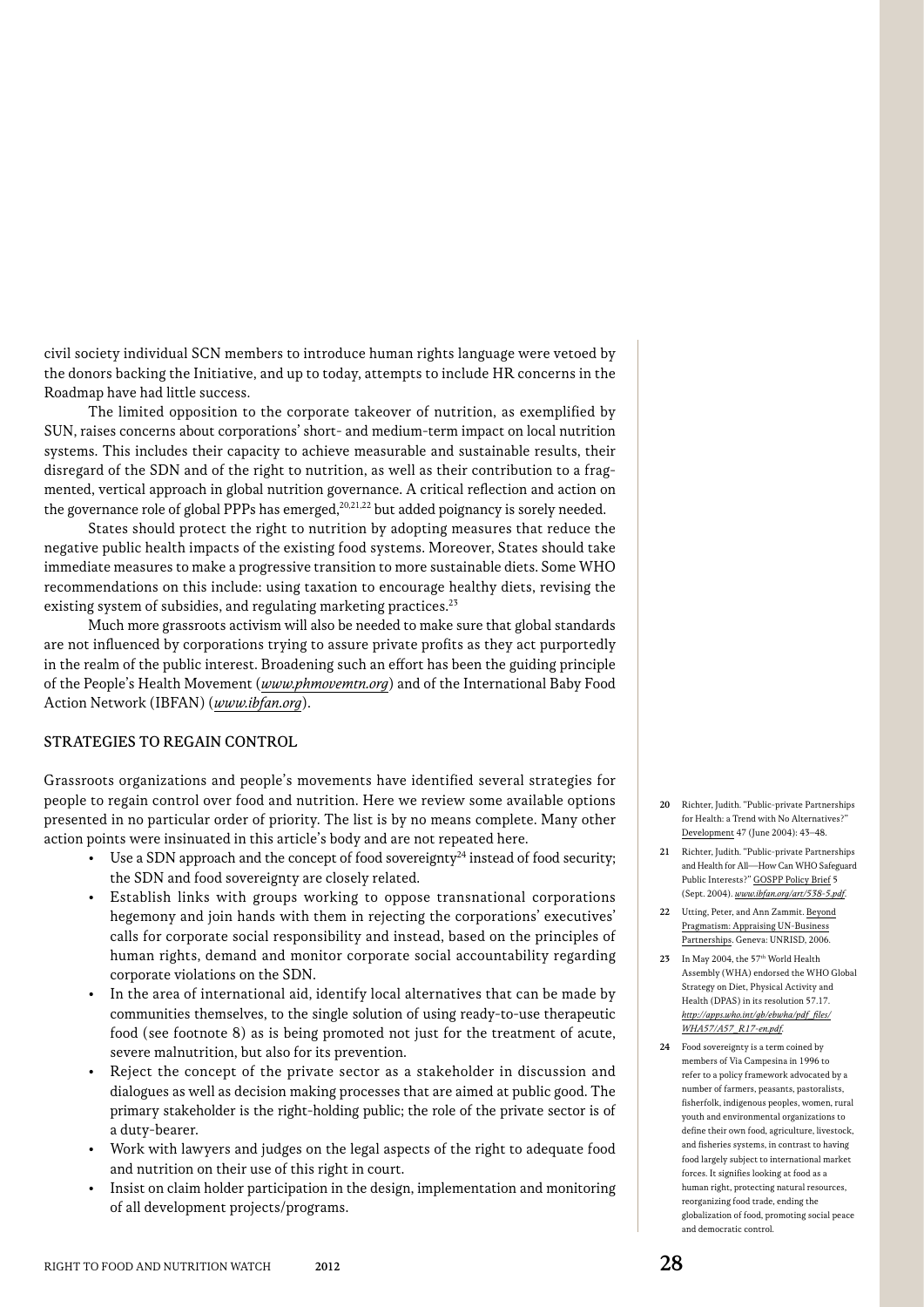Two Contemporary Challenges: Corporate Control over Food and Nutrition and the Absence of a Focus on the Social DETERMINANTS OF NUTRITION

- Denounce PPPs given their inherent clear conflict of interest and their being considered as a prime policy model.
- Create a similar long-term watch dog mechanism as the one used by IBFAN to monitor the junk food and beverages industries.<sup>25</sup>
- Work towards ensuring that the SUN Initiative once and for all handles the issue of conflicts of interest and that policy making on behalf of public health follows the principles of democratic governance. The reform of SUN also needs to cover human rights principles of accountability, participation, and non-discrimination.
- Also keep pressuring the SUN Initiative to include actions on the SDN and a more decidedly rights-focused approach as its new roadmap is being prepared; become a SUN watchdog.
- Actively participate in the debate and design of the post-MDGs global strategy for development; critique the fact that goals are easy to set, but the crucially important processes needed to reach the goals have been neglected.
- Lobby for the UN Special Rapporteur on the right to food position to become a permanent position within the UN system to provide a dedicated and progressive focal point for action.
- Transpose into domestic legislation the International Code of Marketing of Breast-milk Substitutes and the subsequent World Health Assembly (WHA) resolutions on the marketing of breastmilk substitutes and of foods and nonalcoholic beverages to children and ensure that these laws are effectively enforced.
- Impose taxes on soft drinks (sodas), and on junk foods, in order to subsidize access to fruits and vegetables and educational campaigns on healthy diets.
- Review the existing systems of agricultural subsidies taking into account the public health nutrition impacts of current allocations, and use public procurement schemes for school-feeding programs and for other public institutions to support the provision of locally sourced, nutritious foods, with particular attention to poor producers and consumers.
- Increase support to farmers' markets and urban and peri-urban agriculture, and ensure appropriate infrastructure to link local producers to the urban consumers.
- Reform the Standing Committee on Nutrition to ensure its public-interest agenda and human rights focus are preserved, as well as to make it representative of UN agencies and of civil society. The latter's voice must be heard throughout the UN system.
- In the sourcing of foods and in nutrition-based interventions, ensure that local food chains are involved and that living wages are paid to workers and fair prices are paid to farmers so as to guarantee the right to nutrition of all people affected by and involved in the interventions.

We reiterate, the SUN Team, and claim holders, and duty-bearers involved in SUN will have to do some hard thinking: should the SUN Initiative be just improved in its form as a multistakeholder initiative with the private sector as a partner, with no conflict of interest safeguards and pretending SUN is a movement? This position should be challenged as a policy paradigm rather than calling for its reform in terms of its implementation. Recasting the SUN agenda by basing all interventions on the human rights principles of accountability, participation, and non-discrimination, and ensuring that these interventions fit under broader national strategies for the realization of the right to nutrition in order to improve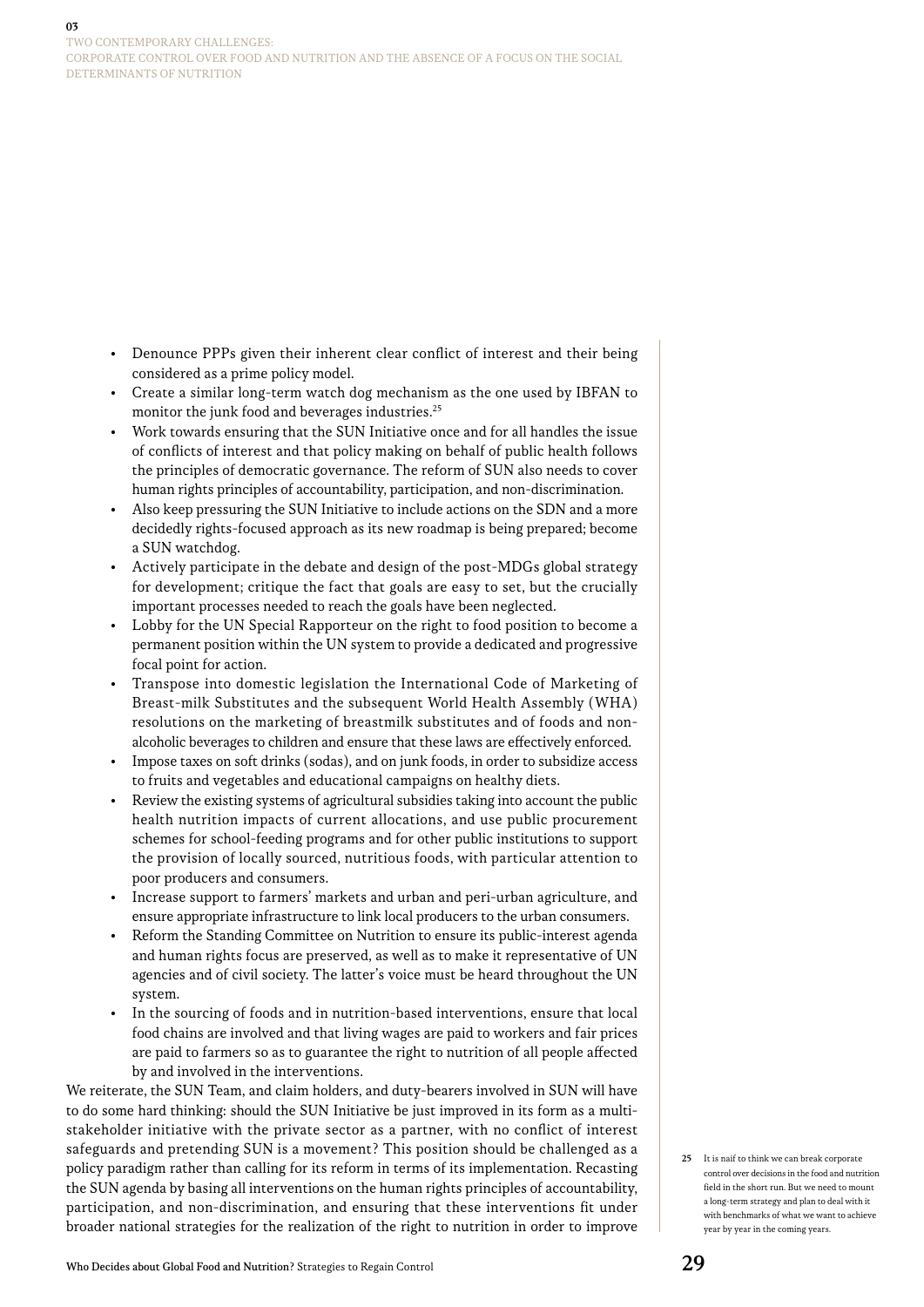countries' ability to contribute to sustainable, long-term solutions may be an insufficient call to change the SUN's Roadmap. Such a call does not really correspond with the political analysis FIAN, IBFAN, and the People's Health Movement are making.

Finally, we need to understand that the two challenges (corporate control over food and nutrition and the absence of a focus on the social determinants of nutrition) presented in this article will only be addressed if all of us, in all corners of the world, recognize that things will not change if we continue with our every day business as usual. What conclusions you draw from this recognition is up to you. We hope to be able to count on you for what lies ahead.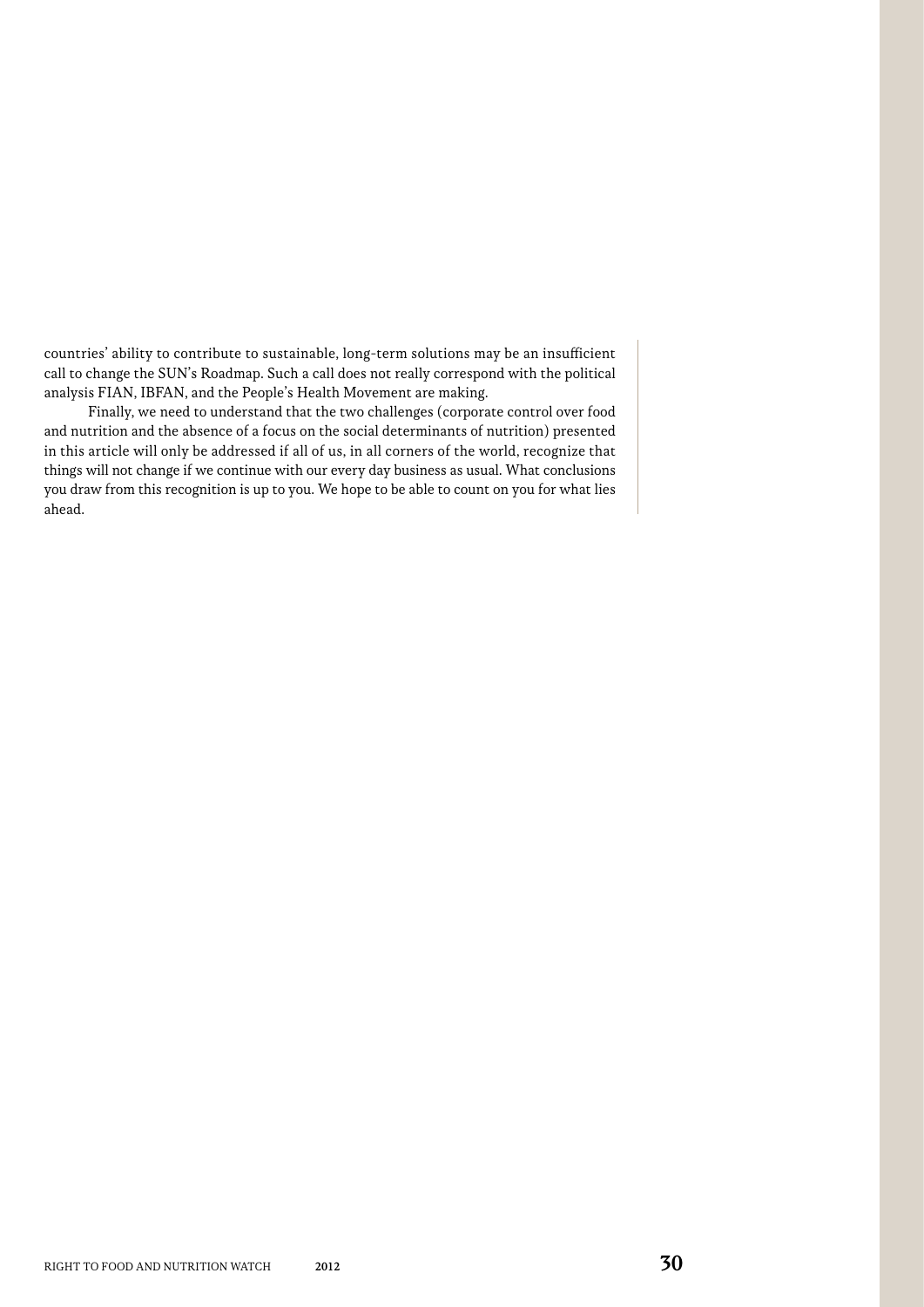# )4

# Conflicts of Interest and Human Rights-Based Policy Making: The Case of Maternal, Infant, and YOUNG CHILDREN'S HEALTH AND NUTRITION

# Lida Lhotska, Anne C. Bellows, and Veronika Scherbaum<sup>1</sup>

The global community is searching for new approaches to address the uneven progress towards achieving the Millennium Development Goals (MDGs) to halve poverty and hunger and to reduce maternal and child mortality by 2015. As encouraged through the UN Global Compact and the Global Alliance for Improved Nutrition—GAIN (launched in 2000 & 2002, respectively), these approaches are increasingly linked to what are sometimes called multi-stakeholder initiatives (MSIs) and sometimes public-private partnerships (PPPs). Resource-strapped public sector actors, bodies, and institutions have formed these MSI/PPP constituencies by including the private sector and industrial giants, whose interests lie first and foremost in profit-making.<sup>2</sup> Close cooperation between public and private sector actors in the MSI and PPP model creates a multitude of conflicts of interest.

The fundamental unaddressed political issue is whether the massive promotion of "multistakeholder" corporate social responsibility (CSR) initiatives and dialogues, as well as publicprivate "partnership" ventures, can be reconciled with the UN agencies' duty to promote the public interests. This obligation is enshrined in their constitutional mandates and core functions, in particular, in their mandate to respect, protect, and fulfill human rights.

# Multi-stakeholder Initiatives: Undermining Rights-based and Legally-binding Accountability Mechanisms

MSIs and PPPs have been used to undermine international regulatory measures that hold business sector actors accountable for not respecting human rights principles. Examples are the 1981 International Code of Marketing of Breast-milk Substitutes (the Code) and subsequent relevant World Health Assembly (WHA) resolutions. The MSI and PPP models undermine the Code's aim to protect the health and lives of the youngest "consumers" and the informed decision-making of those who make decisions on their behalf. Moreover, MSIs/PPPs undermine internationally agreed public health policies, such as the 2002 Global Strategy on Infant and Young Child Feeding.3,4 Today, with UN backing, the private sector continues to press for "voluntary," i.e. non-legally binding, measures to "self-regulate" its conduct. The Global Compact, the best known UN-business initiative, presents itself as "a strategic policy initiative for businesses that are committed to aligning their operations and strategies with ten universally accepted principles in the areas of human rights, labor, environment and anti-corruption."5 However, powerful business actors, such as the International Chamber of Commerce, have successfully used the Global Compact in their opposition to the UN Draft Norms on the Responsibilities of Transnational Corporations and other Business Enterprises with Regard to Human Rights—work that has been done under the auspices of the Human Rights Commission and aimed at developing an overarching, legally-binding international human-rights framework to regulate harmful business practices.<sup>6</sup>

# BOX 1

The "Children's Rights & Business Principles Initiative": undermining legally-binding corporate accountability?

UNICEF together with Save the Children and the UN Global Compact developed the Children's Rights & Business Principles Initiative, launched globally on 12 March 2012.7

Lida Lhotska is the programme manager at IBFAN-GIFA, the international liaison office for the International Baby Food Action Network (IBFAN). She has twenty years of experience working in politics for infant feeding.

Anne C. Bellows is professor of Gender and Nutrition in the Institute for Social Sciences in Agriculture, University of Hohenheim. She engages at the intersection of academic and civil society interests, with particular focus on human rights and food and nutrition sovereignty/security.

Veronika Scherbaum is senior research fellow at the Institute for Social Sciences in Agriculture, Gender and Nutrition at the University of Hohenheim. She holds a PhD in Nutritional Science, a MSc in Mother and Child Health and is involved in therapy and prevention of childhood malnutrition including breastfeeding research. The authors would like to thank Antonio Onorati, Maarten Immink, and Claudio Schuftan for their valuable help in the review of the article. The content of the article is the sole responsibility of the authors.

- 2 As Ann Zammit explains, the term "partnerships" "covers a multitude of activities and relationships, perhaps best conceptualized as a special case of 'close' rather than 'arms-length' relationships" between public and private sector actors. (Zammit, Anne. Development at Risk: Rethinking UN-business Partnership. Geneva: UNRISD in collaboration with the South Center, 2003.)
- 3 The Global Strategy calls for exclusive breastfeeding for six months, followed by continued breastfeeding for two years or beyond with adequate and safe complementary feeding.
- 4 World Health Organization. International Code of Marketing of Breast-milk Substitutes. Geneva: WHO Office of Publications, 1981. [www.who.int/nutrition/publications/code\\_](www.who.int/nutrition/publications/code_english.pdf) [english.pdf](www.who.int/nutrition/publications/code_english.pdf).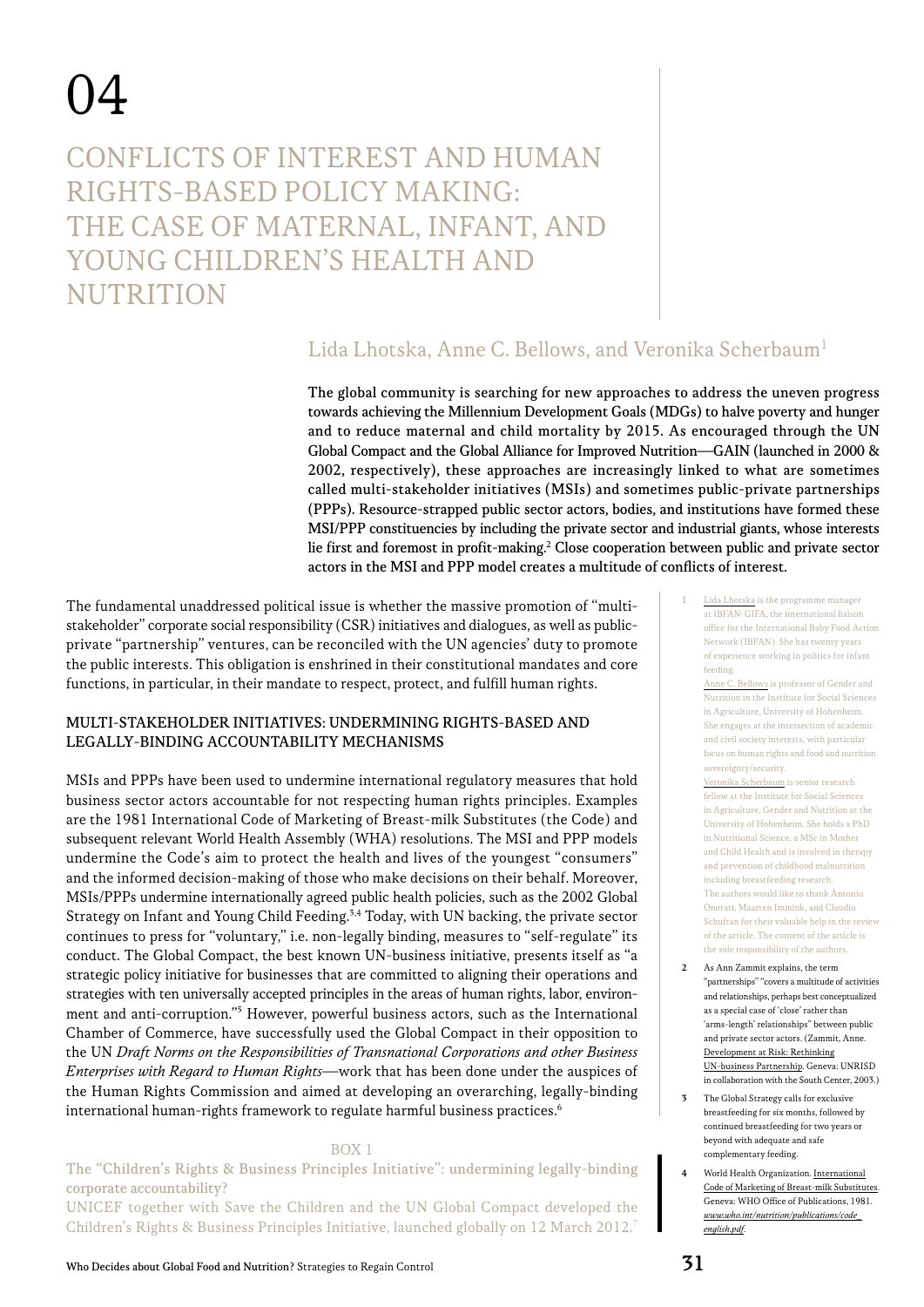The Initiative is based on the Global Compact Corporate Social Responsibility model and appears to ignore concerns voiced in the UN Joint Inspection Unit 2010 evaluation of the Global Compact that "reporting and self-evaluation mechanism [of Global Compact] does not provide adequate and effective monitoring and verification of actual implementation of the [10 Global Compact] principles by [corporate] participants."8

Parallel to this initiative, a General Comment on Children's Rights and Business is being prepared in the Committee on the Convention on the Rights of Children (CRC). The Committee's work is to oversee States parties' progressive realization of their obligations to take measures to regulate and control corporate activities to prevent the violations of child rights (including the right to adequate food) and to facilitate redress for violations by businesses when they occur.

There is a risk that the Initiative, which poses no mandatory obligations on industry and which benefits from the support of UNICEF and Save the Children, will undermine these efforts of the CRC Committee<sup>9</sup> as the Global Compact undermined and sidelined the UN Draft Norms on the Responsibilities of Transnational Corporations and other Business Enterprises with Regard to Human Rights.

# Conflicts of Interest and role of Industry

There are various guidelines on cooperation between UN agencies and the business community. They include, for instance, the UN Guidelines on Cooperation between the United Nations and the Business Community (2000/2009);<sup>10</sup> the WHO Guidelines on Working with the Private Sector to Achieve Health Outcomes (2000);<sup>11</sup> and the WHO Policy on WHO Engagement with Global Health Partnerships and Hosting Arrangements (2010).<sup>12</sup>

These documents contain a number of useful tenets for UN business arrangements. These arrangements should not "diminish the UN's integrity and independence." They should "advance UN goals," be based on a "clear delineation of responsibilities and roles," and be "transparent." "Information on the nature and scope of cooperative arrangements should be available to the public at large."13 However, there is a clear gap between such guidelines and UN agencies' practices.

Moreover, despite reference to conflicts of interest in several UN documents, the United Nations family has no comprehensive ethical and policy framework to help adequately deal with both individual and institutional conflicts of interest and to help differentiate appropriate from inappropriate roles for business.<sup>14,15</sup>

We present two definitions that may help to better understand and address this issue:

- "[An individual] conflict of interest is a set of conditions in which professional judgment concerning a primary interest […] tends to be unduly influenced by a secondary interest."<sup>16</sup>
- "Institutional conflicts of interest arise when an institution's own financial interest or those of its senior officials pose risk of undue influence on decisions involving the institution's primary interest." <sup>17</sup>

Conflicts of interest do occur in MSIs and PPPs, for example, when the wish of UN agencies to attract private sector resources (secondary interest) conflicts with their duty to work towards the fulfillment of their "core missions" as expressed in their constitutional mandates and functions (primary interests).

- 5 For more information visit: <www.unglobalcompact.org/>.
- 6 cf. Richter, Judith. Building on Quicksand: the Global Compact, Democratic Governance and Nestle. Geneva: IBFAN-GIFA, CETIM, Berne Declaration, 2004a. 40–42.

---. Public-private Partnerships and International Health Policy Making: How Can Public Interests Be Safeguarded? Helsinki: Ministry for Foreign Affairs of Finland, Development Policy Information Unit, 2004b. 74.

- 7 "A Call to Business to Respect and Support Children's Rights." Online Posting. 12 March 2012. [www.unglobalcompact.org/](www.unglobalcompact.org/news/197-03-12-2012) [news/197-03-12-2012](www.unglobalcompact.org/news/197-03-12-2012).
- 8 Fall, Papa Louis, and Mohamed Mounir Zahran. United Nations Corporate Partne ships: the Role and Functioning of the Global Compact (JIU/REP/2010/9). Geneva: UN Joint Inspection Unit, 2010.
- 9 IBFAN Comments on the Children's Rights & Business Principles Initiative can be found at www.info.babymilkaction.org/new [policyblog/CRBPIcomment](www.info.babymilkaction.org/news/policyblog/CRBPIcomment).
- 10 "Guidelines on Cooperation between the United Nations and the Business Sector." UN, 2009. [www.unglobalcompact.org/](www.unglobalcompact.org/docs/news_events/9.1_news_archives/2009_11_23/un_business_guidelines.pdf) [docs/news\\_events/9.1\\_news\\_archives/](www.unglobalcompact.org/docs/news_events/9.1_news_archives/2009_11_23/un_business_guidelines.pdf) [2009\\_11\\_23/un\\_business\\_guidelines.pdf](www.unglobalcompact.org/docs/news_events/9.1_news_archives/2009_11_23/un_business_guidelines.pdf). This document is available on the Watch website: [www.rtfn-watch.org/en/home/watch-2012/](http://www.rtfn-watch.org/en/home/watch-2012/main-sources) [main-sources](http://www.rtfn-watch.org/en/home/watch-2012/main-sources).
- 11 WHO Executive Board, 107<sup>th</sup> Session. Provisional agenda item 8.3. "Guidelines on Working with the Private Sector to Achieve Health Outcomes; Report by the Secretariat" (EB107/20). Geneva: World Health Organization, 30 Nov. 2000. [www.apps.who.](www.apps.who.int/gb/archive/pdf_files/EB107/ee20.pdf) [int/gb/archive/pdf\\_files/EB107/ee20.pdf](www.apps.who.int/gb/archive/pdf_files/EB107/ee20.pdf).
- 12 "Policy on WHO Engagement with Global Health Partnerships and Hosting Arrangements." WHO, 2010. [www.apps.](www.apps.who.int/gb/ebwha/pdf_files/WHA63-REC1/WHA63_REC1-P4-en.pdf) [who.int/gb/ebwha/pdf\\_files/WHA63-REC1/](www.apps.who.int/gb/ebwha/pdf_files/WHA63-REC1/WHA63_REC1-P4-en.pdf) [WHA63\\_REC1-P4-en.pdf](www.apps.who.int/gb/ebwha/pdf_files/WHA63-REC1/WHA63_REC1-P4-en.pdf).
- 13 UN op.cit.
- 14 cf. Richter, Judith. op. cit. (2004b). 11–50.
- 15 In a Statement of Concern, the 148 national, regional and global networks and NGOs working in public health called on the UN to develop such a framework: [www.info.](www.info.babymilkaction.org/sites/info.babymilkaction.org/files/COIC145%20.pdf) [babymilkaction.org/sites/info.babymilkaction.](www.info.babymilkaction.org/sites/info.babymilkaction.org/files/COIC145%20.pdf) [org/files/COIC145%20.pdf](www.info.babymilkaction.org/sites/info.babymilkaction.org/files/COIC145%20.pdf). This document is available on the Watch website: [www.rtfn](http://www.rtfn-watch.org/en/home/watch-2012/main-sources)[watch.org/en/home/watch-2012/main-sources](http://www.rtfn-watch.org/en/home/watch-2012/main-sources).
- 16 Thompson, Dennis F. Restoring Responsibility: Ethics in Government, Business and Health Care. Cambridge: Cambridge University Press, 2005. 290.
- 17 Lo, Bernard, and Marilyn I. Field, eds., Institute of Medicine. Conflict of Interest in Medical Research, Education and Practice. Washington, D.C.: National Academies Press, 2009.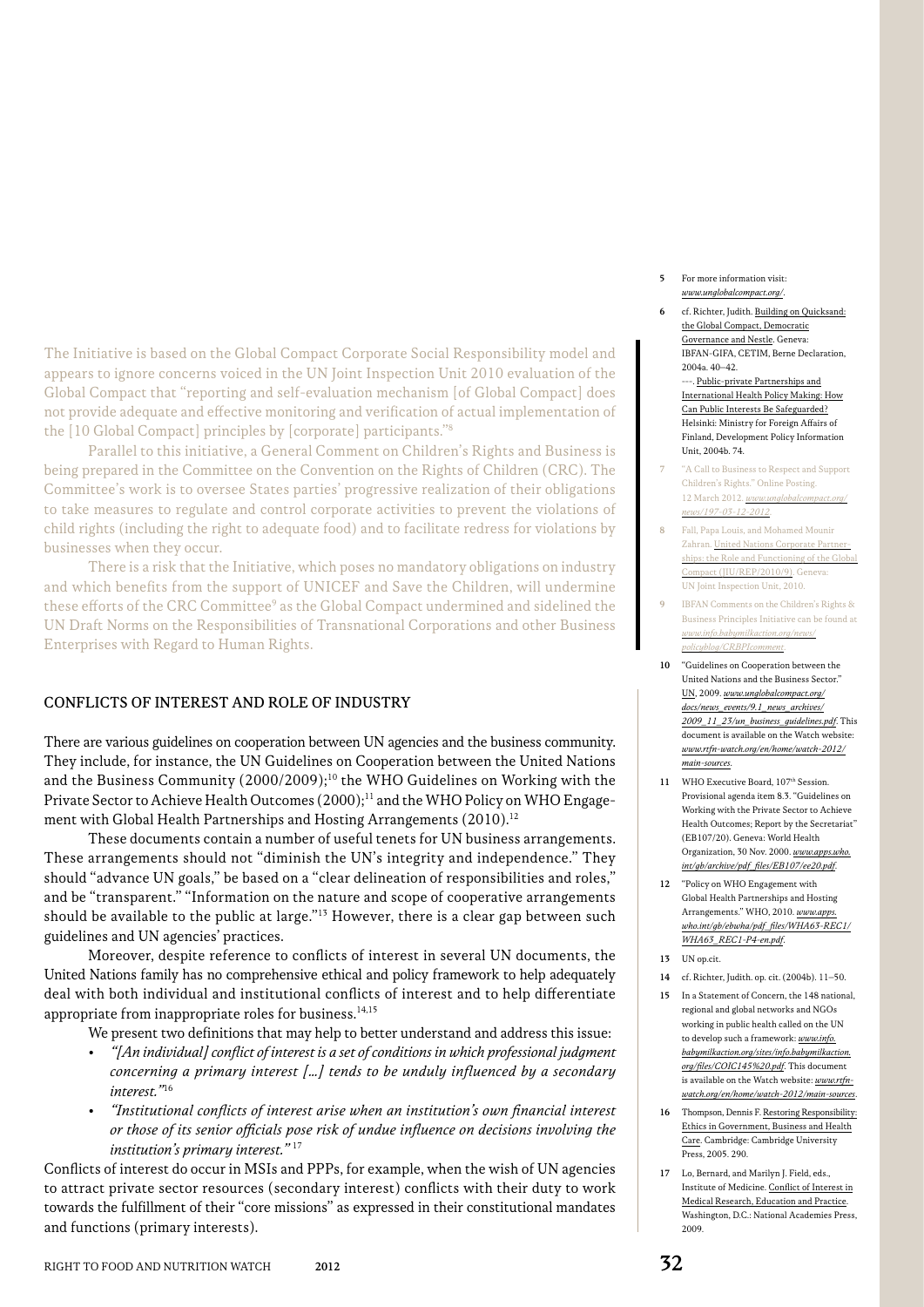Conflict of interest policies and laws are of a very particular nature: "[w]hether they are at the individual or the institutional level, conflict of interest policies seek to *prevent* compromised decisions […]."18

The 2002 Global Strategy on Infant and Young Child Feeding (Global Strategy),<sup>19</sup> which backs up Code implementation, tried to address risks posed by conflicts of interest in infant and young child nutrition by, e.g., defining appropriate roles for infant food manufacturers. The aim was to prevent interactions between policy makers and baby food companies that pose too great a risk of business influence on public policy making.<sup>20</sup> The Global Strategy limited the role of manufacturers to: a) conforming at every level with the Code; and b) meeting the specific quality, safety, and labeling standards set by the Codex Alimentarius.<sup>21</sup>

Why then were some infant food manufacturers invited to participate in certain PPPs beyond these stipulated roles? For example, DANONE, the second largest infant food manufacturer, was on the Board of Directors of GAIN, until forced to step down.22 DANONE continues to be GAIN's partner despite being a known Code violator.<sup>25</sup> Originally launched in 2008 to focus on micronutrient deficiencies, GAIN has since become an influential player in the infant and young child nutrition field.

The policy shift towards closer cooperation between the UN and the corporate sector has created an environment in which there seems to be no alternative to having private sector actors as "partners" and "stakeholders" in any public initiative. There is insufficient scrutiny of the actual conduct of corporate "partners", e.g. baby food manufacturers; all seem accepted. Thus the private sector actors can easily use UN initiatives to gain influence in public policy making arenas that intersect with their market goals, and, at the same time, "bluewash"<sup>24</sup> their tarnished images through association with the UN. In 2011, for example, the UN Secretary General called on all actors to contribute to the 2010 Every Woman Every Child Initiative<sup>25</sup> in terms of policy, service, and product delivery, and through financial support.

## BOX 2

Nestlé's commitment to the UN Every Woman Every Child Initiative In early 2011, the UN Initiative's website announced:

"Nestlé commits to expanding nutrition education to teenage girls in all its milk villages in India before they reach the age of marriage, so that they will have the nutritional knowledge to best feed their children when they reach childbearing age. Nestlé also aims to double the number of countries covered by its "Healthy Kids Global Program" launched in 2010, and already has programs in over 50 countries reaching 5 million children […]."26

In authors' opinion, allowing the world's largest baby food manufacturer to educate teenage girls on infant and young child feeding contradicts the fundamental aim of the Code which is to protect caregivers from biased information and unethical marketing practices. The Code specifically prohibits contact between manufacturers and pregnant women and mothers of infants and young children. The company sidesteps that Code provision by engaging with young women and girls, defining them as future mothers, and promoting communication about pre- and post-natal nutrition before they become pregnant. This can also be seen as a violation of Article 24 of the Convention on the Rights of the Child, whereby States are to ensure that parents receive proper information about breastfeeding and the risks of artificial feeding.

- 18 Idem (emphasis added).
- 19 WHO. WHO Global Strategy on Infant and Young Child Feeding. Geneva: WHO Office of Publications, 2003. [www.who.int/](www.who.int/maternal_child_adolescent/documents/9241562218/en/index.html) [maternal\\_child\\_adolescent/documents/](www.who.int/maternal_child_adolescent/documents/9241562218/en/index.html) [9241562218/en/index.html](www.who.int/maternal_child_adolescent/documents/9241562218/en/index.html).
- 20 Richter, Judith. Conflicts of Interests and Policy Implementation: Reflections from the Fields of Health and Infant Feeding. Geneva: IBFAN-GIFA, 2005. [www.ibfan.org/art/](www.ibfan.org/art/538-1.pdf) [538-1.pdf](www.ibfan.org/art/538-1.pdf).
- 21 WHO. op. cit. fn. 19, Para 44.
- 22 Lhotska, Lida. Whatever Happened to Health for All? Ups and Downs of Protection of Breastfeeding, Regulation of Transnational Corporations and Health for All. Geneva: IBFAN-GIFA, 2008.
- 23 Evidence of violations of the International Code of Marketing of Breastmilk Substitutes and subsequent resolutions can be found at <www.ibfan.org/art/dano-p1.pdf>.
- 24 "Bluewash" refers to corporations that wrap themselves in the blue UN flag in order to improve their social image (adapted from Greenwash Fact Sheet. CorpWatch, 22 March 2001. [www.corpwatch.org/article.](www.corpwatch.org/article.php?id=242)) [php?id=242](www.corpwatch.org/article.php?id=242))).
- 25 The UN 2010 Every Woman Every Child Initiative is presented as designed to accelerate progress towards women's and children's health and the achievement of MDG 4. <www.everywomaneverychild.org/>.
- For Nestlé original commitment see "Analysing Commitments to Advance the Global Strategy for Women's and Children's Health." PMNCH, 2011. (Web-Annex 1) 27. [www.who.int/pmnch/topics/part\\_publications/](www.who.int/pmnch/topics/part_publications/Web_Annex_1_-_29_09_2011.pdf) [Web\\_Annex\\_1\\_-\\_29\\_09\\_2011.pdf](www.who.int/pmnch/topics/part_publications/Web_Annex_1_-_29_09_2011.pdf).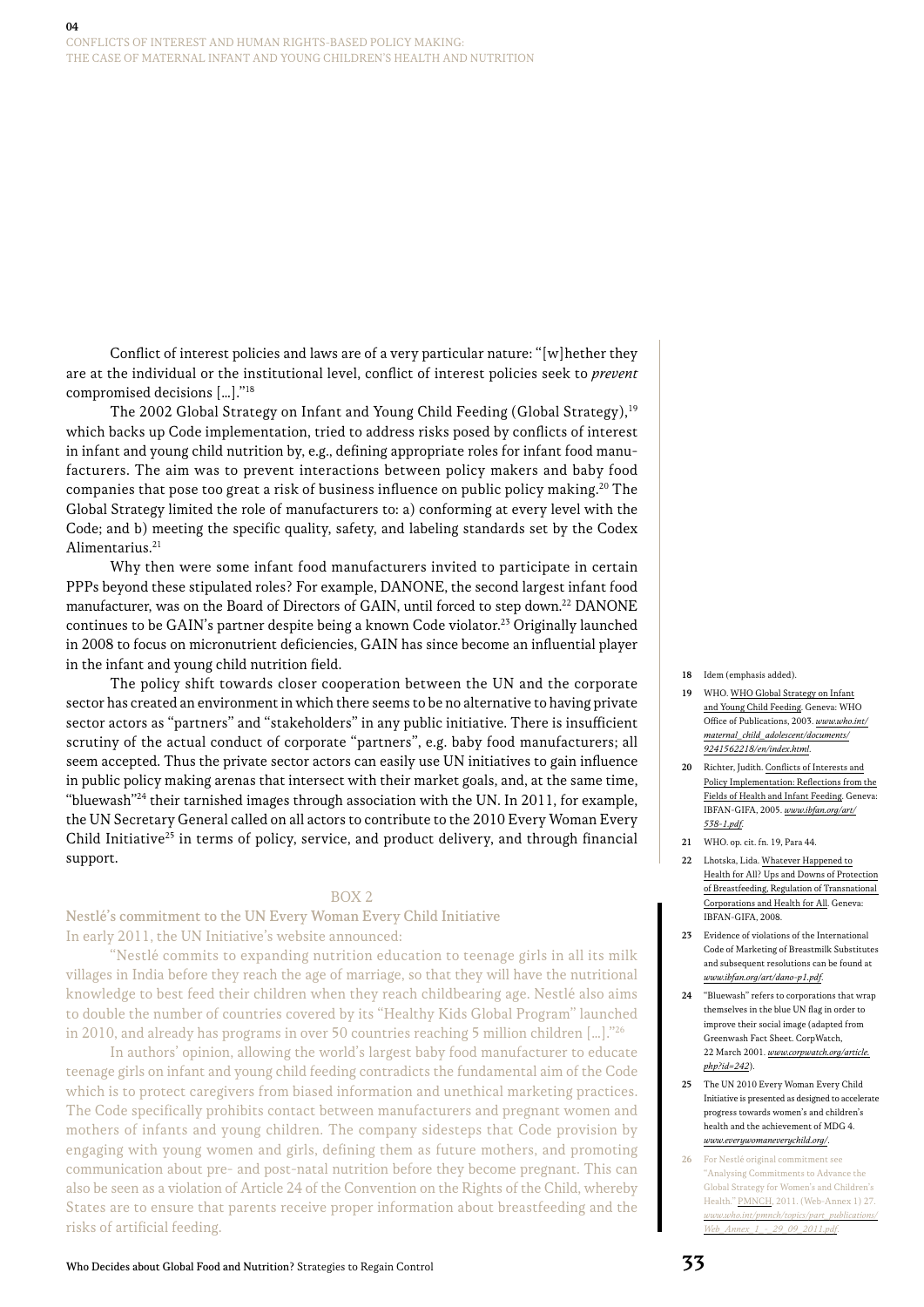Some concerns within the UN must have been raised, as the original commitment was reworded. Today, the UN Initiative's website states:

"Nestlé's commitment to Every Woman Every Child is anchored in continuing and scaling up a host of programmes, including the expansion of Nestlé Healthy Kids Global Programme (HKP) […] HKP has been designed to address today's complex health challenges, such as poor nutrition and obesity, by teaching school-age children the value of good nutrition and physical activity."27

This case study raises fundamental questions: why does the UN accept a commitment that goes beyond the roles defined for infant food manufacturers by the Code and the Global Strategy? Why does it give its blessing and confer its image on a known Code violator? Why does it allow a corporation to take on a role of a nutrition educator for children? Why does it not challenge the company to refrain from marketing infant foods in violation of the Code?

# CSR initiatives and (PP) PPPs: Manufacturing a good image

Public relations (PR) are an integral part of the exercise of power in our society. The PR industry provides avenues to those who control it to seed ideas, set expectations and the conceptual agenda of society or, as the influential PR practitioner Edward Bernays popularized it, to "engineer consent."28 Multi-Stakeholder CSR and PPP initiatives use PR to manufacture social discourse supportive to their goals. In this way, MSIs and PPPs have prevented, replaced, or sidetracked efforts to develop legally binding regulatory tools and structures for human rights-based approaches to hold powerful business actors accountable for their practices. The semantical power behind "voluntary" or "shared" codes of conduct, employed by MSIs and PPPs, implies beneficence when in fact it undermines the development and implementation of legally-binding human rights instruments. The use of the term "voluntary" must be rejected. Instead, such CSR initiatives should be referred to as "legally non-binding."

### BOX 3

# Powerful (PP)PPPs: the Scaling Up Nutrition (SUN) Initiative' Attempt to Engineer a Social Movement Image

The World Bank, UNICEF, WHO, and WFP along with some country partners, some civil society organizations, and bilateral agencies launched the Scaling Up Nutrition (SUN) initiative in 2010. SUN immediately began to present and legitimate itself as a popular social movement, "[t]he overall intention of this communications strategy is to encourage pride and satisfaction for public participation in a social movement to empower households and communities for better nutrition."29

In 2012, SUN issued a press release at the World Economic Forum in Davos in which the UN Secretary General's Special Representative for Food Security and Nutrition and Coordinator of SUN, David Nabarro, states, "[SUN] means sound, principled, people-privatepublic partnerships that empower societies for optimal nutrition." In other words, he magnified the PPP of private-public partnerships to a 5P approach (adding "principled" and "people") insisting that SUN includes civil society and social movements, and operates in an ethical, if not legally accountable, fashion.<sup>30</sup>

- 27 For more information visit: www.everywomaneverychild.
- [commitments/business-community](www.everywomaneverychild.org/commitments/business-community). 28 See e.g. in Richter, Judith. Holding Corporations Accountable: Corporate Conduct, International Codes, and Citizen Action. New York: Zed Books, 2001. 149–150.
- Nabarro, David. Introducing the Policy Brief, "Scaling Up Nutrition: A Framework for Action." Revised April 2010. www.satcawe [org/san/dmdocuments/SUN\\_Introducing\\_](www.satcaweb.org/san/dmdocuments/SUN_Introducing_Policy_David_Nabarro.pdf) [Policy\\_David\\_Nabarro.pdf](www.satcaweb.org/san/dmdocuments/SUN_Introducing_Policy_David_Nabarro.pdf).
- 30 Private Sector Engagement, Toolkit, Work in Progress, 8 Sept. 2011. [www.scalingupnutrition.org/wp-content/](www.scalingupnutrition.org/wp-content/uploads/2011/05/DRAFT8-Private-Sector-Engagement-Toolkit_090911.pdf)

uploads/2011/05/DRAFT8-Private-Sector [Engagement-Toolkit\\_090911.pdf](www.scalingupnutrition.org/wp-content/uploads/2011/05/DRAFT8-Private-Sector-Engagement-Toolkit_090911.pdf).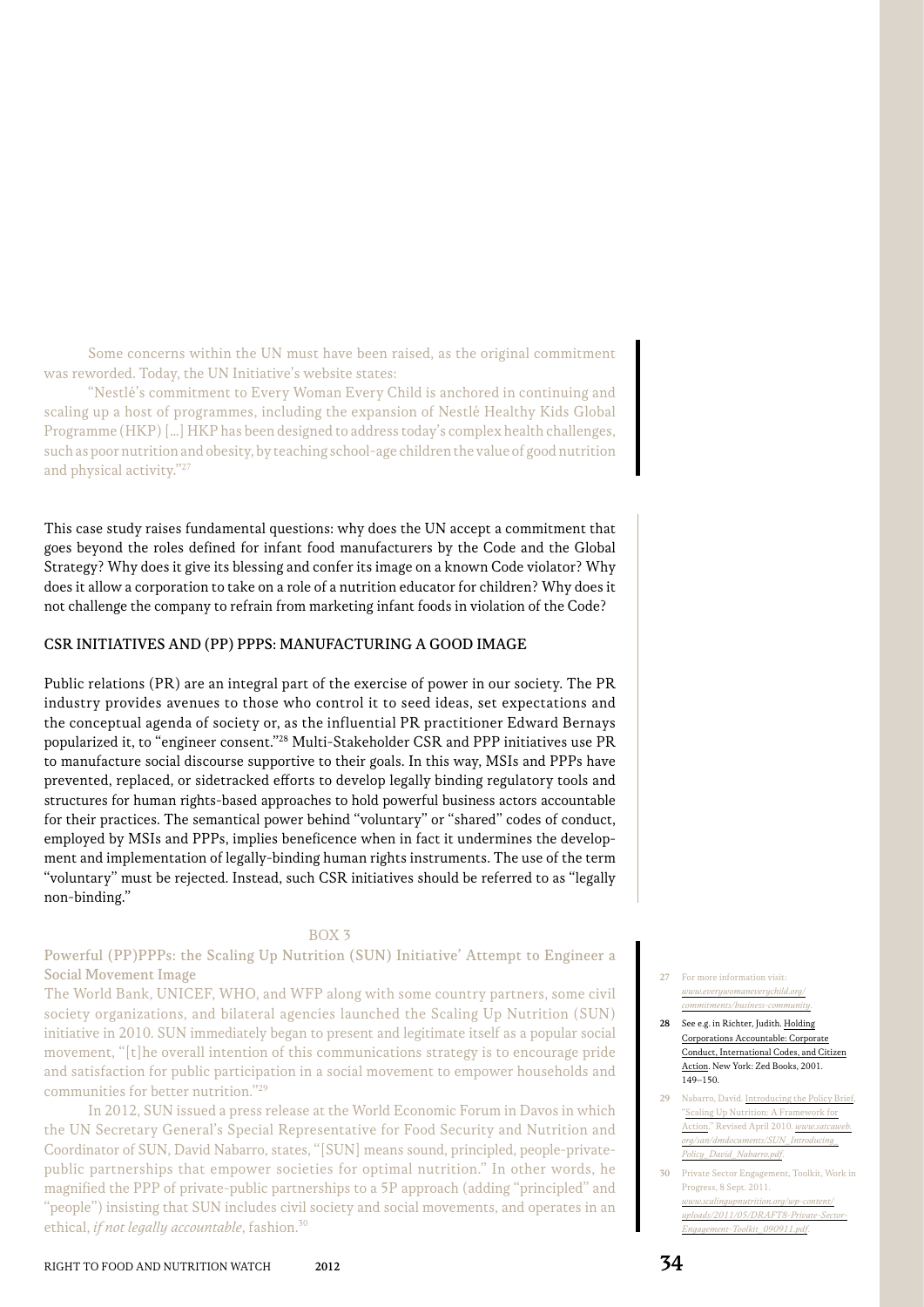Our concerns regarding SUN center on:

- Inadequate conflict of interest safeguards: SUN proposes to minimize conflicts of interest through "shared common codes of conduct," in reality meaning legally non-binding measures, potentially arrived at in "partnership" with private sector actors.
- Participation of the baby food industry: SUN fails to rule out participation by manufacturers of products falling under the scope of the Code. SUN's member EPODE, for example, has Nestlé as its core partner.
- Manufacturing of a misleading image: suggesting that SUN is a social movement reflects either a serious misnomer, or calculated appropriation of the social discourse to manufacture support in households and communities by convincing them that SUN is a "bottom-up," grassroots construction of a broad popular social movement.

In his recent report to the Human Rights Council, the Special Rapporteur on the right to food also pays attention to SUN and GAIN.<sup>31</sup> He is concerned that these initiatives are not aligned within a human rights framework and they "overlook the entitlements that have been established under international law for women, children, minorities, refugees and internally displaced persons, and other groups that may be subjected to marginalization and discrimination." He calls on SUN for "an explicit alignment of its initiatives with human rights, including the right to food" (para 15). He also emphasizes that "[c]ountries committed to scaling up nutrition should begin by regulating the marketing of commercial infant formula and other breast-milk substitutes, in accordance with WHA resolution 63.23" (para 16), and urges the private sector, "consistent with its responsibility to respect the right to adequate food," to "[c]omply fully with the International Code of Marketing of Breast-milk Substitutes abstaining from promoting breast-milk substitutes" (para 51.a.).

In conclusion, CSR should not be seen as a "voluntary" commitment. In fact, business actors must abide by public policies and codes adopted at international level, for all persons, everywhere in the world, with respect to everyone's human rights over their lifetime. An appropriate business contribution and a good indicator of their genuine respect for mother and child nutritional well-being and the most local of food systems, i.e. breastfeeding, would be their full compliance with the International Code of Marketing of Breast-milk Substitutes and relevant WHA resolutions and adherence to their roles defined in the Global Strategy on Infant and Young Child Feeding.

Interactions with the private sector are not new. However, most recently, multistakeholder initiatives (MSIs) and public-private partnerships (PPPs) have enabled commercial actors to permeate inappropriately into the responsibilities of public interest actors. This multiplies situations of conflicts of interest resulting in increased risks to the integrity and independence of public sector actors in public policy making. The development of adequate international and national legally binding measures that set the rules of engagement with the powerful economic actors and business-interest non-governmental organisations<sup>32</sup> is essential to ensure adequate protection against their negative impacts and conflicts of interests. CSR initiatives must not be allowed to interfere with the development of legally binding measures that hold the private sector accountable for their practices.

The CRC General Comment on Children's Rights and Business has the potential to become a crucial tool to develop frameworks of justice and accountability. These frameworks

- 31 Human Rights Council, 19th Session. "Report of the Special Rapporteur on the Right to Food to the Human Rights Council" (A/HRC/19/59). 26 Dec. 2011. [www2.ohchr.](www2.ohchr.org/english/bodies/hrcouncil/docs/19session/A.HRC.19.59_English.pdf) [org/english/bodies/hrcouncil/docs/19session/](www2.ohchr.org/english/bodies/hrcouncil/docs/19session/A.HRC.19.59_English.pdf) [A.HRC.19.59\\_English.pdf](www2.ohchr.org/english/bodies/hrcouncil/docs/19session/A.HRC.19.59_English.pdf). This document is available on the Watch website under article 3: [www.rtfn-watch.org/en/home/watch-2012/](http://www.rtfn-watch.org/en/home/watch-2012/main-sources) [main-sources](http://www.rtfn-watch.org/en/home/watch-2012/main-sources).
- 32 Paluzzi, Joan E. "Dualities of Interest: the Inter-Organizational Relationships between Disease-Specific Nonprofits and the Pharmaceutical Industry." International Journal of Health Services 42.2 (2012): 323–339.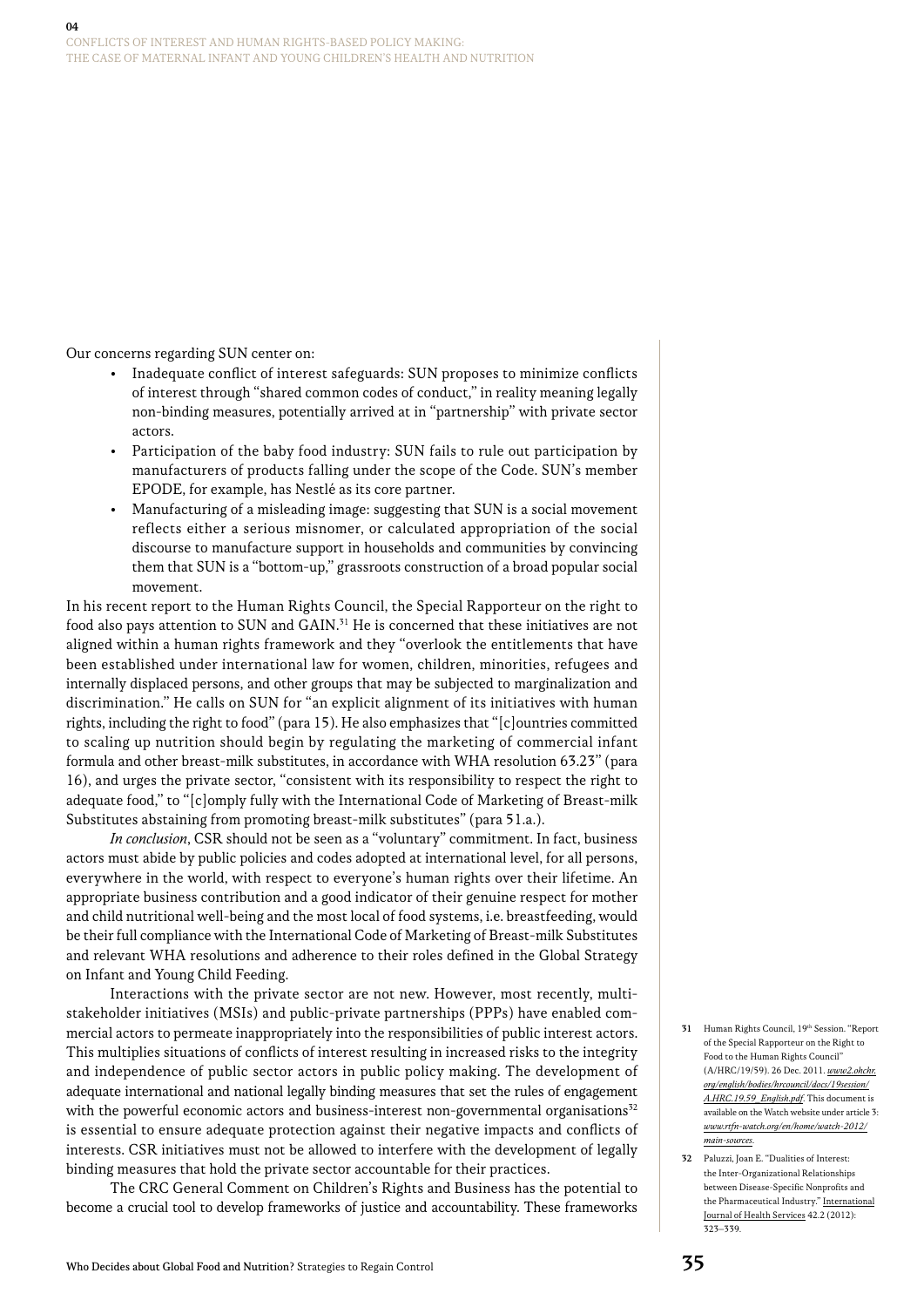should include legally-binding regulations of harmful practices of the private sector actors, both within and outside of national borders.

To help counter the undue influence of these actors, readers should consider:

- challenging the PPP/MSI model and demanding clear distinction between appropriate and inappropriate roles for businesses;<sup>33,34</sup>
- joining actions that call on the UN to develop a comprehensive ethical [and] policy framework to deal with individual and institutional conflicts of interest;
- using conflict of interest lenses in international and national policy-making and programme design, as well as in their implementation;
- engaging in alternative reporting to the CRC Committee when their country comes up for review, and using that opportunity to communicate local experience and perspective on the need for strengthening national Code implementation;<sup>35</sup>
- holding their government accountable for following up on the CRC recommendations:<sup>36</sup>
- monitoring and documenting Code violations<sup>37</sup> and sharing complaints with governments, the International Baby Food Action Network,<sup>38</sup> and violating companies.

- 33 Richter, Judith. "WHO Reform and Public Interest Safeguards: an Historical Perspective." Social Medicine 6.3 (2012): 141–150.
- 34 "The Greed Revolution, Mega Foundations, Agribusiness Muscle In On Public Goods" ETC Group Communiqué 108 (2012). [www.etcgroup.org/sites/www.etcgroup.org/files/](www.etcgroup.org/sites/www.etcgroup.org/files/ETComm108_GreedRevolution_120117.pdf) [ETComm108\\_GreedRevolution\\_120117.pdf](www.etcgroup.org/sites/www.etcgroup.org/files/ETComm108_GreedRevolution_120117.pdf). This document is available on the Watch website: [www.rtfn-watch.org/en/home/](http://www.rtfn-watch.org/en/home/watch-2012/main-sources) [watch-2012/main-sources](http://www.rtfn-watch.org/en/home/watch-2012/main-sources).
- 35 "A Guide to NGO Submissions." NGO Group for the Convention on the Rights of the Child. 2006. [www2.ohchr.org/english/bodies/](www2.ohchr.org/english/bodies/crc/partners.htm) [crc/partners.htm](www2.ohchr.org/english/bodies/crc/partners.htm). Shared reports together with IBFAN-GIFA.
- 36 All past and future country CRC reviews are listed on this link, including concluding observations and recommendations issued by the Committee: [www2.ohchr.org/english/](www2.ohchr.org/english/bodies/crc/sessions.htm) [bodies/crc/sessions.htm](www2.ohchr.org/english/bodies/crc/sessions.htm).
- 37 For Code monitoring forms see: [www.ibfan.org/code\\_watch-form.html](www.ibfan.org/code_watch-form.html).
- 38 IBFAN's International Code Documentation Center (ICDC) at *ibfanpg@tm.net.my* keeps a global database on Code violations.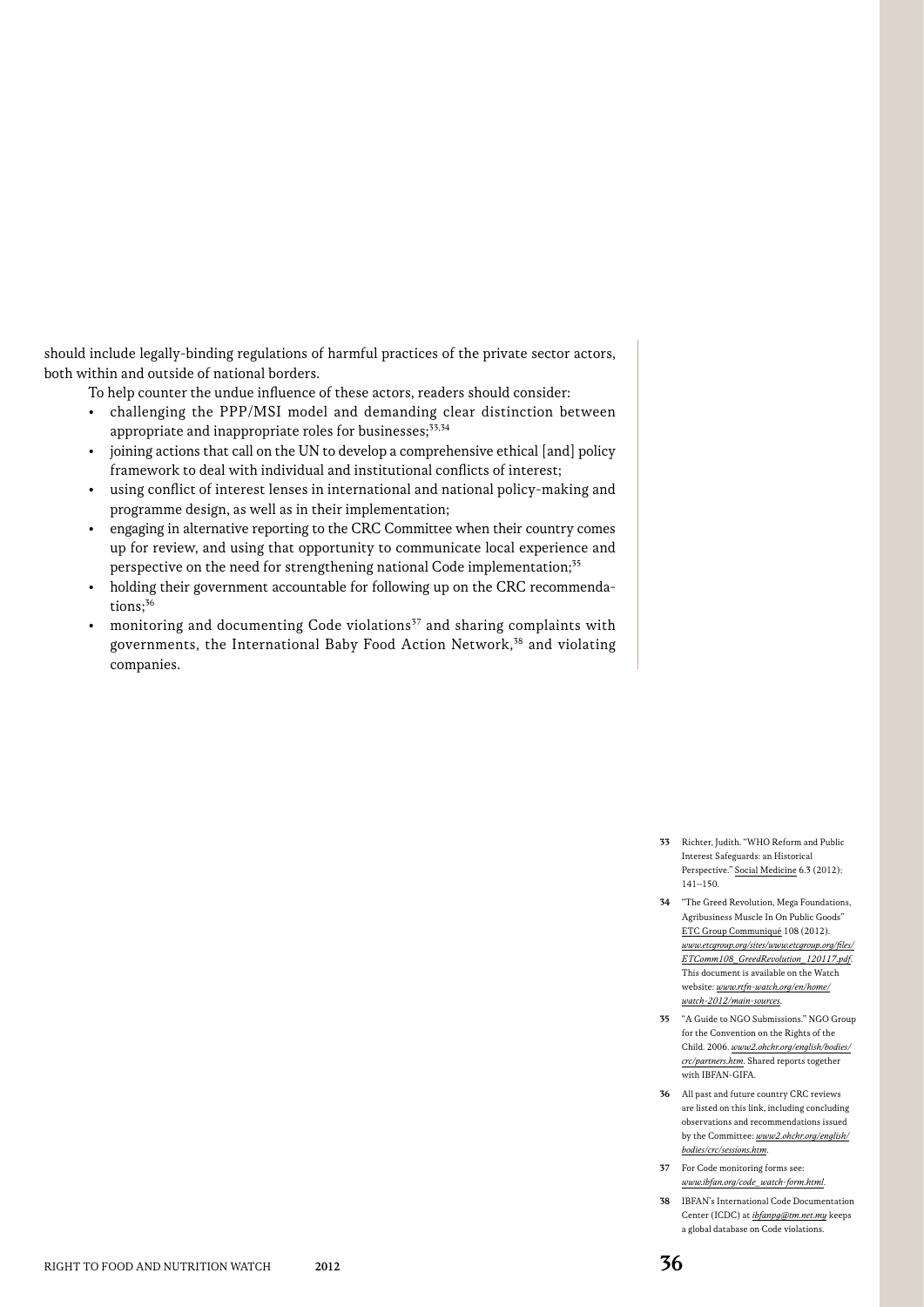# 05

## The Recently Adopted Guidelines on the Responsible Governance of Tenure of Land, Fisheries and FORESTS: A Turning Point in the Global Governance of Natural Resources?

### Sofia Monsalve Suárez<sup>1</sup>

Last 11 May 2012 the UN Committee on World Food Security (CFS) endorsed the FAO Guidelines on the Responsible Governance of Tenure of Land, Fisheries and Forests in the Context of National Food Security.<sup>2</sup> Developed in an inclusive and participatory process which lasted more than 3 years, these Guidelines are the first international instrument which applies an ESC-Rights based approach to the governance of land, fisheries, and forests.

#### The forerunners of this initiative from a Civil Society Organization **PERSPECTIVE**

Social movements representing rural women, peasants and family farmers, fishing communities, indigenous peoples, landless people, rural and urban workers, migrants, pastoralists, forest communities, and youth, together with civil society organizations (CSOs) have been demanding for decades equitable and sustainable access to and control over natural resources for food production. In the World Food Summit in 1996 in Rome they presented the vision of food sovereignty and recalled the essential role of an agrarian reform and comprehensive rural development policies in combating hunger. In December 2004 they gathered at the World Forum on Agrarian Reform in Valencia, Spain, to call for the recognition of land as commons. This Forum paved the way for the International Conference for Agrarian Reform and Rural Development (ICARRD) organized by the FAO in March 2006, in which governments committed to apply a participatory approach based on economic, social, and cultural rights for the equitable management of land, water, forests, and other natural resources within the context of national legal frameworks, focusing on sustainable development and overcoming inequalities in order to eradicate hunger and poverty. At the International Forum on Food Sovereignty (Nyeleni) in Mali in 2007, social movements and other CSOs continued to build a common vision about the use and management of natural resources in which the right to territory and self-determination is guaranteed for all peoples. In April 2010, during the World People's Conference on Climate Change and the Rights of Mother Earth in Bolivia, foundations of alternative models of interaction between human beings and nature were delineated to forge a new system that reestablishes the harmony between nature and human beings.

Nearly two decades of building alternatives came to bear fruits in the Guidelines on Governance of Tenure of Land, Fisheries and Forests. Social movements and other CSOs came well prepared to contribute to the formulation of new principles and framework policies for the governance of land, fisheries, and forests. Following the inclusive and participatory spirit of ICARRD, the FAO created the conditions for enabling particular representatives of social movements to actively participate right from the start and throughout the entire process. The International Facilitation Group was established by the International Planning Committee for Food Sovereignty (IPC)<sup>3</sup> in 2009 to make possible the autonomous organization of civil society in this process. The self-organized consultations allowed developing CSO's own proposals which were presented as input to the official process. This document, "the CSO Guidelines,"4 condenses CSO's visions and aspirations on how land and natural resources should be governed to achieve food sovereignty. This document will

- 1 Sofia Monsalve Suárez is the coordinator of the Programme on Access to Natural Resources at FIAN International Secretariat. The author would like to thank Fernanda Siles, Bernhard Walter, and Jenny Franco for their valuable help in the review of the article. The content of the article is the sole responsibility of the author.
- 2 CFS, 38<sup>th</sup> (Special) Session. "Voluntary Guidelines on the Responsible Governance of Tenure of Land, Fisheries and Forests in the Context of National Food Security" (CFS 2012/38/2). Rome, 11 May 2012. [http://www.fao.org/docrep/meeting/025/](http://www.fao.org/docrep/meeting/025/md708e.pdf) [md708e.pdf](http://www.fao.org/docrep/meeting/025/md708e.pdf). This document is available on the Watch website: [www.rtfn-watch.org/en/](http://www.rtfn-watch.org/en/home/watch-2012/main-sources) [home/watch-2012/main-sources](http://www.rtfn-watch.org/en/home/watch-2012/main-sources).
- 3 The International Facilitation Group was coordinated by FIAN International and consisted of 26 members from all continents and representing the following organizations: World Alliance of Mobile Indigenous Peoples (WAMIP), Friends of the Earth International, CENESTA, Asian Peasant Coalition, International Collective in Support of Fisherworkers (ICSF), International Indian Treaty Council (IITC), Crocevia, World Forum of Fish Harvesters and Fish Workers (WFF), Focus on the Global South, Arab Group for the Protection of Nature, IMSE, La Via Campesina, MAELA, National Indigenous Peasant Movement of Argentina (MNCI), Network of Farmers' and Agricultural Producers' Organizations of West Africa (ROPPA), Pesticide Action Network Asia and the Pacific (PAN-AP), Housing and Land Rights Network of Habitat International Coalition (HIC-HLRN). After the creation of the Civil Society Mechanism of the CFS in May 2011, this group became a CSM working group and more organizations such as Action Aid, Oxfam and others joined the group.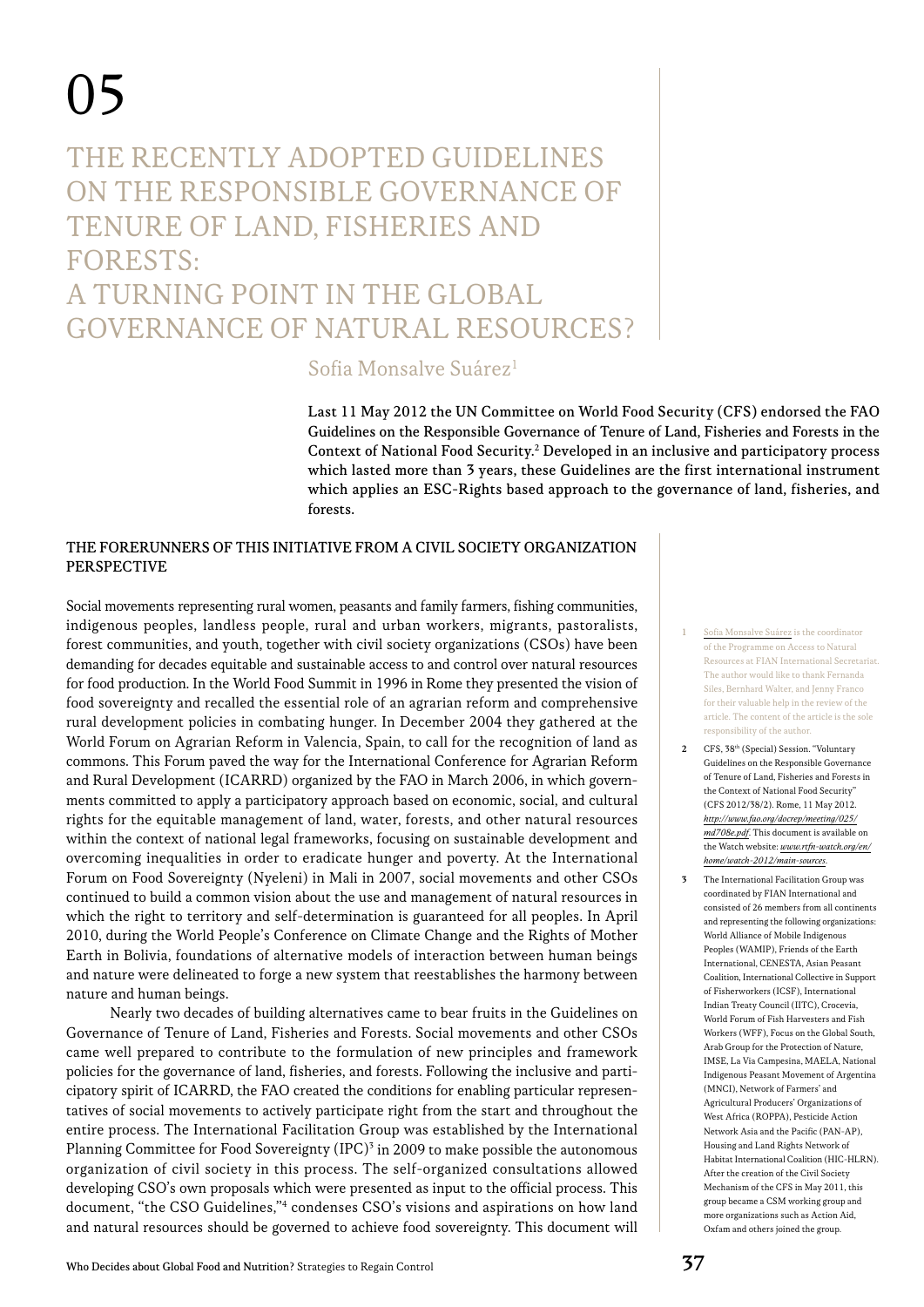provide valuable guidance on how CSOs can interpret the officially agreed Guidelines. Furthermore, the regular exchanges among many organizations provoked by this process paved the way to discuss how to react to the new wave of land grabbing. The Dakar Appeal against Land Grabbing, launched at the World Social Forum in 2011, was the result of this dialog and has served to mobilize resistance against the dispossession and concentration of natural resources. This appeal was officially submitted to the governments during the negotiations of the Guidelines.

Several CSOs proposals got the support of governments and found their way into the Guidelines; while in a number of issues CSOs remained isolated and in disagreement with the consensus reached by member States to the CFS. As stated in a joint statement<sup>5</sup> on the occasion of the adoption of the Guidelines last 11 May 2012, CSOs welcome the Guidelines but are aware that they fall short in some areas that are key to the livelihoods of small-scale producers who are the source of most of the food consumed in the world. In the following we will briefly identify the main Guidelines' strengths and weaknesses from the point of view of CSOs.

#### What are the useful elements contained in these Guidelines?

The Guidelines are anchored in the existing obligations under international human rights law, explicitly mentioning the Universal Declaration of Human Rights (UDHR). They establish principles of implementation such as human dignity, non-discrimination, equity and justice, gender equality, the holistic and sustainable approach with regards to the management of natural resources, and consultation and participation which made clear that the tenure of land, fisheries and forests is not a business matter but a fundamental right that must be recognized, respected, and guaranteed. Moreover, States should respect and protect the civil and political rights of defenders of human rights, including the human rights of peasants, indigenous peoples, fishers, pastoralists and rural workers acting in defense of land, fisheries and forests; and guarantee the access to justice and the right of appeal, including restitution, indemnity, compensation and reparation. Chapter 9 reiterates some of the rights of indigenous peoples enshrined in the UN Declaration on the Rights of Indigenous Peoples (UNDRIP). Moreover, a series of provisions uphold the equal tenure rights for women.

The Guidelines are emphatic in calling the States to provide legal recognition for legitimate tenure rights, particularly customary and informal tenure rights which are not currently protected by law; and that all forms of tenure should provide all persons with a degree of tenure security which guarantees legal protection against forced evictions. The Guidelines also call for the recognition and protection of the commons including their related systems of collective use and management.

The Guidelines contain provisions seeking to protect local communities, indigenous peoples, and vulnerable groups from land speculation and land concentration; and to regulate land markets to protect social, cultural and environmental values. Additionally, there is a chapter (14) dedicated to the issue of restitution and an entire chapter (15) dedicated to the issue of redistributive reforms of the tenure of land, fisheries, and forests for social, economic and environmental reasons, where a high degree of ownership concentration is combined with a significant level of rural poverty.

- 4 "Civil Society Organizations' Proposals for the FAO Guidelines on Responsible Governance of Land and Natural Resources Tenure." Heidelberg: FIAN International, 2011. [www.fian.org/resources/documents/others/](www.fian.org/resources/documents/others/cso-proposals-fao-land-guidlines?set_language=en) [cso-proposals-fao-land-guidlines?set\\_](www.fian.org/resources/documents/others/cso-proposals-fao-land-guidlines?set_language=en) [language=en](www.fian.org/resources/documents/others/cso-proposals-fao-land-guidlines?set_language=en). This document is available on the Watch website: [www.rtfn-watch.org/en/](http://www.rtfn-watch.org/en/home/watch-2012/main-sources) [home/watch-2012/main-sources](http://www.rtfn-watch.org/en/home/watch-2012/main-sources).
- 5 International Food Security and Nutrition Civil Society Mechanism. "The Guidelines on the Tenure of Land, Fisheries and Forests Are a First Step, But Much More Is Needed to Ensure People's Rights to Land and Natural Resources." Rome, 11 May 2012. [www.csm4cfs.org/policy\\_working\\_groups-6/](www.csm4cfs.org/policy_working_groups-6/land_tenure-6/) [land\\_tenure-6/](www.csm4cfs.org/policy_working_groups-6/land_tenure-6/). This document is available on the Watch website: [www.rtfn-watch.org/](http://www.rtfn-watch.org/en/home/watch-2012/main-sources) [en/home/watch-2012/main-sources](http://www.rtfn-watch.org/en/home/watch-2012/main-sources).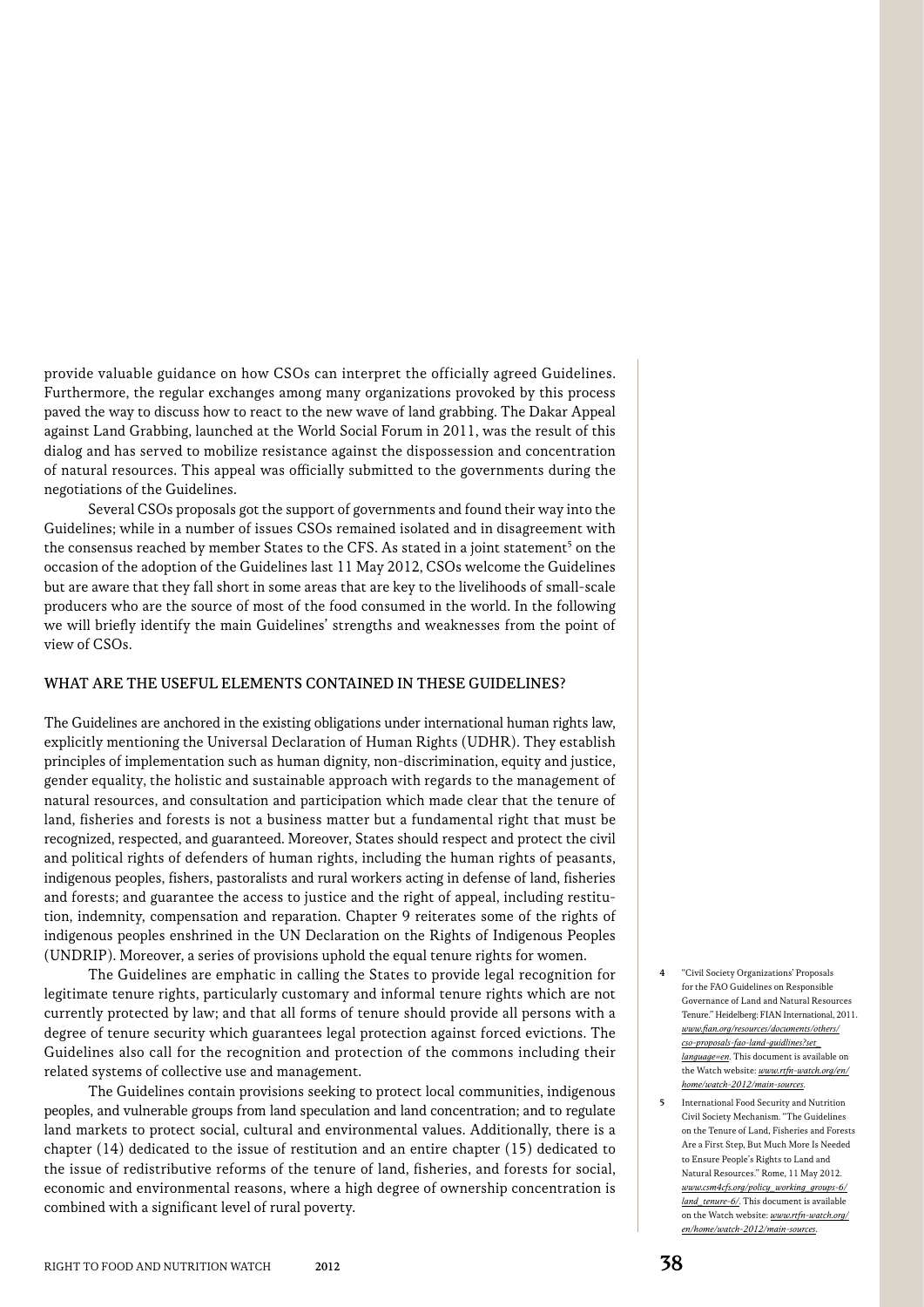#### WHAT ARE THE LIMITATIONS OF THE GUIDELINES?

The text of the Guidelines was agreed by governments. In order to reach consensus, the text is often general and ambiguous, trying to accommodate conflicting views. Even though CSOs managed to get support from governments to insert some of their proposals into the text, others were not taken into account or were modified. The fact that the Guidelines do not cover water ranks among the major shortcomings of the Guidelines. The preface, however, briefly mentions that States may wish to take these Guidelines into account in the responsible governance of other natural resources inextricably linked to land, fisheries, and forests, such as water and mineral resources.

The Guidelines apply mainly to the issue of tenure and not to the use and management of natural resources. Certainly, tenure and use can be analytically two different things; however, in real life, these two dimensions are closely linked. Many problems related to the access and control of natural resources by small-scale food producers are linked to the problems of governance of use and management. Nomadic pastoralists are a case in point: if their ways of using pastures and raising cattle are not recognized, protected, and promoted as important activities to ensure food security and sustainable management of certain ecosystems, a mere formal recognition of their tenure rights will not be sufficient to ensure that nomadic pastoralists remain in their territories. Economic policies that claim to "develop their empty, underutilized lands" or to "modernize their forms of livestock keeping" can become in the end a major driver for dispossessing them from their lands. Regrettably, this dimension was only obliquely dealt with in a couple of paragraphs.

The Guidelines accept the large-scale transfer of tenure rights, in other words, land grabbing. However, the text contains several safeguards to control this option and its impacts. Unfortunately, CSOs proposal to put a ban on land grabbing was not accepted due to prevailing belief among the States that acquiring tenure rights constitutes investment and that this type of investment is essential for development. However, the safeguards agreed in paragraphs 12.5, 12.6 and 12.10 could be tactically used at local/national level to organize resistance.

The Guidelines have not further consolidated the rights of indigenous peoples, as enshrined in UNDRIP and other international instruments, in the context of tenure. In fact, some governments tried to water down the UNDRIP provisions and fiercely opposed the inclusion of provisions related to restitution into the text of the Guidelines. Similarly, the right to return in post-conflict situations was not reaffirmed. Therefore it is of utmost importance to interpret and apply the Guidelines in a manner that is fully consistent with relevant international human rights instruments. Indeed, any provision not consistent with international human rights standards would be without effect.

#### Conclusions: the importance to use the Guidelines as a tool for **STRUGGLE**

Considering the growing privatization and commodification of nature, it is urgent to strengthen and broaden legal frameworks at national and international level that recognize, respect, protect, and guarantee individual and collective access to natural resources for marginalized social groups, who are at the same time key actors for the stability and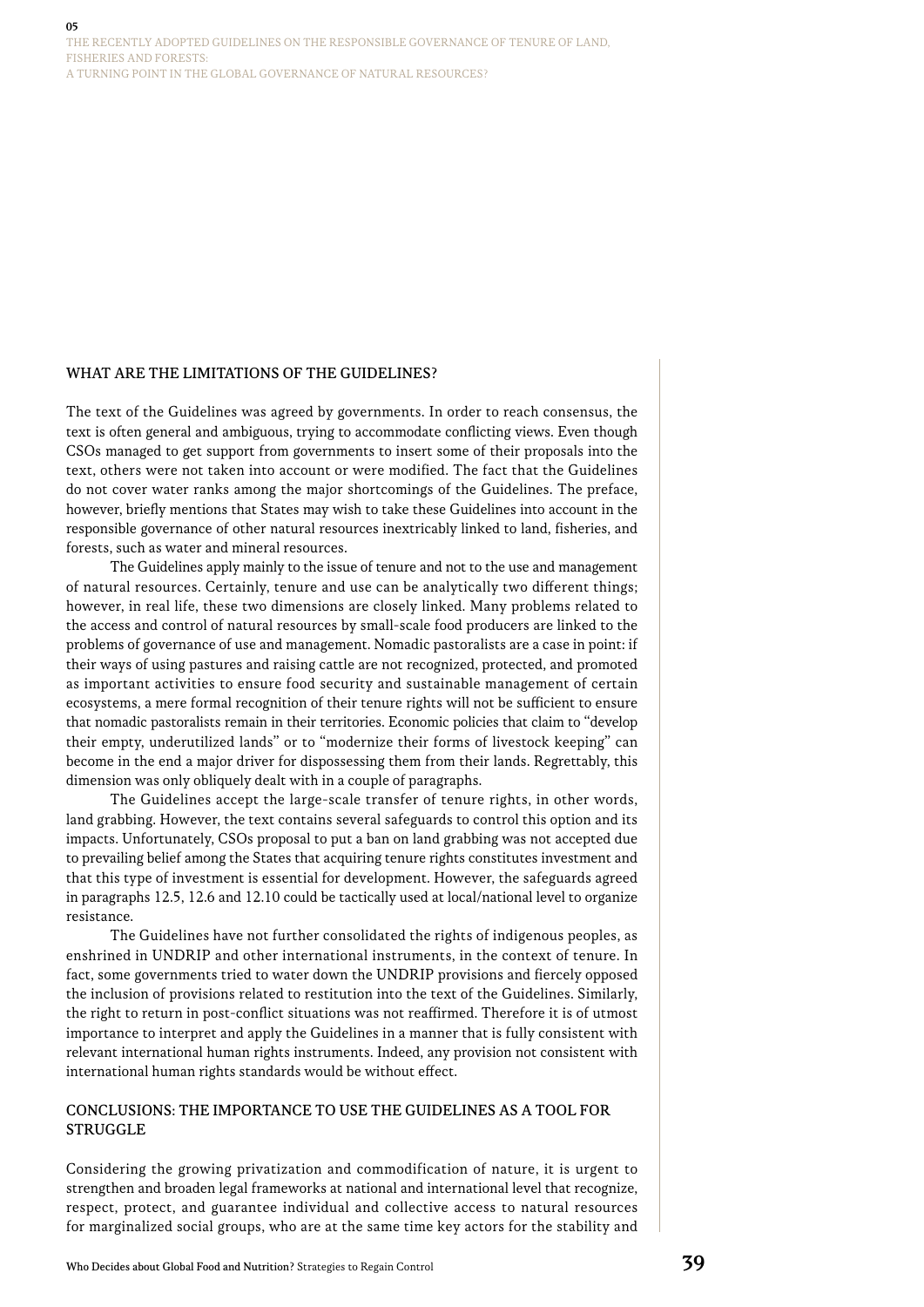sustainability of our societies. In this sense, the Guidelines make an important contribution since they are anchored in the UDHR, the UNDRIP, and the principles and interpretations of human rights. The Guidelines also specify and give more visibility to the rights of peasants, pastoralists, and fisherfolk to land, fisheries, and forests. The references to the international human rights instruments included in the document will make the document legally relevant at national and international level, even though the title of the document still contains the word "voluntary."

The reformed CFS has proven its capability to include in its agenda and deal with key issues in the fight against hunger and food insecurity, such as the issue of natural resources for food production; to create effective institutional conditions so that the constituencies most affected by hunger and food insecurity can discuss on equal footing with their governments, other international agencies and the private sector about possible solutions to controversial issues; and to forge intergovernmental agreements in a reasonable period of time. The high degree of participation and inclusiveness in this process is unprecedented in intergovernmental negotiations and should be emulated by the entire UN system so that democratization of decision making processes at international level in other processes and fields related to food and agriculture becomes reality.

No agreement or treaty is enforced automatically, regardless of how positive and progressive its content may be. Popular pressure, mobilization and organization to demand its enforcement are the elements that give life to these documents and make them work in the search of social change. CSO have therefore committed to use the Guidelines to advance their struggles on the ground.

#### BOX

#### The FAO Tenure Guidelines and the Principles for Responsible Investment in Agriculture (RAI)

As a response to mitigate the risks posed by land grabbing, the World Bank, the UN Conference on Trade and Development (UNCTAD), the International Fund for Agricultural Development (IFAD), and the FAO drafted the Principles for Responsible Investment in Agriculture (RAI). CSO heavily opposed RAI as an attempt to legitimize land grabbing.<sup>6</sup> When RAI was submitted to discussion in the CFS, it decided that it would first adopt the Guidelines and then start a participatory consultation on principles for agricultural investment to which RAI would be one input among others. The CFS also decided that these principles ought to be consistent and complementary with the Guidelines. The consultation on investment in agriculture started on 2 July 2012. As an input for the discussion, we would like to highlight key elements contained in the Tenure Guidelines which are absent in RAI and would need to be taken into account for drafting any principles on agricultural investments.

• The Guidelines are anchored in existing obligations under international human rights law (paragraphs 1.1 and 2.2). Thus, the Guidelines do not follow corporate social responsibility schemes as RAI does, but clearly outline the role of the States in respecting, protecting, and fulfilling legitimate tenure rights (particularly of marginalized groups), highlighting their regulatory powers to comply with these obligations.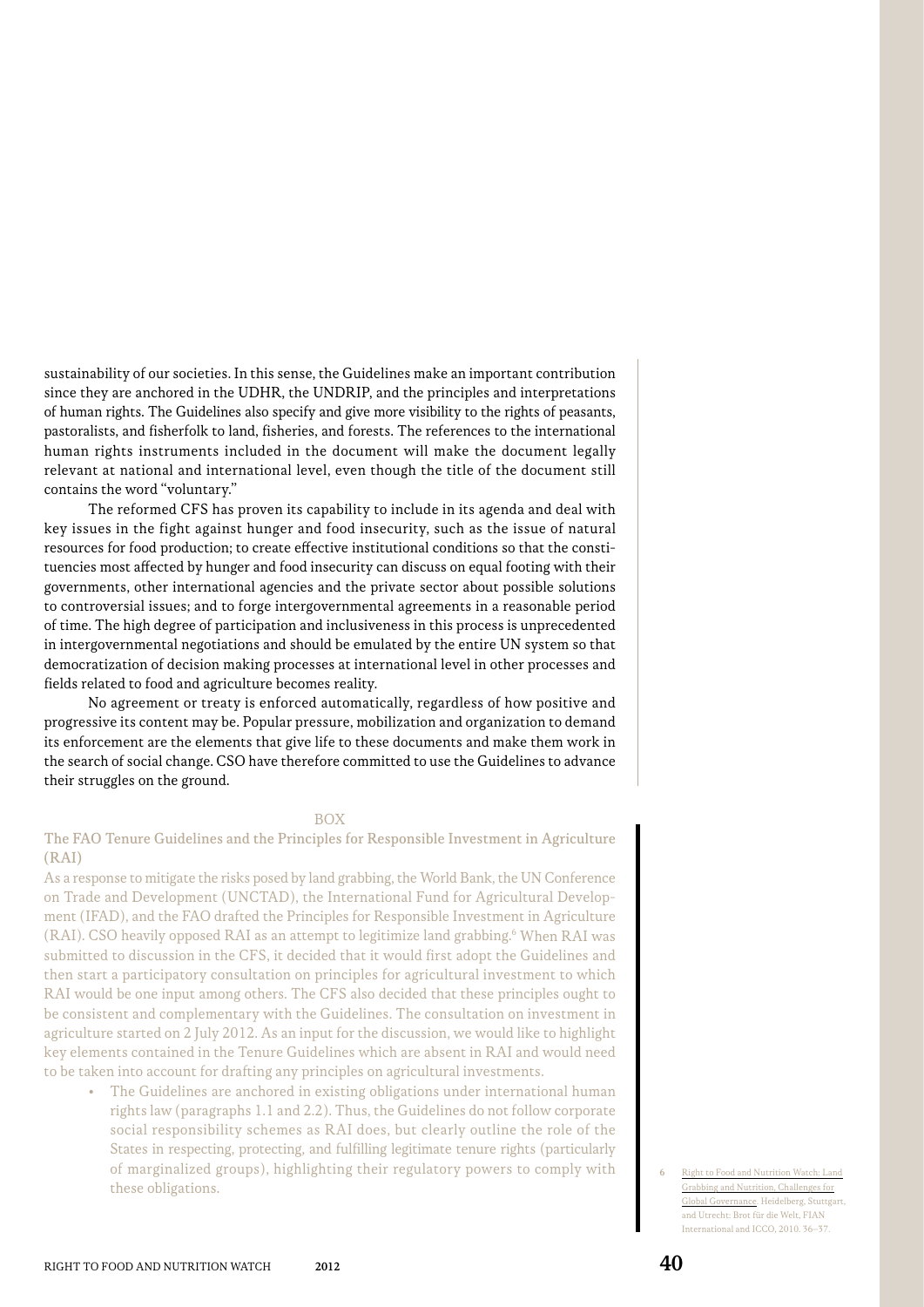- Given the fact that smallholder producers and their organizations in developing countries provide a major share of agricultural investments that contribute significantly to food security, nutrition, poverty eradication and environmental resilience, States should support investments by smallholders as well as public and private smallholder-sensitive investments (para 12.2). RAI does not contain such a recognition about the crucial role played by small-scale food producers to feed their communities and countries; and does not prioritize support for the investment by smallholders themselves.
- In paragraph 12.4, the Guidelines include in the definition of responsible investments the principle of no harm and respect for human rights as well as compliance with ILO standards. These features are absent in RAI. Moreover, besides ensuring food security, the Guidelines tie responsible investment to promote and secure local food production systems, something alien to RAI.
- Aware of the risks posed on legitimate tenure rights, human rights, livelihoods, and the environment arising from large-scale transactions in tenure rights, States are called to introduce special safeguards which could include introducing ceilings on permissible land transactions, and regulating how transfers exceeding a certain scale should be approved, such as by parliamentary approval. Most importantly States should consider promoting a range of production and investment models that do not result in the large-scale transfer of tenure rights to investors (para 12.6). The Guidelines recommend States to first consider alternatives to production and investment models which do not imply large-scale appropriation of resources. If in spite thereof they decide to allow large-scale transactions in tenure rights, they should clearly define them in the national context and introduce special safeguards addressing systemic risks. This stays in stark contrast to RAI. While RAI does not question the desirability of large-scale appropriation of resources and recommends micro-management of the risks entailed in it, the Guidelines recommend to first check other options, and to secondly put clear limits to it.
- The Guidelines require States to ensure the right to Free Prior and Informed Consent of Indigenous Peoples (FPIC) in this context (para 12.7). RAI, in contrast, does not include any mention to the indigenous peoples' right to FPIC. Furthermore, and with respect to the consultation of other non-indigenous groups, the Guidelines establish a new standard (para 3B.6) about how these consultations should be conducted. Moreover, the Guidelines make clear that it is the duty of States to ensure that affected people will be properly consulted and that independent and prior impact assessments are done, whereas RAI does not.
- The Guidelines highlight the responsibility of States investing or promoting investments abroad to ensure that their conduct is consistent with the protection and promotion of food security and their existing obligations under international human rights law. Para 3.2 also calls home States of transnational corporations to ensure that businesses are not involved in abuse of human rights and legitimate tenure rights. States, in accordance with their international obligations, should provide access to effective judicial remedies for negative impacts on human rights and legitimate tenure rights by business enterprises. States should take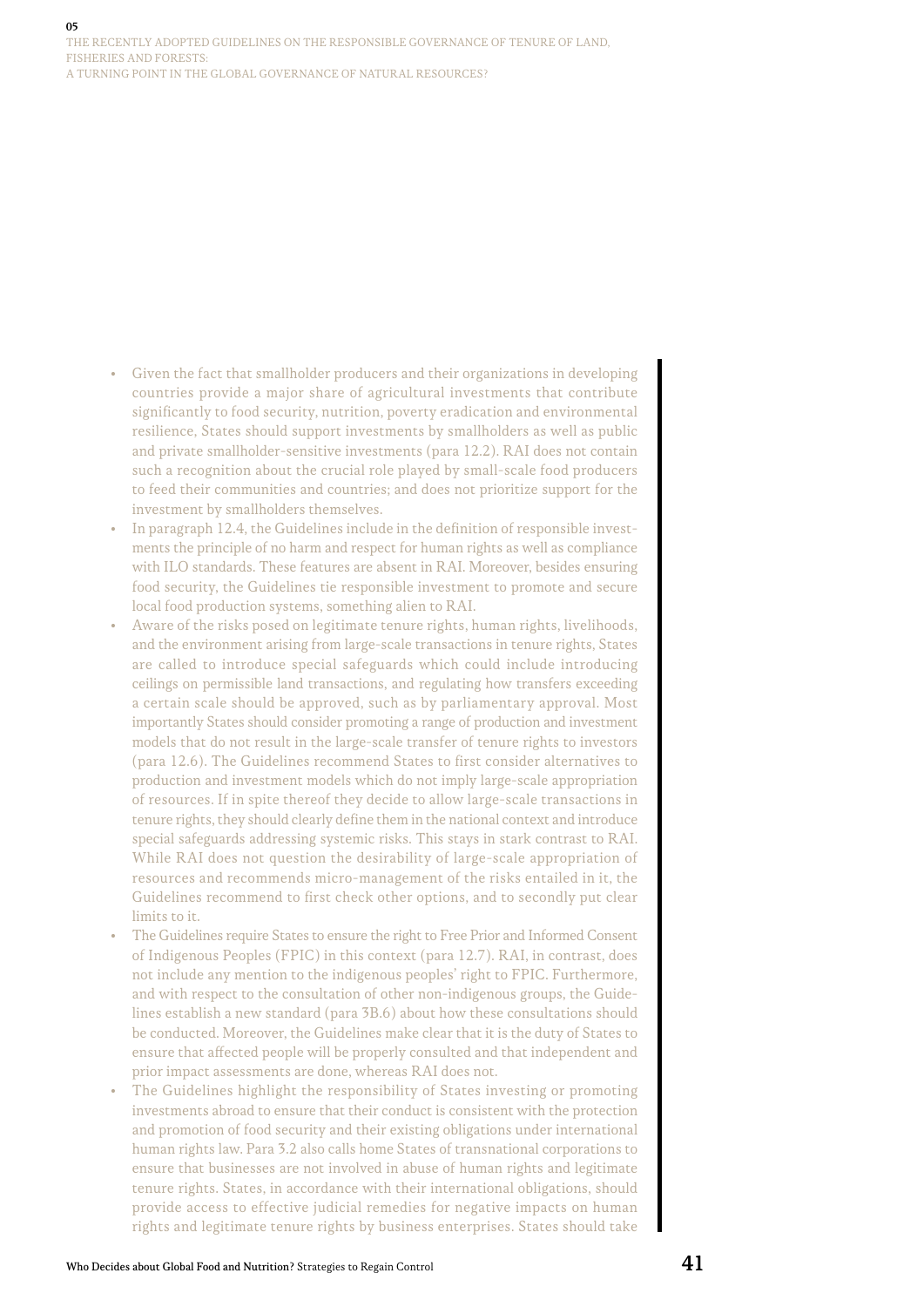additional steps against human rights and legitimate tenure rights violations by business enterprises that are owned or controlled by the State, or that receive substantial support and service from State agencies. Such provisions can be useful for developing countries to increase the accountability of investor States and to get their support in effectively regulating the behavior of business enterprises.

• Finally, the Guidelines call non-state actors (including business enterprises) to respect human rights and legitimate tenure rights. Business enterprises should act with due diligence to avoid infringing upon human rights and legitimate tenure rights of others, as well as include appropriate risk management systems to prevent and address adverse impacts. Business enterprises should provide for and cooperate in non-judicial mechanisms to provide remedy, including effective operational-level grievance mechanisms, if appropriate, where they have caused or contributed to adverse impacts on human rights and legitimate tenure rights.

RAI does not include any similar provisions on the last two matters since RAI conflates the role of different actors and does not spell specific obligations and responsibilities for business and investor States.

05a

## A Stepping Stone to a New **CIVILIZATION**

### Interview with Angel Strapazzón

An interview with Angel Strappazzón from the Movimiento Nacional Campesino IndÍgena de Argentina (the National Movement of Indigenous Peasants of Argentina) and leader of the CLOC/La Via Campesina regarding the Guidelines on the Responsible Governance of Tenure of Land, Fisheries and Forests adopted last 11 May 2012 by the Committee on World Food Security (CFS). This interview was originally conducted in Spanish.

#### Question: What is La Via Campesina's assessment of the Guidelines and the process behind them?

Answer: La Via Campesina supported this process from the beginning. In Latin America they gave me the mandate to commit ourselves to work in the International Facilitating Team which had been established from the very first by the International Planning Committee for Food Sovereignty (IPC), and that later evolved into the Civil Society Mechanism (CSM). For us having achieved the goals that we had established has been very positive and actually has even surpassed our expectations. The mere fact that the document is based on human rights makes it the first international recognition of the right to land of the peasants as well as of the other food producing sectors, such as fisherfolk and pastoralists. We have been recognized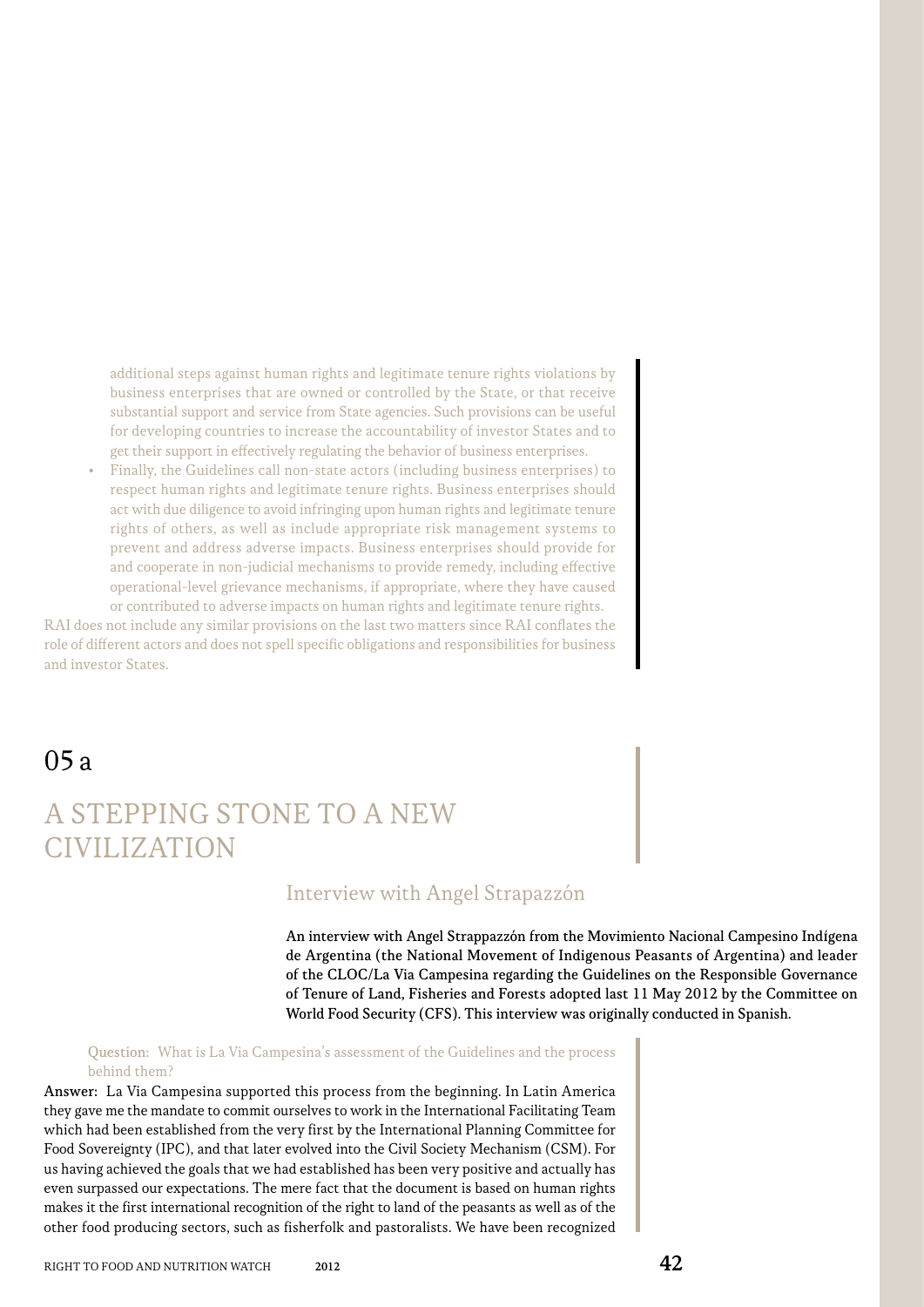as economic, social, and cultural agents and that is a true achievement. The Guidelines have reversed the view on the part of the governments that we are the beneficiaries of charity or assistance. The fact that they include a chapter about agrarian reform and redistribution of resources underlines that it is not possible to develop as economic agents without land redistribution and control over natural resources. By the same token, the acknowledgement that legitimate and ancestral ownership of land, forests, and fisheries vouches for itself and not mandatorily through the recognition of formal institutions, gives us a platform for access to land through means of a different mechanism, which for us is essential. One should have access to land not by buying and selling, but rather by ancestral custom or common law, and by producing food to live on, or for local markets. It is not at all the same to produce food looking for profit than to be able to eat.

We know that this document has included various world views. It has realized our connection to land and forests. One of the principal objectives of the entire document, for example, is to eradicate hunger, I repeat, eradicate not reduce hunger. This verb indicates a different concept, a political focus, and a different political agenda, much more committed to justice. There are various concepts in this document and each one must be carefully considered, like the concept of worldwide rights, the holistic focus, or the sustainable use of natural resources. The Guidelines also recognize that, in order to eradicate hunger, peasants, fisherfolk, pastoralists, and indigenous peoples comprise four strategic sectors. Through this acknowledgement we reached a strategic goal and not merely a tactical one, as well as a different political view.

#### Q: What do you think of the interaction with States during this process?

A: I have a sixth sense for detecting simulation and I really think that the representatives from each government were listening to our positions, they consulted with their leaders in their capitals, and discussed what they had learnt from our meeting. We maintained a human relation between people with different concepts of life. There was a sincere attitude and desire to listen, to let oneself be convinced and to include our positions. Clearly there were some 4–5% of the people who had to answer to more rigid governments, and who were very insecure and fearful, although they should have felt fortified by their power. This experience allowed me to get to know countries which I had branded, and therefore we were able to overcome prejudices about how some large countries are. For example, China ended by acceding and agreeing despite its reticence toward human rights.

On our part we should learn to overcome rather than reproduce the view that the powerful have about anything different. We must draw out the humanistic side of the dialog with our enemies. Social movements should create sensitive and persuasive communication technologies to transmit our message. And, both the powerful countries as well as the social movements have the responsibility to build another civilization based on justice and tolerance.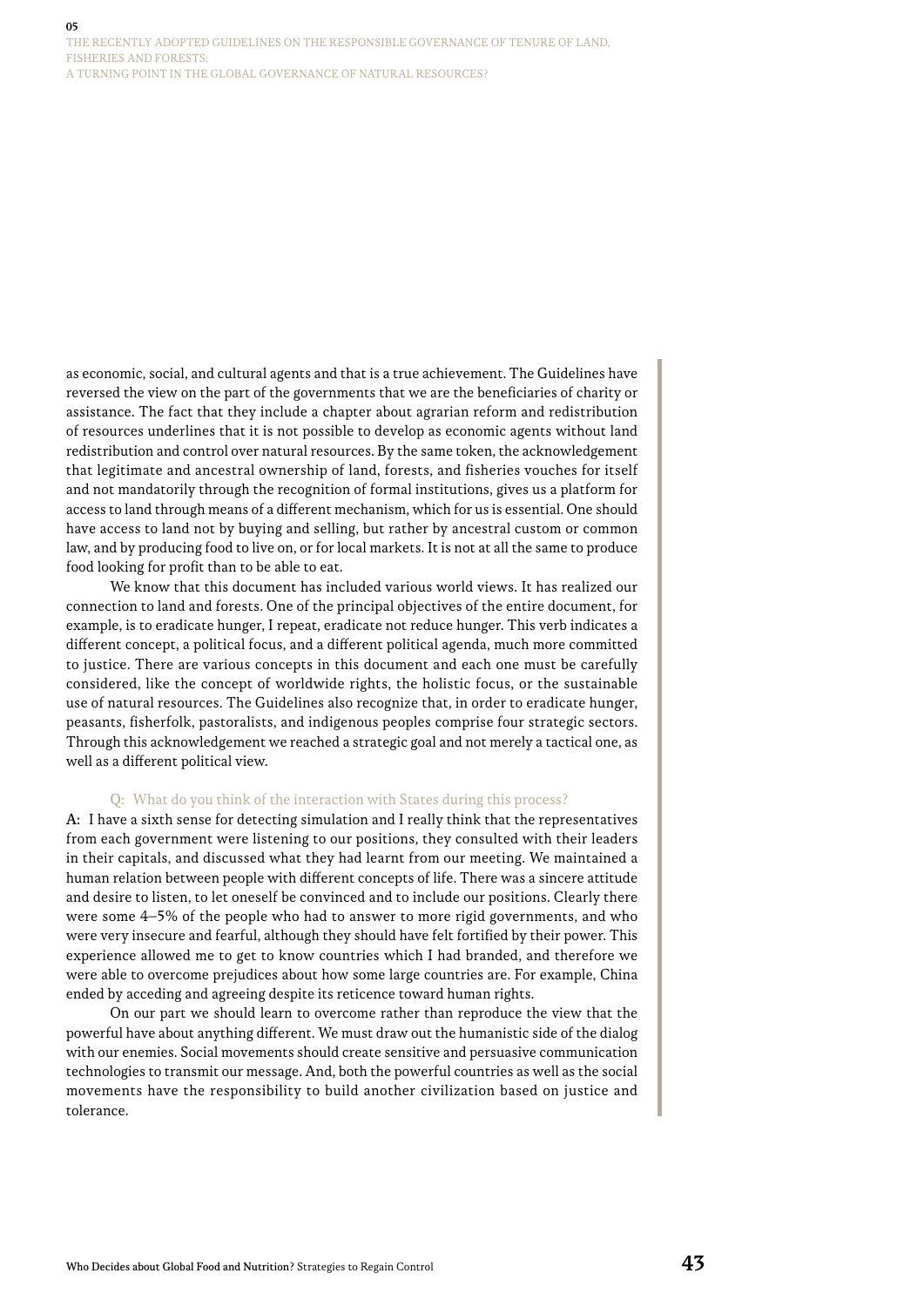# 06

# The Right to Food of Indigenous **PEOPLES**

## Saúl Vicente Vázquez<sup>1</sup>

According to the United Nations Permanent Forum on Indigenous Issues (UNPFII) the entire indigenous population adds up to close to 370 million people around the world. Although they represent almost 5% of the world's population, they actually make up 15% of the global poor. They also stand for a third of the 900 million indigents in rural areas.2

For years indigenous peoples have appealed to several UN bodies to demand the recognition of their rights, and have promoted their own processes of debate and reflection to define what exactly they consider to be their right to food and nutrition, as well as in which way they should recognize their practice of food sovereignty.

For that matter, in 2002 the Declaration of Atitlán was adopted by means of the Global Consultation in Guatemala. In this Declaration, it noted that:

"the content of the Right to Food of Indigenous Peoples is a collective right based on our special spiritual relationship with Mother Earth, our lands and territories, environment, and natural resources that provide our traditional nutrition; underscoring that the means of subsistence of Indigenous Peoples nourishes our cultures, languages, social life, worldview, and especially our relationship with Mother Earth. […] The denial of the Right to Food for Indigenous Peoples […] is a denial of our collective indigenous existence.

[...] Food Sovereignty is the right of Peoples to define their own policies and strategies for the sustainable production, distribution, and consumption of food, with respect for their own cultures and their own systems of managing natural resources and rural areas, and is considered to be a precondition for Food Security."3

In 2007, the United Nations Declaration on the Rights of Indigenous Peoples (UNDRIP) was adopted. It recognizes that all indigenous peoples are equal to all other peoples, as well as their right to self-determination (article 3), $^4$  just as it is established by article 1 of the International Covenant of Economic, Social, and Cultural Rights (ICESCR) and the International Covenant on Civil and Political Rights (ICCPR). The right to food is, therefore, an essential component for self-determination, as is made clear when it is stated that "in no case may a people be deprived of its own means of subsistence."5

Articles 10, 20, 29, and 31 of the UNDRIP emphasize the right, inter alia, to their own means of subsistence, to their collective rights, and to their lands and territories, which, in fact, constitute substantial elements of the right to food of indigenous peoples.

From this point on, there has been important progress in the States' constitutions and legislations on the right to food. Ecuador, India, Malawi, Mexico, Mozambique, Nepal, Nicaragua, and South Africa are examples of what has been mentioned above.<sup>6</sup>

Moreover, the majority of these countries include legal-normative frameworks in their legislations which, in greater or lesser degree, recognize other rights of indigenous peoples which constitute fundamental elements for the right to food. In Latin America fourteen States have ratified the 169 Covenant of the International Labor Organization (ILO), however, the totality of Latin American States have adhered to the UNPFII.

Some cases of important progress can be found in Bolivia, for example, where there was a formal recognition of the Plurinational State, the Mother Earth Law (Ley de la Madre Tierra), the Indigenous Territories Titling (Titulación de Territorios Indígenas), and the inclusion of the principles and the regulations of the UNDRIP in the national constitution. In Venezuela, indigenous peoples have legal recognition together with the right to political representation and to their lands and territories. Ecuador claims to be a Plurinational State since 2008 and has a Law of the Indigenous Peoples and Nationalities (Ley de Pueblos y Nacionalidades Indígenas). To cite some relevant cases, Colombia, Mexico, and Nicaragua had already incorporated a constitutional acknowledgement of indigenous rights even before the UNDRIP was adopted.

Saul Vicente Vazquez is an independent expert and a member of the United Nations Permanent Forum on Indigenous Issues. The author would like to thank Pablo de la Vega and Ana María Suarez Franco for their valuable help in the review of the article. The content of the article is the sole responsibility of the author. This article was originally written in Spanish.

- 2 Department of Economic and Social Affairs. State of the World's Indigenous Peoples. New York: UN Publications, 2009. [www.un.org/esa/socdev/unpfii/documents/](www.un.org/esa/socdev/unpfii/documents/SOWIP_web.pdf) [SOWIP\\_web.pdf](www.un.org/esa/socdev/unpfii/documents/SOWIP_web.pdf). This document is available on the Watch website: [www.rtfn-watch.org/](http://www.rtfn-watch.org/en/home/watch-2012/main-sources) [en/home/watch-2012/main-sources](http://www.rtfn-watch.org/en/home/watch-2012/main-sources).
- 3 "Declaration of Atitlan." Indigenous Peoples' Consultation on the Right to Food. Atitlan, 17–19 Apr. 2002. 2. [www.fao.org/righttofood/](www.fao.org/righttofood/common/ecg/25411_en_Atitlanen.pdf) [common/ecg/25411\\_en\\_Atitlanen.pdf](www.fao.org/righttofood/common/ecg/25411_en_Atitlanen.pdf).
- 4 143 States voted in favour of the UNDRIP; however, Australia, Canada, New Zealand, and the United States opposed, 11 abstained, and 34 were not present in this historical day. United Nations General Assembly, 107th plenary meeting. "Declaration on the Rights of Indigenous Peoples" (61/295). 13 Sept. 2007. [www.un.org/esa/socdev/unpfii/](www.un.org/esa/socdev/unpfii/documents/DRIPS_en.pdf) [documents/DRIPS\\_en.pdf](www.un.org/esa/socdev/unpfii/documents/DRIPS_en.pdf). This document is available on the Watch website: [www.rtfn](http://www.rtfn-watch.org/en/home/watch-2012/main-sources)[watch.org/en/home/watch-2012/main-sources](http://www.rtfn-watch.org/en/home/watch-2012/main-sources).
- 5 Article 2. UN General Assembly. "International Covenant on Economic, Social and Cultural Rights" (2200A XXI). 16 Dec. 1966. <www2.ohchr.org/english/law/cescr.htm>.
- 6 De Schutter, Olivier. "Significant Progress in Implementing the Right to Food at National Scale in Africa, Latin America and South Asia." SRFood. May, 2010. [www.srfood.org/images/stories/pdf/](www.srfood.org/images/stories/pdf/otherdocuments/20100805_briefing_note_01_en_ok.pdf)

[otherdocuments/20100805\\_briefing\\_note\\_](www.srfood.org/images/stories/pdf/otherdocuments/20100805_briefing_note_01_en_ok.pdf) [01\\_en\\_ok.pdf](www.srfood.org/images/stories/pdf/otherdocuments/20100805_briefing_note_01_en_ok.pdf).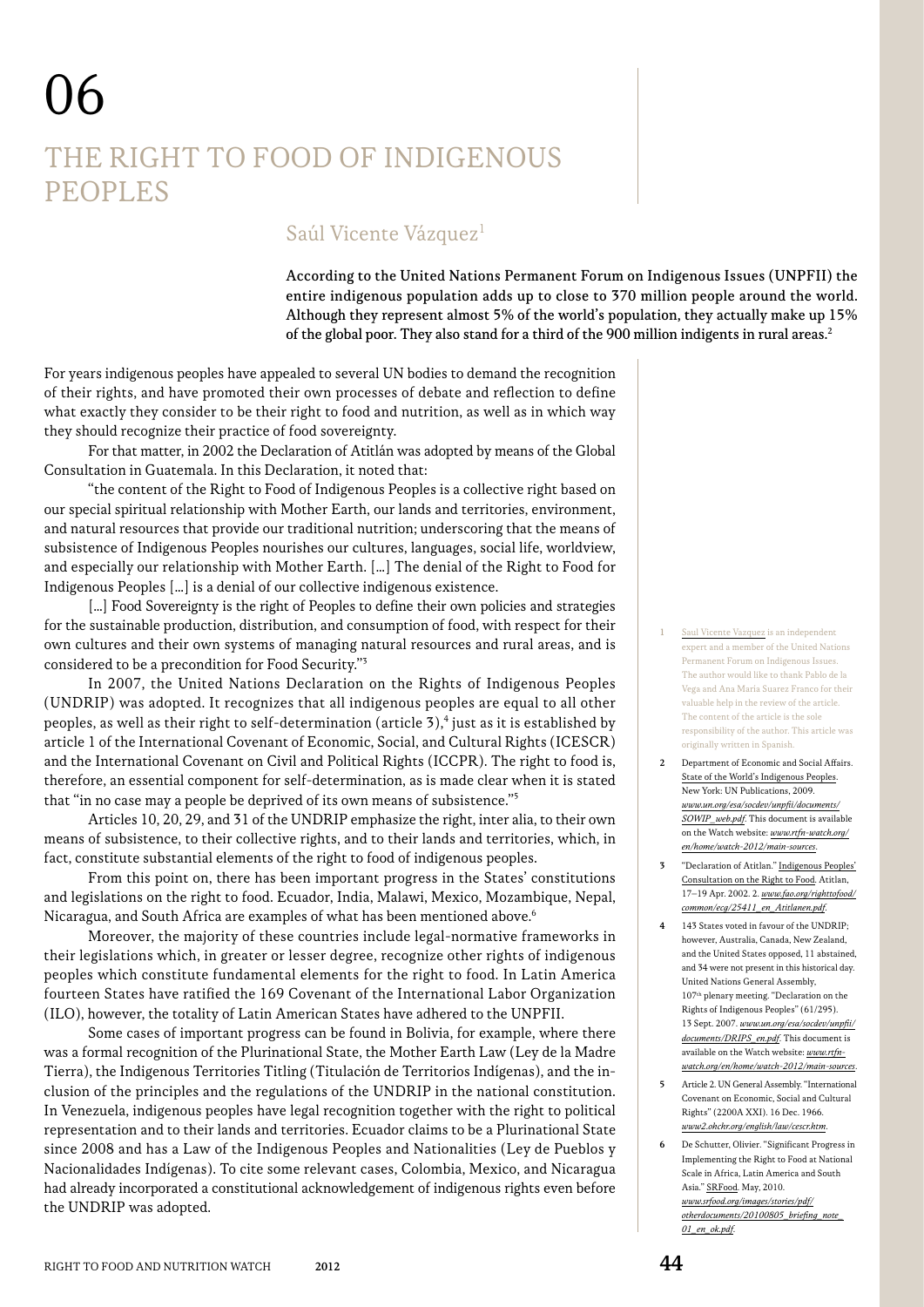Along those lines, different UN agencies and organizations have developed policies, strategies, and directives as a way to implement the UNDRIP. Such is the case of the Policy on Indigenous and Tribal Peoples and the recently adopted Voluntary Guidelines on the Responsible Governance of Tenure of Land, Fisheries and Forests in the Context of National Food Security.

However, unfortunately there is a significant breach and lack of enforcement between what is consigned in these legal-normative frameworks and what is observed by the States in practice. In this respect there are the following three examples:

- 1. In Brazil, according to Amnesty International: "on 1 June 2011 Brazil's environmental agency approved the construction of the Belo Monte dam on the river Xingu in the Amazon area. The decision has defied an order from the Inter-American Commission on Human Rights to suspend the construction of the Belo Monte dam until the rights of local Indigenous communities are fully guaranteed."7
- 2. Canada remarked how "the Declaration does not change any Canadian legislation. It represents an expression of political, not legal, commitment. Canadian laws define the limit of Canada's compromise with the Declaration."8
- 3. As reported in the 2011 Watch, in 2010, in Guatemala, the Inter-American Commission on Human Rights granted a temporary suspension of activities of the Marlin mine given that the Maya Mam and Sipakapa communities had submitted a complaint that the mine had began its activities without their free, prior, and informed consent; as well as denouncing that the mine was a severe threat to their lives, their personal integrity, their properties, and the environment. In June 2011, the Guatemalan State declared that they would not comply with the Inter-American Commission's order to suspend the mine activities in which work is currently active.<sup>9</sup>

Coupled with this is the fact that there is much more poverty to be found among indigenous peoples than among the rest of the population, and it has been ever increasing during these past years. This increase has been most noticeable in Mexico, compared to the rest of the countries in the region. In Guatemala, the Human Development Report 2008 showed that 73% of the indigenous population was poor, of whom 26% were extremely poor; this can be compared to a 35% of general non-indigenous population poverty, with 8% in extreme poverty.10 In Panama, indigenous peoples have the same Human Development Index as Haiti, which is the poorest country of the region. The high mortality rate from malaria among the indigenous Yanomamis of Alto Orinoco in Venezuela worried the government to the point where they had to promote the Yanomami Health Plan (Plan de Salud Yanomami); however, during the last two years there have been clear deficiencies due to inattention, which has left the community in an endangered state once again. This poverty scenario is also present in developed countries such as Canada, where it is believed that 20,000 people belonging to the First Nations of Canada are living without running water or sewerage.<sup>11</sup>

Another issue that is currently affecting indigenous populations is existence of land grabbing by agribusiness enterprises. Aside from the well-known case of Africa, Latin America is also prone to have land grabbing cases in countries such as Argentina, Brazil, Colombia, Jamaica, Paraguay, or Peru. According to GRAIN magazine, in 2011 the Japanese company Sojitz Corporation established a subsidiary firm, Sojitz Buenas Tierras del Sur, to produce crops that were to be exported to Japan. Through this venue, they are planning on expanding the cultivated area by 200,000 ha in Argentina, Brazil, and other countries in South America by the year 2017, which would affect indigenous territories as well; furthermore, it counts with the support of the State-owned Nippon Export and Investment Insurance for the risk insurances.12

This echoes the words of Special Rapporteur James Anaya: "[t]oday the Declaration remains more of a reminder of how far there is to go in bringing justice and dignity to the

- Amnesty International. Sacrificing Rights in the Name of Development: Indigenous Peoples under Threat in the Americas. London: Amnesty International Publications, 2011. 6. [www.amnesty.org/en/library/asset/](www.amnesty.org/en/library/asset/AMR01/001/2011/en/252e3768-5d1b-4078-9d29-4a4c7b3df619/amr010012011en.pdf) [AMR01/001/2011/en/252e3768-5d1b-4078-](www.amnesty.org/en/library/asset/AMR01/001/2011/en/252e3768-5d1b-4078-9d29-4a4c7b3df619/amr010012011en.pdf) [9d29-4a4c7b3df619/amr010012011en.pdf](www.amnesty.org/en/library/asset/AMR01/001/2011/en/252e3768-5d1b-4078-9d29-4a4c7b3df619/amr010012011en.pdf). This document is available on the Watch website: [www.rtfn-watch.org/en/home/](http://www.rtfn-watch.org/en/home/watch-2012/main-sources) [watch-2012/main-sources](http://www.rtfn-watch.org/en/home/watch-2012/main-sources).
- Wessendorf, Kathrin, ed. El Mundo Indígena 2011. Lima: IWGIA, 2011.59.
- 9 Right to Food and Nutrition Watch: Claiming Human Rights, the Accountability Challenge. Heidelberg, Stuttgart, and Utrecht: Brot für die Welt, FIAN International and ICCO, 2011. 64–66.
- 10 Mikkelsen, Cæcilie, ed. El Mundo Indígena 2010. Lima: IWGIA, 2010. 96.
- 11 Wessendorf, op.cit. 58–67.
- 12 "GRAIN Releases Data Set with Over 400 Global Land Grabs." GRAIN. 23 Feb. 2012. [www.grain.org/es/article/entries/4479-grain](www.grain.org/es/article/entries/4479-grain-releases-data-set-with-over-400-global-land-grabs)[releases-data-set-with-over-400-global](www.grain.org/es/article/entries/4479-grain-releases-data-set-with-over-400-global-land-grabs)[land-grabs](www.grain.org/es/article/entries/4479-grain-releases-data-set-with-over-400-global-land-grabs).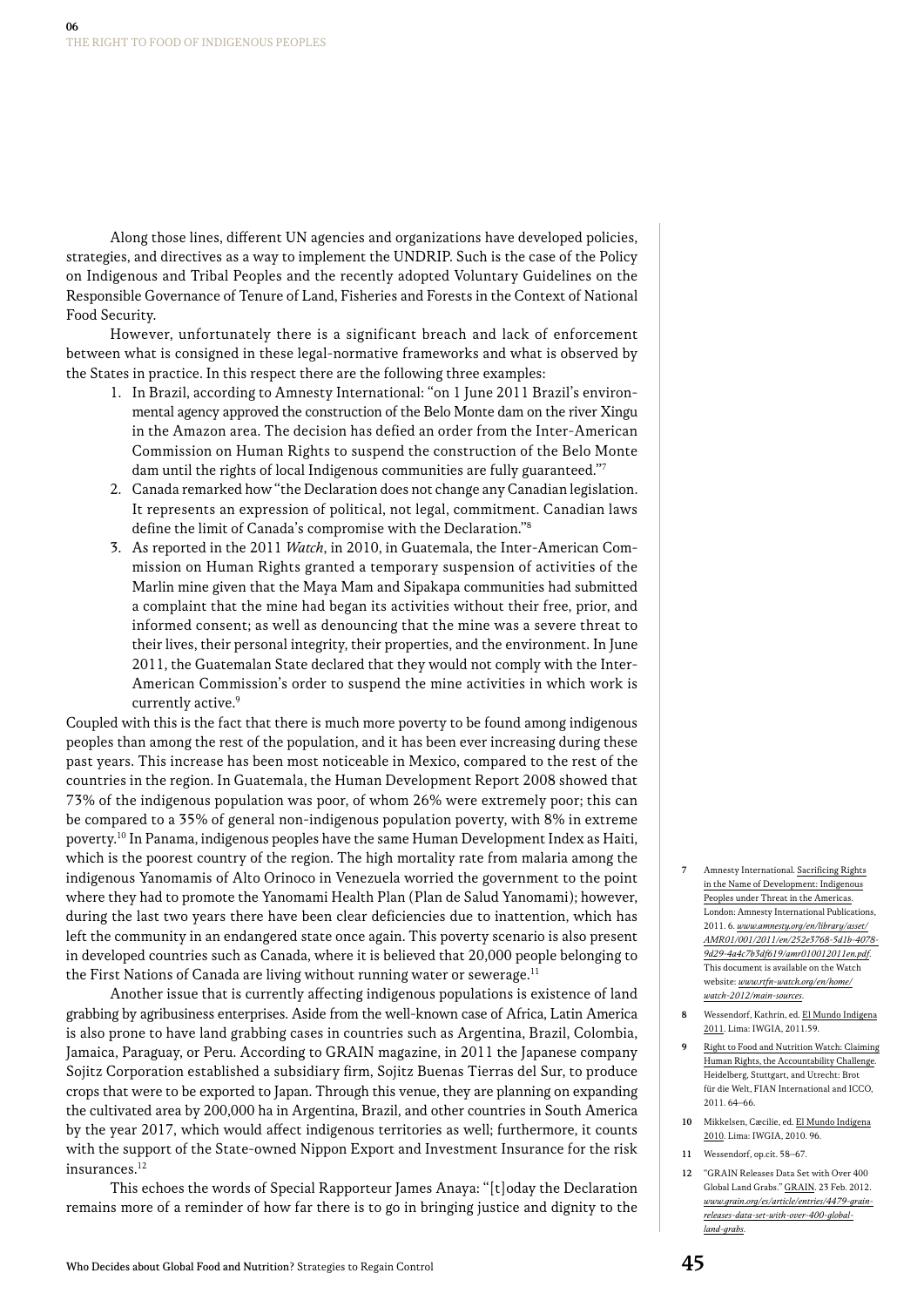lives of indigenous peoples than a reflection of what has actually been achieved on the ground."13

Establishing the Civil Society Mechanism (CSM) in the Committee on World Food Security (CFS) is in fact an important step towards those goals, just as the adoption of the Voluntary Guidelines on the Responsible Governance of Tenure of Land, Fisheries, and Forests, in which there is a chapter on indigenous peoples. And this is not all, there is also the Indigenous Peoples Forum created within the context of the International Fund for Agricultural Development (IFAD). The UNPFII is an essential body for the implementation of the UNDRIP.

Spreading the word of the different international instruments on the rights of indigenous peoples, continuing with processes of reconciliation of the national laws and constitutions with the UNDRIP, as well as the need to encourage further processes of consultation and free, prior, and informed consent within the indigenous communities are some of the different activities that the various agents could promote in order to fully guarantee the right to food of indigenous peoples and their food sovereignty.

06a

## Bitter Reality Fuelled by Sugar: Higher Risks and Threats for Indigenous Peoples in Mexico

### Marcos Arana Cedeño and Xaviera Cabada<sup>1</sup>

Since the North America Free Trade Agreement (NAFTA) was enforced in 1994, the severe obesity and diabetes epidemic in Mexico has rapidly grown and reached worrisome proportions.<sup>2</sup> Currently, more than 35 million adult Mexicans (almost 40% of the total adult population) are overweight or obese, and the increase of nutrition-related diseases poses a serious challenge for the health system.<sup>3</sup>

In 1999, 22.9% of school-age children were obese and almost a third of women between 12 and 49 years old were overweight, of these 21.2% were obese.<sup>4</sup> By 2006, these figures rose to 36.9% and 32.4%, respectively.<sup>5</sup> In addition, diabetes-related mortality rates tripled between 1980 and 2005, reaching 63/100,000 in 2011.<sup>6</sup> Today the medical cost of diabetes accounts for 15% of the overall national health budget, while the overall cost of nutritionrelated disorders reaches \$2 billion.7,8

As a possible explanation of this disturbing phenomenon, academics and NGOs denounced the fact that the vast majority of public schools had no drinking water.<sup>9</sup> Instead, the sale of soft drinks was widespread in the school premises and their consumption was promoted by many school authorities, who had agreements with soft drink companies so that schools would provide space for sales and advertising in exchange for school supplies or financial benefits.10,11

The situation in the indigenous regions of Mexico is by far more serious. Data show that overweight and obesity rates are growing faster within the poorest quintile, $12$  in which the great majority of the indigenous population is encompassed. In these regions, the persistent high prevalence of malnutrition coexists with a rapid increase of obesity and diabetes type II. $^{13,14}$ 

- Marcos Arana Cedeño is a member of IBFAN and WABA, director of CCESC (Training and Education Center on Ecology and Health for Peasants), and researcher for INNSZ (Mexico National Institute of Nutrition), OBSCIUDES, Defensoría del Derecho a la Salud, and Espacio DESC.
- Xaviera Cabada is a nutrition coordinator for El Poder del Consumidor and a member of IBFAN Mexico.

The authors would like to thank Stineke Oenema and Fabio Gomes for their valuable help in the review of the article. The content of the article is the sole responsibility of the authors.

13 Anaya, James. "It's Not Enough to Support the Declaration on the Rights of Indigenous Peoples, Says UN Expert." UNSR.JAMESANAYA. 9 Aug. 2010. [www.unsr.jamesanaya.org/esp/compress/](www.unsr.jamesanaya.org/esp/compress/its-not-enough-to-support-the-declaration-on-the-rights-of-indigenous-peoples-says-un-expert) [its-not-enough-to-support-the-declaration](www.unsr.jamesanaya.org/esp/compress/its-not-enough-to-support-the-declaration-on-the-rights-of-indigenous-peoples-says-un-expert)[on-the-rights-of-indigenous-peoples-says](www.unsr.jamesanaya.org/esp/compress/its-not-enough-to-support-the-declaration-on-the-rights-of-indigenous-peoples-says-un-expert)[un-expert](www.unsr.jamesanaya.org/esp/compress/its-not-enough-to-support-the-declaration-on-the-rights-of-indigenous-peoples-says-un-expert).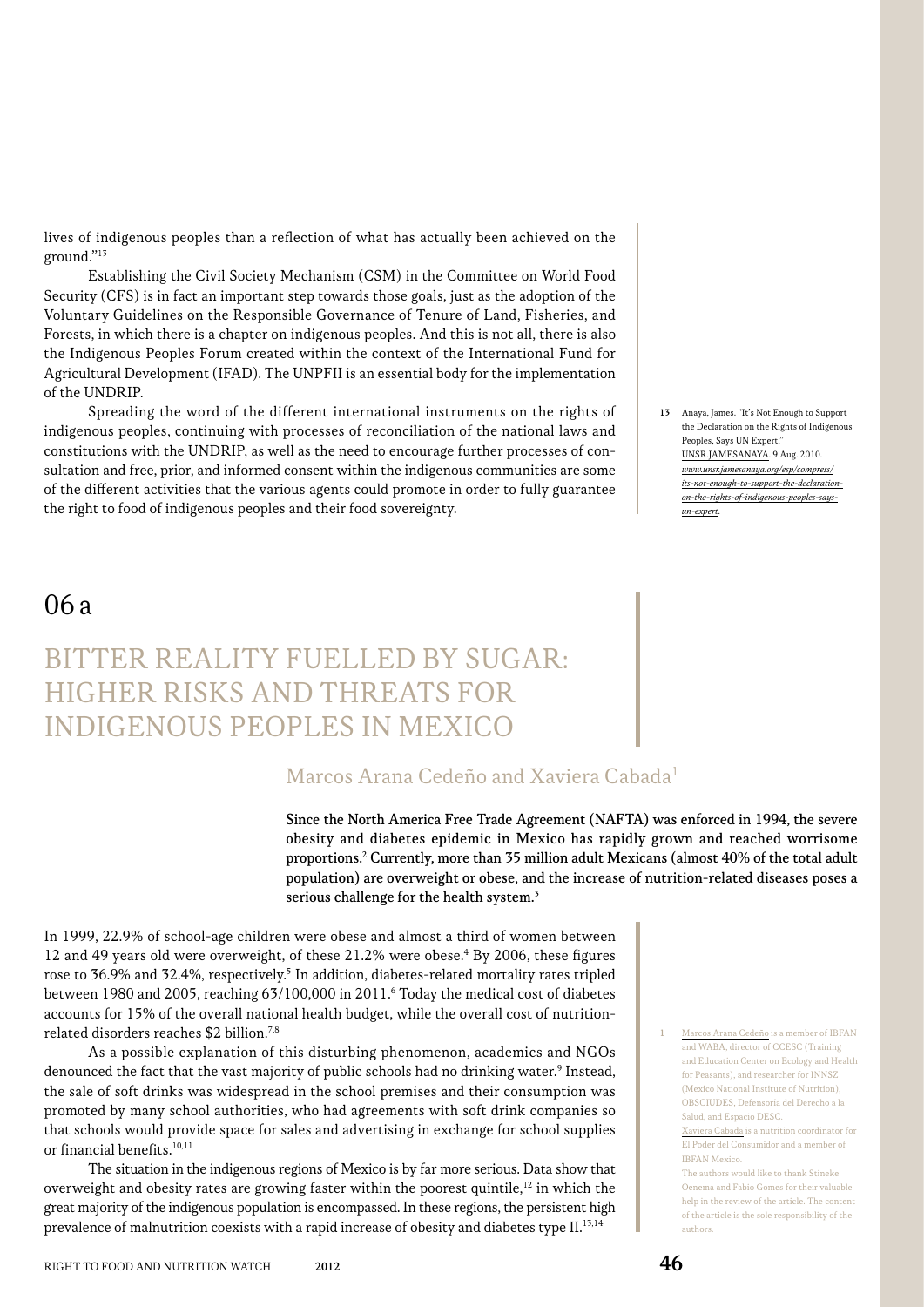It is precisely in these indigenous regions where the most aggressive and unregulated marketing practices of sweetened soft drinks take place. These include a generalized 35% price reduction, abundant promotion in both Spanish and indigenous languages, giant ads associating the consumption of soft drinks with traditional symbols of prestige, as well as numerous sale points within and around schools.15

According to a phenomenon known as the *Barker effect*, the early exposure to "nutritional stress" such as malnutrition, leads to a higher risk of obesity, diabetes, and other degenerative disorders in later stages of life.16 For this reason the indigenous populations which show still a high prevalence of low birth weight and other forms of malnutrition, should be considered vulnerable and actively protected against such commercial pressure.

Significant changes resulting from the dismantling of traditional agriculture have substantial effects, such as reduced physical activity, migration, and profound changes in food culture. The last two have facilitated the penetration and high consumption of soft drinks and other energy-dense processed foods with poor nutritional value, with devastating effects on the economy, culture, and health of indigenous people.

In addition to being insufficient, educational activities and nutritional counseling conducted by government health institutions are undermined by the abundance of printed advertisements showing the government's alliance with soft drink companies. In Chiapas, the state government logo is printed on vending machines that sell soft drinks with messages promoting their consumption. These machines can be seen in public places and government offices, including the entrance to hospitals and buildings of the local public health administration.

In short, the State has neglected its responsibility to implement effective measures to regulate the commercial aggressiveness of soft drink companies, as well as to meet the basic need for access to safe drinking water.

During the launch of the official report of his visit to Mexico in 2011, the UN Special Rapporteur on the right to food stressed the need for developing a comprehensive policy linking agricultural and trade policies to combat poverty and to promote healthy eating environments, especially in schools.17

The Special Rapporteur warned about the consequences of an excess of soda consumption throughout the country, and proposed imposing a tax on soft drinks and highenergy products.<sup>18</sup> This proposal is similar to the one recently presented by the Organization for Economic Cooperation and Development (OECD).19 Such proposal includes a 20% tax on soft drinks which in Mexico could generate annual returns equivalent to \$175 million. This money could be used to provide access to safe drinking water in schools and public spaces, starting with the country's poorest communities, particularly indigenous ones.

The increase of obesity and diabetes rates is being fuelled by a silent epidemic which has remained unnoticed: sugar addiction. There is now plenty of scientific evidence of the addictive effect of sugar,<sup>20</sup> as well as warnings that its negative consequences are more serious and last longer when this addiction begins early in life.

Exclusive breastfeeding during the first six months followed by continued breastfeeding along with complementary feeding based on local foods with no addition of sugar or salt constitute the best means to ensure the best nutrition for proper growth and development. Additionally, this represents the most effective way to prevent sugar addiction and lays the foundations for life-long healthy eating habits.

Oportunidades, Mexico's largest nutrition programme, distributed 8,239 tons of a ready-to-use food supplement called Nutrisano aimed for children under two years of age in low-income families nation-wide, including a large proportion of the country's indigenous population.21 This product was formulated to provide 30% of daily nutritional requirements and is supplemented with iron, zinc, and other nutrients. Nevertheless, due to its high sugar content<sup>22</sup> and the need for it to be diluted in water, *Nutrisano* not only contravenes international

- 2 The mortality rate due to diabetes rose from 21.8 to 36.2 deaths per 100,000 from 1980 to 1995 in a period of fifteen years before NAFTA to an increase of 74% in the first ten years after. "Mortality records 1980–2005." Secretaría de Salud, Dirección General de Información y Estadística. For information from 2000 to 2008, see: [www.sinais.salud.gob.](www.sinais.salud.gob.mx/mortalidad/index.html) [mx/mortalidad/index.html](www.sinais.salud.gob.mx/mortalidad/index.html).
- 3 "Encuesta Nacional de Salud y Nutrición." Instituto Nacional de Salud Pública y Secretaría de Salud. México, 2006. <www.insp.mx/ensanut/ensanut2006.pdf>.
- 4 "Encuesta Nacional de Nutrición." Instituto Nacional de Salud Pública y Secretaría de Salud. Cuernavaca, 2001. [www.nutricionen](www.nutricionenmexico.com/encuestas/ENN-99.pdf)[mexico.com/encuestas/ENN-99.pdf](www.nutricionenmexico.com/encuestas/ENN-99.pdf).
- 5 Ibid.
- 6 See fn. 2.
- 7 Córdova-Villalobos, José A., et al. "Las enfermedades crónicas no transmisibles en México: sinopsis epidemiológica y prevención integral." Salud Pública de México 50.5 (2008): 419–427. [www.scielo.org.mx/scielo.php?script=](www.scielo.org.mx/scielo.php?script=sci_arttext&pid=S0036-36342008000500015&lng=es) [sci\\_arttext&pid=S0036-](www.scielo.org.mx/scielo.php?script=sci_arttext&pid=S0036-36342008000500015&lng=es) [36342008000500015&lng=es](www.scielo.org.mx/scielo.php?script=sci_arttext&pid=S0036-36342008000500015&lng=es).
- 8 Zhang, Ping, et al. "Global Healthcare and Expenditure on Diabetes for 2010 and 2030". Journal on Diabetes Research and Clinical Practice 87 (2010): 293–301.
- 9 Oria, Maria, and Kristin Sawyer. Joint U.S.-Mexico Workshop on Preventing Obesity in Children and Youth of Mexican Origin: Summary. Washington D.C.: National Academic Press, 2007.
- 10 "An alternate report on the Right to Education in Chiapas." The Citizens Observatory on the Right to Health, School, Water and Health OBSCIUDES. Apr. 2010.
- 11 Hawkes, Corinna. "Marketing Activities of Global Soft Drink and Fast Food Companies in Emerging Markets: a Review." Globalization, Diets and Noncommunicable Diseases. New York: WHO, 2002. i-78.
- 12 Ávila, Abelardo C., Jesús J. Flores, and Gabriela Rangel. La Política Alimentaria en México. México: CEDRSSA, 2012.
- 13 Fernald, Lia C., and Lynnette M. Neufeld. "Overweight with Concurrent Stunting in Very Young Children from Rural Mexico: Prevalence and Associated Factors." European Journal of Clinical Nutrition 61 (2007): 623–632.
- 14 Olaíz, Gustavo, et al. "Diabetes Mellitus en Adultos Mexicanos. Resultados de la Encuesta Nacional de Salud 2000." Salud Pública de México 49 (2007): 331–337.
- 15 The Citizens Observatory for the Right to Health (OBSCIUDES) identified in September 2011, 165 sale points of soft drinks in a distance of 42.5 km in the indigenous region of Tenejapa, in the Highlands of Chiapas. This is one soft drinks sales point every 257.5 meters.
- 16 Young, Lorraine. "Imprinting of Genes and the Barker Hypothesis." Australian Academic Press 4.5 (2001): 307–317.
- 17 "Report of the Special Rapporteur on the Right to Food, Olivier de Schutter. Mission to Mexico." UN Human Rights Council. 17 Jan. 2012. [www.srfood.org/images/stories/](www.srfood.org/images/stories/pdf/officialreports/20120306_mexico_en.pdf) [pdf/officialreports/20120306\\_mexico\\_en.pdf](www.srfood.org/images/stories/pdf/officialreports/20120306_mexico_en.pdf). This document is available on the Watch website under article 12: **[www.rtfn-watch.](http://www.rtfn-watch.org/en/home/watch-2012/main-sources)** [org/en/home/watch-2012/main-sources](http://www.rtfn-watch.org/en/home/watch-2012/main-sources).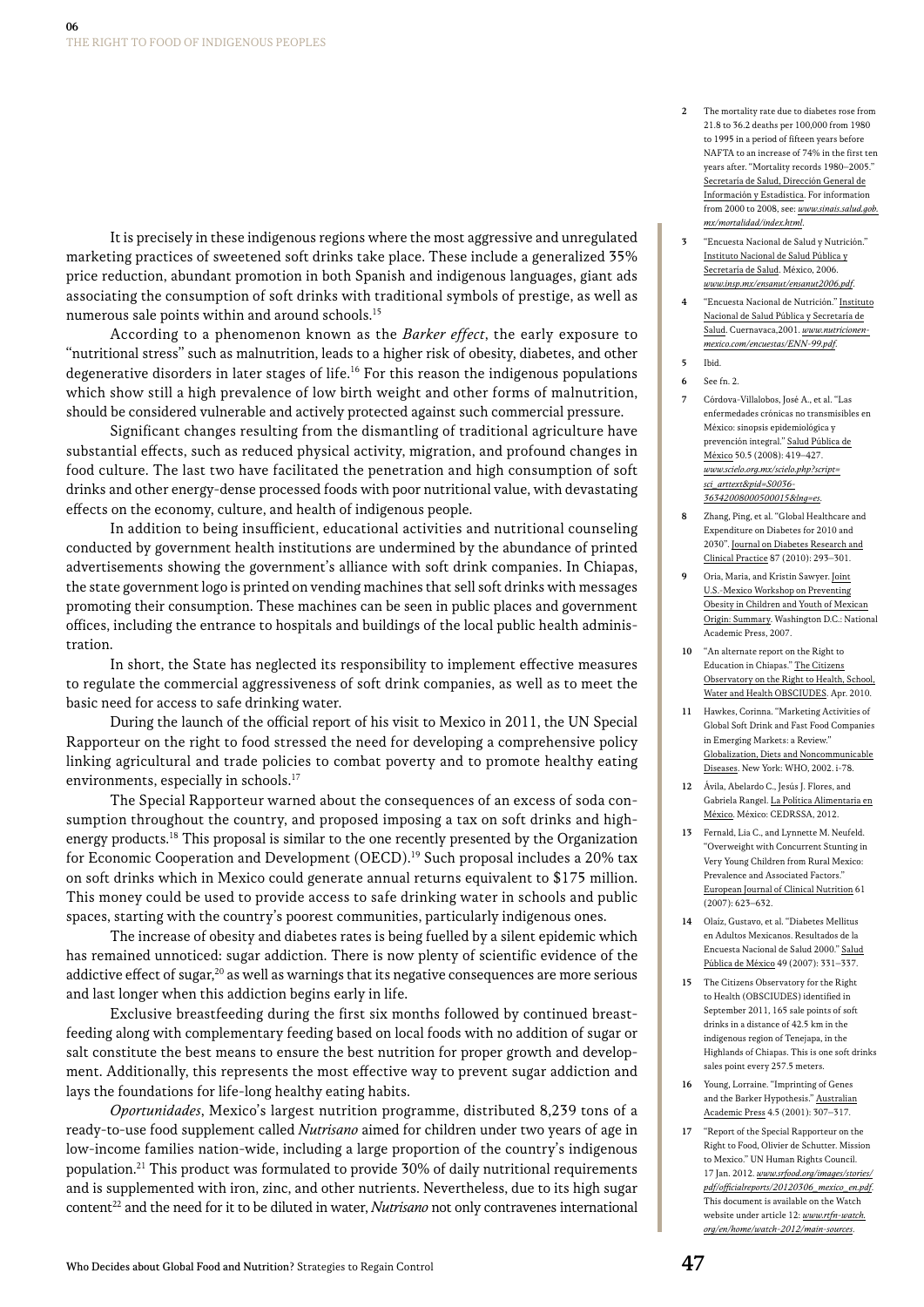recommendations, but also represents additional risk for infants and young children during emergency relief situations, where it is often used.<sup>23,24</sup>

A recent Pan American Health Organization (PAHO) and World Health Organization (WHO) expert consultation on the marketing of food and non-alcoholic beverages to children stressed the responsibility of governments to protect the health of children. It called for the implementation of policies through legal provisions as well as for the monitoring of their effects and effectiveness free of conflict of interest.<sup>25</sup> The protection of the indigenous population of Mexico urgently demands similar provisions.

18 Hawkes, op. cit.

For more information on the concept known as 'Coca-Colisation' see: Toribio, Laura. "Desayunan con refresco el 70% de niños rurales." Excelsior. 8 Mar. 2012. [www.excelsior.com.mx/index.php?m=](www.excelsior.com.mx/index.php?m=nota&seccion=tendencia-lo-mas-leido&cat=412&id_nota=816606#.T1jC2gT9OWw.mailto) [nota&seccion=tendencia-lo-mas-leido&cat=](www.excelsior.com.mx/index.php?m=nota&seccion=tendencia-lo-mas-leido&cat=412&id_nota=816606#.T1jC2gT9OWw.mailto) [412&id\\_nota=816606#.T1jC2gT9OWw.](www.excelsior.com.mx/index.php?m=nota&seccion=tendencia-lo-mas-leido&cat=412&id_nota=816606#.T1jC2gT9OWw.mailto) [mailto](www.excelsior.com.mx/index.php?m=nota&seccion=tendencia-lo-mas-leido&cat=412&id_nota=816606#.T1jC2gT9OWw.mailto).

- 19 OECD, Obesity Update 2012. [www.oecd.org/](www.oecd.org/dataoecd/1/61/49716427.pdf) [dataoecd/1/61/49716427.pdf](www.oecd.org/dataoecd/1/61/49716427.pdf).
- 20 Avena, Nicole, et al. "Evidence of Sugar Addiction: Behavioural and Neurochemical Effects of Intermittent, Excessive Sugar Intake." Neuroscience and Biobehavioral Reviews 32 (2008): 20–39.
- 21 Hernández, Mauricio, Bernardo Hernández, and Jose E. Urquieta. Evaluación externa de impacto del Programa Oportunidades. Cuernavaca: Instituto Nacional de Salud Pública, 2006. [www.sedesol.gob.mx/work/](www.sedesol.gob.mx/work/models/SEDESOL/Resource/1650/1/images/salud_educacion.pdf) [models/SEDESOL/Resource/1650/1/images/](www.sedesol.gob.mx/work/models/SEDESOL/Resource/1650/1/images/salud_educacion.pdf) [salud\\_educacion.pdf](www.sedesol.gob.mx/work/models/SEDESOL/Resource/1650/1/images/salud_educacion.pdf); see also: "Suplementos alimenticios, auditoría financiera y de cumplimiento." Auditoría Superior de la Federación. Mexico, 2010. [www.asf.gob.mx/](www.asf.gob.mx/Trans/Informes/IR2010i/Grupos/Desarrollo_Social/2010_0926_a.pdf) [Trans/Informes/IR2010i/Grupos/Desarrollo\\_](www.asf.gob.mx/Trans/Informes/IR2010i/Grupos/Desarrollo_Social/2010_0926_a.pdf) [Social/2010\\_0926\\_a.pdf](www.asf.gob.mx/Trans/Informes/IR2010i/Grupos/Desarrollo_Social/2010_0926_a.pdf).
- 22 Nutrisano contains 104 Kcals per 44 grams.
- 23 Dewey, Kathryn, and Chessa Lutter. Guiding Principles for Complementary Feeding of the Breastfed Child. Washington, D.C.: PAHO-WHO, 2007.
- 24 Arana, Marcos. "Cuando la ayuda lastima: Las prácticas inadecuadas de alimentación infantil durante las situaciones de emergencia." Cuadernos de Nutrición 2 (2010): 57–64.
- 25 PAHO. Recommendations from a Pan American Health Organization Expert Consultation on the Marketing of Food and Non-alcoholic Beverages to Children in the Americas. Washington D.C.: PAHO, 2011.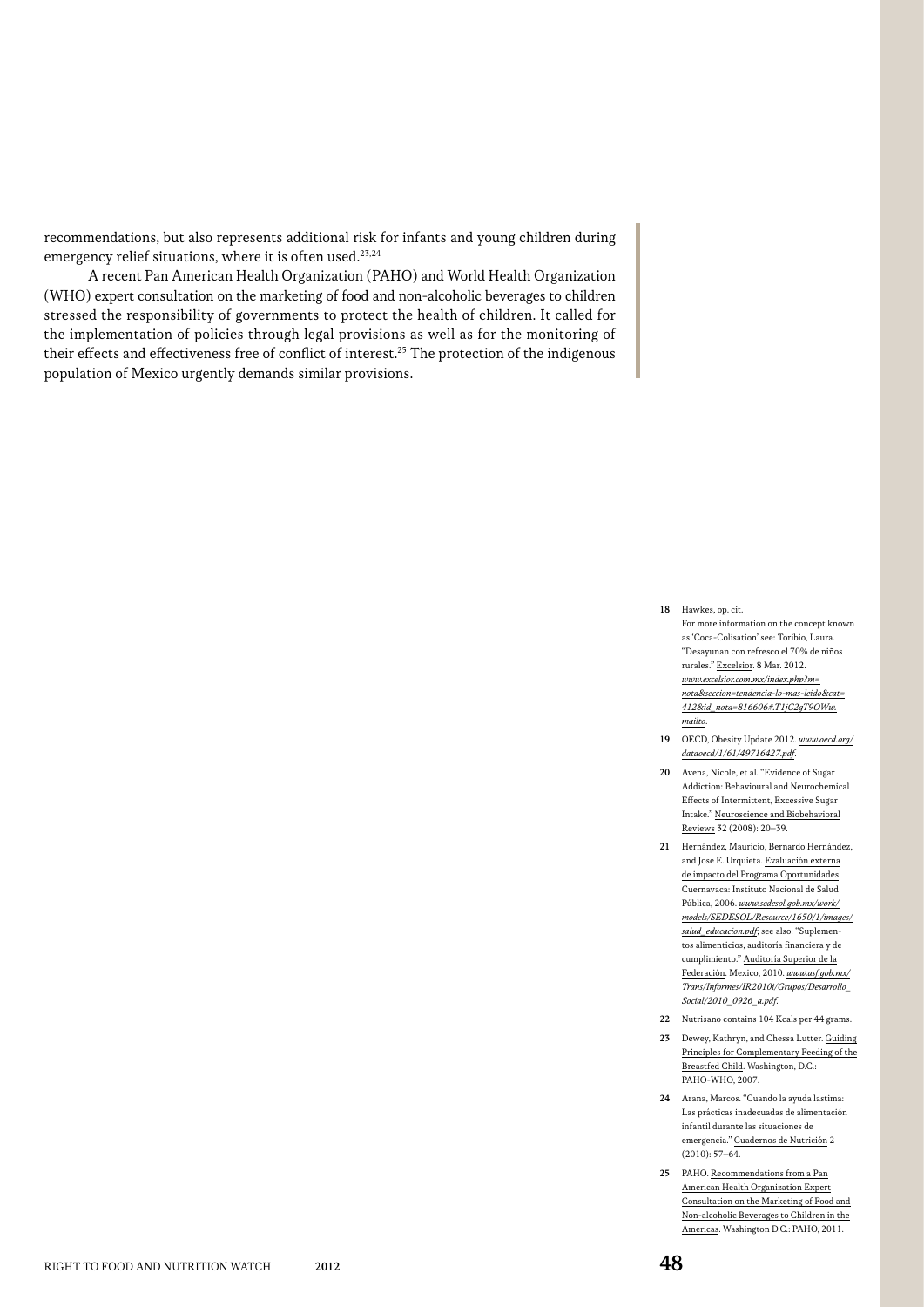# Strategies to Regain Control: the Extraterritorial Obligations **PRINCIPLES**

## $R$ olf Künnemann<sup>1</sup>

Human rights defenders (including intergovernmental and non-governmental organizations), independent experts, and academia have identified gaps in the right to food protection which have become more severe in the context of globalization during the past twenty years; these include:

- the lacking regulation and accountability of transnational agribusiness corporations;
- the financial speculation with food and land preventing marginalized and disadvantaged people's access to food;
- foreign and domestic land grabbing displacing marginalized and disadvantaged communities;
- the lacking human rights accountability of intergovernmental organizations (IGOs), in particular international financial institutions (IFIs);
- the lacking application of human rights law in the face of investment and trade law that impacts negatively on food and agriculture;
- the missing implementation of obligations to respect, protect, and fulfill the right to food abroad [inter alia through international cooperation and assistance].

States hold certain obligations to observe the human rights of persons outside of their territorial scope. These extraterritorial obligations (ETOs) have often gone unrecognized either in law or in policies and practices of many States. States have tended to limit obligations to their own territory, which does justice neither to the regulatory needs of the international community nor to upholding the principle of universality of human rights.

This reductionism to territorial obligations has led to a vacuum of human rights protection in a number of international political processes and a paucity of regulations based on human rights in order to promote their protection. The situation is particularly challenging in the field of the human right to food: the reasons for hunger and malnutrition are to a considerable extent related to an international food regime geared to the interests of agribusiness and "investors" rather than to the implementation of the right to food of the hungry. The Right to Food Guidelines provided by the FAO in 2004, however being a remarkable document outlining the right to food policies for States, fell short when it came to elaborating extraterritorial issues. Nonetheless, extraterritorial factors bear considerable responsibility for hunger and malnutrition worldwide. Among these factors are the high dependency on food imports in a situation of rising and volatile world food prices, global food speculation, the agrofuel boom, the capture of markets (food, inputs, and land) by foreign food and agrobusiness companies, and the refusal by international policy makers to promote a real paradigm shift towards peasant-based productive and sustainable agriculture along the lines of the International Assessment of Agricultural Knowledge, Science and Technology for Development  $(IAASTD).<sup>2</sup>$  A right to food analysis can trace these factors to policy failures in the international and national food regimes.3

Along the lines of what has been discussed above, this article draws attention to the recent Maastricht Principles on Extraterritorial Obligations in the area of Economic, Social and Cultural Rights. It introduces the main features of this document and points to the necessity to promote and apply ETOs for regaining control of food and agricultural systems. A thorough application of the Maastricht Principles to the Right to Food is beyond the scope of this introductory article.

- Rolf Künnemann is the human rights director at FIAN International. FIAN International serves as the secretariat to the ETO Consortium, a membership-led network of some 70 civil society organizations (CSOs) and academics. The purpose of the Consortium is to address international problems in the field of economic, social, and cultural rights through extraterritorial obligations (ETOs). The author would like to thank Maarten Immink and Sandra Ratjen for their valuable help in the review of the article. The content of the article is the sole responsibility of the author
- 2 The IAASTD was conducted between 2002 and 2008. It was the largest joint scientific endeavor on the perspectives of food and agriculture. For more information visit: <www.agassessment.org>.
- 3 Brock, Andrea, and Armin Paasch. International Responses to the Food Crisis. Heidelberg: FIAN International, 2009. [www.fian.org/resources/documents/others/](www.fian.org/resources/documents/others/international-responses-to-the-food-crisis/pdf) [international-responses-to-the-food-crisis/pdf](www.fian.org/resources/documents/others/international-responses-to-the-food-crisis/pdf).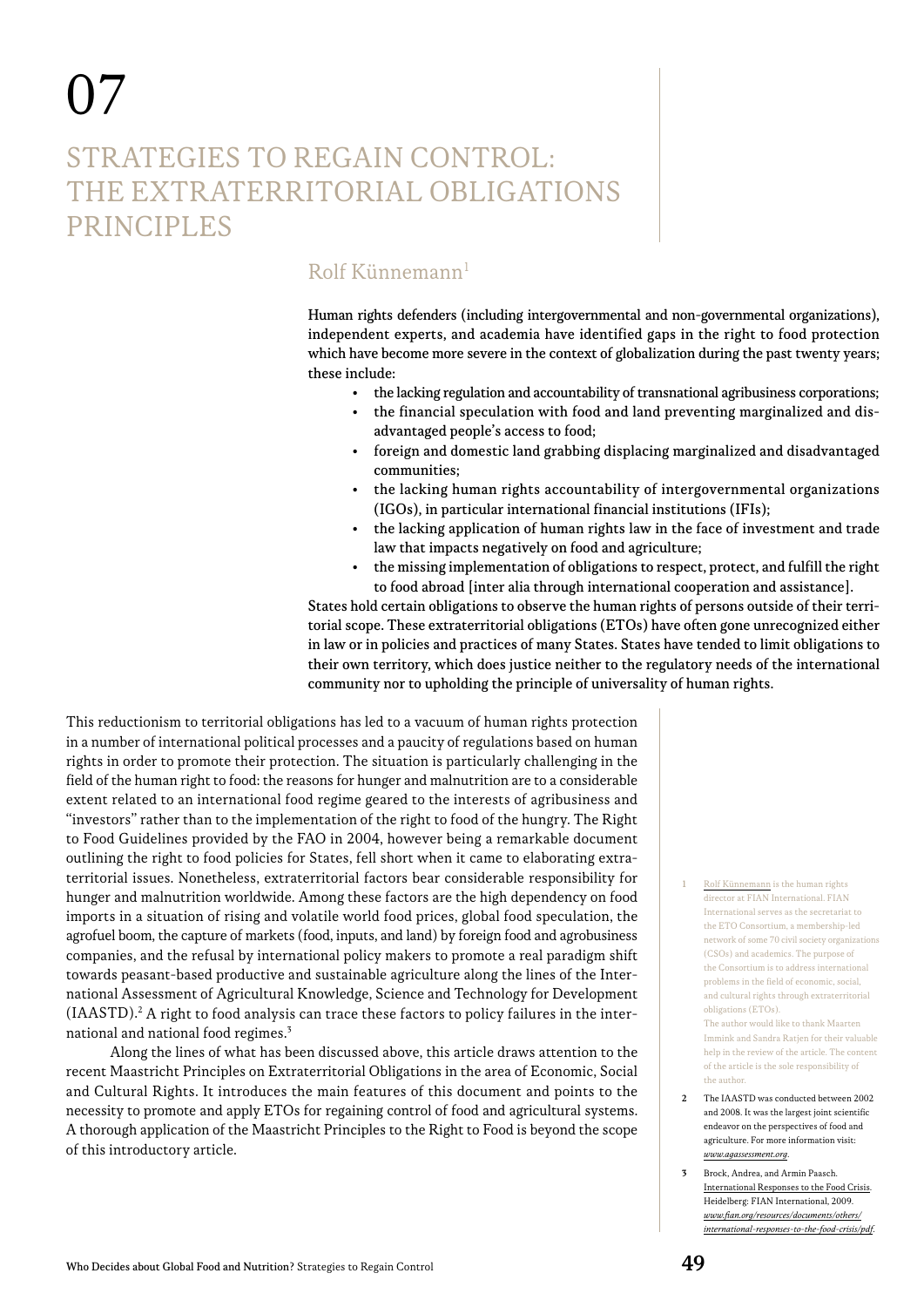#### Extraterritorial obligations

International cooperation is at the heart of the UN paradigm and of modern international treaty law: in the 1960s it was already noted that international law had moved from a "law of coexistence" to a "law of cooperation."4 The purpose of such cooperation is not, of course, to pave the way for a global financial aristocracy or for the corporate capture of international governmental institutions. The purpose of the "law of cooperation" is to realize human rights and solve economic, social, cultural and humanitarian problems.<sup>5</sup> When it comes to human rights, cooperation turns into an obligation. What exactly does this imply—and who shall, then, enforce such a duty? If the duty to cooperate on human rights is breached, the community of States will have to provide the pertinent sanctions and remedies. The obstacles to such strengthening of human rights law are not legal, but political: the building of sanctioned regimes for international trade and investment law over the past two decades<sup>6</sup> makes the development of sanctioned systems in the field of human rights even more urgent; they are necessary to screen commercial law and other fields of international law for compliance with international human rights law, not forgetting the importance of restoring justice for the victims.

The most immediate basis for extraterritorial obligations (ETOs) is the universality of human rights: human rights are not only vested in human beings in the territory of the State under consideration, but in all human beings. What does this imply for States' obligations towards persons outside their territories? While the "do no harm" principle in international law was established long ago, obligations towards persons abroad that require more than just "doing no harm" provide greater challenges. Cooperation—in the broad political sense of the word—provides criteria for answering these questions.

Given the fundamental importance of human rights (and of the obligation to cooperate) as constitutional elements of the international community and the UN, it may come as a surprise that ETOs have not received more attention among States, within civil society, or even within the legal sector. International legal experts have in fact developed this field of law to a considerable extent over the past twenty years. There are two major reasons for this seeming contradiction. Firstly, the standards on ETOs are scattered in different instruments and documents of international law. Therefore, the underlying Principles have not always been clearly visible. In addition, the structure of ETOs that has already emerged in international human rights law has never been consolidated. Secondly, some human rights treaties limit the obligation to ensure human rights to "persons within the jurisdiction" of the duty-bearing States, where "within the jurisdiction" was all too often simply interpreted as "within the territory." This state of affairs used to be a formidable impediment for the application of human rights to address the human rights problems of globalization. Human rights were kept from assuming their legitimate role as the political and legal foundation of an international social order where everybody can enjoy their human rights.

Regaining control over major policy fields with a strong global component, such as food and nutrition policies, is necessary to strengthen democratic States so as to make them more accessible and accountable. This strengthening of States requires reinforcing their obligations by spelling out ETOs. This may seem paradoxical in the old paradigm of the international law of coexistence, as it appears to weaken the policy options of States and their sovereignty. However, in the new paradigm of the law of cooperation $^7$  (in particular in view of the human rights obligation to cooperate), the strengthening of ETOs in fact increases the policy options of a community of States: they can now—as a community—solve problems that they are otherwise unable to solve and achieve goals they are otherwise unable to achieve. In this sense the community of States is not different from a human community. A human community is not just a sum of individuals ("coexistence"); a community is structured

- 4 Friedmann, Wolfgang. The Changing Structure of International Law. London: Stevens & Sons, 1964. 60.
- 5 UN Charter. Article 1.3. [www.un.org/en/](www.un.org/en/documents/charter/chapter1.shtml) [documents/charter/chapter1.shtml](www.un.org/en/documents/charter/chapter1.shtml).
- 6 The WTO, other trade agreements and bilateral investment treaties include mechanisms that provide judicial or arbitration procedures that can lead to hefty and costly sanctions.
- 7 Kimminich, Otto. Einführung in das Völkerrecht. München: KG Saur Verlag Gmbh & Co, 1987. 111, 320, supra n. 2.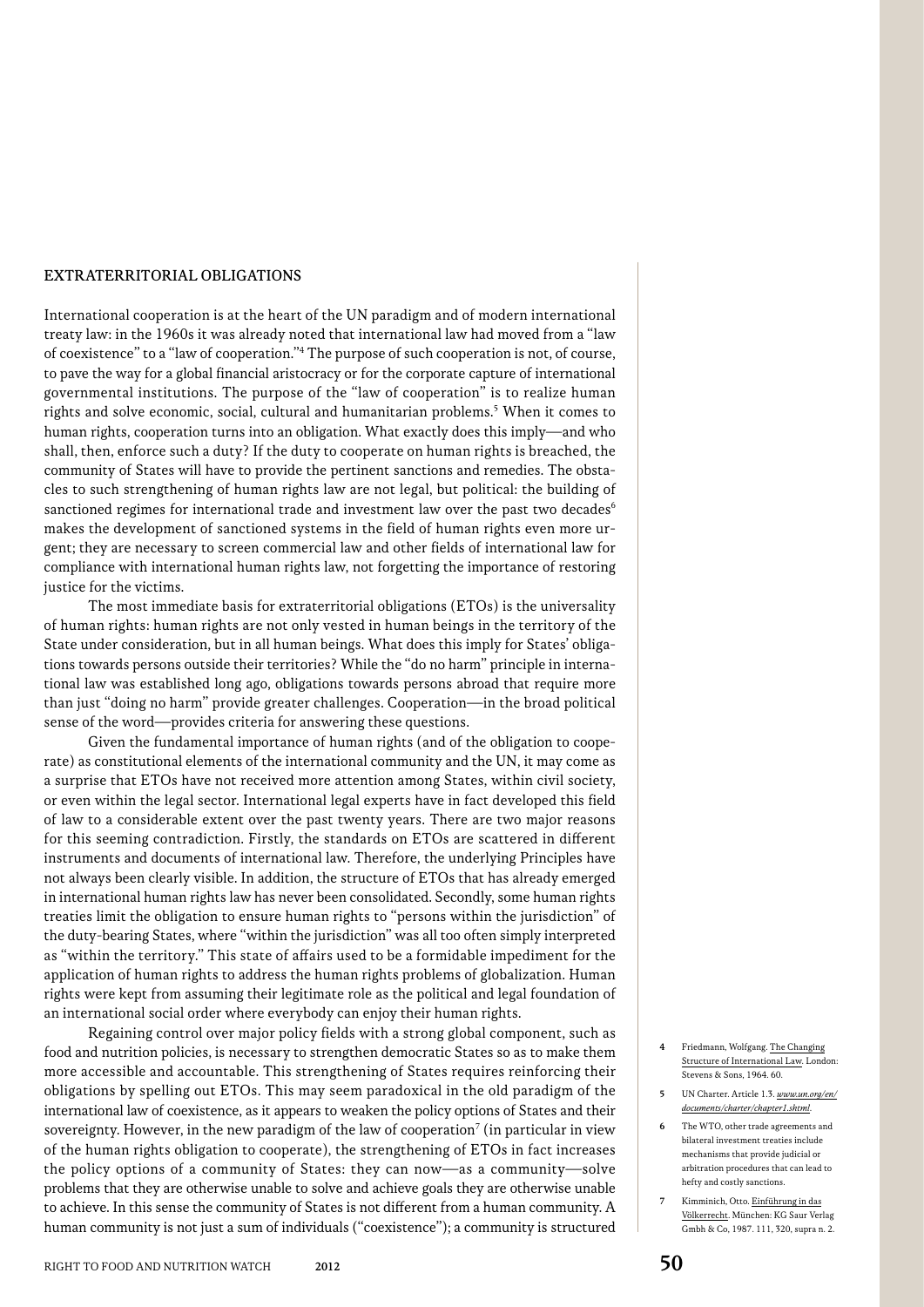by ties, rights and duties, moral or legal, and in this form reaches a level of organization that creates options for coherent action that would otherwise not exist. ETOs provide additional tools to regain democratic control over policies that otherwise might amount to violations of human rights. Some great regulatory challenges were mentioned above that are relevant for the implementation of economic, social, and cultural rights and in particular the right to adequate food.

#### The Maastricht ETO Principles

The contradiction found between the growing importance of ETOs and the two previously discussed obstacles to their application did not go unnoticed, either in the human rights community or in academia and among legal experts. On 28 September 2011, after several years of study, about forty legal experts from all parts of the world, convened by Maastricht University and the International Commission of Jurists, issued a document entitled "Maastricht Principles on Extraterritorial Obligations in the Area of Economic, Social and Cultural Rights."8 This document identified and consolidated the Principles underlying these obligations in international law. Although the title may sound rather technical, the document has far-reaching implications and paves the way for human rights to assume their legitimate role as basic international law. The Principles provide the so desirable consolidation mentioned above, allow for the much needed regulation of international global activities and operationalize the duty to cooperate.

The Maastricht ETO Principles are not only significant as a legal document, but are of great political importance. Everybody interested in regaining democratic control in the face of globalization should study it—civil society, governments, intergovernmental organizations, and business leaders. Those interested in a deeper legal analysis should consult the legal commentary that will be published by the Human Rights Quarterly in November 2012.

The Maastricht ETO Principles focus on ESCR. They complement and deepen two previous ESCR-documents that resulted from the joint convening by Maastricht University, the International Commission of Jurists, and others.<sup>9</sup> These two Maastricht documents proved seminal to the development of the UN doctrine on ESCR and of human rights as such. This third Maastricht document is likely to have a similar impact.

#### ETOs to Respect, Protect and Fulfill Human Rights

The Maastricht Principles introduce three categories of human rights obligations (respect, protect, fulfill) as essential for understanding ETOs. In fact, the three central parts of the ETO Principles are III Obligations to Respect, IV Obligations to Protect, and V Obligations to Fulfill. In order to understand this classification it should be recalled that people "enjoy a human right" (say, the right to food or to political participation), if the corresponding quality of life is a reality for them. In that case they have access to adequate food or participate politically in the way stipulated by the respective right. Every human right provides a claim to the secure enjoyment of that right.<sup>10</sup> In that light, and as we will analyze in depth below, the obligation to respect means that duty-bearer must not impair any existing secure enjoyment. This demands that duty-bearer avoid certain activities. Furthermore, the States' obligation to protect the enjoyment of human rights requires certain actions—namely those that protect the secure enjoyment of human rights from it being impaired by others (other States, business enterprises, neighbors, etc.). Lastly, the obligation to fulfill the enjoyment of a human right refers to situations where the rights-holders are not in secure enjoyment of their rights. In the context of the right to food, the fulfill-obligation requires States to ensure that people can access resources and means to feed themselves and, if this is beyond

- 8 "Maastricht Principles on Extraterritorial Obligations in the Area of Economic, Social and Cultural Rights." 28 Sept. 2011. [www.icj.org/dwn/database/Maastricht%20](www.icj.org/dwn/database/Maastricht%20ETO%20Principles%20-%20FINAL.pdf) [ETO%20Principles%20-%20FINAL.pdf](www.icj.org/dwn/database/Maastricht%20ETO%20Principles%20-%20FINAL.pdf). This document is available on the Watch website: [www.rtfn-watch.org/en/home/](http://www.rtfn-watch.org/en/home/watch-2012/main-sources) [watch-2012/main-sources](http://www.rtfn-watch.org/en/home/watch-2012/main-sources). For more information visit the Maastricht Centre for Human Rights: [www.maastrichtuniversity.nl/web/show/](www.maastrichtuniversity.nl/web/show/id=596286/langid=42) [id=596286/langid=42](www.maastrichtuniversity.nl/web/show/id=596286/langid=42).
- The 1986 Limburg Principles on the Realization of Economic, Social and Cultural Rights and the 1997 Maastricht Guidelines on Violations of Economic, Social and Cultural Rights.
- 10 This is implied by Maastricht Principle 13 and its concept of real risk. See fn.8.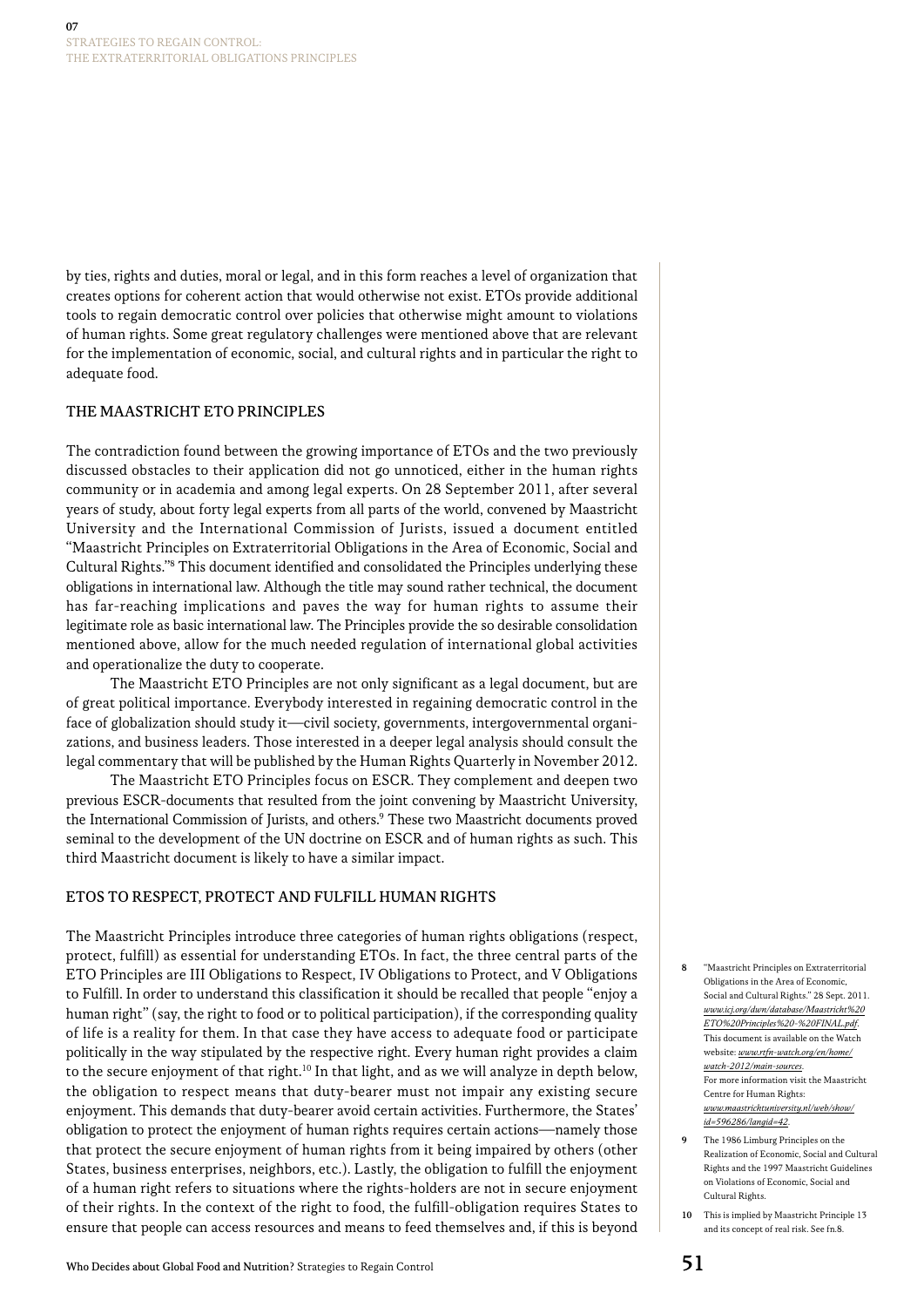the possibility of the rights-holders, to provide access to adequate food directly.<sup>11</sup> A breach of one or more of these obligations is a violation of human rights.

Extraterritorial respect-obligations relate mainly to States' activities that directly impair the secure enjoyment of human rights abroad. Examples of such direct interference could be dam construction projects implemented by States that bar the flow of water into a neighboring State, as is the case with the dams built on the river Brahmaputra (China, India), Tigris (Turkey/Iraq) or Ganges (India, Bangladesh). Another example (from the field of civil and political rights) is torture outside the territory through rendition (a practice attributed to the USA in recent years). The extraterritorial respect-obligations extend also to State measures that impair the secure enjoyment of human rights abroad only indirectly namely by impairing a foreign State's capacity to meet its human rights obligations.

One example is the *Aquas Argentinas* case, where a consortium of European and Argentine companies running the privatized water and sanitation systems in Buenos Aires, led by a French transnational corporation, requested in 2003 extensive compensation from Argentina at the International Centre for the Settlement of Investment Disputes (ICSID)12 under the country's bilateral investment treaties with France and others: Argentina had frozen utility rates in the middle of a severe economic crisis 1999–2002. These freezings were meant to secure poor people's right to water, but interfered with the investors' profit expectations.<sup>13</sup>

Bilateral investment treaties are meant to pave the way for the operation of transnational corporations (TNCs), and many of them unduly restrict the State's policy space for meeting their obligations under ESCR. It is usually the policy space of the host State, in this case, Argentina. The conclusion of this treaty by France indirectly impaired the economic and social rights of people in host States and thereby breached its extraterritorial respect-obligation. An indirect impairment would also be any State measure that "knowingly aids, assists, directs, controls or coerces another State or IGO to breach their ESCRobligations."14 In this context many examples come to mind—such as the measures taken to make aid-dependent African States accept structural adjustment programmes or "economic partnership agreements" or the "advisory role" of foreign countries and IGOs in the shaping of mining laws or land markets in African countries to the detriment local people's ESCRs.

The obligation to protect means first of all an obligation to regulate third parties in order to ensure that they do not abuse human rights. While regulation of third parties' effects on people's human rights inside the State's own territory is always obligatory, regulation of third parties' abuses abroad is obligatory only under certain circumstances such as those specified in Principle 25. Firstly, regulation is obligatory whenever a real risk of impairment originates within the duty-bearer's territory. An example of this is a firm on a border polluting a river flowing into a neighboring country and destroying drinking or irrigation water sources in the neighboring country. Secondly, regulation is obligatory where the nonstate actor has the nationality of the State concerned. An example here is the obligation of the home State to regulate and persecute child sexual abuse by its nationals with victims abroad. As far as business enterprises are concerned, the Maastricht Principles identify an obligation to regulate if the abusing enterprise, or its parent controlling company, "has its centre of activity, is registered or domiciled, or has its main place of business or substantial business activities, in the State concerned."15 This clarifies many cases in the field of "human rights and business" by clearly pointing out the extraterritorial obligations of the home State (the State where the TNC is registered or has its headquarters). It also rejects any argument that would relief parent companies from their responsibilities for companies they control. Moreover, it goes beyond the obligations of home States, but includes States where the TNC has substantive business activities. Thereby, the Maastricht Principles provide a broad basis for protection against agrobusiness corporations with a number of States obliged to exercise

- 11 Para 12.5. CESCR, 20<sup>th</sup> Session. "General Comment 12" (E/C.12/1999/5). Geneva, 1999.
- 12 The ICSID is an institution of the World Bank Group. Its primary purpose is to provide facilities for conciliation and arbitration of international investment disputes between member countries and investors.
- 13 Coomans, Fons, and Rolf Künnemann. Cases and Concepts on Extraterritorial Obligations in the Area of Economic, Social and Cultural Rights. Cambridge, Antwerp, and Portland: Intersentia, 2012. 39–52.
- 14 Maastricht Principle 21. See fn.8.
- 15 Maastricht Principle 25. See fn.8.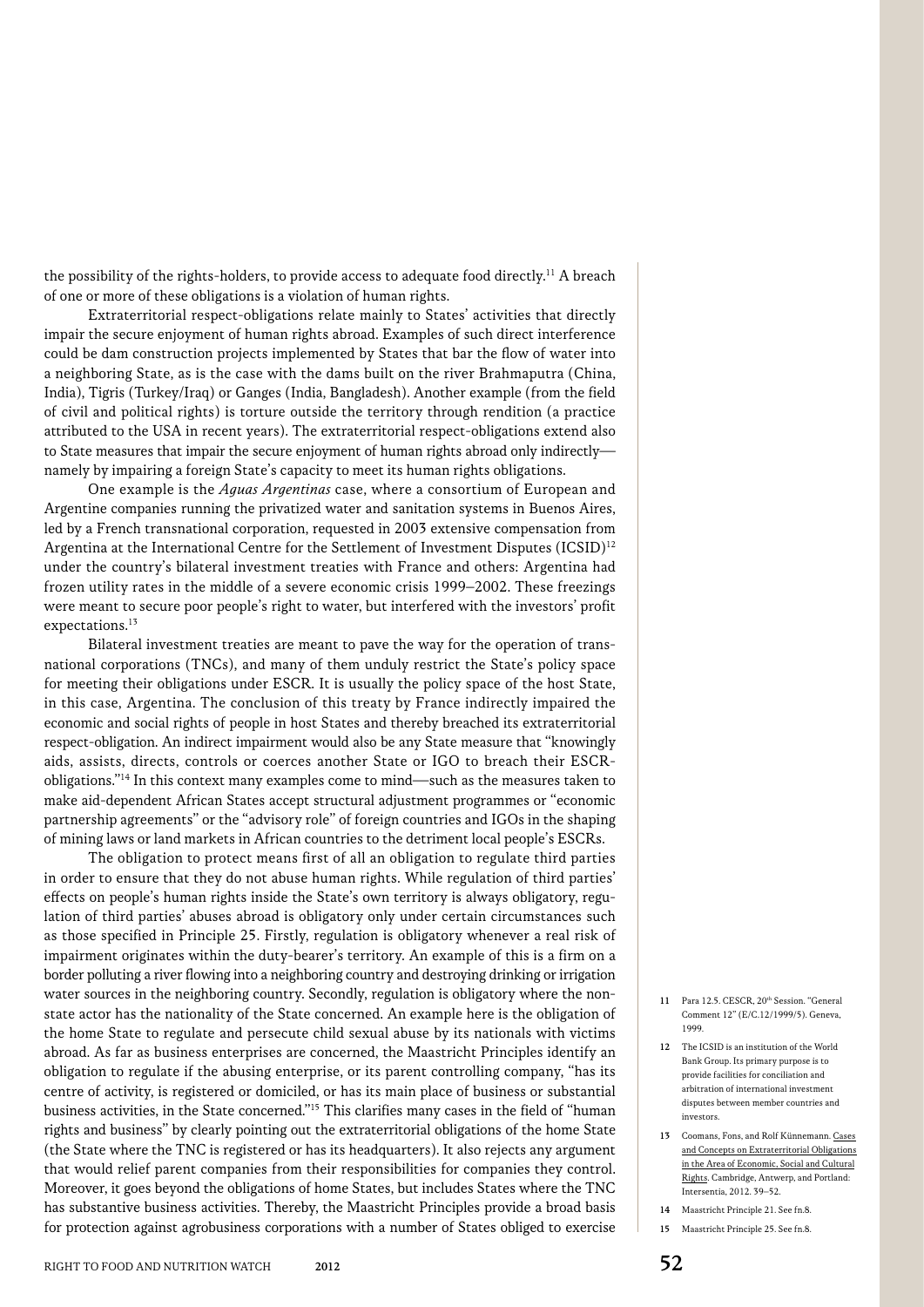regulatory powers in the context of a single abuse. In the past, TNCs have tried to prevent such regulation altogether or they tried to keep it limited to the victims' State, benefiting at the same time from the fact that regulatory powers of victims' States are curtailed through investment treaties. The ETOs show that States are obliged to close those loopholes and to reject such corporate policies with determination.

Fulfill-obligations are owed to persons or communities that lack secure enjoyment of the human right to food. In general, they consist of obligations to fulfill those persons' access to resources (fulfill-facilitate) and obligations to provide the enjoyment of the right directly, if persons are not in a position to make use of such resources (fulfill-provide).<sup>16</sup> The extraterritorial fulfill-obligations are dealt with on two levels. There is first of all the obligation to create an enabling international environment—a global legal, social and economic environment that facilitates the States to implement their territorial obligations towards the victims of hunger and malnutrition. Principle 29 makes clear that such an environment requires shaping trade and investment, as well as finance, environmental and development regimes in a way that does not interfere with States' efforts to implement their territorial obligations, but—in fact—facilitates such policies. The second level of the ETO to fulfill, say the right to food, is related to individual and joint measures more immediately addressing the efforts of States to meet their territorial fulfill-obligations through bilateral or multilateral cooperation and assistance.

States have an obligation to contribute to the fulfillment of the right to adequate food abroad, commensurate with their economic capacities and with their influence in international political decision-making.17 This action has to be taken separately and—where necessary jointly: States must cooperate to mobilize the maximum of available resources to this effect. It should be noted that States that are not in a position to fulfill the right to food with their own resources carry a duty to seek international assistance.<sup>18</sup> For the extraterritorial obligation to provide international assistance19 Maastricht Principle 32 provides principles and priorities for the extraterritorial fulfillment of the right to adequate food: These include the right to self-determination and the right to participate in decision making. In all fulfillment measures, priority has to be put on the right to food of disadvantaged and marginalized groups, and on the core content of the right to food. This core content includes the availability of food in a quantity and quality sufficient to satisfy the dietary needs of individuals, free from adverse substances, and acceptable within a given culture—and the accessibility of such food in ways that are sustainable and that do not interfere with the enjoyment of other human rights.20 Implementing these priorities requires a thorough reform of current practices in international cooperation and assistance.

Last but not least, the right to an effective remedy, of course, is essential for ETOs as human rights obligations. ETOs are not morals, but are grounded in law. "States must ensure the enjoyment of the right to a prompt, accessible and effective remedy before an independent authority, including, where necessary, recourse to a judicial authority, for violations of economic, social and cultural rights. In those cases where the harm resulting from alleged violations has occurred within the territories of different States than those in which the related harmful conduct was originated, any State concerned must provide remedies to the victim."21 This should be read together for example with the ETOs to protect against abuses by transnational agribusiness under the circumstances described above. It then becomes clear that not only the victims' States, but all States in which agribusiness corporations have carried out harmful activities have to open up their courts to the victims. When land grabbing in one country, for example, was planned and prepared in another country (for example the home country of the parent corporation), and this other country breached its protect-obligation, the home country has to allow for remedies.

- 16 CESCR, op. cit.
- 17 Maastricht Principle 31. See fn.8.
- 18 Maastricht Principle 34 See fn.8.
- 19 Maastricht Principle 33. See fn.8.
- 20 Para 12.8. CESCR, op. cit.
- 21 Maastricht Principle 37. See fn.8.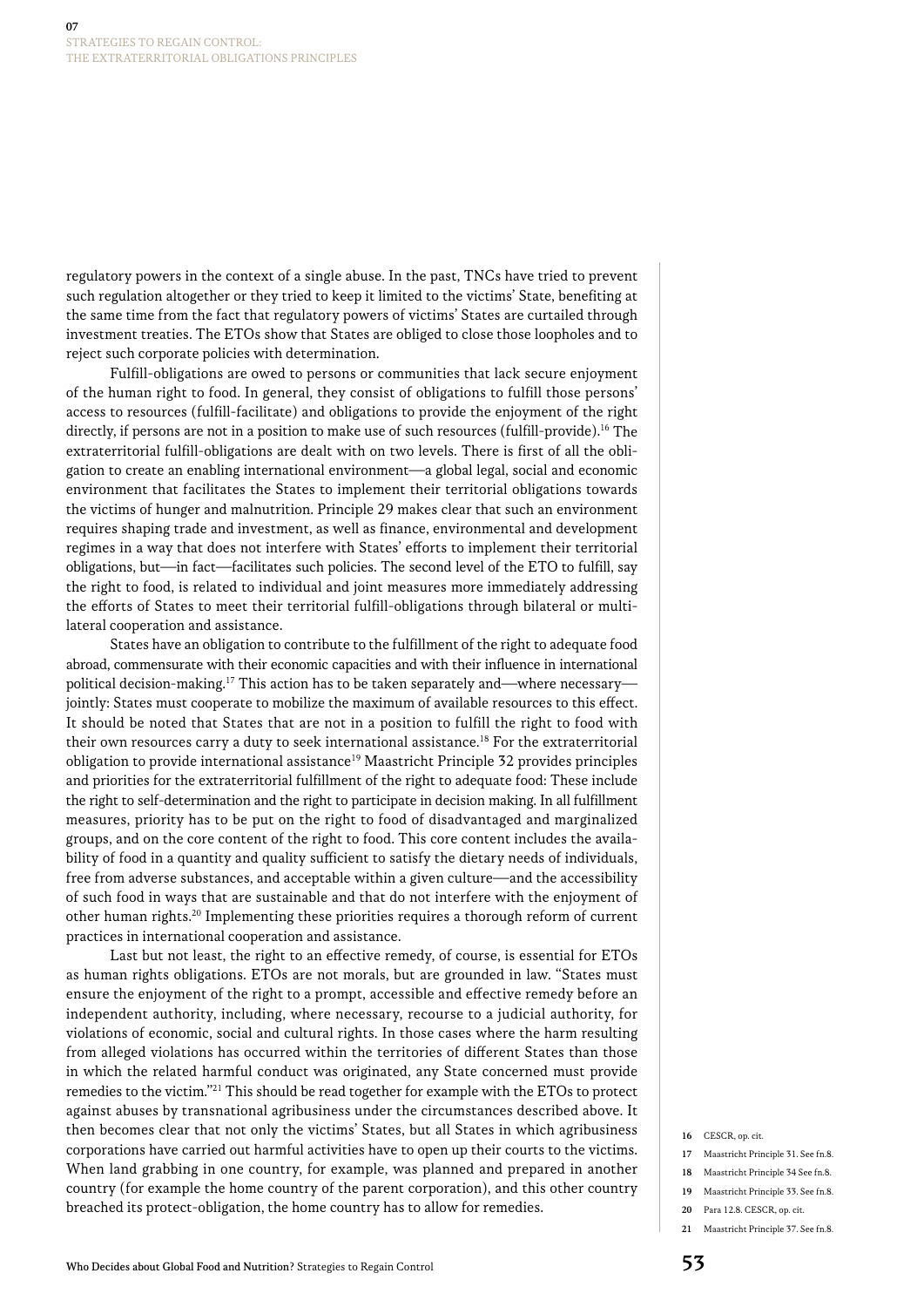#### **CONCLUSION**

ETOs are necessary to address international food and agricultural regimes on the basis of human rights. ETOs, of course, are not sufficient to regain control over these regimes. However, they represent an important tool for any such right to food strategy. Going further into the details of the ETO Principles and developing their systematic application to the right to food is beyond the scope of this article. The primacy of human rights law—although not explicitly mentioned in the document—implies that international treaties that are not consistent with human rights are void. Time has come to establish national and international food and nutrition regimes that respect, protect, and fulfill human rights. Regaining control over the respective policies means not only participation in the respective decision-making, but also the use of remedy mechanisms addressing those acts and omissions of States that violate the human right to adequate food abroad. Economic internationalization must not be allowed to proceed faster than the effective implementation of the ETO Principles. To the extent that such safeguards are ignored, internationalization and—even more so—globalization policies violate human rights, and destroy democracy.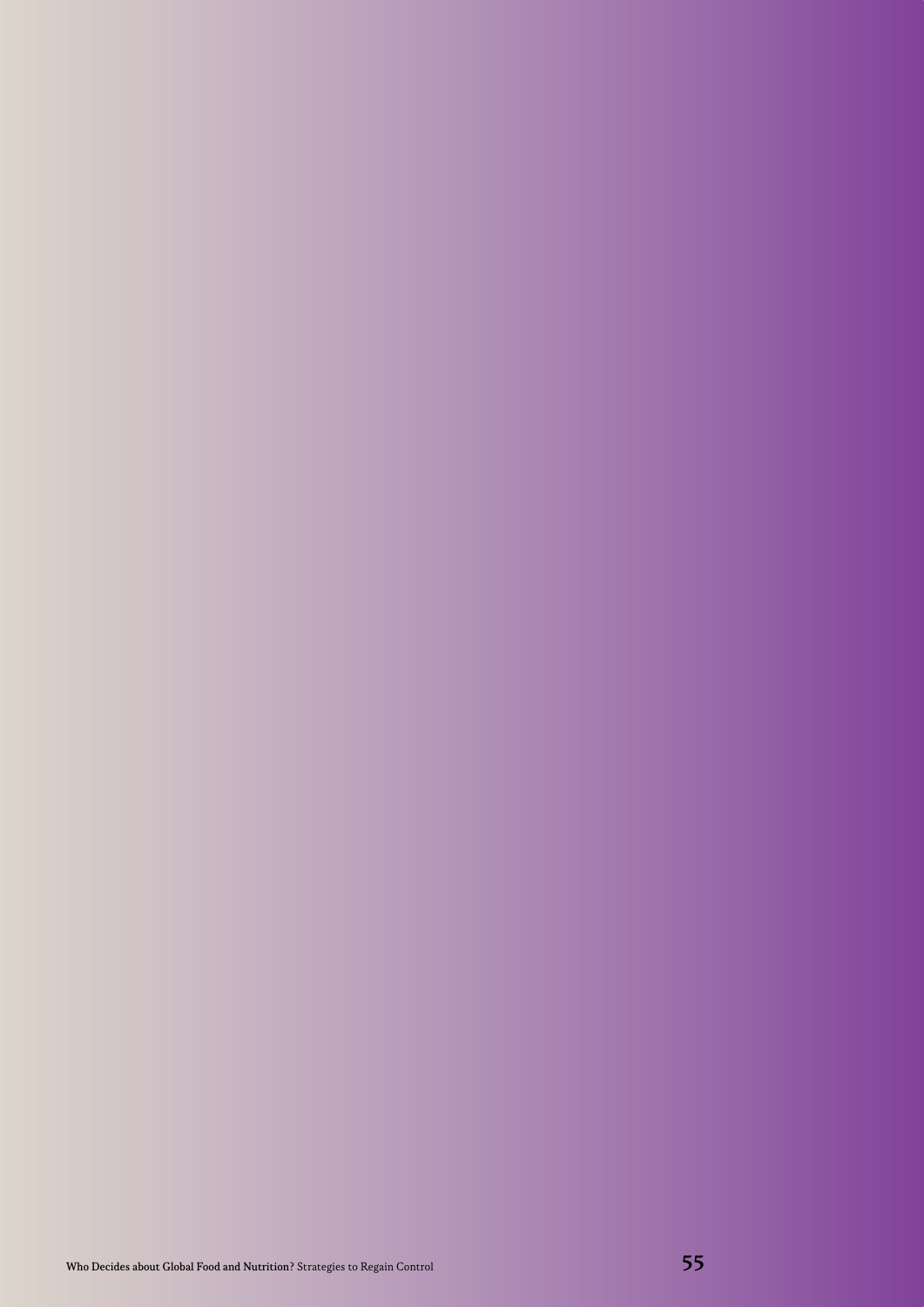NATIONAL AND Regional Reports: Monitoring the Human Right to Food and Nutrition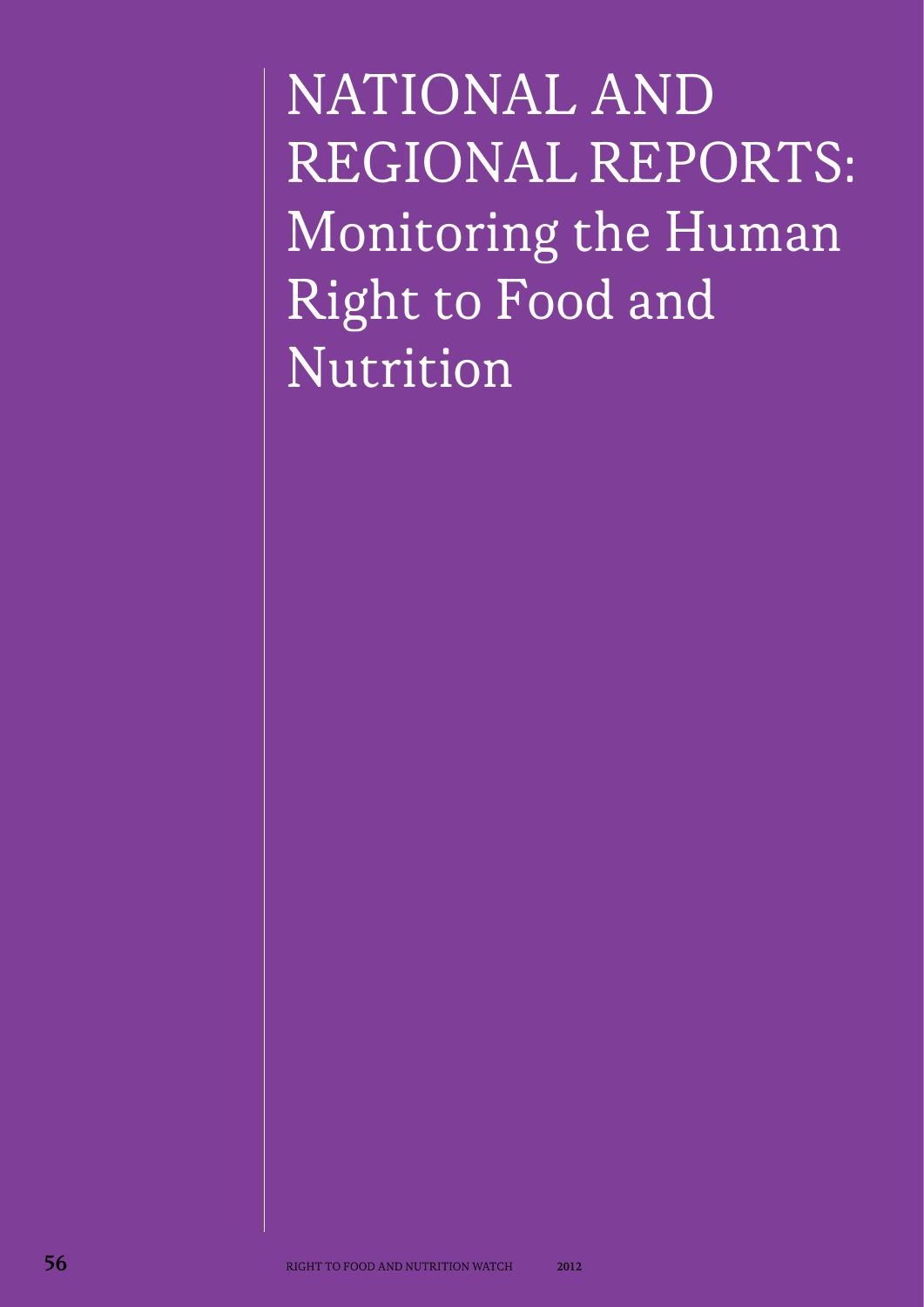# 08

## Land Grabs of the Arab Spring: Chronicle of Corruption as **STATECRAFT**

## Joseph Schechla1

The people's land has been a subject central to the Arab awakening. Much of the media have focused more on the mass mobilization in urban centers and the priority of reestablishing central State institutions. However, a subtext to that story is the deep and complex corruption schemes that characterize the defunct regimes, including their endemic land grabbing practices.

- 1 Joseph Schechla is coordinator of the Middle East/North African Program of the Habitat International Coalition's Housing and Land Rights Network (HIC-HLRN). During 2011, he also served as representative of the UN High Commissioner for Human Rights in Tunisia. The author would like to thank Maarten Immink for his valuable help in the review of the article. The content of the article is the sole responsibility of the author.
- 2 UN General Assembly. "International Covenant on Economic, Social and Cultural Rights" (2200A XXI). 16 Dec. 1966. <www2.ohchr.org/english/law/cescr.htm>.
- 3 Articles 2.3 and 16. UN General Assembly. "International Covenant on Civil and Political Rights" (2200A XXI). 16 Dec. 1966. <www2.ohchr.org/english/law/ccpr.htm>.
- 4 ICESCR, op. cit. Article 13.
- 5 ICCPR, op. cit. Article 25.
- 6 Article 9.9. Committee on World Food Security, 38<sup>th</sup> (Special) Session. "Voluntary Guidelines on the Responsible Governance of Tenure of Land, Fisheries and Forests in the Context of National Food Security" (CFS 2012/38/2). Rome, 11 May 2012. <www.fao.org/docrep/meeting/025/md708e.pdf> (see article 5 of this Watch); Guideline 3: Free, Prior and Informed Consent (FPIC). "Civil Society Organizations' Proposals for the FAO Guidelines on Responsible Governance of Land and Natural Resources Tenure." Heidelberg: FIAN International, 2011. [www.fian.org/resources/documents/others/cso](www.fian.org/resources/documents/others/cso-proposals-fao-land-guidlines?set_language=en)[proposals-fao-land-guidlines?set\\_language=en](www.fian.org/resources/documents/others/cso-proposals-fao-land-guidlines?set_language=en); Tamang, Parshuram. An Overview of the Principle of Free, Prior and Informed Consent and Indigenous Peoples in International and Domestic Law and Practices. (Contribution to Workshop on Free, Prior and Informed Consent). New York: UN Department of Economic and Social Affairs, Division for Social Policy and Development, Secretariat of the Permanent Forum on Indigenous Issues. 17-19 Jan. 2005.
- 7 Article 8. UN General Assembly. "Resolution 217 A (III) Universal Declaration of Human Rights." Paris, 10 Dec. 1948. [www.un.org/en/](www.un.org/en/documents/udhr) [documents/udhr](www.un.org/en/documents/udhr); Article 2, para 3 (b). UN General Assembly, op. cit. fn. 3; and UN CESCR "Agenda Item 3: The Domestic Application of the Covenant, General comment No. 9" (E/C.12/1998/24). Geneva, 16 Nov.-4 Dec. 1998. [www.unhchr.ch/tbs/doc.](www.unhchr.ch/tbs/doc.nsf/0/4ceb75c5492497d9802566d500516036?Opendocument) [nsf/0/4ceb75c5492497d9802566d500516036?](www.unhchr.ch/tbs/doc.nsf/0/4ceb75c5492497d9802566d500516036?Opendocument) [Opendocument](www.unhchr.ch/tbs/doc.nsf/0/4ceb75c5492497d9802566d500516036?Opendocument).

This article considers four States undergoing transformation as part of the Arab Spring initiated in the form of popular uprisings. It considers the legally liable State as the entity defined by  $(1)$  the territory (land and its corresponding natural resources);  $(2)$  the people (or peoples) who inhabit the territory; and (3) the institutions that manage relations (rights and obligations) among the peoples, the territory, and its natural resources as government and other public institutions.

These aspects of statecraft are subject to the seven over-riding principles of the International Covenant on Economic, Social and Cultural Rights (Articles  $1-3$ ),<sup>2</sup> which guide the State to ensure that all of the enshrined rights are respected, protected and fulfilled by implementing self-determination, nondiscrimination, gender equality, the rule of law, progressive realization (nonretrogression), the maximum of available resources, and international cooperation.

This article reviews official-level investigations on the privatization of national resources in four States, which led to the impoverishment of their citizens. While the treatybound principles explain "how" specific rights are elaborated in the Covenant, the specific rights concerned are those that are highlighted by the pattern of violations taking place across the Middle East/North Africa (MENA) region. The immediate problems addressed in this report relate to common housing rights conditions across the region that arise from a failure to apply the over-riding principles of implementation. These amount to common violations of specific elements of the right to housing and related human rights including:

- access to public goods and services, ranging from poor water quality and distribution to urban planning as a public service;
- habitability of housing in the form of squalid living conditions for millions;
- secure tenure guaranteed by law, the violation of which often manifests in the denial of property through government-imposed forced evictions, destruction and/ or confiscation.

In certain cases, corruption in the land sector has affected the human right to food and food sovereignty directly by monopolistic practices and denying needy citizens access to land as an essential productive resource. In addition, the mismanagement of the State's land resources has violated related "process" rights, including rights to:

- information<sup>3</sup> and education<sup>4</sup> related to equitable access to land necessary for realizing the rights to adequate housing and food;
- participation<sup>5</sup> and the principle of free, prior, and informed consent of the affected populations;<sup>6</sup>
- access to justice, including justiciability of the concerned economic, social and cultural rights.7

Extreme human rights violations across the region are characteristic of the dramatic deprivation resulting from occupation and demographic manipulation of entire regions, as in the occupations of Palestine and Western Sahara. However, similar practices prevail within territorial States, notably involving Sudanese territories (e.g., Darfur and Nuba Mountains of South Kordofan) and Iran's Persian Gulf coast region of Arab Ahwaz. The composite of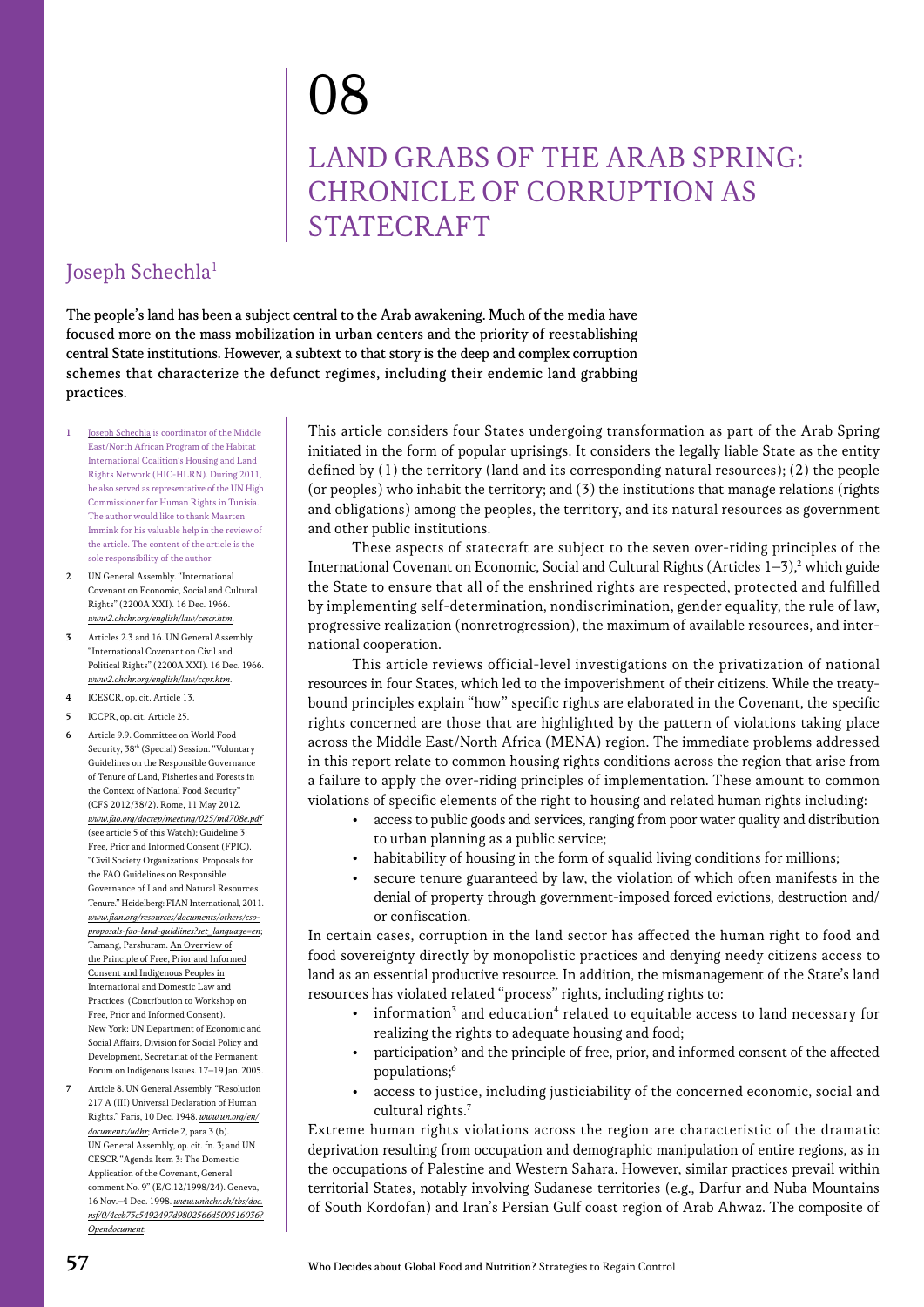these human rights conditions and corresponding State obligations outline that there is an urgent need to ensure sustainably good governance within States and across the region.

The long chronicle of opposition to regimes in Bahrain, Egypt, Libya, Morocco, Syria, Tunisia, Yemen and other States tell of various forms of land grabbing by political and military elites. Taken together, these opposition movements form a common narrative that promises now to reshape new constitutions, legislation, policy formulation, social mobilization and transitional justice processes for years to come.

This article presents examples of *how* land grabbing has taken place, as revealed in recent national investigations. Now public information, these chronicles of dispossession in Bahrain, Egypt, Tunisia, and Yemen exemplify the decay of statecraft affecting the correspondent human rights obligations, including ICESCR enshrined norms for assuring access to productive agricultural lands and fisheries that local communities need for subsistence.

When surveying the emerging pattern, a focus based on agricultural and fishery resources exclusively may leave a false impression. The impetus for the confiscations of agricultural and coastal lands, and other fraudulent deals does not emanate from the elite's passion for farming and fishing but from a pursuit of self-enrichment by all means. A witness of prime land grabbing by the family of Tunisia's former first lady characterized the practice: "They took the people's lands," she said. "The Trabelsis are like cockroaches. They fed on everything."<sup>8</sup> While land grabbing is standard for the embattled regimes, that aspect of State corruption is integral to a wider global phenomenon.

#### **TUNISIA**

As a final act of Tunisia's Ben Ali regime in January 2011, the outgoing presidency established three committees to guide the transition, including a National Commission for Establishing the Facts about Corruption and Embezzlement. In November of last year, the Commission issued its fact-finding report, which characterized the system as "a set of interrelated elements interacting with each other so that the movement of any element has implications for the rest of the elements."9 The report explained how corruption gradually spread and tightened its grip on all State institutions distorting the economy, the judiciary, political institutions, and social development.

With available information, including that provided by victims, the Commission ascertained that the majority of corruption took place at the intersection of administrative authorities and economic institutions; fraudulent land deals were at the forefront of corruption cases. The Commission uncovered the mechanisms of corruption to shed light on just how the executive, for example, re-zoned agricultural or fallow land for construction, or from one type of built-up land to another, thus, multiplying the economic value of the land several times for the land-holding members of the former president's extended family and their close associates. The Real Estate Bureau is implicated in forging titles to land suitable for construction and illegally turning over State land for privatization at cheap prices, sometimes for a symbolic one dinar, as has been the case with farms turned over to ministers and others close to the former president.<sup>10</sup> This practice arbitrarily annulled standing contracts between the State and local peasants who had cultivated the land for many years.<sup>11</sup> By preventing them to access the land, the right to adequate food and nutrition of these people was unequivocally violated by the authorities.

This practice was also linked to transactions subject to State-sponsored nepotism that served the ruling elite, by licensing certain economic activities ranging from distribution of automobiles and industries, such as manufacture and sale of sugar and alcohol; and the importation of certain grains, fruits, and various other goods under the monopolistic control of the president's entourage. These measures sank many independent Tunisian enterprises

- 8 "Cockroach Trabelsis." HLRN Violation Database (VDB). [www.hlrn.org/violation.](www.hlrn.org/violation.php?id=o2hqZQ) [php?id=o2hqZQ](www.hlrn.org/violation.php?id=o2hqZQ), citing Daraghi, Borzou. "Neighbors in Tunisia express disgust over former first lady's family." Los Angeles Times. 17 Jan. 2011.
- 9 The Commission received more than 10,000 files, investigated over 5,000 and referred about 300 cases to the judiciary. Certain administrative institutions did not cooperate with the Commission, such as the Ministry of Justice and, to a lesser extent, the Central Bank, which refused to provide information for the crucial 2006–2010 period. "National Fact-finding Commission Report." National Commission to Establish the Facts about Corruption and Embezzlement. Nov. 2011. [www.hlrn.org/img/documents/](www.hlrn.org/img/documents/RapportCorruption_CICM.pdf) [RapportCorruption\\_CICM.pdf](www.hlrn.org/img/documents/RapportCorruption_CICM.pdf). (Quote translated from Arabic by the author). This document is available on the Watch website: [www.rtfn-watch.org/en/home/watch-2012/](http://www.rtfn-watch.org/en/home/watch-2012/main-sources) [main-sources](http://www.rtfn-watch.org/en/home/watch-2012/main-sources)
- 10 Ibid. 56.
- 11 Ibid. 12.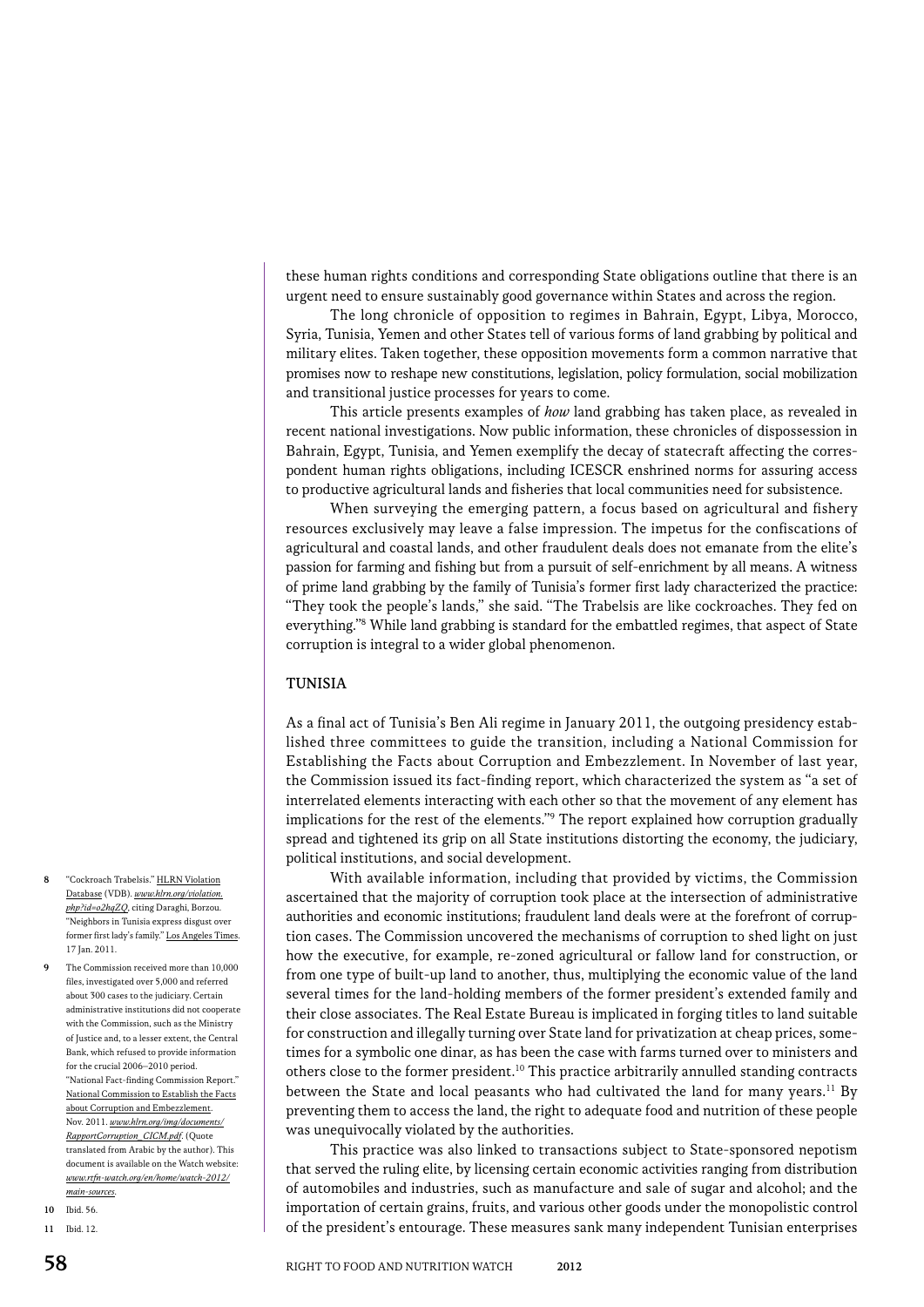into bankruptcy and eroded the national economy.<sup>12</sup> Much essential food production and distribution in Tunisia came directly under the control of the ruling clique not only by land grabbing. Beyond the production side, distribution and importation also formed part of a ubiquitous and integrated system involving most economic fields within the State, encompassing trade in everything from wheat to second-hand clothing.

These revelations at the source of the Arab Spring have echoed across the region, shedding new light on the nexus between corrupt governance and the mismanagement of land.

#### **EGYPT**

With the 2011 fall of Egypt's former president and his cabinet members, several trials pursued some prominent figures involved in land corruption led by the Mubarak clan. Their methods included land speculation, investment in real estate, privatization of public sector companies, construction, capital investment, public procurement, and maximizing profits from health-sector investments that coincided with the deteriorating public health system.

Land grabbing, real estate fraud, and corresponding human rights deprivation already had reached the level of national discourse well before opposition forces converged on Tahrir Square. The National Center for Land Use had reported in 2007 that the land mafia already had seized some 16 million feddans  $(67,200km^2)$  of the Egyptian people's land and lost some 800 billion Egyptian pounds (98€ billion) through illicit privatization.<sup>13</sup>

No official body along the lines of the Tunisian Commission was established out of the Egyptian revolution comprehensively to investigate the extent of the corruption regime and the individuals involved. However, cases of land grabbing have come to light recently from further reports leaked by government agencies or published as news from cases pending before the courts.

In March 2011, Egypt's Central Bank issued a letter revealing the names of 138 people involved in corruption and influence peddling.14 The Attorney General ordered their assets frozen; some of these figures are still awaiting trial.

In December 2011, the auditors of the New Urban Communities Authority reported how former President Husni Mubarak, Prime Minister Ahmad Nazif, and other ministers took State property and granted lands and villas to senior officials, select companies, and elites of other Arab States. These deals were the subject of direct executive orders at far less than the actual value and were, thus, in violation of the law.15

Land ownership by foreigners is prohibited by law. However, notorious beneficiaries of this legal breach include Saudi Prince Walīd Bin Talal's Mubarak-era acquisition of 100,000 feddans (42,008 ha) in the Toshka southern desert irrigation and development project. In June 2011, Egypt's Ministry of Agriculture ultimately permitted the prince to retain and eventually own 25,000 feddans (10,502 ha).<sup>16</sup>

In March 2011, author Faruq Abdul-Khaliq published his analyzed systematic corruption in Egypt, recounting how corruption has shifted from individual deviations to the social structure, affecting all entities of State and society. Grand-scale corruption permeated 16 fields, especially construction, land allocation, infrastructure and the distribution of apartments in new cities. The Ministry of Housing illicitly allocated land valued at 136.1 billion Egyptian pounds (16.6€ billion) to favored businessmen.<sup>17</sup> All such operations had the backing of the president himself, his ministers, and the premiers.<sup>18</sup>

#### **YEMEN**

Corruption in land across Yemen, especially in the provinces of Hudaida and Aden, also formed a main factor in the outbreak of the popular revolution and the overthrow of the

#### 12 Ibid. 13.

- 13 "Report on the 'Corruption' in Egypt: the Egyptian Government Has Allocated Land to Cronies Space Equal to an Area of 5 Arab Countries." Citizen Gate. Mar. 2012. <www.mwaten.net/?p=363>. (Available only in Arabic).
- 14 "Egypt: Names of 138 Personalities Who Looted Egypt." HIC-MENA News. 11 Mar. 2011. [www.hic-mena.org/arabic/](http://www.hic-mena.org/arabic/news.php?id=pHBkZg) [news.php?id=pHBkZg](http://www.hic-mena.org/arabic/news.php?id=pHBkZg). (Available only in Arabic).
- 15 "Report 755: Report of the Urban Communities Authority Reveals the Involvement of Sulaimān and Shafīq in State-land Grabbing." al-Ayam al-Masriyya. 22 Apr. 2012. [www.alayam-almasria.com/](http://www.alayam-almasria.com/default_ar.aspx?id=11488) [default\\_ar.aspx?id=11488](http://www.alayam-almasria.com/default_ar.aspx?id=11488). (Available only in Arabic); excerpts of the original document [www.ayam25.com/index.php?option=com\\_](www.ayam25.com/index.php?option=com_content&view=category&id=1:2010-12-09-22-46-00&layout=blog&Itemid=3) [content&view=category&id=1:2010-12-09-](www.ayam25.com/index.php?option=com_content&view=category&id=1:2010-12-09-22-46-00&layout=blog&Itemid=3) [22-46-00&layout=blog&Itemid=3](www.ayam25.com/index.php?option=com_content&view=category&id=1:2010-12-09-22-46-00&layout=blog&Itemid=3). (Available only in Arabic).
- 16 "Prince Alwaleed and Minister of Agriculture Sign Contract for Toshka Land." AMEinfo. 8 June 2011. <www.ameinfo.com/267536.html>.
- 17 Abd ul-Khaliq, Faruq. The Economics of Corruption in Egypt: How Egypt and Egyptians Became Corrupt (1974–2010). Cairo: al-Shuruq International Library, 2011. [www.hlrn.org/img/documents/corruption%20](www.hlrn.org/img/documents/corruption%20economic%20of%20egypt.pdf) [economic%20of%20egypt.pdf](www.hlrn.org/img/documents/corruption%20economic%20of%20egypt.pdf). (Available only in Arabic).
- 18 Namely, Prime Ministers Atif Ubaid and Ahmad Nazif, serving from 1999–2004 and 2004–2011, respectively.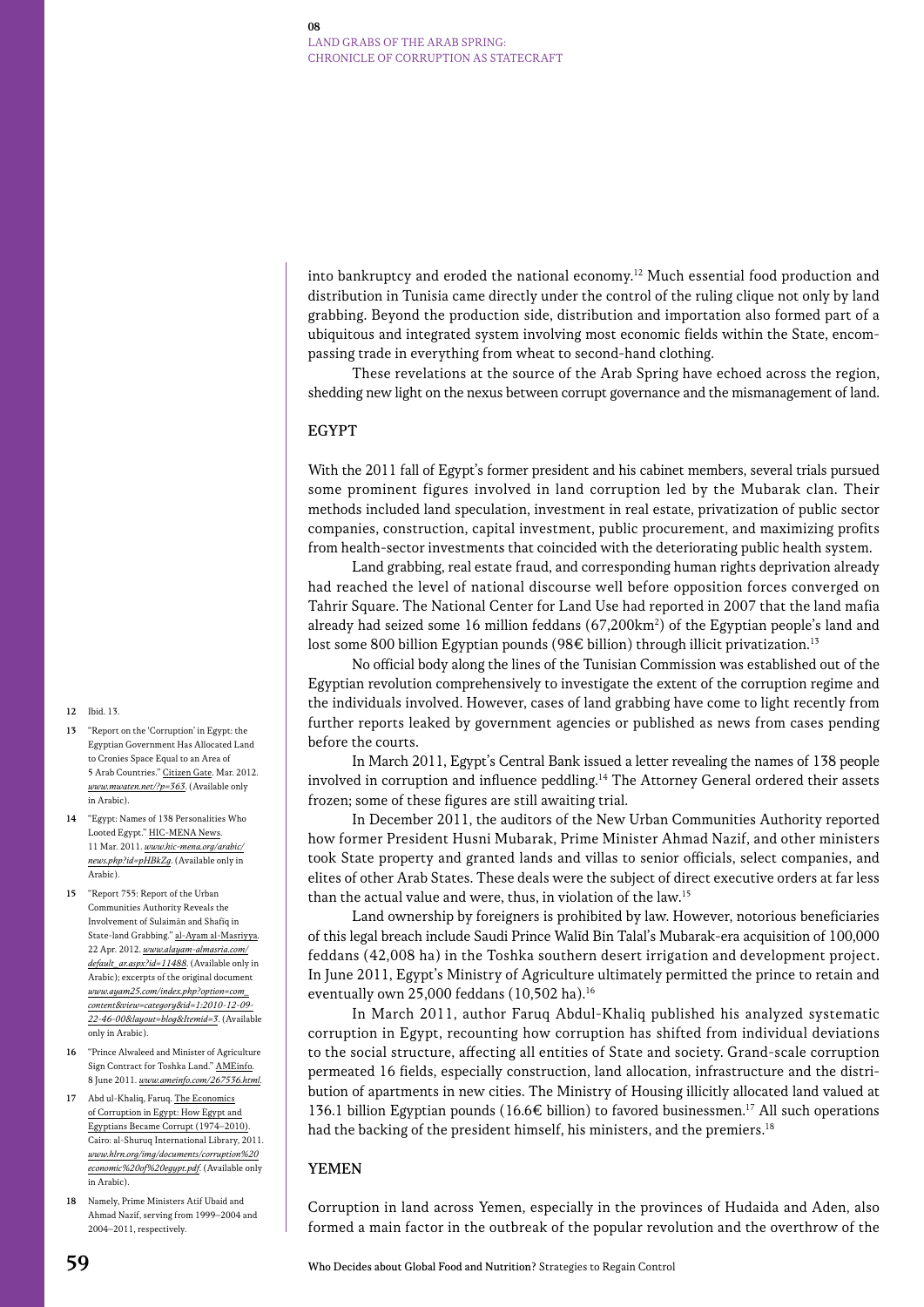- 19 Haydara, Jamal, and Salih al-Humaydi. "South Yemen: A Land Looted and Persons Homeless" paper delivered at MENA Land Forum III: Land, People's Sovereignty and Self-Determination. Cairo, 15–17 Jan. 2012.
- 20 "Hilal—Basra Report. 'Part One' Names [of] Looters of Residences and Government Establishments after the 1994 War." al-Yaman al-Said.1 May 2012. <www.yemensaeed.com/view.php?id=6105>. (Available only in Arabic).
- 21 "The Territory of Hodeidah Warns of New Yemeni Movement." Al Jazeera. 20 Apr. 2010. [www.aljazeera.net/NR/](www.aljazeera.net/NR/exeres/B3B8B2FF-DE25-4FF8-9BBD-2FA492D53430.htm) [exeres/B3B8B2FF-DE25-4FF8-9BBD-](www.aljazeera.net/NR/exeres/B3B8B2FF-DE25-4FF8-9BBD-2FA492D53430.htm)[2FA492D53430.htm](www.aljazeera.net/NR/exeres/B3B8B2FF-DE25-4FF8-9BBD-2FA492D53430.htm). (Available only in Arabic).
- 22 Violation Database. HLRN. [www.hlrn.org/](www.hlrn.org/violationsearch.php) [violationsearch.php](www.hlrn.org/violationsearch.php).
- 23 "Yemen: (Hilal-Basra) Report the Names of Land Grabbers." HIC-MENA News. 1 May 2012. [www.hic-mena.org/news.](http://www.hic-mena.org/news.php?id=pG9taQ) [php?id=pG9taQ](http://www.hic-mena.org/news.php?id=pG9taQ). (Available only in Arabic).
- 24 Sherif el-Sayed, Ibrahim. "Territorial and Coastal Usurpation." The Secretariat and Four Associations Forum. 10 Nov. 2005.
- 25 "State's Property: National Fights Go on until Citizens' Lands Restored." al-Wasat News. 12 May 2010. [www.alwasatnews.com/2805/](www.alwasatnews.com/2805/news/read/420213/1.html) [news/read/420213/1.html](www.alwasatnews.com/2805/news/read/420213/1.html). (Available only in Arabic).
- 26 Aziz, Sahar, and Abdulla Musalem. Citizens, Not Subjects: Debunking the Sectarian Narrative of Bahrain's Pro-Democracy Movement. Washington DC: Institute for Social Policy and Understanding, 2011. [www.ispu.org/pdfs/640\\_ISPU%20Report\\_](www.ispu.org/pdfs/640_ISPU%20Report_Bahrain_Aziz_Musalem_WEB.pdf) [Bahrain\\_Aziz\\_Musalem\\_WEB.pdf](www.ispu.org/pdfs/640_ISPU%20Report_Bahrain_Aziz_Musalem_WEB.pdf). This document is available on the Watch website: [www.rtfn-watch.org/en/home/](http://www.rtfn-watch.org/en/home/watch-2012/main-sources) [watch-2012/main-sources](http://www.rtfn-watch.org/en/home/watch-2012/main-sources).
- 27 "Bahrain: Royal Land Seizures, Poor Housing at Root of Unrest." HIC-MENA News. 3 Apr. 2009. [www.hic-mena.org/news.](www.hic-mena.org/news.php?id=o3FrbA==) [php?id=o3FrbA==](www.hic-mena.org/news.php?id=o3FrbA==).
- 28 "Report of the Parliamentary Committee to Investigate Public and Private Property of the State." March 2010. [www.hlrn.org/img/](www.hlrn.org/img/documents/amlak-2-4-t.pdf) [documents/amlak-2-4-t.pdf](www.hlrn.org/img/documents/amlak-2-4-t.pdf). (Available only in Arabic). This document is available on the Watch website: [www.rtfn-watch.org/en/home/](http://www.rtfn-watch.org/en/home/watch-2012/main-sources) [watch-2012/main-sources](http://www.rtfn-watch.org/en/home/watch-2012/main-sources). See also "Bahrain Public Lands Sold and Rented to Private Investors." The National. 25 Mar. 2010. [www.thenational.ae/news/](www.thenational.ae/news/worldwide/middle-east/bahraini-public-lands-sold-and-rented-to-private-investors) [worldwide/middle-east/bahraini-public-lands](www.thenational.ae/news/worldwide/middle-east/bahraini-public-lands-sold-and-rented-to-private-investors)[sold-and-rented-to-private-investors](www.thenational.ae/news/worldwide/middle-east/bahraini-public-lands-sold-and-rented-to-private-investors).

former Yemeni president. The problem has been so severe in the southern region that it has sparked a resurgence in the secessionist movement there.

Escalated land grabbing by officials and the military was the subject of an important parliamentary investigation in 2008. The eventual 500-page report revealed how fifteen influential military and political figures actually stole much of the lands in five governorates: Aden, Dhala, Taiz, Abyan, and Lahj.19 The authors recommended that then President Ali Abdullah Salih choose between patronizing his fifteen loyal accomplices in the recent wave of land grabs, or instead seeking legitimacy with the 22 million citizens of Yemen. He chose the former.

The parliamentary study did not disclose the culprits' names, nor have any of those figures been tried. However, in 2012, after Sālih's fall, parts of that report were leaked. It revealed the confiscation of 1,357 houses and 63 government properties in Aden alone.<sup>20</sup>

A second parliamentary committee issued another report in April 2010 dealing with encroachments on land in Hudaida Province favoring 148 political, economic, religious, and tribal leaders. There, 63% of the province's agricultural lands have been taken from local producers.<sup>21</sup>

That latter report recorded 400 cases of infringement. The committee also had received 106 complaints from citizens of armed gangs establishing themselves on the stolen lands. The findings pointed out that certain officials who maintained their official posts for long periods were a principal factor in the land grabbing trend. It also recommended the arrest, trial, and punishment of all those who sell fake deeds or unlawfully claim ownership, whatever their status.

The Habitat International Coalition's Housing and Land Rights Network has already recorded numerous cases of land grabbing and appropriation of land by force in Yemen and other countries.<sup>22</sup> The south Yemen land confiscations alone are reported to amount to a land area equal to the entire neighboring country of Bahrain. Parliament's 2010 report warned that unlawful land acquisition would spawn new unrest in Yemen and threaten social peace for years to come.<sup>23</sup>

#### **BAHRAIN**

The case of Bahrain is outstanding in its severity, as it is the country with the smallest land base (760 km<sup>2</sup>) and is largely dependent on food imports. That area includes more than 70 kilometers of the Bahrain coast reclaimed over the past thirty years, increasing the landmass by over 10%.<sup>24</sup> However, more than 90% of the newly created land has been privatized despite legal prohibitions, turning the coastline into the private property of the ruling family.<sup>25</sup> Because of the commercialization of coastal land, many of Bahrain's traditionally small family fisheries have lost their livelihood, and the country, a heritage.<sup>26</sup> Moreover, nearly half of the island nation's landed property remains foreclosed to Bahrainis while occupied by United States military bases and the U.S. Navy's Fifth Fleet.

Over the years preceding the 2011 uprisings against the Al Khalifa ruling family, youth and regime opponents had been protesting the lack of housing and livelihood prospects that result from the self-enrichment by the "royals" and their supporters.<sup>27</sup> The rulers' confiscation of lands and all access to the sea, coinciding with material discrimination in the provision of public goods and services in favor of the minority Sunnis, became an issue of such contention that the Council of Deputies (lower house of parliament) undertook a 2010 investigation into the privatization of public lands and resources. The study identified 65 km2 of public land valued at more than \$40 billion transferred to private hands since 2003 without proper payment to the public treasury.<sup>28</sup>

The Bahraini parliamentary study uncovered how the system has functioned. Bahraini land grabs especially have involved State property that the king has transferred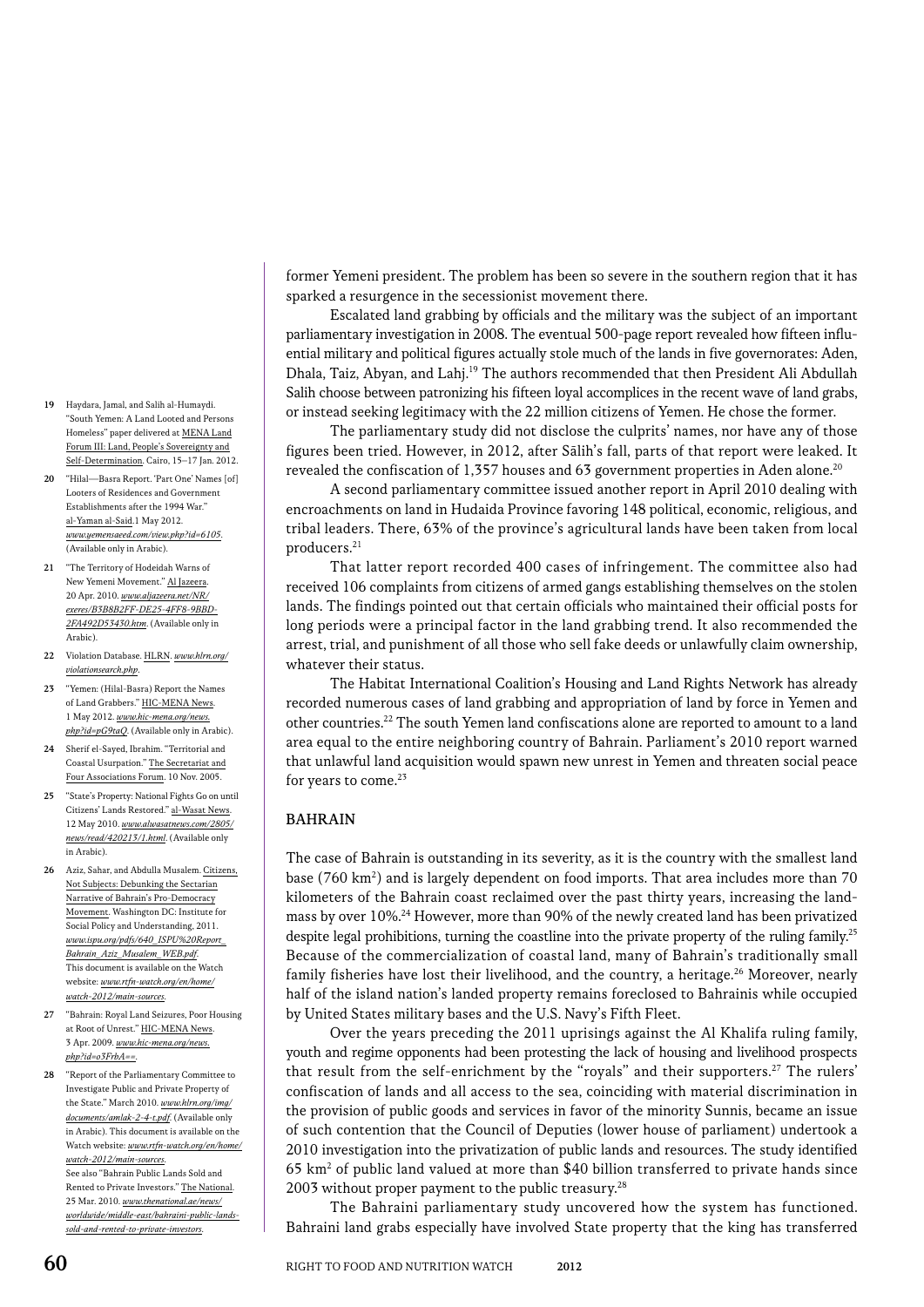to private parties at the expense of the general citizenry through a repertoire of sixteen corrupt techniques.

The available data have confirmed that some of the State properties were privatized without any payment or other return to the State. The king has made royal gifts of property intended for public benefit, such as reclaimed land, which is constitutionally banned from privatization. By mid-2008, private parties had taken 94% of this land for "special projects."29

The parliament's report also revealed cases of seizure and forgery of title deeds as part of an organized and systematic policy of land fraud. Cases of bribery, exemplified by the royal-controlled Alba (Aluminium Bahrain, BSC) company,<sup>30</sup> became notorious. The official investigation alleged that, over the years, the prime minister's advisor Shaikh Isa bin Ali al-Khalifa has received bribes estimated at \$2 billion (an amount equivalent to the State budget for one full year). The king then issued royal pardons for the defendants, even while the cases were still before British and U.S. courts.<sup>31</sup>

#### **CONCLUSION**

It remains to be seen how these revelations will affect policies and practices in the new governments across the region. However, each of the sources cited here also contained proposals for permanent anticorruption bodies and follow-up at the legislative, executive, and judiciary levels to prevent, investigate and prosecute land grabbing and related fraud. What is relatively certain is that in the future, such looting of productive resources will be the subject of increased scrutiny.

A global report of Transparency International (TI) for 2011 confirmed that public awareness on issues of corruption has increased following the uprisings in the countries of the Arab Spring.32 However, TI also reported a decline in the perception of such practices continuing in those countries, especially Egypt, Tunisia and Yemen.<sup>33</sup> Paradoxically, anecdotal evidence suggests that various forms of land grabbing actually have increased during current instability across the region.

Internal land grabbing, as well as of other means of plundering natural resources and wealth, has been institutionalized and systematized over the decades-long rule of the region's regimes, which has contributed to the outbreak of serial uprisings across the Middle East and North Africa (MENA).

Land fraud is a common manifestation of failed governance globally, as emphasized in several recent reports on the risks and manifestations of corruption in the land sector.<sup>34</sup> For example, in MENA, Iraq, Kuwait, Lebanon, and Morocco were among the 69 countries that TI surveyed in 2009. The MENA countries had the highest percentage (40%) of respondents who reported paying a bribe in the previous twelve months.<sup>35</sup> By charting corruption by government service, the land sector ranked third most corrupt across the composite of 69 countries polled from all regions.

Fully two thirds of the world hold poor land-titling practices whereby the title is neither related to maps or registries, nor linked to financial institutions or backed by law.<sup>36</sup> Such conditions often are not sustainable over time, and typically lead to disputes and housing and land rights violations, including population displacements, loss of food security, natural environment, and national heritage. The administration of land is not only a matter of registering titles, but it is also about linking information and harmonizing legal systems with human rights as well as fostering equity in access to services and means of subsistence.

The Arab Spring and its aftermath are teaching us the importance of decent governance in land administration as a pillar of sustainable statecraft. In the MENA region, corrupt land-administration practices have taught a costly lesson indeed.

- 29 "Report of the Parliamentary Committee." op. cit. 21.
- 30 Bowman, Dylan. "Alba Suing US Firm for Over \$1Bn." Arabian Business. 2 Mar. 2008. [www.arabianbusiness.com/alba-suing-us](www.arabianbusiness.com/alba-suing-us-firm-for-over-1bn-151370.html)[firm-for-over-1bn-151370.html](www.arabianbusiness.com/alba-suing-us-firm-for-over-1bn-151370.html); Broomhall, Elizabeth. "Bahrain Royal Accused in \$6m UK Corruption Case." Arabian Business. 31 Oct. 2011. [www.arabianbusiness.com/](www.arabianbusiness.com/bahrain-royal-accused-in-6m-uk-corruption-case-427874.html) [bahrain-royal-accused-in-6m-uk-corruption](www.arabianbusiness.com/bahrain-royal-accused-in-6m-uk-corruption-case-427874.html)[case-427874.html](www.arabianbusiness.com/bahrain-royal-accused-in-6m-uk-corruption-case-427874.html).
- 31 "Former Alba Employees Pardoned." Gulf Daily News. 19 Jan. 2012. www.qulf-daily[news.com/NewsDetails.aspx?storyid=321929](http://www.gulf-daily-news.com/NewsDetails.aspx?storyid=321929).
- 32 al-Khashaly, Abbas. "Transparency International: the Arab Revolutions Increased Awareness of Corruption and the Combating It Takes Time." Deutsche Welle. 1 Dec. 2011. [www.dw.de/dw/article/9799/0,,15571320,00.](www.dw.de/dw/article/9799/0,,15571320,00.html) [html](www.dw.de/dw/article/9799/0,,15571320,00.html). (Available only in Arabic).
- 33 "Perceptions of Corruption 2011." Transparency International. <www.cpi.transparency.org/cpi2011/results/>.
- 34 "Study on the Challenges of Fraud to Land Administration Institutions." UN Economic Council for Europe (UNECE). 2011. <www.unece.org/index.php?id=24802>.
- 35 "Global Corruption Barometer, 2009." Transparency International. 7. Figure 3. [www.transparency.org/content/download/](www.transparency.org/content/download/43788/701097) [43788/701097](www.transparency.org/content/download/43788/701097).
- 36 UNECE, op. cit.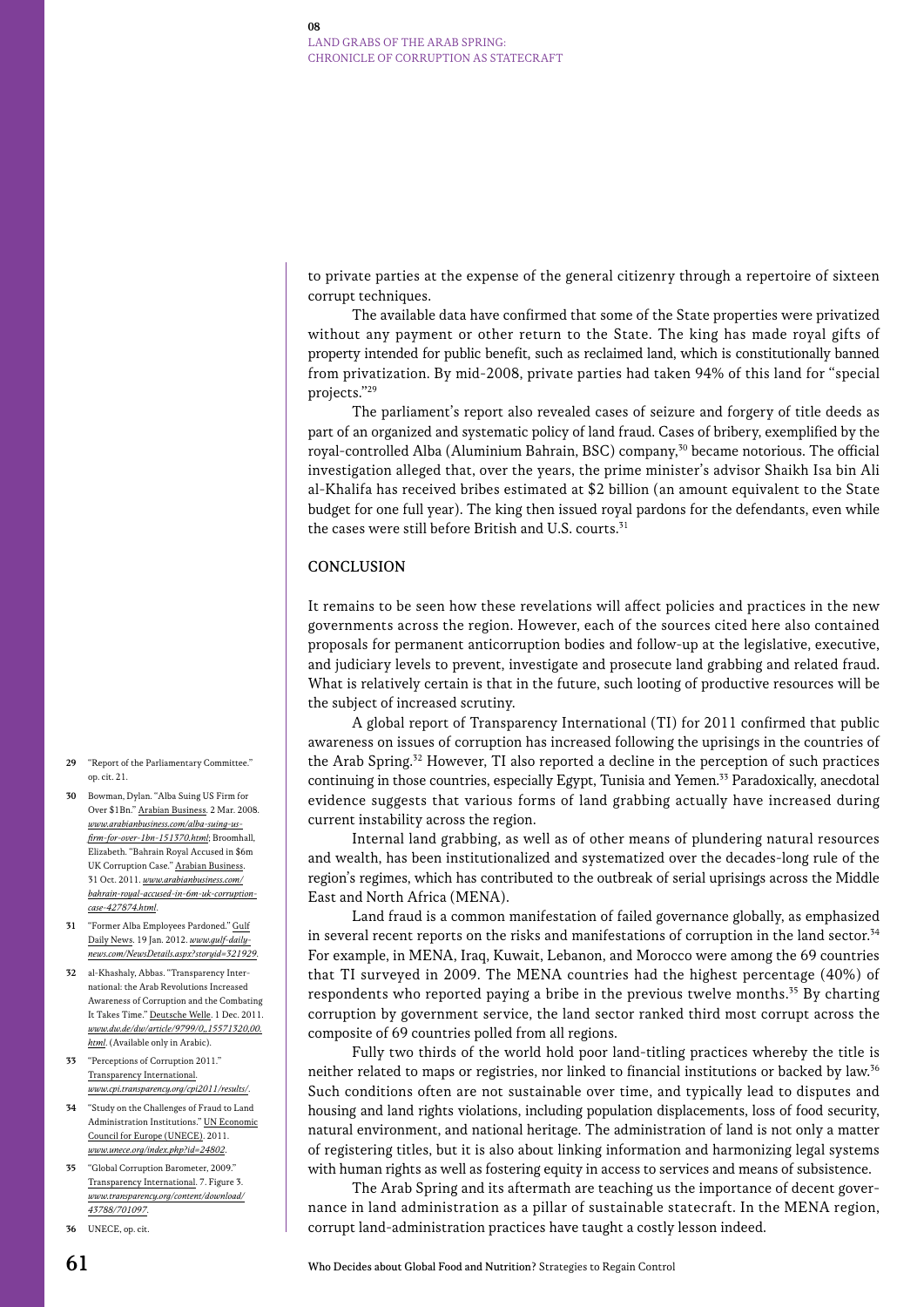# 09 Famine in Africa: A persistent outrage

### Huguette Akplogan-Dossa<sup>1</sup>

Since the second half of 2011 drought has ravaged the Horn of Africa. This last crisis, in a long line of food crises, has wrought its share of havoc: destruction of agricultural lands, death of livestock, mass displacement of the population, loss of human life. Since the start of 2012, the crisis has spread to the Sahel region. The chronic famines still befalling Africa and other parts of the world bring shame to our globalized world, which has grown ever richer and more capable.

In these regions, which are highly sensitive to food insecurity, a slight fall in agricultural output, a rise in political instability, or variations within international markets can have a significant impact on the lives of millions.

Although the latest early warning systems put in place by various international organizations gave adequate warning, the leaders of these countries were incapable of coping. They had to seek international assistance, which also failed in its obligations. Though drought caused the crisis, human error made it a life and death situation for so many people.

1 Huguette Akplogan-Dossa is the regional coordinator for the African Network on the Right to Food (ANoRF), which works to promote and realize this right on the continent. She is also president of the commission on economy and finance of the Economic and Social Council (CES) of the Republic of Benin. The author would like to thank Bernhard

Walter and Peter Prove for their valuable help in the review of the article. The content of the article is the sole responsibility of the author. This article was originally written in French.

- 2 "Kenya Faces Chronic Food Shortages." Feed the Future. July 2012. <www.feedthefuture.gov/country/kenya>.
- 3 Shah, Rajiv. "On the Ground in the Horn of Africa." USAID. 9 Aug. 2011. [http://blog.](http://blog.usaid.gov/2011/08/on-the-ground-in-the-horn-of-africa) [usaid.gov/2011/08/on-the-ground-in-the](http://blog.usaid.gov/2011/08/on-the-ground-in-the-horn-of-africa)[horn-of-africa](http://blog.usaid.gov/2011/08/on-the-ground-in-the-horn-of-africa).
- 4 Ahmed, Shukri, and Stanlake Samkange. "FAO/WFP Crop and Food Security Assessment Mission to South Sudan." FAO, and WPF. 8 Feb. 2012. [http://documents.wfp.org/stellent/groups/](http://documents.wfp.org/stellent/groups/public/documents/ena/wfp244901.pdf) [public/documents/ena/wfp244901.pdf](http://documents.wfp.org/stellent/groups/public/documents/ena/wfp244901.pdf).
- 5 "Race Against Time to Reach the Hungry in South Sudan." World Food Program. 22 Feb. 2012. [www.wfp.org/stories/race-time](www.wfp.org/stories/race-time-hungry-south-sudan)[hungry-south-sudan](www.wfp.org/stories/race-time-hungry-south-sudan).
- In Niger, the grain deficit amounts to about 18% of the national needs. Consequently, 35% of households suffer from food insecurity, of which 8.5% suffer from "severe" food insecurity. Moreover, 23.1% of the population is deemed "at risk" and can fall into food insecurity if nothing is done to help them. "Situation Alimentaire au Burkina – Mali – Niger." Afrique Verte International. Feb. 2012; and **<www.cilss.bf>**.
- 7 Ibid.

#### THE SITUATION IN 2012

In the eastern part of the Horn of Africa, the most dire cases are Ethiopia, Somalia, the Sudans, and Kenya. In these countries, agricultural production falls far short of the population's needs. In Kenya, only 20% of the land is arable while the population is expanding by one million each year.<sup>2</sup> Moreover, the hundreds of thousands of refugees arriving from neighboring Somalia place additional strain on resources: "[e]ighty kilometers from Kenya's border with Somalia, the Dadaab Refugee Complex—already the world's largest refugee camp—has seen on average 1,500 exhausted and starving men, women and children arrive each day. Fleeing from famine that is now gripping a large portion of southern Somalia largely inaccessible to aid workers, thousands of refugees have walked days—or even weeks—to reach help. The United Nations estimates that over 12.4 million people are in urgent need of humanitarian aid, including food, water and medical care, across the drought-stricken eastern Horn of Africa."3 Meanwhile, the conflict between North and South Sudan and the consequent mass displacement of people have significantly aggravated the situation. In South Sudan the number of victims of food insecurity has risen from 3.3 million in 2011 to 4.7 million in 2012.<sup>4</sup> In this context of violence, humanitarian organizations have found it hard to reach those in need and lives have been lost.<sup>5</sup>

In the beginning of 2012, several Sahelian countries announced a grain shortage for the year.<sup>6</sup> Niger, Burkina Faso, and Mali are the most at-risk countries. The emergency programs put in place by the authorities in Niger and Mali (irrigation subsidies, grain distribution, etc.) have not yet filled the gap. In Burkina Faso water holes and grazing lands are drying up, which has led to migration of people within the country and into neighboring countries. All these factors added to the political instability in Niger and Mali have caused a serious crisis. Survival strategies, such as the sale of livestock to procure grain and eating only one meal a day, are frequently observed.<sup>7</sup>

In crisis areas, people are forced to depend on international food aid, but food aid distributed by humanitarian organizations or through governmental emergency measures is rarely adequate. Emergency rations are often composed of staple foods (powdered milk, oil, grain—mainly wheat—and industrial high protein paste) and do not satisfy the specific needs of various groups, such as newborns, children, pregnant women, lactating mothers, and others. To survive, millions of people are forced to adopt an exhausting rhythm of migration and adaptation. Unable to produce their own food, aid beneficiaries lose their dietary habits. This dietary imbalance can lead to malnourishment, particularly among those who are most vulnerable: "[i]n Chad, Burkina Faso, Mali, Mauritania, Niger, and northern Senegal the level of malnutrition varies between 10% and 15%, and in some regions even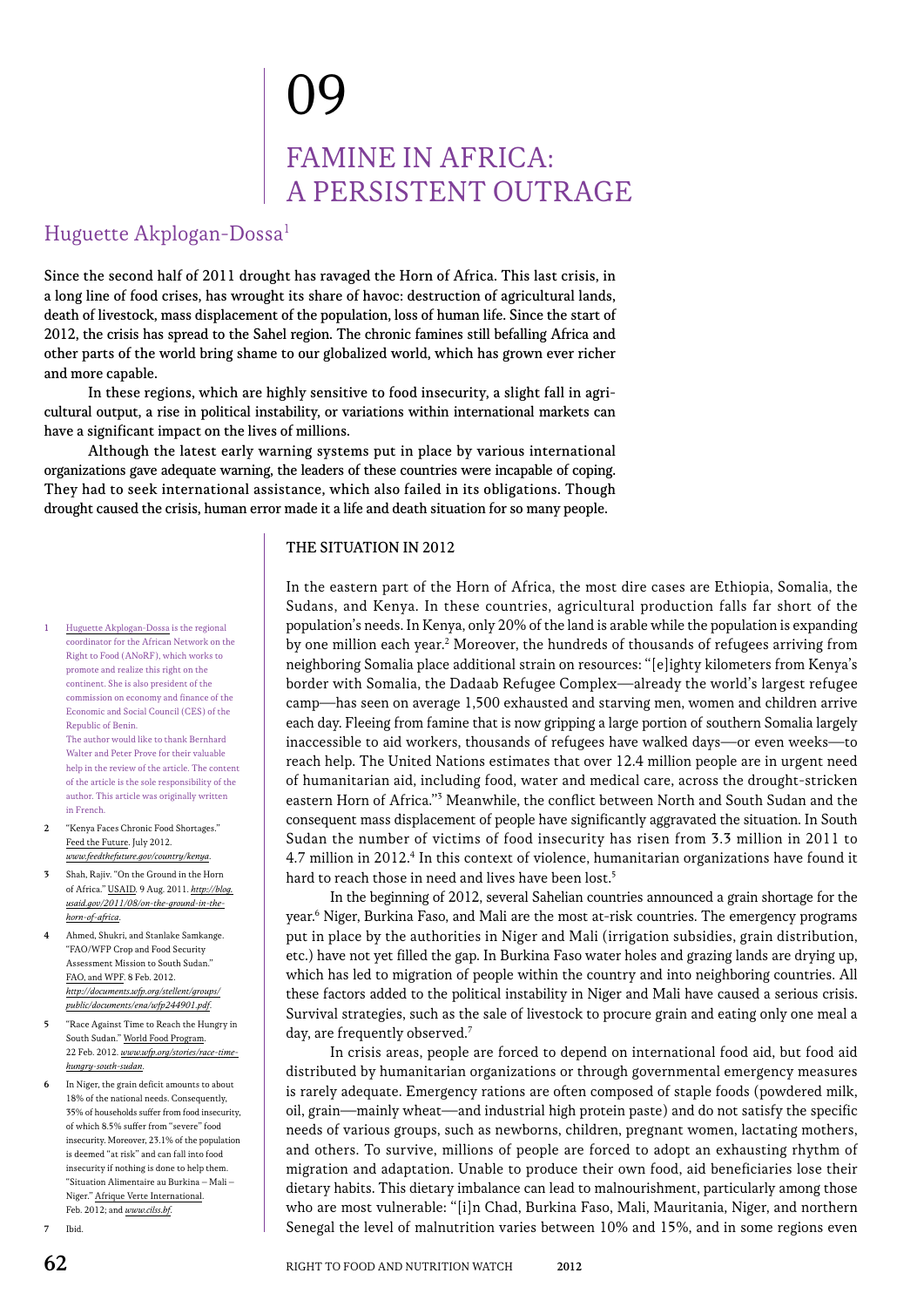- 8 Fomba, Harouna. "Crise alimentaire au Sahel: Oxfam tire la sonnette d'alarme." Afrik. 12 Mar. 2012. [www.afrik.com/](www.afrik.com/article25051.html) [article25051.html](www.afrik.com/article25051.html).
- $9 11$
- "Sahel Food Crisis 2012: State of Financing." OCHA. 10 June 2012. [http://ochaonline.](http://ochaonline.un.org/UrgencesEmergencies/Sahel2012/FundingSahel2012/tabid/7801/language/fr-FR/Default.aspx) [un.org/UrgencesEmergencies/Sahel2012/](http://ochaonline.un.org/UrgencesEmergencies/Sahel2012/FundingSahel2012/tabid/7801/language/fr-FR/Default.aspx) [FundingSahel2012/tabid/7801/language/](http://ochaonline.un.org/UrgencesEmergencies/Sahel2012/FundingSahel2012/tabid/7801/language/fr-FR/Default.aspx) [fr-FR/Default.aspx](http://ochaonline.un.org/UrgencesEmergencies/Sahel2012/FundingSahel2012/tabid/7801/language/fr-FR/Default.aspx).
- 11 "Operational Priorities." World Food Program. May 2012. [http://documents.wfp.](http://documents.wfp.org/stellent/groups/public/documents/communications/wfp248217.pdf) [org/stellent/groups/public/documents/](http://documents.wfp.org/stellent/groups/public/documents/communications/wfp248217.pdf) [communications/wfp248217.pdf](http://documents.wfp.org/stellent/groups/public/documents/communications/wfp248217.pdf).
- 12 The latest progress concerning the detailed program for African agricultural development (PDDAA): 15 West African countries have effectively signed, which brings the total number of signatory countries to 24. Eighteen countries have investment plans. Most of the States affected by the food crisis have signed the Program, which forces them to attribute 10% of their yearly budget to agricultural investment.

Ouédraogo, Roukiattou. "7ème Réunion du PDDAA: les parties prenantes réfléchissent sur leur responsabilité mutuelle." Nepad. <www.nepad.org/fr/foodsecurity>.

- 13 "Agriculture for Development; Report on Development throughout the World." World Bank. 2008. Cited in: [http://partners.cta.int/](http://partners.cta.int/INADES%20Formation%20SG/Documents/Contexte%20de%20l%27agriculture%20familiale%20en%20Arique.doc) [INADES%20Formation%20SG/Documents/](http://partners.cta.int/INADES%20Formation%20SG/Documents/Contexte%20de%20l%27agriculture%20familiale%20en%20Arique.doc) [Contexte%20de%20l%27agriculture%20](http://partners.cta.int/INADES%20Formation%20SG/Documents/Contexte%20de%20l%27agriculture%20familiale%20en%20Arique.doc) [familiale%20en%20Arique.doc](http://partners.cta.int/INADES%20Formation%20SG/Documents/Contexte%20de%20l%27agriculture%20familiale%20en%20Arique.doc).
- 14 According to a study by CNOP and Via Campesina, in 2011 the Ethiopian government leased or sold 3.6 million hectares to foreign companies in India, Saudi Arabia, Europe, and Israel while at the same time humanitarian organizations were searching for funds to offset the growing famine caused by rural populations' loss of means of subsistence. Kenya, Tanzania, Niger, and other east African and Sahel nations are not immune to this land-grabbing phenomenon which leads rural populations to poverty and exile. "Stop Land Grabbing; Notes from the Workshop on Land Grabbing." CNOP, Via Campesina, and CJ. 8–9 Feb. 2012.
- 15 For more information, see data at  $www.fao$ . [org/news/story/en/item/50519/icode](www.fao.org/news/story/en/item/50519/icode).
- 16 "Farming Money: How European Banks and Private Finance Profit from Food Speculation and Land Grabs." Friends of the Earth Europe. 12 Jan. 2012. [www.foeeurope.](www.foeeurope.org/farming-money-Jan2012) [org/farming-money-Jan2012](www.foeeurope.org/farming-money-Jan2012). This document is available on the Watch website:  $www.rtfn$ [watch.org/en/home/watch-2012/main-sources](http://www.rtfn-watch.org/en/home/watch-2012/main-sources).
- 17 "A Dangerous Delay: the Cost of the Late Response to Early Warnings in the 2011 Drought in the Horn of Africa." Oxfam, and Save the Children. 18 Jan. 2012. <www.oxfam.org/en/policy/dangerous-delay>. This document is available on the Watch website: [www.rtfn-watch.org/en/home/](http://www.rtfn-watch.org/en/home/watch-2012/main-sources) [watch-2012/main-sources](http://www.rtfn-watch.org/en/home/watch-2012/main-sources).

exceeds the emergency threshold of 15%. Over one million children are at grave risk of malnutrition."8

By losing control of their food systems, these States become dependent on the international community and humanitarian organizations for the food security and right to adequate food of their people.

This notwithstanding, the aid is essential to the survival of millions of people. It is estimated that \$700 million in aid are necessary in the Horn of Africa. The amount of aid provided, however, falls far short.<sup>9</sup> In the Sahel region, only 43% of the \$1.5 billion needed to avert the worse were provided.<sup>10</sup> Indeed, as with the World Food Program, funding for emergency programs has been drastically cut in the wake of the financial crisis and is no longer sufficient.<sup>11</sup> The situation, which remained critical in some of these countries at the beginning of June 2012, could improve generally following this year's rainfall. However, preventive actions are needed in the months to come.

#### The mechanism of famine

Today, thanks to predictions given by early warning systems, droughts, even when aggravated by climate change in Africa, are no longer unavoidable.

The current crises were avoidable, and thousands of lives could have been spared. The blame rests first and foremost with the affected States, which do not invest enough in long-term preventative measures to offset seasonal and long-term climatic fluctuations. Even though agriculture is deemed of the highest priority by many of the region's governments, $12$  the reality in the field does not reflect this. Rather, it is apparent that the authorities lack any vision and do nothing to develop sustainable small-scale production, which constitutes about 80% of agricultural production on the continent and employs 60% of the active population in Sub-Saharan Africa.<sup>13</sup>

The vulnerability of these countries is not unavoidable given their agricultural potential and existing resources. In spite of this, some States such as Ethiopia make poor agricultural development choices by giving over large tracts of arable land to international companies which produce mainly for export. $14$ 

However, it is important to note that against speculation on raw materials in local and international markets, the influence of financial institutions on national budgets, bad agricultural and rural development strategies inherited from previous governments, political instability, and the impact of climate change on crops and livestock the governments of these countries have little they can do.

The international community's responsibilities should not be neglected. Since the critical rise in food prices in 2008, the price of staple foods has remained very high.<sup>15</sup> The international financial crisis has also led to a spate of speculation on raw materials.<sup>16</sup> The high prices drain the budgets of countries suffering from food insecurity because these countries must import a majority of their food. Thus the chronic vulnerability of this region is reinforced.

Additionally, the lack of response in most of the affected areas to the warning signs (drought, deteriorating political climate, alarms raised by early warning systems) and to the predicted needs once the crisis had begun is scandalous and should be denounced and condemned. A report by Save the Children and Oxfam on the international community's slow response to the food crisis in the Horn of Africa emphasized that the early warning systems functioned properly by giving precise and timely forecasts of the imminent crisis.<sup>17</sup> But national and international leaderships felt they lacked absolute certainty and decided not to react. They preferred to risk lives and superfluous costs rather than act and risk their finances and reputations. In addition, the erroneous and artificial distinction between emergency humanitarian relief and long-term development slowed the response of humanitarian actors. Especially with regards to areas of chronic vulnerability like the Horn of Africa, the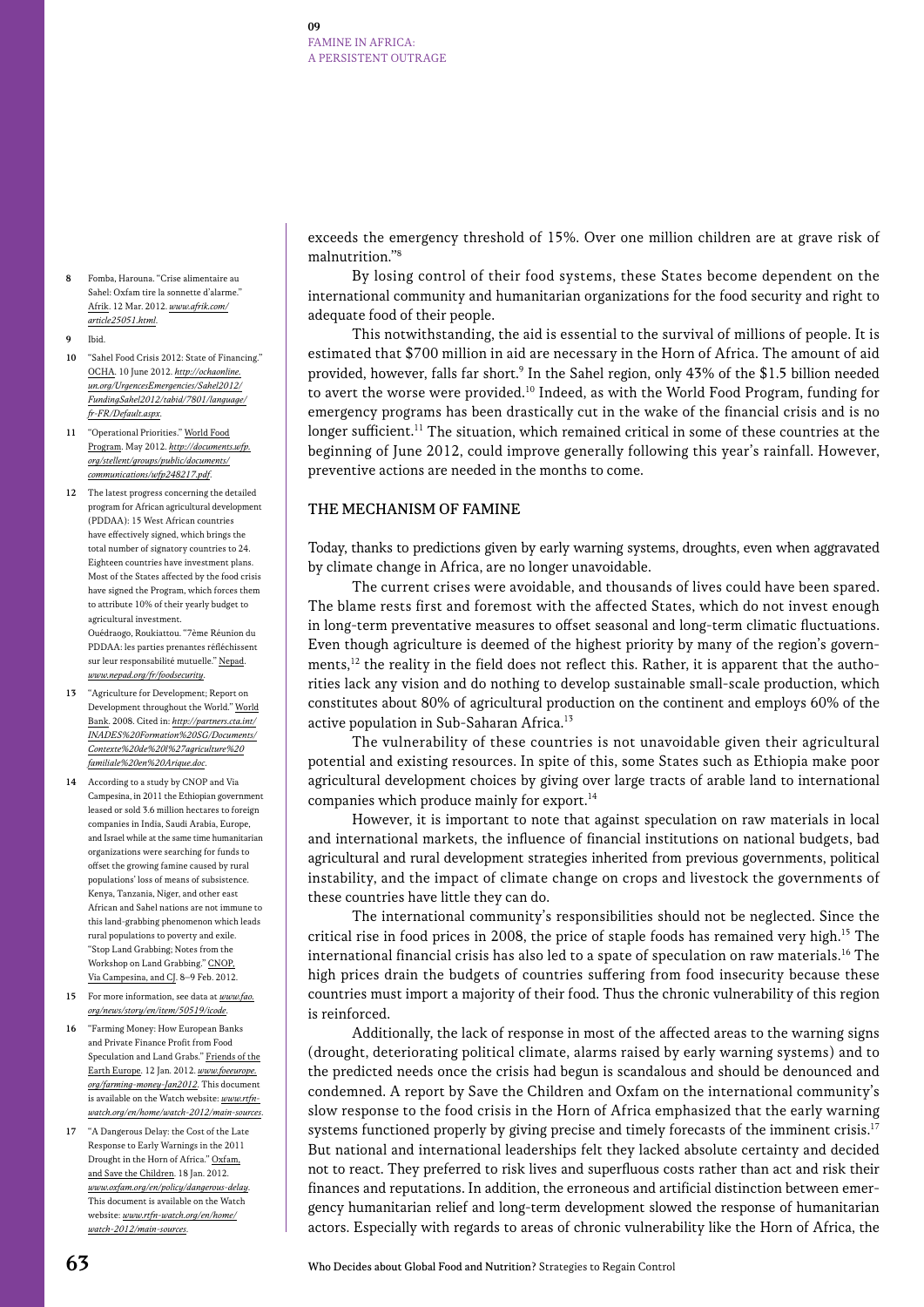report suggests that analysis and management of risks should be integrated into long-term programs from the start. In other words, droughts should be considered inherent to the environment and not come as unexpected blows.

Under international law, concerned States must act, "to the maximum of [their] available resources" to realize the Economic Social and Cultural Rights of their population, but other States are also obligated to provide, "international assistance and co-operation, especially economic and technical."18 The international community's emergency actions should focus on funding small-scale producers and encouraging off-season cultivation.

#### **CONCLUSION**

The repeated and ongoing food crises in Africa limit the capacity for self-determination of the region's populations and prevent them from operating their own choices regarding their nutritional needs. This pattern illustrates the immoral priorities and self-destructive mechanisms in today's world. The absence of regulation aimed at speculation on raw materials leads to deaths. The quest for profit at all cost must be prevented.

All parties must reflect on their actions and react so these tragedies no longer occur. The region's States must regain control over their food systems and enforce agricultural and economic policies which emphasize the needs of their populations. It is their responsibility to find solutions adapted to their nations. It is also the responsibility of all other States to assist them. Strong support for small-scale farming and the creation of reserves would have a noticeable impact on local production of food. It would also soften the effects of price fluctuations on local markets and thus prevent the worsening of future crises.<sup>19</sup>

Raising the awareness of actors at all levels of the climate induced challenges in Africa must be a priority. United Nations organizations must revise their investment and development programs in this part of the world, and they must demand that members respect their human rights obligations. It is also essential to give humanitarian workers the means of fulfilling the needs of suffering populations. As for civil society, its role is to inform its peers on the importance of the fight for food security and the realization of the right to adequate food.

At present, thousands of people are dying in Dadaab and elsewhere. The world community has the responsibility to come together to save them.

- 18 Article 2.1. UN General Assembly. "International Covenant on Economic, Social and Cultural Rights" (2200A XXI). 16 Dec. 1966. [www2.ohchr.org/english/law/](www2.ohchr.org/english/law/cescr.htm) [cescr.htm](www2.ohchr.org/english/law/cescr.htm).
- 19 Chad and Burkina Faso were able to lessen the effects of the crisis by quickly redirecting investments towards off-season cultivation.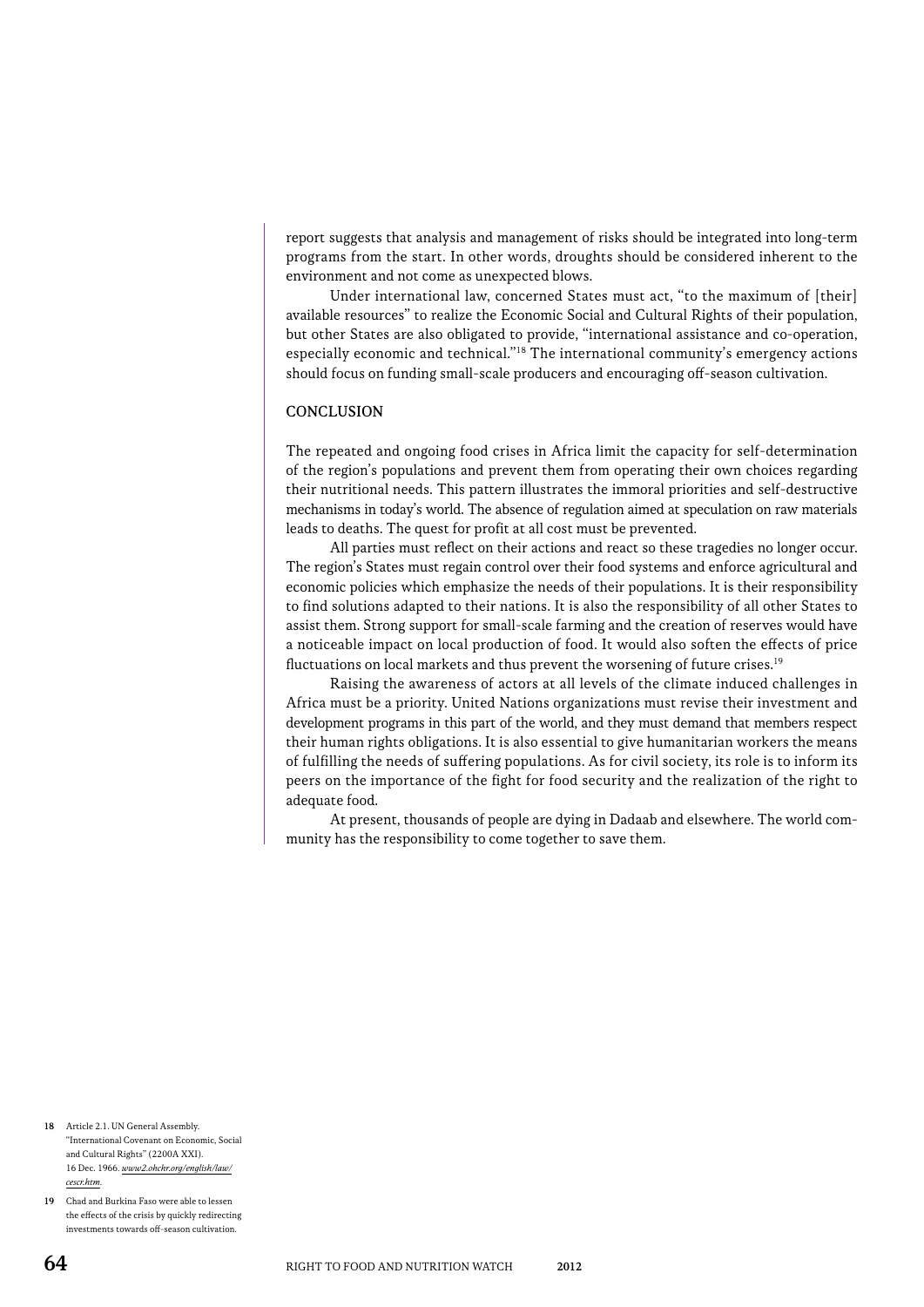# 10 FUELED BY HUNGER

### Pascal Erard1

From Nestle to the WTO and from Unilever to the World Bank<sup>2</sup> an increasing number of voices are joining civil society in criticizing agrofuels,<sup>3</sup> which were once hailed as a miracle cure for climate change, greenhouse gas emissions, and dwindling fossil fuel reserves. In reality, the political incentives promoting agrofuels harm the environment and jeopardize the human right to food.

1 Pascal Erard lobbies for the French Committee for International Solidarity (CFSI). He is the author of the CFSI document on which this article is based, "Are our Cars Running on an Empty Stomach? For an EU Policy Respectful of the Right to Food." May 2012. This document is available on the Watch website: [www.rtfn-watch.org/en/home/](http://www.rtfn-watch.org/en/home/watch-2012/main-sources) [watch-2012/main-sources](http://www.rtfn-watch.org/en/home/watch-2012/main-sources). The author would like to thank Antonio

Onorati and Sylvain Aubry for their valuable help in the review of the article. The content of the article is the sole responsibility of the author. This article was originally written in French.

- 2 "Joint Statement on Agrofuels by Food and Beverage Companies; G20 Governments Must Address Agrofuels as a Cause of Food Crisis." Nestle, Olayan, PepsiCo, and Unilever. 3 Nov. 2011. [www.nestle.com/](www.nestle.com/Common/NestleDocuments/Documents/Media/Statements/G20_letter_nestle_biofuels%20(2).pdf) [Common/NestleDocuments/Documents/](www.nestle.com/Common/NestleDocuments/Documents/Media/Statements/G20_letter_nestle_biofuels%20(2).pdf) [Media/Statements/G20\\_letter\\_nestle\\_](www.nestle.com/Common/NestleDocuments/Documents/Media/Statements/G20_letter_nestle_biofuels%20(2).pdf) [biofuels%20\(2\).pdf](www.nestle.com/Common/NestleDocuments/Documents/Media/Statements/G20_letter_nestle_biofuels%20(2).pdf); and "Price Volatility in Food and Agricultural Markets: Policy Responses." FAO, IFAD, IMF, OECD, UNCTAD, WFP, the World Bank, the WTO, IFPRI and the UN HLTF. 2 June 2011. [www.unctad.org/en/docs/2011\\_G20\\_](www.unctad.org/en/docs/2011_G20_FoodPriceVolatility_en.pdf) [FoodPriceVolatility\\_en.pdf](www.unctad.org/en/docs/2011_G20_FoodPriceVolatility_en.pdf). This document is available on the Watch website:  $www.rtfn$ [watch.org/en/home/watch-2012/main-sources](http://www.rtfn-watch.org/en/home/watch-2012/main-sources).
- 3 In October 2011, the Committee on World Food Security (CFS) recommended that the relevant parties "review biofuels policies —where applicable and if necessary according to balanced science-based assessments of the opportunities and challenges they may present for food security so that biofuels can be produced where it is socially, economically and environmentally feasible to do so. In line with this, [the CFS mandates] the HLPE, with full consideration of resources and other CFS priorities, to conduct a science-based comparative literature analysis, taking into consideration the work produced by the FAO and Global Bioenergy Partnership (GBEP), of the positive and negative effects of biofuels on food security." FAO Council, 143rd Session. "Report of the 37th Session of the Committee on World Food Security (Rome, 17–22 October 2011) (CL 143/2)." Rome, Nov. 2011. §50-i. <www.fao.org/docrep/meeting/024/mc497E.pdf>.
- 4 Directive 2009/28/EC. European Parliament and the Council. "On Promoting the Use of Energy from Renewable Sources and Amending and Subsequently Repealing Directives 2001/77/EC and 2003/30/EC Text with EEA Relevance." 23 Apr. 2009. [www.eur-lex.](http://www.eur-lex.europa.eu/LexUriServ/LexUriServ.do?uri=OJ:L:2009:140:0016:01:FR:HTML) [europa.eu/LexUriServ/LexUriServ.do?uri=OJ:](http://www.eur-lex.europa.eu/LexUriServ/LexUriServ.do?uri=OJ:L:2009:140:0016:01:FR:HTML) [L:2009:140:0016:01:FR:HTML](http://www.eur-lex.europa.eu/LexUriServ/LexUriServ.do?uri=OJ:L:2009:140:0016:01:FR:HTML).

#### WHAT ARE AGROFUELS

First generation agrofuels are made from raw agricultural products: biodiesel is produced from oleaginous plants (rapeseed, jatropha, palm, soy, sunflower, etc.) and ethanol is produced from grains (wheat, corn, etc.), sugar beets, or sugarcane. Biodiesel is mixed with diesel and ethanol with gasoline.

Second generation agrofuels (made from plant by-products such as wheat or corn stalks, or from plants like specially cultivated poplar for that purpose), as well as third generation agrofuels (e.g. algae based) are still under development. Their commercial viability has not yet been ascertained, and some may pose the same social or environmental dangers as first generation agrofuels.

Industrial agrofuels refer to agrofuels which are produced through intensive, largescale monoculture by corporations. This contrasts with locally produced, sustainable agrofuels which are produced on a small scale in farming communities. Such production can create new sources of income for local populations and increase their access to energy sources. The present article only discusses industrial agrofuels.

#### AGROFUELS: LIQUID DESPAIR

Compared to what was promised, these new types of fuel are very disappointing. The European policy of support for agrofuels was launched in 2003 and reinforced in 2009 with the adoption of the European Renewable Energy Directive (RED).<sup>4</sup> Its objectives are laudable: by 2020, 20% of the energy consumed in Europe should come from renewable sources. In the transport sector 10% should come from renewable sources. European countries have elaborated national plans which rely primarily on agrofuels to achieve these objectives.

In 2008, agrofuels represented 3.3% of the fuel used in the transport sector.<sup>5</sup> To triple this share by 2020, the European Union (EU) will not only have to implement costlysubsidies, it will also have to rely massively on imports. An analysis by the Institute for European Environmental Policy (IEEP) of the energy strategies adopted by European member States shows that by 2020 72% of agrofuel used will be biodiesel and 28% will be ethanol.<sup>6</sup> The study concludes that 41% and 50% respectively will need to come from imports.

Consequently, European policy contributes to the explosion of agrofuel production around the world. The International Energy Agency (IEA) indicates that between 2000 and 2010 production increased 625%, from 16 to 100 billion liters.<sup>7</sup> Ever more land is needed to feed this expansion. According to the United Nations Environmental Programs (UNEP), the amount of land devoted to agrofuel production nearly tripled between 2004 and 2008, from 13.8 to 35.7 million hectares.<sup>8</sup> If this trend continues, the IEA estimates that by 2040 one hundred million hectares will be needed to sustain the objectives set by European member countries.9

In a joint study published by members of research institutes and civil society<sup>10</sup> agrofuels are named as one of the main reasons for the proliferation of purchases of very large tracts of land, sometimes called "land grabbing." Between 2001 and 2011, this phenomenon increased dramatically and reportedly touched 203 million hectares (equivalent to four times the area of France). Africa has been the continent most affected by land-grabbing. The study reviewed transactions amounting to 71 million hectares and found that agrofuel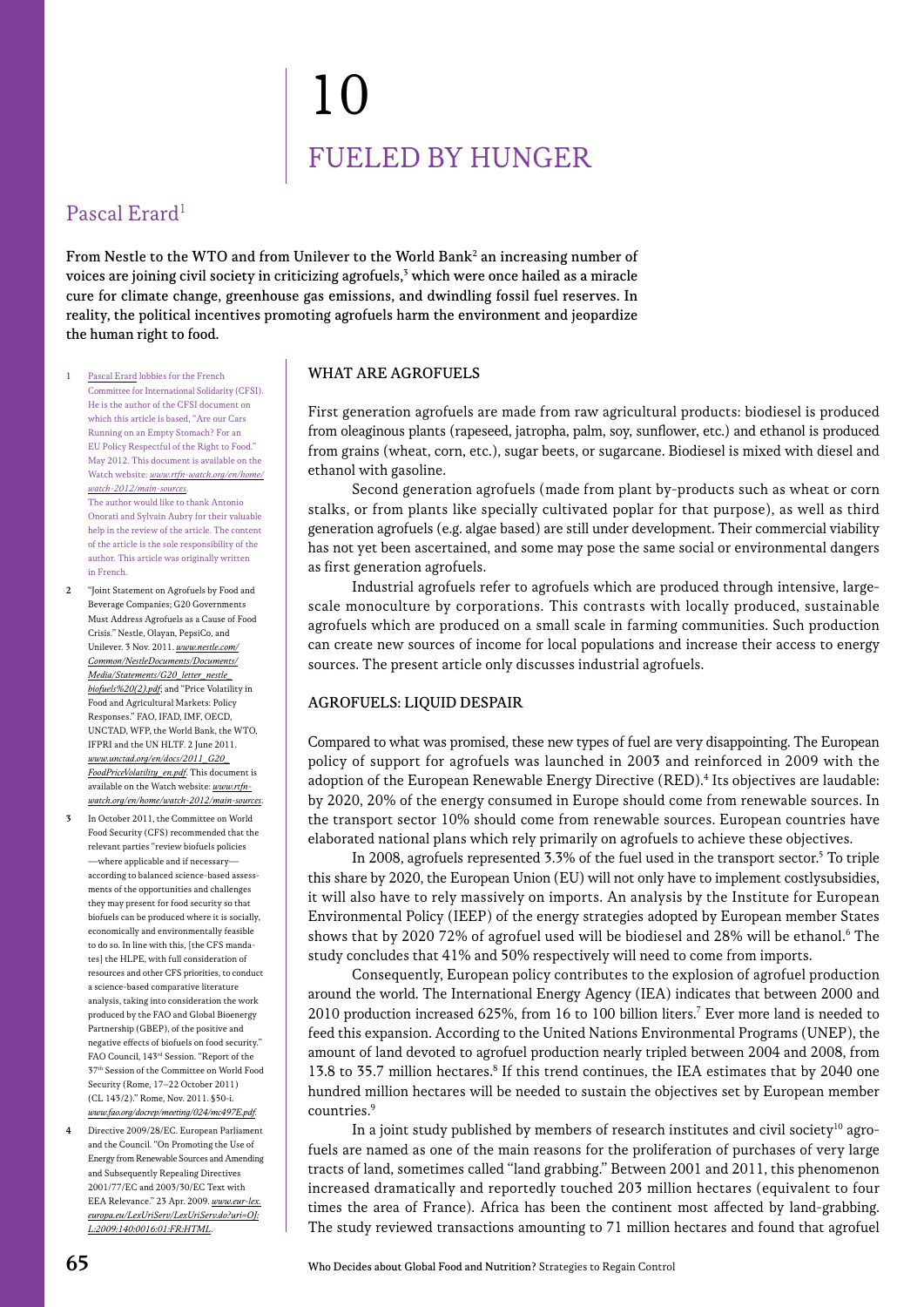- 5 Munting, Monique. Impact de l'expansion des cultures des agrocarburants dans les pays en développement. Brussels: CETRI, 2010.12. This study was done for the Belgium administration (DG Environment).
- 6 Bowyer, Catherine. Anticipated Indirect Land Use Change Associated with Expanded Use of Agrofuels and Bioliquids in the EU: an Analysis of the National Renewable Energy Action Plans. London: IEEP, 2010. [www.ieep.eu/assets/731/Anticipated\\_](www.ieep.eu/assets/731/Anticipated_Indirect_Land_Uce_Change_Associated_with_Expanded_Use_of_Biofuels_and_Bioliquids_in_the_EU_-_An_Analysis_of_the_National_Renewable_Energy_Action_Plans.pdf) Indirect Land Uce Change Associated with [Expanded\\_Use\\_of\\_Biofuels\\_and\\_Bioliquids\\_](www.ieep.eu/assets/731/Anticipated_Indirect_Land_Uce_Change_Associated_with_Expanded_Use_of_Biofuels_and_Bioliquids_in_the_EU_-_An_Analysis_of_the_National_Renewable_Energy_Action_Plans.pdf) [in\\_the\\_EU\\_-\\_An\\_Analysis\\_of\\_the\\_National\\_](www.ieep.eu/assets/731/Anticipated_Indirect_Land_Uce_Change_Associated_with_Expanded_Use_of_Biofuels_and_Bioliquids_in_the_EU_-_An_Analysis_of_the_National_Renewable_Energy_Action_Plans.pdf) [Renewable\\_Energy\\_Action\\_Plans.pdf](www.ieep.eu/assets/731/Anticipated_Indirect_Land_Uce_Change_Associated_with_Expanded_Use_of_Biofuels_and_Bioliquids_in_the_EU_-_An_Analysis_of_the_National_Renewable_Energy_Action_Plans.pdf).
- 7 International Energy Agency. Technology Roadmap: Agrofuels for Transport. Paris: IEA, and OECD, 2011. 11. [www.iea.org/](www.iea.org/publications/freepublications/publication/Biofuels_Roadmap.pdf) [publications/freepublications/publication/](www.iea.org/publications/freepublications/publication/Biofuels_Roadmap.pdf) [Biofuels\\_Roadmap.pdf](www.iea.org/publications/freepublications/publication/Biofuels_Roadmap.pdf).
- 8 Bringezu, Stefan, et al. Towards Sustainable Production and Use of Resources: Assessing Agrofuels. Nairobi: UNEP, 2009. 63. [www.unep.org/pdf/biofuels/Assessing\\_](www.unep.org/pdf/biofuels/Assessing_Biofuels_Full_Report.pdf) [Biofuels\\_Full\\_Report.pdf](www.unep.org/pdf/biofuels/Assessing_Biofuels_Full_Report.pdf).
- 9 International Energy Agency, op. cit. 25–26.
- 10 Anseeuw, Ward, et al. Land Rights and the Rush for Land: Findings of the Global Commercial Pressures on Land Research Project. Rome: ILC, 2012. 19, 24–25. [www.alimenterre.org/ressource/land-rights](www.alimenterre.org/ressource/land-rights-and-the-rush-for-land)[and-the-rush-for-land](www.alimenterre.org/ressource/land-rights-and-the-rush-for-land). This document is available on the Watch website: [www.rtfn](http://www.rtfn-watch.org/en/home/watch-2012/main-sources)[watch.org/en/home/watch-2012/main-sources](http://www.rtfn-watch.org/en/home/watch-2012/main-sources). For more information, see: [www.landportal.](www.landportal.info/landmatrix) [info/landmatrix](www.landportal.info/landmatrix).
- 11 "The State of Food Insecurity in the World, Addressing Food Insecurity in Protracted Crises." FAO. 2010. 11. [www.fao.org/](www.fao.org/docrep/013/i1683e/i1683e00.htm) [docrep/013/i1683e/i1683e00.htm](www.fao.org/docrep/013/i1683e/i1683e00.htm).
- 12 "(Bio)Fueling Injustice: Europe's Responsibility to Counter Climate Change without Provoking Land Grabbing and Compounding Food Insecurity in Africa." EuropAfrica. 2011. [www.europafrica.info/](www.europafrica.info/fr/publications/forum-alternativo-mondiale-dell-acqua) [fr/publications/forum-alternativo-mondiale](www.europafrica.info/fr/publications/forum-alternativo-mondiale-dell-acqua)[dell-acqua](www.europafrica.info/fr/publications/forum-alternativo-mondiale-dell-acqua). This document is available on the Watch website: [www.rtfn-watch.org/en/](http://www.rtfn-watch.org/en/home/watch-2012/main-sources) [home/watch-2012/main-sources](http://www.rtfn-watch.org/en/home/watch-2012/main-sources).
- 13 UN Millennium Project. Halving Hunger: It Can Be Done; Summary of the Report by Expert Group on Hunger. New York: The Earth Institute at Columbia University, 2005. 4–6. [www.unmillenniumproject.org/](www.unmillenniumproject.org/documents/HTF-SumVers_FINAL.pdf) [documents/HTF-SumVers\\_FINAL.pdf](www.unmillenniumproject.org/documents/HTF-SumVers_FINAL.pdf).

 $\overline{a}$ 

 $\overline{a}$ 

 $\overline{a}$ 

- 14 High Level Panel of Experts on Food Security and Nutrition (HLPE). HLPE Price Volatility and Food Security Report 2011. Rome: CFS, 2011. [www.fao.org/fileadmin/](www.fao.org/fileadmin/user_upload/hlpe/hlpe_documents/HLPE-price-volatility-and-food-security-report-July-2011.pdf) [user\\_upload/hlpe/hlpe\\_documents/HLPE](www.fao.org/fileadmin/user_upload/hlpe/hlpe_documents/HLPE-price-volatility-and-food-security-report-July-2011.pdf)[price-volatility-and-food-security-report-](www.fao.org/fileadmin/user_upload/hlpe/hlpe_documents/HLPE-price-volatility-and-food-security-report-July-2011.pdf)[July-2011.pdf](www.fao.org/fileadmin/user_upload/hlpe/hlpe_documents/HLPE-price-volatility-and-food-security-report-July-2011.pdf). This document is available on the Watch website: [www.rtfn-watch.org/en/](http://www.rtfn-watch.org/en/home/watch-2012/main-sources) [home/watch-2012/main-sources](http://www.rtfn-watch.org/en/home/watch-2012/main-sources); and FAO, IFAD, IMF, OECD, UNCTAD, WFP, the World Bank, the WTO, IFPRI and the UN HLTF, op. cit.
- 15 United Nations Economic Commission for Africa of the Social and Economic Council, 7th Session. "The State of Food Security in Africa" (E/ECA/CFSSD/7/2). Addis Ababa, Oct. 2011.3. [http://new.uneca.org/](http://new.uneca.org/Portals/rio20/documents/cfssd7/CFSSD-7-0024-ORE-TheStatus-ofFoodSecurity-inAfrica.pdf) [Portals/rio20/documents/cfssd7/CFSSD-](http://new.uneca.org/Portals/rio20/documents/cfssd7/CFSSD-7-0024-ORE-TheStatus-ofFoodSecurity-inAfrica.pdf)[7-0024-ORE-TheStatus-ofFoodSecurity](http://new.uneca.org/Portals/rio20/documents/cfssd7/CFSSD-7-0024-ORE-TheStatus-ofFoodSecurity-inAfrica.pdf)[inAfrica.pdf](http://new.uneca.org/Portals/rio20/documents/cfssd7/CFSSD-7-0024-ORE-TheStatus-ofFoodSecurity-inAfrica.pdf).
- 16 This is an updated version of Monique Muntig's Table. Muntig, op. cit. 36. See also FAO, IFAD, IMF,OECD, UNCTAD, WFP, the World Bank, the WTO, IFPRI and the UN HLTF, op. cit.

production was the primary purpose; it is the reason behind 40% of transactions globally and 66% of transactions in Africa. Meanwhile, Africa is one of the world regions most affected by food insecurity. One in three people suffer from hunger.<sup>11</sup> The EuropAfrica report,<sup>12</sup> which analyses the situation in terms of human rights and the extraterritorial obligations of States, concludes that land grabbing for the purpose of producing agrofuel violates the human rights of people in Africa.

As the report highlights, the purchase of large tracts of land primarily profits national or international corporations which practice large-scale monoculture production. Rural communities are often forced off their lands and denied access to such vital resources as water. This is done in spite of the fact that 80% of the billion people who suffer from hunger in the world are small-scale farmers and their families for whom their land is the main source of food and income.<sup>13</sup> Moreover, instead of feeding the people of a country, land-grabbing aims mainly to produce for export even in countries where there is insufficient food. Landgrabbing therefore constitutes a violation of the right to food of the affected populations and worsens food insecurity worldwide.

Additionally, both agrofuel production and the consequent misappropriation and grabbing of land contribute to the rise and volatility in food prices.<sup>14</sup> In Africa, for example, poor families spend 50 to 75% of their income on food.15 Any rise in the price of food therefore endangers the right to food of vulnerable people and swells the ranks of the starving.

Although, as the table below<sup>16</sup> clearly shows, the role of agrofuels in the rise of food prices is widely demonstrated and accepted, the governments which encourage their production and use deny the evidence.

| Institution                                              | Agrofuels contribute to the<br>rise in food prices | Impact of this contribution                                                                                        |
|----------------------------------------------------------|----------------------------------------------------|--------------------------------------------------------------------------------------------------------------------|
| OECD                                                     | YES                                                | "biofuel support policies have<br>a significant impact on global<br>commodity prices" <sup>17</sup>                |
| IMF                                                      | <b>YES</b>                                         | 70% responsible for the rise in<br>price of corn,<br>40% responsible for the rise in<br>price of soy <sup>18</sup> |
| <b>IFPRI</b>                                             | <b>YES</b>                                         | 30% responsible for the rise in<br>price of grain <sup>19</sup>                                                    |
| Study coordinated by the FAO<br>and the OECD for the G20 | <b>YES</b>                                         | "a significant factor" for the<br>rise in food prices <sup>20</sup>                                                |
| Government of the United<br>States of America            | "negligible contribution" <sup>21</sup>            | $2 - 3%$                                                                                                           |
| European Commission                                      | "negligible contribution" <sup>22</sup>            | $< 4\%$                                                                                                            |

As a result of this situation, the June 2011 report prepared for the  $G20^{23}$  and coordinated by the FAO and the OECD recommends that all subsidies favoring agrofuels as well as the restrictive production and consumption objectives simply be dropped.

Besides, it is worth asking whether agrofuels are even good for the planet. The answer is no. Although agrofuel development policies were put in place to reduce greenhouse gas emissions in the transport sector, current research shows that their use would actually increase emissions.<sup>24</sup> Indeed, if by 2020 all national agrofuel development objectives have been realized, and related changes in land usage are taken into account,<sup>25</sup> the IEEP estimates that emissions will be 80 to 167% higher than from fossil fuels alone.<sup>26</sup> Numerous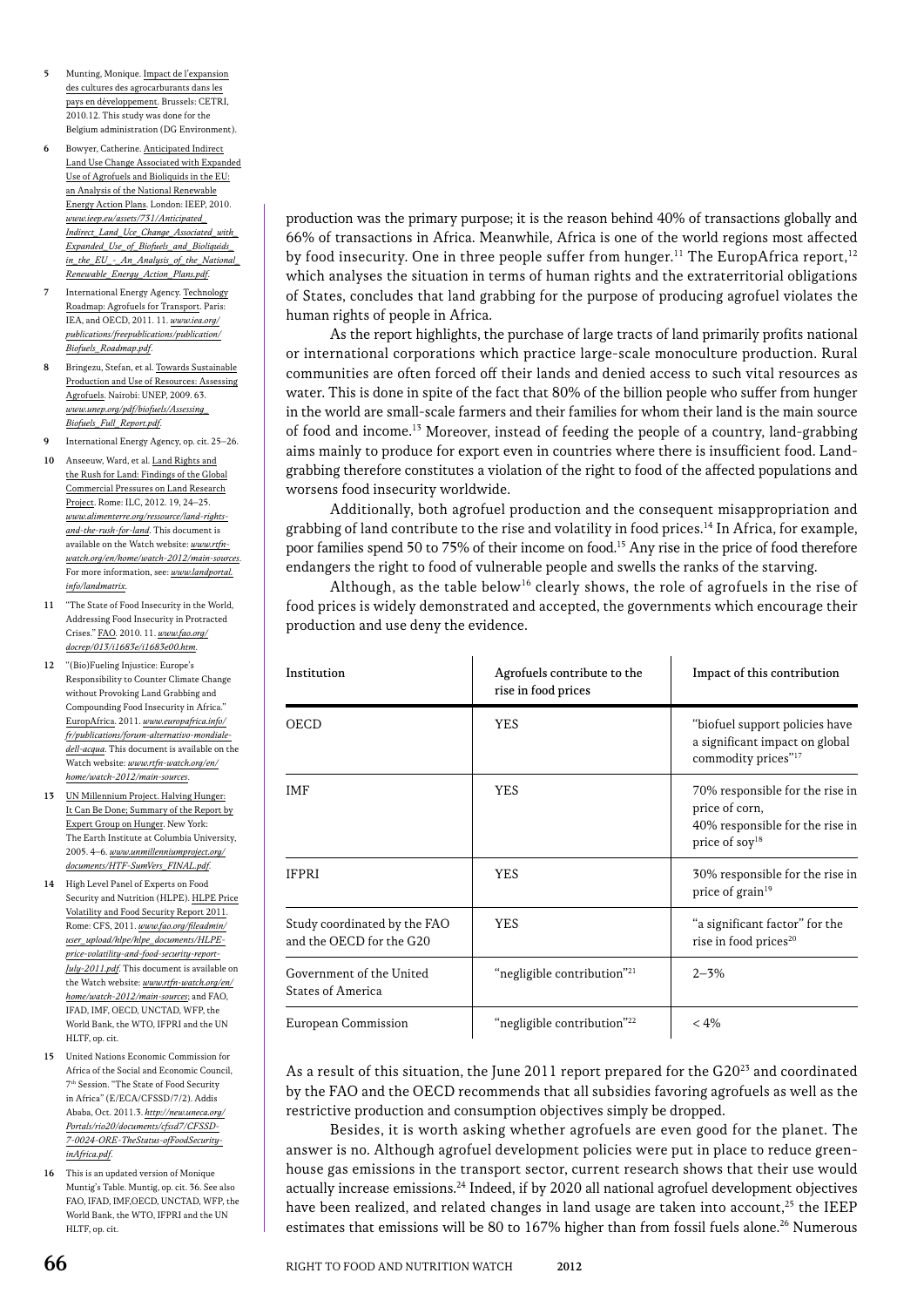other scientific studies confirm this problem including those mandated by the European Commission. One of the most recent studies mandated by the Directorate General for Trade of the European Commission concludes that "emissions related to land use changes driven by biofuel policies are a serious concern."27 Further, in terms of environmental protection, "agrofuel does not represent the best way to respect our climate obligations."<sup>28</sup> At its 2 May 2012 meeting, the College of European Commissaries, which is divided on the issue, asked the Directorate General for Energy and Climate to prepare recommendations to remedy the problem.29

#### RESPECTING THE RIGHT TO FOOD: AN OBLIGATION FOR THE EU

To this end, the French Committee for International Solidarity (CFSI) makes the following ten recommendations to the EU.

Regarding the Renewable Energy Directive (RED):

- 1. Cancel the 10% target for renewable energy incorporation in transport.
- 2. Eliminate all support for first-generation industrial biofuels, whether subsidies or tax exemptions.
- 3. Invest in an ambitious energy saving and energy efficiency improvement policy.
- 4. Act in all relevant international bodies to bring an end to all production and consumption targets for first-generation industrial biofuels, as well as all forms of support for them.
- 5. Strengthen research into second- and third-generation biofuels and promote those that have true positive impact on the environment, the development of the poorest populations and the realization of human rights.

Regarding the respect of the right to food and the EU Policy Coherence for Development (PCD):

- 6. Make PCD a way for the EU to better ensure that all its policies respect human rights and, in particular, its extra-territorial obligations to populations in other countries.
- 7. Systematically assess the impacts on human rights and development, before the adoption of and as part of the monitoring of implementation of policies that may affect the interests of developing countries.
- 8. Set up a complaint system for those who believe their rights have been violated by an EU policy.
- 9. Act in all relevant international bodies to promote PCD and so that States better fulfill their extra-territorial obligations in regard to human rights.
- 10. Involve civil society and, in particular, farmers organizations in developing countries in the main stages of this process.

The EU and its member States have the legal obligation to respect, protect, and fulfill human rights not only within their borders but also beyond them. They must also align their policies with their development objectives in the Global South. The RED, however, largely ignores these obligations. The Commission is only required to address a biennial report to the Parliament and European Counsel on the impact of the directive, namely on food prices and access to land. The first of these reports is expected by the end of 2012. This should be the perfect time to ask the EU to review its mistakes.

- 17 "Economic Assessment of Agrofuels Support Policies." OECD. 2008.
- 18 Cited by Mitchell, Don. A Note on Rising Food Prices; Development Prospect Group Working Paper. Washington D.C.: World Bank, 2008.
- 19 Rosegrant, Mark W. Biofuels and Grain Prices Impacts and Policy Responses. Washington D.C.: IFPRI, 2008.
- 20 FAO, IFAD, IMF, OECD, UNCTAD, WFP, the World Bank, the WTO, IFPRI and the UN HLTF, op. cit. 10.
- 21 Public statement. Cited by Munting, op. cit.
- 22 Ibid. However, there is internal dissent. Agrofuels could have, "a high cost: a human cost paid by the poorest consumers of the world, who may face higher foods costs or shortages," according to a European Commission document cited by Reuters, 5 Mar. 2010.
- 23 FAO, IFAD, IMF, OECD, UNCTAD, WFP, the World Bank, the WTO, IFPRI and the UN HLTF, op. cit. 27.
- 24 Institute for European Environmental Policy, op. cit.
- 25 This transition leads directly or indirectly to deforestation.
- 26 Institute for European Environmental Policy, op. cit.
- 27 Laborde, David. Assessing the Land Use Change Consequences of European Biofuel Policies; Final Report. Washington D.C.: IFPRI, 2011. 85. [www.trade.ec.europa.eu/](www.trade.ec.europa.eu/doclib/docs/2011/october/tradoc_148289.pdf) [doclib/docs/2011/october/tradoc\\_148289.pdf](www.trade.ec.europa.eu/doclib/docs/2011/october/tradoc_148289.pdf).
- 28 Ibid. Quoted in "Agrocarburants et le CASI." Transport et Environnement. May 2012. <www.transportenvironment.org/node/3011>.
- 29 "Toujours pas de décision sur les agrocarburants." Euractiv. 4 May 2012. <www.euractiv.fr/decisions-biocarburants-article>.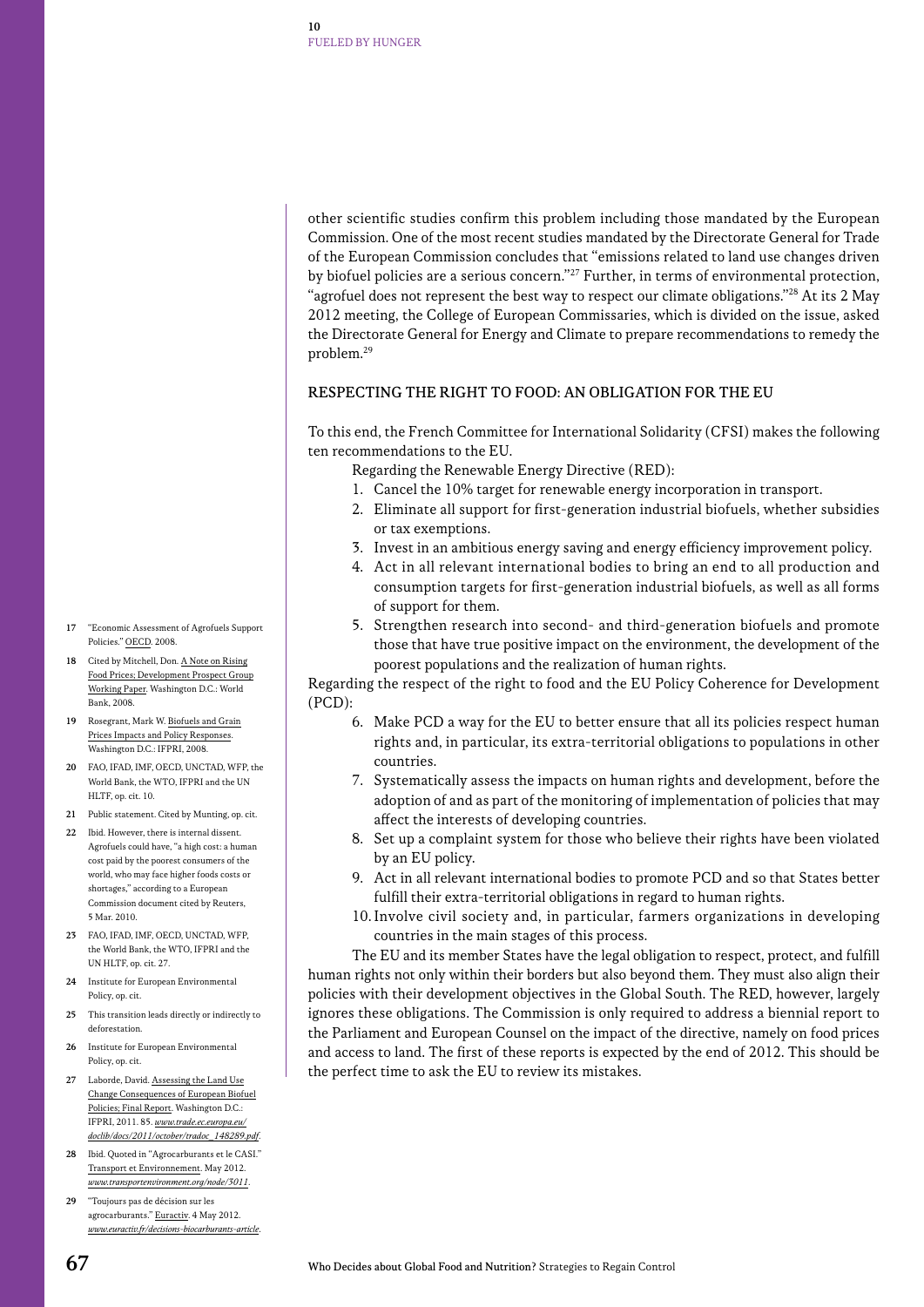# 11

# Cutbacks on Public Spending Policies and Social Rights VIOLATIONS: the Spanish Case

## Laia Fargas Fursa<sup>1</sup>

In May 2012, Spain was examined by the United Nation's Committee on Economic, Social, and Cultural Rights (CESCR) to assess their fifth periodic review, in accordance to the obligations assumed within the International Covenant on Economic, Social and Cultural Rights (ICESCR), which was ratified by Spain in 1977.

> Close to twenty civil society organizations (CSOs) issued an alternative report so as to contrast the information provided by the Spanish authorities.2 This report indicated the most important breaches of economic, social, and cultural rights that have resulted from the governments public expenditure cutbacks since the current economic recession began.

> After hearing the Spanish State's representatives and meeting with CSOs in Geneva, the CESCR issued their concluding observations on 21 May 2012, in which many strong recommendations were made giving voice principally to the claims submitted by the CSOs. Among other issues, the CESCR declared being greatly worried by the fact that the measures that have been adopted by the Spanish government have proven to be highly insufficient when it comes to reducing the negative effects on the enjoyment of economic, social, and cultural rights due to the economic crises, especially for the most vulnerable groups.<sup>3</sup>

> Moreover, the need of a human rights approach when defining strategies for economic recovery was also highlighted. An example in this case would be to base the overcoming of the recession on policies that respect the principles of progressive realization and nonretrogression to allow an effective fulfillment of the ESCR. Furthermore, the Committee warned of the importance of adopting a national program to fight poverty, as well as complying with Spain's international commitment of not reducing the 0.7% of its gross national product destined to the Official Development Assistance.

> The following sections summarize the issues which the CESCR considers to be of utmost concern.

#### The increase in labor insecurity as a result of labor market counter-reforms

The successive labor market reforms that have been implemented over the last few years have not given the expected effects. Such a statement can be proved by the fact that there has been an alarming increase in the unemployment rate, with almost 5.3 million unemployed and one of the highest rates among developed countries (22.85%).4 Unemployment severely affects youth, immigrants, gypsy peoples, and the disabled. In this regard, the Committee specifically asks Spain to take measures that will protect worker's rights in order to avoid regression. Another recommendation is in reference to the freezing of the minimum inter-professional wage, as it does not guarantee a dignified quality of life, and it should be updated together with the real cost of life for a worker.

#### Discrimination against the most excluded sectors in the access to THE RIGHT TO HEALTH

Spain's rate of public spending on health in relation to its GDP is one of the lowest compared to other countries of the EU.<sup>5</sup> Aside from that, there also exist inequalities among the several autonomous communities with respect to health services and in the way in which budget cutbacks have been carried out for the last two years.

1 Laia Fargas Fursa is a member of the Observatori DESC in Barcelona, Spain as responsible of cooperation and development projects for the right to food and food sovereignty for Latin America. The Observatori DESC is a member organization of the Right to Food and Nutrition Watch **Consortium** The author would like to thank Martin

Wolpold-Bosien and Vanesa Valiño for their valuable help in the review of the article. The content of the article is the sole responsibility of the author. This article was originally written in Spanish.

- 2 "Joint Submission to the Committee on Economic, Social and Cultural Rights on the Occasion of the Review. Spain's 5<sup>th</sup> Periodic Report at the 48<sup>th</sup> Session. Executive Summary." Civil Society Organizations. May 2012. [www.cesr.org/](www.cesr.org/downloads/Parallel%20Report%20CESCR%2048%20session%20Spain%20March%202012.pdf) [downloads/Parallel%20Report%20](www.cesr.org/downloads/Parallel%20Report%20CESCR%2048%20session%20Spain%20March%202012.pdf) [CESCR%2048%20session%20Spain%20](www.cesr.org/downloads/Parallel%20Report%20CESCR%2048%20session%20Spain%20March%202012.pdf) [March%202012.pdf](www.cesr.org/downloads/Parallel%20Report%20CESCR%2048%20session%20Spain%20March%202012.pdf). This document is available on the Watch website: [www.rtfn](http://www.rtfn-watch.org/en/home/watch-2012/main-sources)[watch.org/en/home/watch-2012/main-sources](http://www.rtfn-watch.org/en/home/watch-2012/main-sources).
- 3 Committee on Economic, Social and Cultural Rights, 48th Session. "Consideration of Reports Submitted by States Parties under Articles 16 and 17 of the Covenant; Concluding Observations of the Committee on Economic, Social and Cultural Rights" (E/C.12/ESP/CO/5). 30 Apr.–18 May 2012. This document is available on the Watch website: [www.rtfn-watch.org/en/home/](http://www.rtfn-watch.org/en/home/watch-2012/main-sources) [watch-2012/main-sources](http://www.rtfn-watch.org/en/home/watch-2012/main-sources).
- 4 Encuesta de Poblacion Activa. Insituto Nacional de Estadistica. [www.ine.es/prensa/](www.ine.es/prensa/epa_tabla.htm) [epa\\_tabla.htm](www.ine.es/prensa/epa_tabla.htm).
- 5 OCDE. "Health at Glace: Europe 2010." OECD Publications. 2010. 106. [www.](www.ec.europa.eu/health/reports/docs/health_glance_en.pdf) [ec.europa.eu/health/reports/docs/health\\_](www.ec.europa.eu/health/reports/docs/health_glance_en.pdf) [glance\\_en.pdf](www.ec.europa.eu/health/reports/docs/health_glance_en.pdf).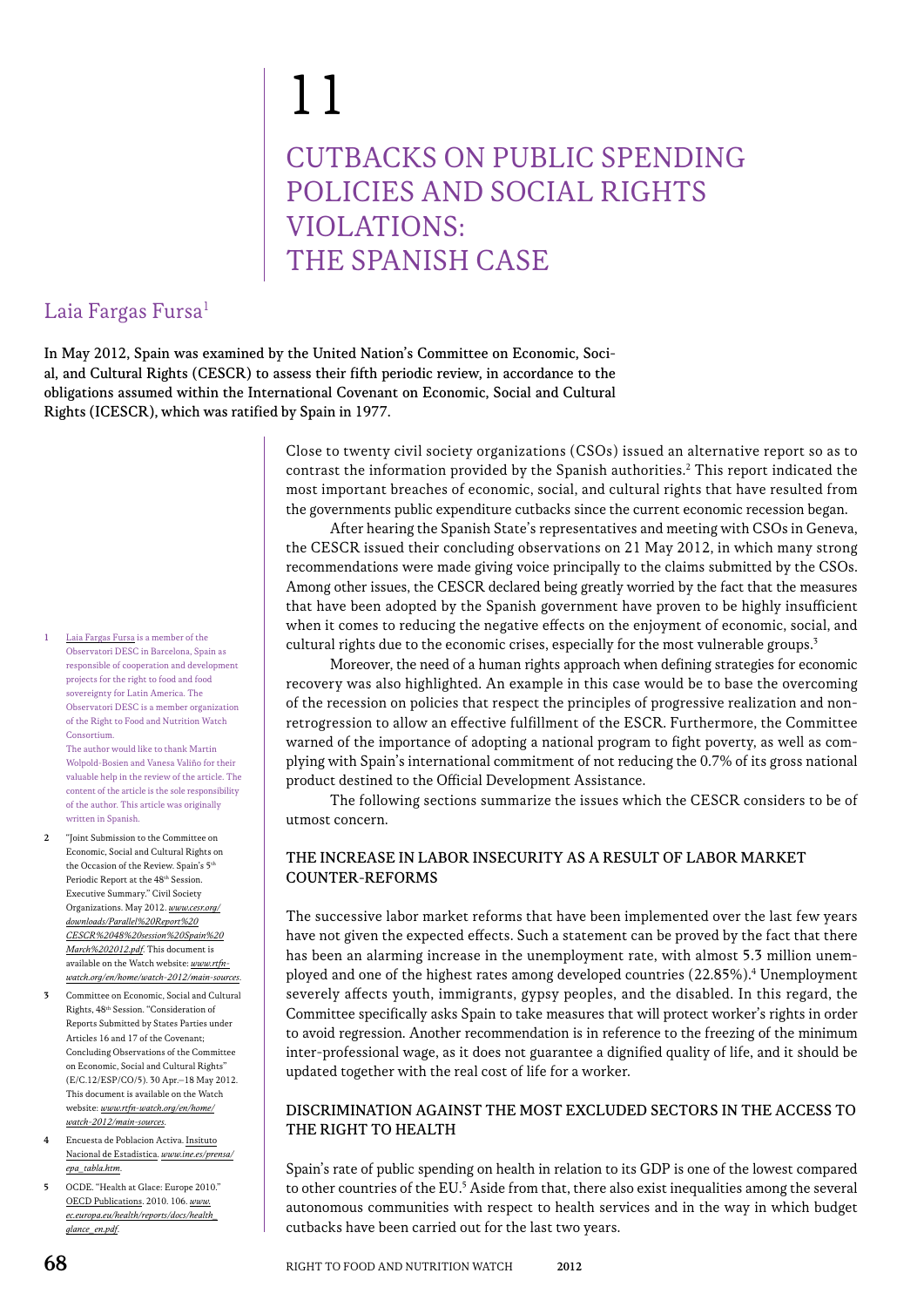6 Amnesty International has launched the campaign "Say No to Health Reforms That Can Cost Lives!" (¡No a las reformas sanitarias que pueden costar vidas!) for which they collect signatures, together with the organizations Red Acoge and Médicos del Mundo, to denounce the withdrawal of health coverage to migrants in irregular legal conditions, as it can endanger the lives of thousands of people; and they demand that the autonomous communities do not adopt retrogressive measures in the access to health, keeping health coverage available for all people.

- 7 The conditions in these centers are so severe that in 2012 there even have been two deaths; a man and a woman have died in centers in Madrid and Barcelona respectively. Defensor del Pueblo. ¿MENORES O ADULTOS? Procedimientos para la determinación de la edad. Madrid: Cyan, Proyectos Editoriales, 2011.
- 8 "Datos sobre el efecto de la crisis en órganos judiciales." Poder Judicial España. 29 Mar. 2012. [www.poderjudicial.es/cgpj/es/](www.poderjudicial.es/cgpj/es/Temas/Estadistica_Judicial/Informes_estadisticos/Informes_periodicos/ci.Datos_sobre_el_efecto_de_la_crisis_en_los_organos_judiciales__Cuarto_trimestre_de_2011.formato3) [Temas/Estadistica\\_Judicial/Informes\\_](www.poderjudicial.es/cgpj/es/Temas/Estadistica_Judicial/Informes_estadisticos/Informes_periodicos/ci.Datos_sobre_el_efecto_de_la_crisis_en_los_organos_judiciales__Cuarto_trimestre_de_2011.formato3) [estadisticos/Informes\\_periodicos/ci.Datos\\_](www.poderjudicial.es/cgpj/es/Temas/Estadistica_Judicial/Informes_estadisticos/Informes_periodicos/ci.Datos_sobre_el_efecto_de_la_crisis_en_los_organos_judiciales__Cuarto_trimestre_de_2011.formato3) sobre el efecto de la crisis en los [organos\\_judiciales\\_\\_Cuarto\\_trimestre\\_de\\_2011](www.poderjudicial.es/cgpj/es/Temas/Estadistica_Judicial/Informes_estadisticos/Informes_periodicos/ci.Datos_sobre_el_efecto_de_la_crisis_en_los_organos_judiciales__Cuarto_trimestre_de_2011.formato3) [.formato3](www.poderjudicial.es/cgpj/es/Temas/Estadistica_Judicial/Informes_estadisticos/Informes_periodicos/ci.Datos_sobre_el_efecto_de_la_crisis_en_los_organos_judiciales__Cuarto_trimestre_de_2011.formato3).
- For more information visit: <www.quenotehipotequenlavida.org>.
- 10 Committee on Economic, Social and Cultural Rights, 16th Session. "General Comment 9: the Right to Adequate Housing (Art 11.1). Forced Evictions." 20 May 1997. [www.unhchr.ch/tbs/doc.nsf/0/959f71e476284](www.unhchr.ch/tbs/doc.nsf/0/959f71e476284596802564c3005d8d50) [596802564c3005d8d50](www.unhchr.ch/tbs/doc.nsf/0/959f71e476284596802564c3005d8d50).
- 11 "Una política agraria común para el 1%." Veterinarios Sin Fronteras. May 2012. [www.veterinariossinfronteras.org/mm/file/](www.veterinariossinfronteras.org/mm/file/Una%20%20PAC%20%20para%20el%201%25%282%29.pdf) [Una%20%20PAC%20%20para%20el%20](www.veterinariossinfronteras.org/mm/file/Una%20%20PAC%20%20para%20el%201%25%282%29.pdf) [1%25%282%29.pdf](www.veterinariossinfronteras.org/mm/file/Una%20%20PAC%20%20para%20el%201%25%282%29.pdf); and "Beneficiarios e importes de las ayudas concedidas por el FEGA." Ministerio de Agricultura, Alimentación y Medio Ambiente. [www.fega.es/PwfGcp/es/financiacion\\_de\\_](www.fega.es/PwfGcp/es/financiacion_de_la_pac/financiacion_de_la_pac_en_espana_garantia_agraria_y_desarrollo_rural/publicidad_de_las_ayudas_concedidas_240.jsp) [la\\_pac/financiacion\\_de\\_la\\_pac\\_en\\_espana\\_](www.fega.es/PwfGcp/es/financiacion_de_la_pac/financiacion_de_la_pac_en_espana_garantia_agraria_y_desarrollo_rural/publicidad_de_las_ayudas_concedidas_240.jsp) [garantia\\_agraria\\_y\\_desarrollo\\_rural/](www.fega.es/PwfGcp/es/financiacion_de_la_pac/financiacion_de_la_pac_en_espana_garantia_agraria_y_desarrollo_rural/publicidad_de_las_ayudas_concedidas_240.jsp) [publicidad\\_de\\_las\\_ayudas\\_concedidas\\_240.jsp](www.fega.es/PwfGcp/es/financiacion_de_la_pac/financiacion_de_la_pac_en_espana_garantia_agraria_y_desarrollo_rural/publicidad_de_las_ayudas_concedidas_240.jsp).

However, with the goal of reducing health expenditure, the last health reform instituted by Decree Law 16/2012 entails a clear retrogression in the access to health services (with measures such as reduction in personnel and of salaries, imposing fees to users, restricting the hours of service, and prescription co-payment), especially for immigrants in an irregular condition and also for people who have not contributed to the system; as well as to the universalization of the Spanish health system.

The CESCR expressed the State's obligation of guaranteeing access to health services for all people living in its territory, whatever legal status they may have.<sup>6</sup> There has been added emphasis to the need for "giving full effect to the new regulations to improve living conditions in the Placement Centers for Foreigners (Centros de Internamiento de Extranjeros),"<sup>7</sup> reproducing several CSO denunciations for overcrowding and poor sanitary conditions that these people must endure when confined in these centers.

#### The absence of a social housing policy and forced evictions: two sides of the same coin

Financial speculation brought about by the Spanish real-estate market originated a speculative bubble since the 1990's; the bursting of the bubble is one of the main causes of the current economic recession. The consequences of speculation were an exponential increase of housing prices (they doubled in one decade) which led to an over-indebtedness of the average family through high-priced and long term mortgages. This factor can also be explained by the fact that Spain has never developed effective access to social and affordable housing plans, thus having one of the lowest stocks of social rent housing in Europe.

To this, it must be added that the lack of access to loan regulation has brought about 349.438 foreclosures<sup>8</sup> since 2007 due to the current Spanish mortgage law, according to the Judicial Power data. Thousands of families in Spain are losing their homes and are left in debt for life.

The constant refusal to implement a mandatory payment in kind on the part of the financial entities has brought CSOs to promote a popular legislative initiative<sup>9</sup> (Iniciativa Legislativa Popular) to promote a normative change in that direction. This demand has been taken into consideration in the CESCR recommendations, as well as the need to increase the supply of social housing, and to implement a norm that guarantees full respect of human rights in cases of evictions.10

#### The right to food and food sovereignty

The right to adequate food was not covered explicitly by the CSOs alternative report; consequently there are no recommendations from the CESCR on article 11 of the ICESCR either.

Spain's food system has slowly concentrated production, distribution, and trade of food products; as it has also happened on a global scale. This new system involves severe damage to peasant family production, and to fisherfolk and farmers in all parts of the country.

In the scope of the EU, the inequality of the distribution of aid through the Common Agricultural Policy (CAP) has favored the subsistence of medium and large agricultural businesses. Large multinationals like Nestlé, Campofrío, or large supermarket chains like Lidl or Carrefour receive European aid. "Within the Spanish State only 16% of the CAP beneficiaries receive 75% of all the aid, which means that the other 84% of the beneficiaries have to share out the remaining 25% of the money."<sup>11</sup>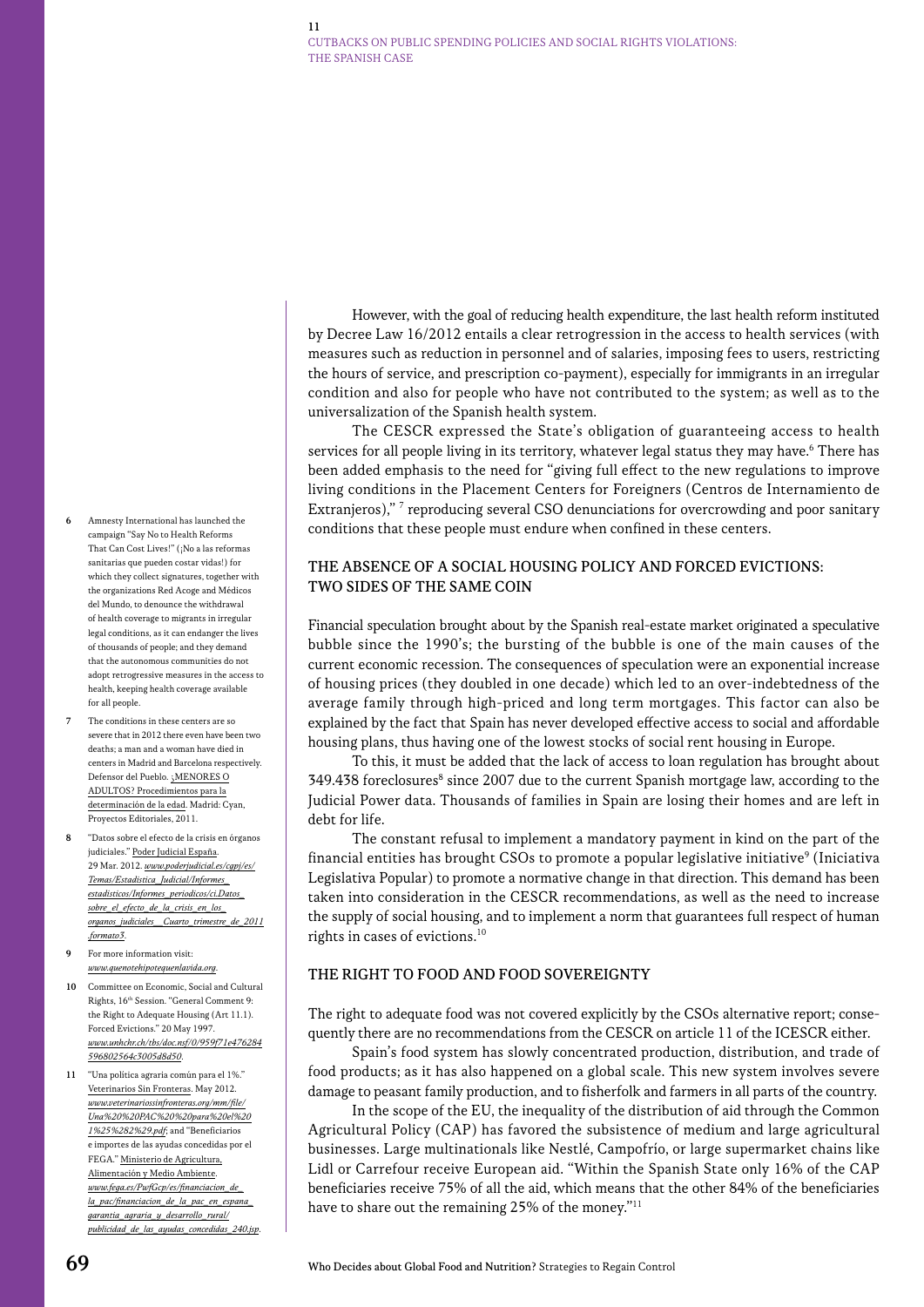In Spain, the abandon of the agricultural sector has been constant. In 1976, the active agricultural population made up some 25% of the total, a decade later it was 18%, and then in 2002 it only represented 7%; in the last few years it has only made up about 4%.12 In Catalonia, alone, between 1962 and 1999 over 60% of the then existing farms have disappeared.<sup>13</sup>

Within the context of the recent economic crisis, the Red Cross had for the first time to call for food aid for Spain during the first half of 2012, when faced with the demand of people in a state of vulnerability. In the past year, both the Red Cross and Caritas have declared an increase of 20% over the previous year of people requiring food aid.<sup>14</sup>

The unsustainable food system has caused the growth of peasant movements, consumer cooperatives, and development and human rights associations which are working for food sovereignty in Spain. The fight to prohibit the planting of transgenic crops, the support for ecological agriculture (not only in producing but also in consuming), the promotion of local consumption, and the defense of lands threatened by speculation (as in the case of Eurovegas<sup>15</sup> or the reform of the old port in Barcelona,<sup>16</sup> among others), are some of the principal lines being followed to show that a more just alternative model exist that guarantees the right to adequate food for the Spanish people.

#### **CONCLUSION**

The Committee's recommendations have raised the alert regarding some of the policies that involve cutting public expenditure. At the same time, they have urged the Spanish State to adopt legislative measures to guarantee economic, social and cultural rights on a equivalent level to that of political and civil rights. Also, it was recommended that the State guarantee the essential content, however minimal, of all of the rights enshrined in the ICESCR when adopting austerity measures. Nonetheless, it should be pointed out that there was no express mention of the right to adequate food in these recommendations, nor in the alternative report, as has already been mentioned.

Finally, going back to the data from 2010, we affirm that in regard to achieving effective progress in the realization of the ESCR, the situation has deteriorated even more. Some data illustrating this statement could be the increase in the number of unemployed from 19.1% (March 2010) to 22.85% (December 2011)<sup>17</sup> or the increase in people receiving food aid to over 2 million (5%) compared to 1.5 million in 2008.18

The recommendations that can be found in the article about Spain in the Right to Food and Nutrition Watch 2010 which were made based on data from 2010 continue to be pertinent and urgent.19 As for the right to adequate food, we must continue to insist upon the necessity of tackling structural reforms on the part of the Spanish State in order to transform the present industrial food system, and to create a new model based on the respect, the protection, and the fulfillment of all human rights. To this end, we will continue to call for market regulation and for a social model of sustainable agriculture by means of agroecologic production and the development of local markets to promote local consumption.

- 12 Gonzáles, Enrique "La Unión Europea y la crisis alimentaria. Impactos de la política agraria común en el derecho a una alimentación adecuada." Observatori DESC. 2011. 69.
- 13 Badal, Marc, et al. "Arran de terra; indicadors participatius de Sobirania Alimentaria a Catalunya." IEEEP-Entrepobles, 2010. 60. [www.ieeep.net/sobirania-alimentaria/](www.ieeep.net/sobirania-alimentaria/documents/InformeFinal.pdf) [documents/InformeFinal.pdf](www.ieeep.net/sobirania-alimentaria/documents/InformeFinal.pdf).
- 14 Hidalgo, Susana. "Sin dinero para comer cada día." Público. 16 June 2011. [www.publico.](www.publico.es/espana/382200/sin-dinero-para-comer-cada-dia) [es/espana/382200/sin-dinero-para-comer](www.publico.es/espana/382200/sin-dinero-para-comer-cada-dia)[cada-dia](www.publico.es/espana/382200/sin-dinero-para-comer-cada-dia); and "Cruz Roja pide ayuda … para Espana." Prode. 28 June 2012. [www.prode.es/](www.prode.es/seccion/Noticias/pub/1949/v/-1) [seccion/Noticias/pub/1949/v/-1](www.prode.es/seccion/Noticias/pub/1949/v/-1).
- 15 For more information visit: <www.aturemeurovegas.wordpress.com>.
- 16 For more information visit: <www.defensemportvell.wordpress.com>.
- 17 Instituto Nacional de Estadística, op. cit.
- 18 See fn. 13.
- 19 Right to Food and Nutrition Watch: Land Grabbing and Nutrition, Challenges for Global Governance. Heidelberg, Stuttgart, and Utrecht: Brot für die Welt, FIAN International and ICCO, 2010. 79–82.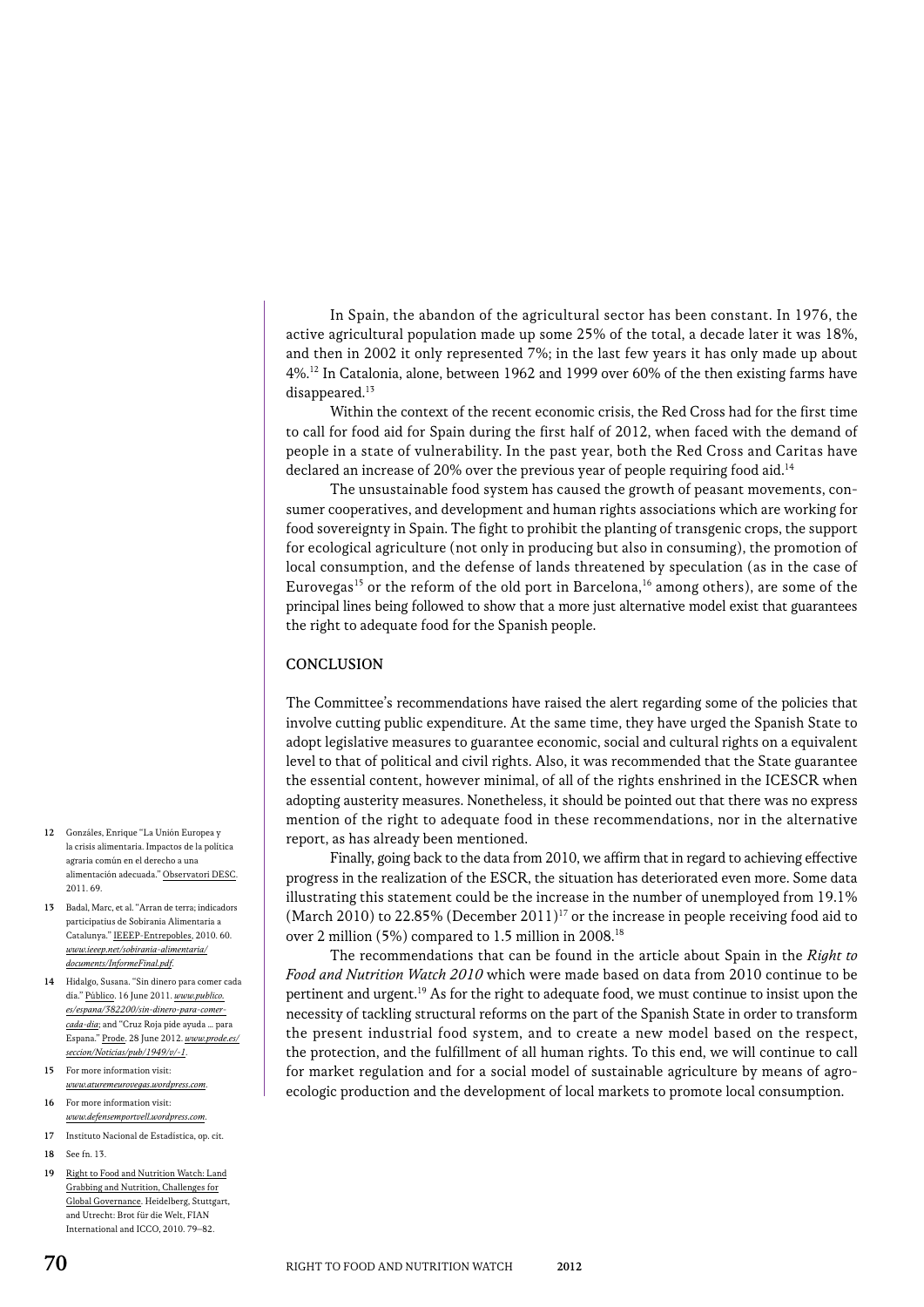# 12 Inequality and Dependence in Post NAFTA Rural Mexico

## Marcos Arana Cedeño<sup>1</sup>

Mexico is a country of great geographical and cultural diversity, but it also counts among those countries with greater social inequality. To a large extent, these inequalities prevail, and in some cases are deepened, by prolonged and recurrent economic crises.

1 Marcos Arana Cedeño is a member of IBFAN and WABA, director of CCESC (Training and Education Center on Ecology and Health for Peasants), and researcher for INNSZ (Mexico National Institute of Nutrition), OBSCIUDES, Defensoría del Derecho a la Salud, and Espacio DESC.

The author would like to thank Pablo de la Vega, Biraj Patnaik and Ana María Suárez Franco for their valuable help in the review of the article. The content of the article is the sole responsibility of the author.

- 2 Espinosa, Luz, and Herlinda Madrigal. "Debilitamiento de la agricultura de alimentos básicos y cambios en el patrón de consumo de alimentos en el medio rural mexicano" in Salinas, Argelia, Ed. Crisis Alimentaria, TLCAN y Soberanía en el México actual. Mexico: Inst. Investigaciones Económicas, UNAM, 2008. 3–21.
- 3 "U.S.-Mexico at a Glance." U.S Department of State, 2011. [http://mexico.usembassy.gov/](http://mexico.usembassy.gov/eng/eataglance_trade.html) [eng/eataglance\\_trade.html](http://mexico.usembassy.gov/eng/eataglance_trade.html).
- 4 2010 data: "Balanza Comercial de México." Instituto Nacional de Estadística y Geología. Mexico, 2010. [www.inegi.org.mx/prod\\_serv/](www.inegi.org.mx/prod_serv/contenidos/espanol/bvinegi/productos/continuas/economicas/exterior/mensual/bcm/bcm.pdf) [contenidos/espanol/bvinegi/productos/](www.inegi.org.mx/prod_serv/contenidos/espanol/bvinegi/productos/continuas/economicas/exterior/mensual/bcm/bcm.pdf) [continuas/economicas/exterior/mensual/bcm/](www.inegi.org.mx/prod_serv/contenidos/espanol/bvinegi/productos/continuas/economicas/exterior/mensual/bcm/bcm.pdf) [bcm.pdf](www.inegi.org.mx/prod_serv/contenidos/espanol/bvinegi/productos/continuas/economicas/exterior/mensual/bcm/bcm.pdf); 1961 data: FAO Stats, 2010. [www.faostat.fao.org/site/368/DesktopDefault.](www.faostat.fao.org/site/368/DesktopDefault.aspx?PageID=368#ancor) [aspx?PageID=368#ancor](www.faostat.fao.org/site/368/DesktopDefault.aspx?PageID=368#ancor).
- 5 Morales, Roberto. "Se dispara importación mexicana de maíz blanco en el 2011." El Economista. 19 Jan. 2012. [www.eleconomista.com.mx/industrias/](www.eleconomista.com.mx/industrias/2012/01/19/se-dispara-importacion-mexicana-maiz-blanco-2011) [2012/01/19/se-dispara-importacion-mexicana](www.eleconomista.com.mx/industrias/2012/01/19/se-dispara-importacion-mexicana-maiz-blanco-2011)[maiz-blanco-2011](www.eleconomista.com.mx/industrias/2012/01/19/se-dispara-importacion-mexicana-maiz-blanco-2011).
- 6 Calva, José L. TLCAN: hacia una Etapa Superior de Integración Económica. Mexico: Instituto de Investigaciones Jurídicas de la UNAM, 2008. [www.biblio.juridicas.unam.mx/](www.biblio.juridicas.unam.mx/libros/6/2904/16.pdf) [libros/6/2904/16.pdf](www.biblio.juridicas.unam.mx/libros/6/2904/16.pdf).
- 7 Ibid.
- 8 IFAD. "Rural Poverty in Mexico." Rural Poverty Portal. [www.ruralpovertyportal.org/](www.ruralpovertyportal.org/web/guest/country/home/tags/mexico) [web/guest/country/home/tags/mexico](www.ruralpovertyportal.org/web/guest/country/home/tags/mexico); and Rosenzweig, Andrés. El Debate sobre el Sector Agropecuario en el Tratado de Libre Comercio de América del Norte. Serie de Estudios y Perspectivas. Mexico: UN Publications, 2005. [www.eclac.org/](www.eclac.org/publicaciones/xml/5/21085/Serie%2030-vf.pdf) [publicaciones/xml/5/21085/Serie%2030-vf.pdf](www.eclac.org/publicaciones/xml/5/21085/Serie%2030-vf.pdf).
- IFAD, op. cit.

10 Ibid.

For several decades, rural Mexico has been regarded as a static area of widespread poverty, yet the livelihoods of the people who live there have changed dramatically over the last two decades as a consequence of the North American Free Trade Agreement (NAFTA). This agreement was reached by the United States, Canada, and Mexico in 1994, and it instituted a fifteen-year schedule for the phasing out of tariffs as well as the suppression of a variety of fees and other hindrances to encourage free trade between the three North American countries. Yet Mexico's agricultural trade balance remained negative, primarily with the United States $2.3$  and the country became increasingly dependent on food imports to guarantee the food security of its population. In 1961, Mexico was highly self-sufficient in the production of major agricultural products (only 0.5% of the national supply of maize, 0.1% of rice and 1.3% beans were imported) and although a significant part of the production came from some highly productive regions, the rest of the production came from a countless number of producers and regions. In 2010, the percentages of imports were 23.6% for maize, 82.6% for rice and 7.2% for beans.<sup>4</sup> In the cycle 2011–2012 the production of maize fell by 9% due to an extensive drought, so imports of maize rose by 6% in comparison with the previous year, reaching a total of 15.4 million tons metric of imported maize.<sup>5</sup>

During the first fourteen years of NAFTA (1994–2008) minimum wages lost a third of their purchasing power.<sup>6</sup> Furthermore, agricultural revenues fell drastically: corn farmers lost 36.2% of revenues while bean producers lost 21% compared to those from the 1991–1993 period.7

Today Mexico has ceased to be a rural country. Only 22% of its 113 million inhabitants are still living in rural areas and less than a third of this population is linked to agricultural activities.<sup>8</sup> But this is where poverty hits harder as more than 60% of the rural population live in poverty.9 The vast majority of the indigenous population is living outside the cities, below the poverty line. In Oaxaca, Chiapas, and Guerrero States, extreme poverty affects more than half of the population.10

#### Liberalization, poverty and migration

Between 1991 and 1995, as a step to prepare the agricultural sector for the liberalization of the market demanded by the economic integration envisaged as part of NAFTA, Mexico made several changes in the constitution that significantly modified the characteristics of possession, use, and alienation of land. These changes stimulated the development of a new model of agricultural production based on industrial large scale production. These farming systems have not only concentrated considerable amounts of land, water, and economic resources, but also have been disproportionally benefited by governmental agricultural programs. The new agricultural policy has focused government support on strengthening the productive and exporting capacities of medium and large scale agricultural systems, which have received direct support and tax benefits significantly greater than those received by small producers, although the latter constitute the vast majority of producers, as 80% of Mexican farmers own less than five hectares of land.<sup>11</sup> Inherent to this type of production, the participation of multinational companies in these farming systems is significant: as owners, as part of the chains of production, or through the sale of agricultural supplies (pesticides, fertilizers, seeds) and machinery absorbed by these systems.

However, since 1994 the contribution of agriculture to the GDP shrank importantly so as its contribution to the country's total exports.<sup>12</sup> Basic grain imports without tariffs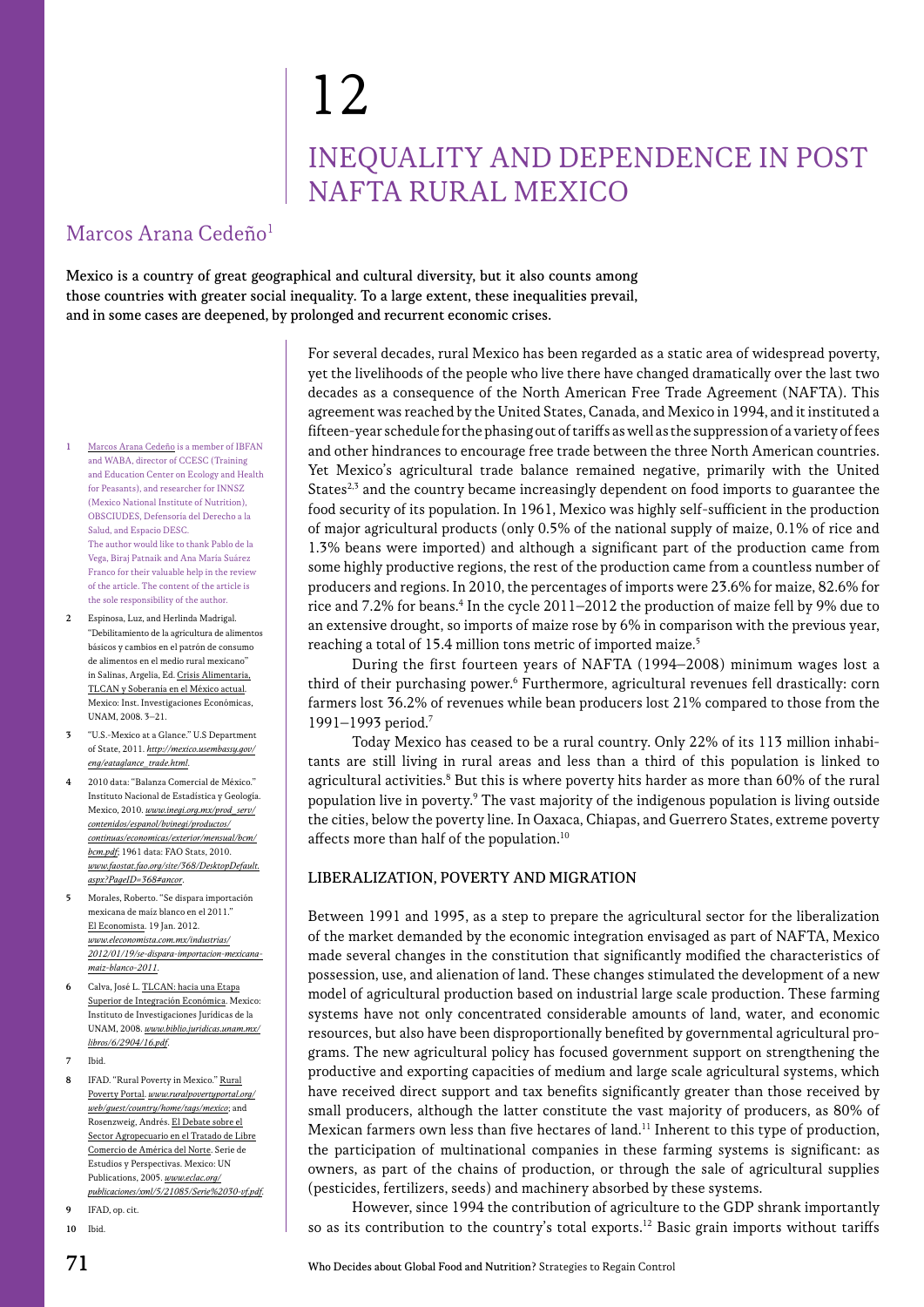- 11 Report of the Special Rapporteur on the right to food, Olivier de Schutter. "Mission to Mexico." UN Human Rights Council. 17 Jan.2012. 7. [www.srfood.org/images/stories/](www.srfood.org/images/stories/pdf/officialreports/20120306_mexico_en.pdf) [pdf/officialreports/20120306\\_mexico\\_en.pdf](www.srfood.org/images/stories/pdf/officialreports/20120306_mexico_en.pdf). This document is available on the Watch website: [www.rtfn-watch.org/en/home/](http://www.rtfn-watch.org/en/home/watch-2012/main-sources) [watch-2012/main-sources](http://www.rtfn-watch.org/en/home/watch-2012/main-sources).
- 12 De Ita Rubio, Ana. Los Impactos Socioeconómicos y Ambientales de la Liberación Comercial de los Granos Básicos en el Contexto del TLCAN: el Caso de Sinaloa. Mexico: Centro Mexicano de Derecho Ambiental, 2003. [www.vv.cec.org/](www.vv.cec.org/Storage/49/4114_DeIta_es.pdf) [Storage/49/4114\\_DeIta\\_es.pdf](www.vv.cec.org/Storage/49/4114_DeIta_es.pdf).
- 13 Acosta Reveles, Irma L. "Ingreso rural y ocupación agrícola en México en el marco del TLCAN." Revista Trabajadores 67 (2008): 41–45.
- 14 De Schutter, op. cit.; and quoting "Agricultural and Rural Development Public Expenditures Review." World Bank. 2009. x.
- 15 Mestries, Francis. "Globalización, Crisis Agrícola y Migración Internacional." La Jornada del Campo. 12 Feb. 2008. [www.jornada.unam.mx/2008/02/12/](www.jornada.unam.mx/2008/02/12/exodo.html) [exodo.html](www.jornada.unam.mx/2008/02/12/exodo.html).
- 16 SEDESOL. Tendencias recientes de la migración interna de los jornaleros agrícolas. Mexico: SEDESOL, 2006.
- 17 Rojas Rangel, Teresa. "Crisis and Rural Migration Cost in Mexico." Revista de Ciencias Sociales de la Universidad Iberoamericana 8 (2009): 40–81.
- 18 Cleaver, Harry M. "The Zapatista Effect: the Internet and the Rise of an Alternative Political Fabric." Journal of International Affairs 51.2 (1998): 621–640.
- 19 Turner, Bethany. "Corn Coalitions: Struggles for Food Sovereignty in Mexico." Politics and Culture. 27 Oct. 2010. [www.politicsandculture.org/2010/10/27/](www.politicsandculture.org/2010/10/27/corn-coalitions-struggles-for-food-sovereignty-in-mexico) [corn-coalitions-struggles-for-food-sovereignty](www.politicsandculture.org/2010/10/27/corn-coalitions-struggles-for-food-sovereignty-in-mexico)[in-mexico](www.politicsandculture.org/2010/10/27/corn-coalitions-struggles-for-food-sovereignty-in-mexico).
- 20 Ávila Abelardo C., Jesús J. Flores, and Gabriela Rangel. La Política Alimentaria en México. Mexico: CEDRSSA, 2011. 76.

increased more rapidly than envisaged in the treaty, and the amount of imports since 1995 has exceeded all estimates. The increasing imports of low cost US heavily subsidized grains provoked a marked decrease in the value of local agricultural production. This dramatically affected domestic grain producers causing significant losses that resulted in discouraging production and increasing poverty, especially among small-scale producers. This situation was aggravated by a simultaneous increase in the price of inputs for agricultural production, the decline of public investment for agriculture, the dismantling of CONASUPO, a government agency that provided services for the collection, storage and marketing of grain, as well as the cancellation of preferential loans for farmers.<sup>13</sup>

The increasing asymmetries between the majority of small-scale producers using traditional techniques of productivity aimed for self-consumption or local markets and the small segment composed by agro exporters and agroindustry have contributed to deepening social and economic inequality in the Mexican countryside. This power unbalance has been cemented by a multitude of government programs. On this issue, the UN Special Rapporteur on the right to food stated in his report on Mexico: "[…] some programs in support of agricultural production disproportionately benefit the wealthiest producers in the wealthiest part of the country, increasing inequality in the rural areas […]," and that "agricultural spending is so regressive that it cancels out about half the redistributive impact of rural development spending."14The Rapporteur also noted that less than 8% of the resources used in agriculture are addressed to the most vulnerable producers.

This situation has also forced a significant internal migration. Every year Mexican fields witness the exodus of hundreds of thousands of young people who see no opportunities for development at home. Many regions of the country, which were productive thirty years ago, are now unproductive or uninhabited. Those who still live there are mainly women, children, and elderly people. In numerous rural communities, most of the income comes from remesas (remittances) or cash transfers from social programs implemented by the government. In fact, 10% of the households receive remittances which represent an average of 15% of their total income.<sup>15</sup> According to government sources, more than 405.712 peasant families migrate seasonally from the poorest regions of the south and southeast of the country to work in crop fields in the north and the centre of Mexico.<sup>16</sup> This mechanism provides endless supply of cheap labor for industrial agricultural systems. Besides its impact in eroding traditional rural communities, it provokes a strong use of child labor (on average, 24.3% of this migrant labor force are children).<sup>17</sup> The use of child labor varies by type of crop and, in some cases, is higher than 50%.

Due to this process of loss of rurality, many of the cultural traits that were highly symbolic or functionally linked to agricultural activities have been eroded. Many of the cultural traits related to agriculture which still exist are embodied by indigenous peoples and their daily practices, consisting in countless forms of resistance, some of which have combined broader forms of resistance such as the Zapatista uprising in 1994 in the autonomous regions created in Chiapas and other parts of Mexico, as well as the movements "El Campo no Aguanta más" (The Countryside Stands No More) and "Sin Maíz no hay País" (Without Corn There Is No Country), which denounce the effects of NAFTA and claim for its renegotiation.18,19

#### Final considerations

The liberalization of trade due to NAFTA brought a detrimental effect on the most vulnerable producers mainly due to the dumping effect inflicted by the massive imports of subsidized products from the United States.

Nowadays, Mexico has lost its food self-sufficiency and its food sovereignty. Fourfifths of the rice and a third of the maize consumed in the country are already being imported.<sup>20</sup>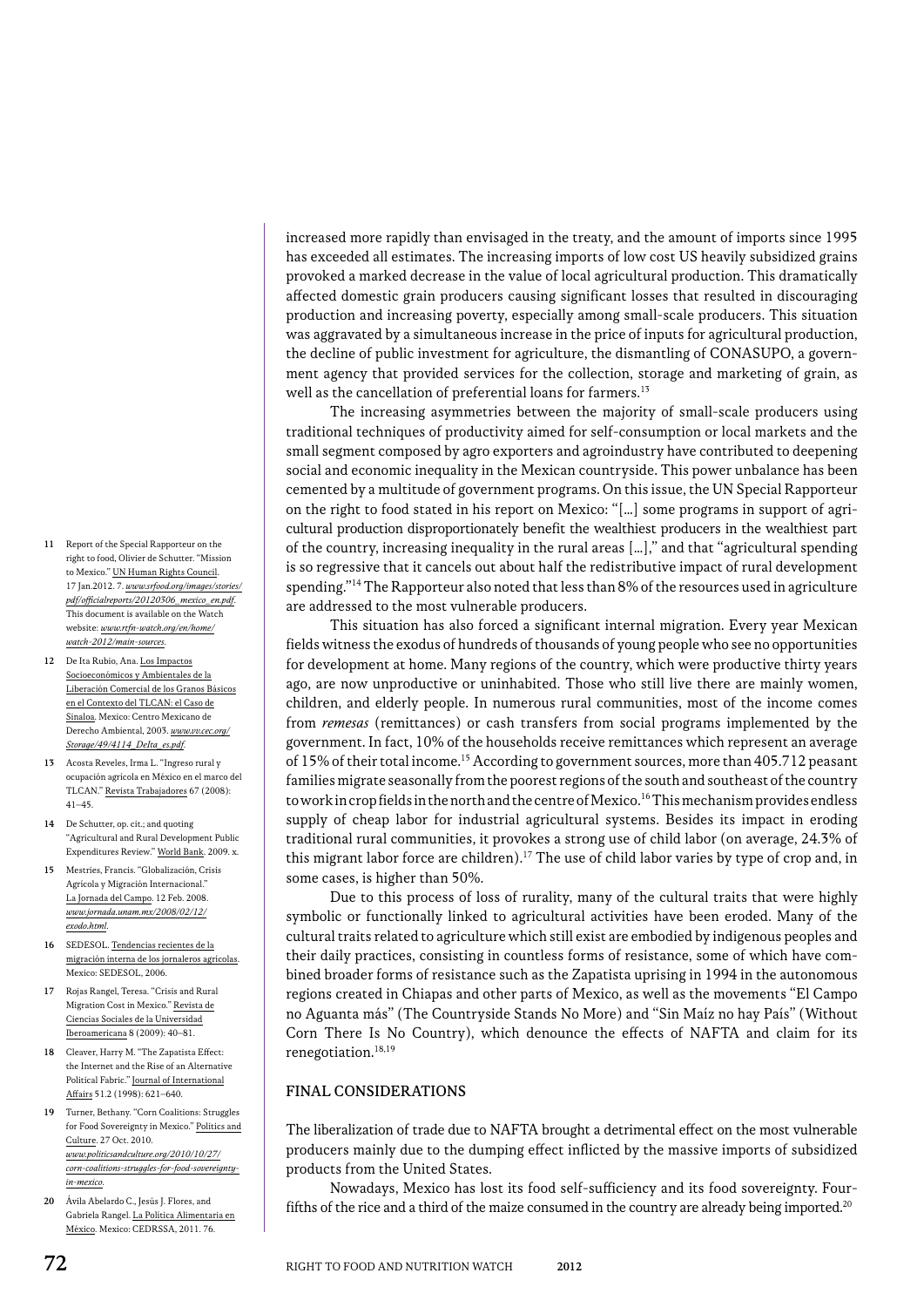Emergent phenomena pose additional threats that will very likely force Mexico to increase food imports during the next years. These have been caused by the severe drought that today affects vast productive regions of the country as well as the difficulties inflicted to farming by the violence perpetrated by criminal gangs.

Duplication of programs, lack of transparency and accountability, as well as the delivery of resources without a complete register of producers, political clientelism and corruption are some of the problems that aggravate this situation.

The allocation of resources to support small farmers whose aim is to strengthen their technical capabilities and promote more sustainable forms of production is still very incomplete. It is important to significantly increase the resources to support the poorest farmers of the country living in the most disadvantaged areas. This can be achieved by redirecting resources away from the programs that have not contributed to reduce inequality in the countryside.

Mexico spends a large amount of financial resources on food assistance programs, a big proportion of which are addressed to rural poor regions. Nearly all of the food purchased by the government for this purpose is imported or produced by large scale farmers in different regions of the country. Thus, the existence of multiple—and often overlapping—food assistance programs result in dependency and discouragement of local production. The program *oportunidades* spends the equivalent of \$60 million annually in food assistance.<sup>21</sup> In Chiapas, one of the states with the highest number of poor farmers, resources for food assistance are bigger to those intended to support agricultural production of small farmers.<sup>22</sup> This trend could be reverted if the programs to combat malnutrition included strengthening of the productive capacity of small scale farmers. However, achieving this purpose not only requires improving coordination between institutions and monitoring transparency in the use of resources, but also demands the establishment of recourse mechanisms.

In April 2011, after a long struggle waged for nearly two decades by farmers' organizations, academics, and NGOs, the right to food was incorporated into the Mexican constitution. During the forums and discussions that finally led to its adoption, innumerable data and testimonies on the causes and effects of inequality in the countryside caused by NAFTA were presented. The Mexican State has now the duty of implementing without delay effective measures to reduce them; undoubtedly, one of these must be the protection and encouragement of small scale production. These measures should include another old demand: the establishment of trade safeguards to protect domestic production of corn and beans. To a large extent, Mexican food sovereignty will depend on these measures. The contribution of organized civil society will be to expand and strengthen mechanisms for monitoring and verification of compliance with the new constitutional provisions.

- 21 "Suplementos alimenticios, auditoría financiera y de cumplimiento." Auditoría Superior de la Federación. Mexico 2010. [www.asf.gob.mx/Trans/Informes/IR2010i/](www.asf.gob.mx/Trans/Informes/IR2010i/Grupos/Desarrollo_Social/2010_0926_a.pdf) [Grupos/Desarrollo\\_Social/2010\\_0926\\_a.pdf](www.asf.gob.mx/Trans/Informes/IR2010i/Grupos/Desarrollo_Social/2010_0926_a.pdf).
- 22 "Presupuesto de Egresos del Estado de Chiapas para el Ejercicio Fiscal 2012." Government of Chiapas. Mexico. 30 Dec. 2011. [www.haciendachiapas.gob.mx/](www.haciendachiapas.gob.mx/contenido/Marco_Juridico/Informacion/Estatal/Decretos/PDF_1decretos2012.pdf) [contenido/Marco\\_Juridico/Informacion/](www.haciendachiapas.gob.mx/contenido/Marco_Juridico/Informacion/Estatal/Decretos/PDF_1decretos2012.pdf) [Estatal/Decretos/PDF\\_1decretos2012.pdf](www.haciendachiapas.gob.mx/contenido/Marco_Juridico/Informacion/Estatal/Decretos/PDF_1decretos2012.pdf).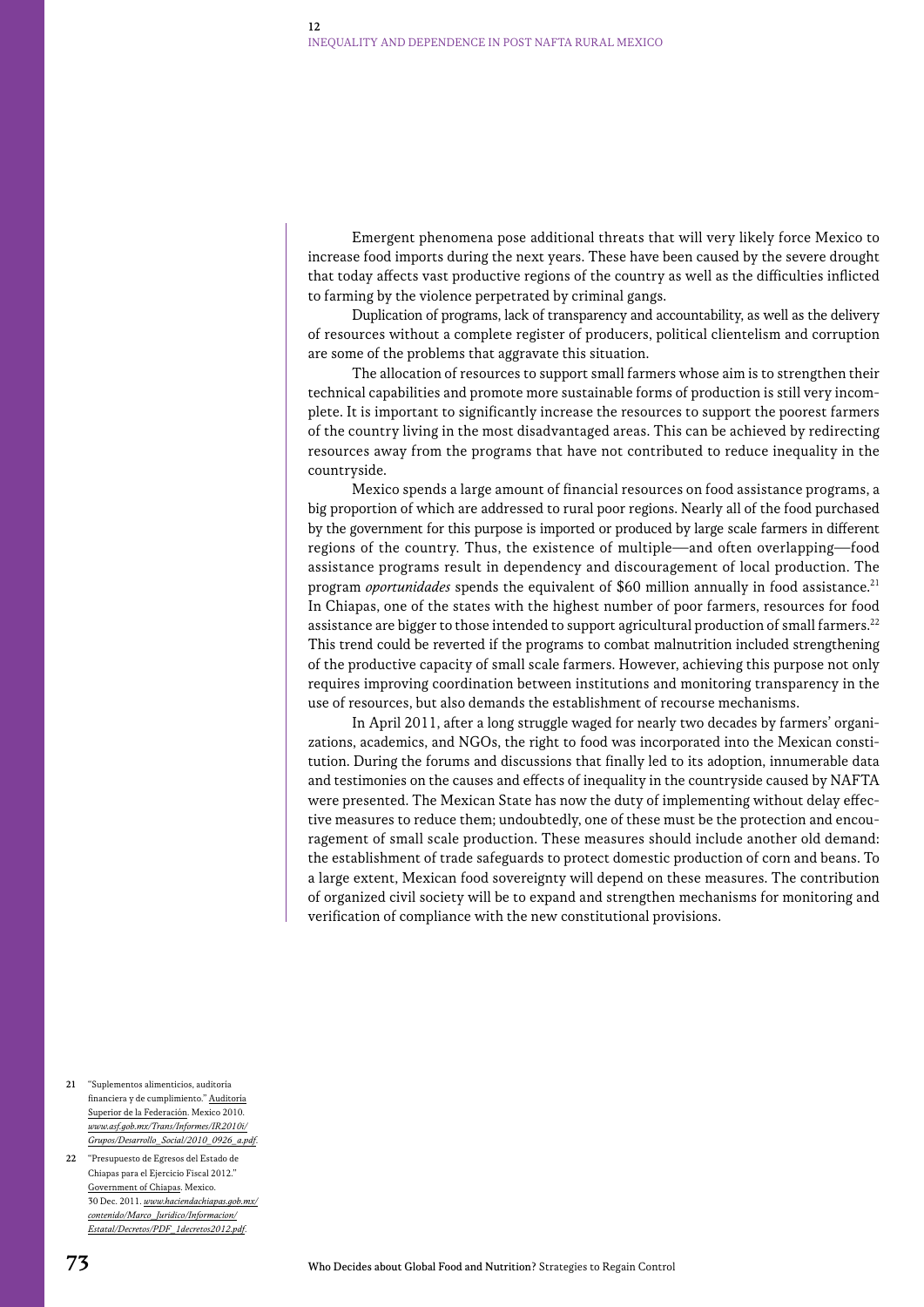## 13

## Strong Agribusiness and a Weak **STATE:** the Equation Generating Hunger in **PARAGUAY**

#### Milena Pereira Fukuoka1

Over the past two decades, the agro-exporter economic model, historically predominant in Paraguay, has become even stronger. This is due not only to the growing international demand for livestock and grain for feed of various types of cattle, but also to a marked withdrawal on the part of the State in its control over monopolies, market regulation, coordination of the agribusiness policies, and the promotion of peasant agriculture since the early 1990s.

1 Milena Pereira Fukuoka is an attorney specialized in human rights. She is a member of the Investigation Team for Food Sovereignty and Right to Food from Base I.S. She is also a member of the Seed Group FIAN Paraguay. The author would like to thank Fernanda Siles and Ana María Suarez Franco for their valuable help in the review of this article. The content of the article is the sole responsibility of the author. This article was originally written in Spanish. This article was written before the impeachment without due process in July 2012 which led to the dismissal from office of President Fernando Lugo.

- 2 "Commodities by Country." FAOSTAT. 2009. <http://faostat.fao.org/site/339/default.aspx> and <http://faostat.fao.org/site/342/default.aspx>.
- 3 "Paraguay cierra 2010 como sétimo exportador de carne." Ultima Hora. 24 Dec. 2010. [www.ultimahora.com/](www.ultimahora.com/notas/389434-Paraguay-cierra-2010-como-septimo-exportador-de-cane) [notas/389434-Paraguay-cierra-2010-como](www.ultimahora.com/notas/389434-Paraguay-cierra-2010-como-septimo-exportador-de-cane)[septimo-exportador-de-cane](www.ultimahora.com/notas/389434-Paraguay-cierra-2010-como-septimo-exportador-de-cane).
- 4 Palau, Tomas, et al. Social and Environmental Impact of Soy in Paraguay. Asunción: Base I.S, 2010. 7.
- 5 This is a consistent national tax burden of only 13% of the GDP while in Latin American it makes up an average of 19% of the GDP. "Trade Policy Review." Trade Policy Review Body, WTO. 23 Mar. 2011. [http://docsonline.](http://docsonline.wto.org/imrd/gen_searchResult.asp?RN=0&searchtype=browse&q1=%28+%40meta%5FTitle+Paraguay%29+and+%28+%28+%40meta%5FSymbol+WT%FCTPR%FCG%FC%2A+%29%29&language=3) [wto.org/imrd/gen\\_searchResult.asp?RN=0&se](http://docsonline.wto.org/imrd/gen_searchResult.asp?RN=0&searchtype=browse&q1=%28+%40meta%5FTitle+Paraguay%29+and+%28+%28+%40meta%5FSymbol+WT%FCTPR%FCG%FC%2A+%29%29&language=3) [archtype=browse&q1=%28+%40meta%5FTit](http://docsonline.wto.org/imrd/gen_searchResult.asp?RN=0&searchtype=browse&q1=%28+%40meta%5FTitle+Paraguay%29+and+%28+%28+%40meta%5FSymbol+WT%FCTPR%FCG%FC%2A+%29%29&language=3) [le+Paraguay%29+and+%28+%28+%40meta](http://docsonline.wto.org/imrd/gen_searchResult.asp?RN=0&searchtype=browse&q1=%28+%40meta%5FTitle+Paraguay%29+and+%28+%28+%40meta%5FSymbol+WT%FCTPR%FCG%FC%2A+%29%29&language=3) [%5FSymbol+WT%FCTPR%FCG%FC%2A+](http://docsonline.wto.org/imrd/gen_searchResult.asp?RN=0&searchtype=browse&q1=%28+%40meta%5FTitle+Paraguay%29+and+%28+%28+%40meta%5FSymbol+WT%FCTPR%FCG%FC%2A+%29%29&language=3) [%29%29&language=3](http://docsonline.wto.org/imrd/gen_searchResult.asp?RN=0&searchtype=browse&q1=%28+%40meta%5FTitle+Paraguay%29+and+%28+%28+%40meta%5FSymbol+WT%FCTPR%FCG%FC%2A+%29%29&language=3).
- 6 National Agricultural Census. San Lorenzo: Ministry of Agriculture and Livestock, 2008.
- Méndez Rheineck, Jorge, et al., Sector Rural Paraguayo: una Visión General para un Diálogo Informado, Asunción: UNDP, 2010. 58. [www.undp.org.py/odh/fotos/](www.undp.org.py/odh/fotos/publicaciones2/id8_pub1.pdf) [publicaciones2/id8\\_pub1.pdf](www.undp.org.py/odh/fotos/publicaciones2/id8_pub1.pdf).
- 8 Truth and Justice Comission. Final Report on Ill-gotten Lands. Asunción: TJC, 2008.26.

In 2008, Paraguay ranked sixth as world producer and fourth as world exporter of  $\text{soy,}^2$ while in 2010 it ranked seventh as world exporter of bovine cattle.<sup>3</sup>

The main companies benefitting from soy production are foreign transnational firms, which are involved in the imports and sale of inputs along with the gathering and exporting of grain, oil, and flour. These companies work with a large margin of profit<sup>4</sup> since the exports of grain are tax exempt and corporate income tax is quite low, especially in comparison to those of other countries in the region.<sup>5</sup>

The Paraguayan experience demonstrates exactly how a sharp increase in the production of commodities for exports—within the context of a global food system coupled with neoliberalism and a weakened State—generates selective economic growth. Thus, this record-breaking production and exportation of grain and meat has taken place along with a growth in poverty, a displacement of peasant and indigenous agriculture, the reduction of employment, an even larger concentration of income and land, an increase in environmental degradation, and the intensification of emigration from the country to the cities and other countries.

- Between 1991 and 2008<sup>6</sup> the national agricultural area grew some 35%; however, the total number of rural estates shrank by 5.7%. This decrease affected the small and medium sized properties while the large rural properties grew. The statistics indicate that between 1991 and 2008 the expansion of the agricultural lands meant new areas open to cultivation or to cattle for the large agricultural properties. The most important growth, especially for the large agricultural holders, took place in the Western Region or Chaco, taking over old indigenous territories or lands with a fragile ecosystem balance. In the eastern region, the growth in area of the large farms had been occurred by adding new lands and displacing peasant and indigenous families from their farms and territory.
- The Gini Index for land concentration calculated by the FAO was 0.93 for Paraguay, the highest in the world. This number corresponded to data from the Agricultural Census of 1991. It can be estimated that it would now reach 0.94 considering the data from the Agricultural Census 2008,<sup>7</sup> implying even more inequality.
- Along with this condition comes perhaps an even more difficult situation of illegal grants of lands to those who are not beneficiaries of the Agrarian Statute which were made during the Stroessner dictatorship (1954–1989) and the following regimes. According to official data, between 1954 and 2003 7.8 million ha (19.3% of the country) was granted to politicians and businessmen who supported the regime.<sup>8</sup> Meanwhile, the country has continued until this very day without a unified cadastre of rural land ownership, demonstrating the State's weakness in providing even minimal legal guarantees.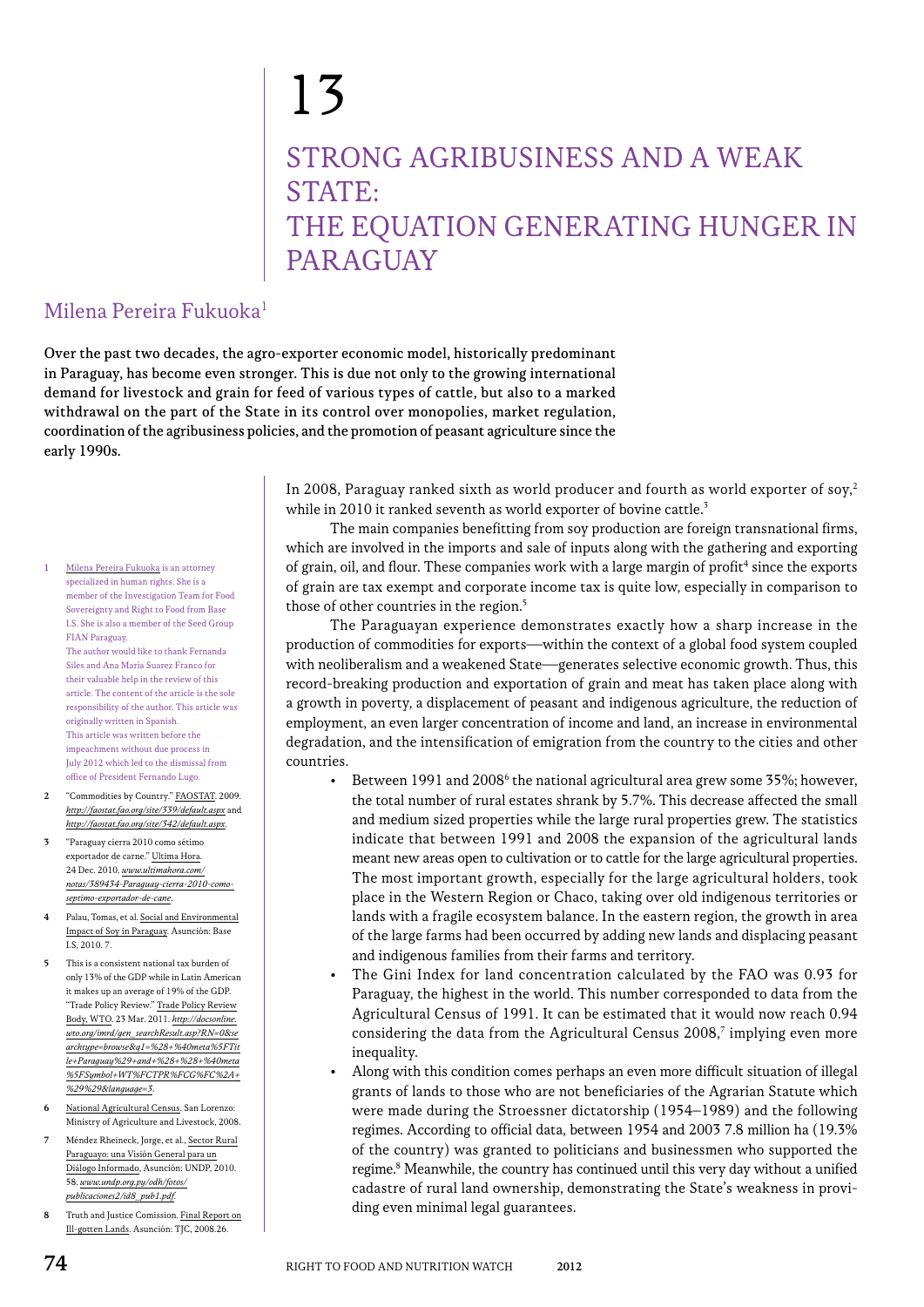- In regard to poverty the percentage of the population living in poverty and extreme poverty has been growing steadily since 1995, reaching its highest index for overall poverty in 2002. Right now 48.9% of the rural population lives beneath the poverty line, and the most severe pockets of poverty are found in rural areas rather than in urban environs.<sup>9</sup>
- At the same time it is estimated in the past few years that the annual rural-urban migration is of approximately 90,000 people.<sup>10</sup> International immigration has also increased over and above the 2.3% annual population growth rate.<sup>11</sup>

The deterioration of peasant and indigenous family agriculture has caused the decrease in a diversified production of food items for local consumption. Products that have formed part of national food base, like beans and peanuts, have been reduced by more than 20% and 30% respectively in the last twenty years despite the growth in population. Together with this, official data shows an increase in volume of food importation, specially fruits and vegetables. This data can be read as a reduction in food security for the general population, placing the civil society in a position of greater vulnerability if faced with a crisis.

Another central aspect is connected with food availability and its economic accessibility relative to the production and commercialization of meat. The country moved from exporting livestock products worth \$42.9 million in 1995 to exportation worth \$418 million in 2006. At the same time the consumption of meat per capita within the country —a figure which is based on an average, not taking social level into consideration—shifted from 77 kg per year in 1995 to 32 kg in 2005, which was the largest reduction in all Latin America.<sup>12</sup> An explanation to this decrease can be found in the official meat trade statistics. In 2010, over 1.75 million bovine cattle were slaughtered from which only 15.1% were destined for internal consumption.<sup>13</sup> Unlike agricultural products, whose diversified production for local markets has decreased, bovine production has increased substantially. However, due to the great volume of exportations internal supply tends to cause excessively high prices, thus affecting directly the possibility of access to a choice of meat consumption level, especially in poor or extremely poor households, with all the negative nutritional impact involved.

Regarding food safety, the principal affectations generated by the predominant production pattern are closely related to the large amount of agrochemical substances used in monoculture. These negative externalities on food quality are increasing due to the fact that the government does not take adequate measures to control the imports and usage of such substances, or to protect the population and environment from their impact.

With relation to the groups whose right to food is most violated, the Indigenous Household Survey of 2008 indicates that 41.7% of indigenous children under the age of five suffer from chronic malnutrition, $14$  which is three times that of the national mean. Moreover, lack of access to water as well as natural disasters constitute severe problems for indigenous peoples who live in the Western Region or Chaco.

#### Food emergency

In January 2012, due to severe damage caused by a long period of drought, the executive power decreed a state of national food emergency for the production of peasant and indigenous family agriculture. This emergency situation lasted ninety days, during which the Ministry of Agriculture and Farming was in charge of coordination.<sup>15</sup>

During the month of February, the Ministry stated that the drought had caused losses of 30% to 70% to the family-owned estates' agricultural production. The strong impact of

- 9 "Principales Resultados de Pobreza y Distribución del Ingreso." Dirección General de Estadística, Encuestas y Censos Paraguay. 2011.
- ---. "Encuesta Permanente de Hogares." 2010.
- 10 Some 18.000 families from the more than 241,000 families living on lots of less than 20ha in the country. Palau, op. cit. 11.
- 11 Halpern, Gerardo. Etnicidad, inmigración y política. Buenos Aires: Prometeo, 2009. 87–88.
- 12 El Estado Mundial de la Agricultura y la Alimentación. Rome: FAO, 2009. [www.fao.](www.fao.org/publications/sofa-2009/es) [org/publications/sofa-2009/es](www.fao.org/publications/sofa-2009/es).
- 13 SENACSA. Anuario 2010 Estadística Pecuaria. Yby Yaú: Senacsa, 2010.
- 14 Sanabria, Marta. "Desnutricão: Ainda un desafio." São Paulo, 2011.
- 15 Decree N° 8282, 17 Jan. 2012.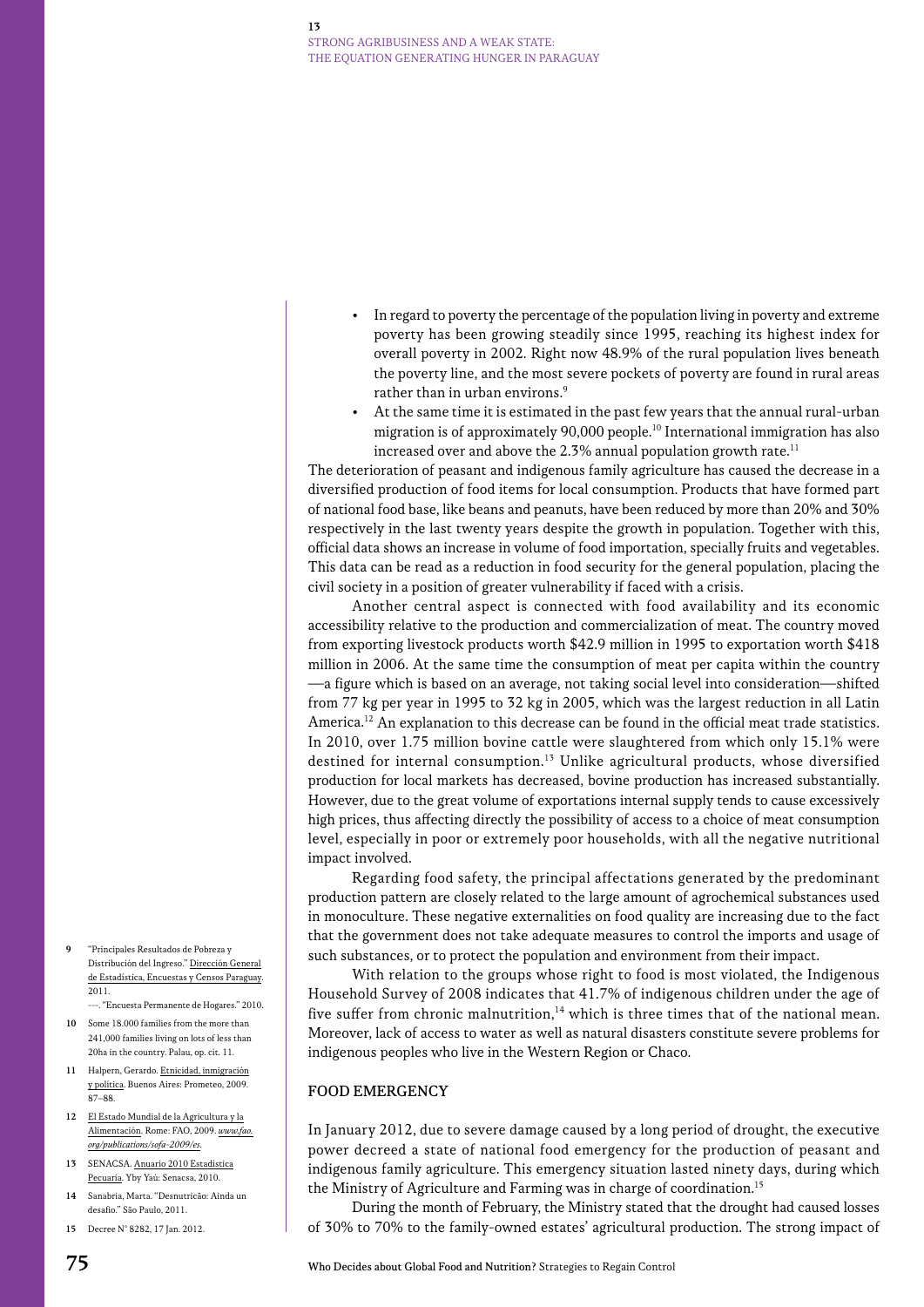the last drought on peasant and indigenous agriculture, which includes small scale producers all over the country, highlighted their extreme vulnerability as well as the clear shortage of the necessary food and seed reserves.

#### **PERSPECTIVES**

Except for a few programs promoted by the Vice Ministry of Agriculture and the Social Affairs Secretariat, most of the economic and productive measures taken since 2008 have not met up with the expectations of revenue redistribution, employment generation, and food security. In fact, it is quite the opposite. The main governmental agencies have been promoting programs that tend to increase the exporting agro-farming model even further. Examples are: the objectives for 2014 published by the Board of the Meat and Leather Sector which were promoted by the Net of Investments and Exportations of the Ministry of Industry and Commerce; the unilateral authorization of the Ministry of Agriculture and Farming for transgenic corn testing, ignoring the competencies of the Environmental Secretariat; the public investments in agrofuels; State resources given for the production by those economical sectors with high income concentration; and the persistent tributary privileges towards the agro-exporter sector. Not only this, but there are also no signs of any progress regarding agrarian reform.

Along these lines, the judiciary power notoriously breaches its duties to control the legality of public policies and to protect those people who face a threat or violation of their rights, especially of those who are in a situation of great socioeconomic and cultural exclusion. The Paraguayan congress has not contributed to any advances in the respect, protection, and fulfillment of the right to adequate food. From a human rights perspective the country is missing effective monitoring mechanisms, particularly with respect to the compliance of the State's obligations entailed by the International Covenant on Economic Social and Cultural Rights (ICESCR). Moreover, the fulfillment of the participation and transparency principles in public policies is still quite weak.

Regarding the strategies promoted by the executive power, the adoption in 2009 of a Sovereignty and Food Security National Plan (Plan Nacional de Soberania y Seguridad Alimentaria, PLANAL) has meant significant progress. Furthermore, the presentation of the Preliminary Draft for Sovereignty, Food and Nutrition Security, and the Right to Food (Anteproyecto de Soberanía, Seguridad Alimentaria y Nutricional, y el Derecho a la Alimentación) to Congress, which was written by the joint work of peasants and indigenous organizations between February and April 2012, should prove to be of importance. This draft identifies the main strategies to guarantee the right to adequate food at a national level, it builds the inter-institutional system for their implementation, and it regulates their enforcement mechanisms. Since 2011, the legislative power has the Parliamentary Front against Hunger (Frente Parlamentario contra el Hambre); it is quite likely, however, that adopting these policies successfully will require intensive civil monitoring.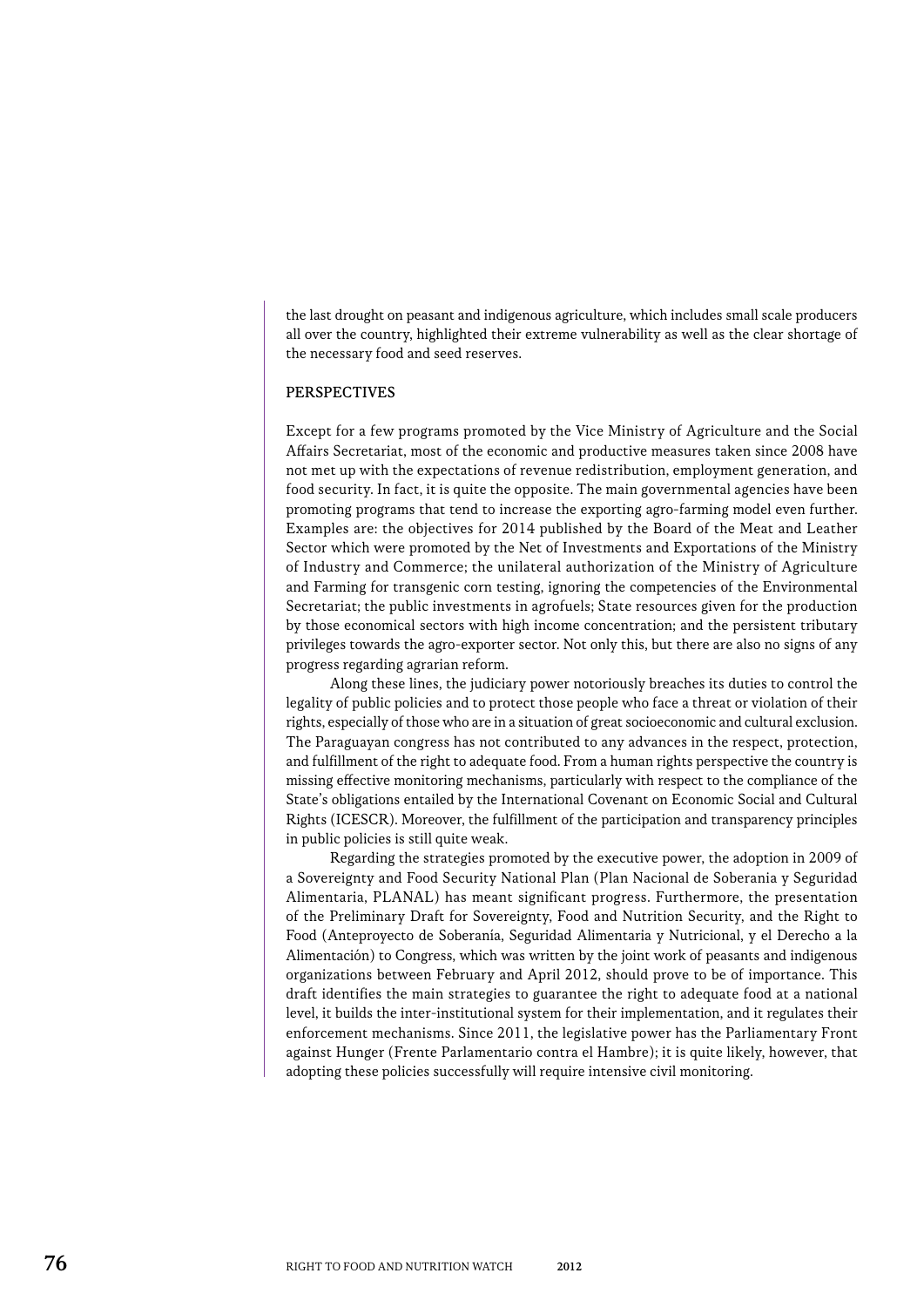## 14

### The Right to Food in Bangladesh— Analysis and Campaigning **CHALLENGES**

### $Z$ akir Hossain<sup>1</sup>

Bangladesh is one of the most densely populated countries of the world. The total population of 150 million<sup>2</sup> lives within the country's area of  $147,570$  km<sup>2</sup> which results in a density of more than  $1000$  people per km $^2$ . Due to lack of land, people are forced to settle in disaster prone areas like "Chars" (river islands and sandbanks disconnected from the mainland with little or no public infrastructure). Most parts of the country are lowlands of the Ganges-Brahmaputra floodplains which are frequently affected by severe floods. The floods erode some lands while siltation at other places leads to the emerging of new ones; thus, causing land conflicts. Additionally, tropical cyclones regularly threaten people and harvests. Climate change increases these threats and makes people migrate to the cities. Big coastal areas in the south are threatened by the predicted rise of the sea level. In Northern Bangladesh poor people are affected by recurrent "Monga," the hunger season between harvests. In many places people suffer from arsenic contaminated drinking water. Indigenous people experience discrimination and displacement, particularly in the Chittagong Hill Tracts area. Social exclusion of "Dalits" (people regarded as "untouchable") is prevalent throughout the country and the discrimination of women is widespread, having one of its main root causes in the traditional practices of dowry and early arranged marriages.

1 Zakir Hossain is a member secretary of steering committee for the Campaign for Right to Food and Social Security in Bangladesh. He is also chief executive of Nagorik Uddyog (Citizen's initiative)—a human rights and development organization, which is currently working as secretariat of the Campaign.

The author would like to thank Bernhard Walter and Martin Remppis for their valuable help in the review of the article. The content of this article is the sole responsibility of the author.

- 2 The World Bank Data, 2012. [http://data.](http://data.worldbank.org/country/bangladesh) [worldbank.org/country/bangladesh](http://data.worldbank.org/country/bangladesh).
- 3 Lin, Jiadai, Chris Lentz, and Daniella Zalcman. "Population Growth and Decline: a Comparative Study of Bangladesh and Kenya." Dan.Iella. [www.dan.iella.net/cs/](www.dan.iella.net/cs/index.html) [index.html](www.dan.iella.net/cs/index.html).
- 4 "World Economic Outlook-2011." IMF. 2011. <www.econstats.com/weo/V006.htm>.
- 5 Haque, Muhammad Sayeedul, and Masahiro Yamao. "Can Microcredit Alleviate Rural Poverty? A Case Study of Bangladesh." World Academy of Science, Engineering and Technology 46 (2008). [www.waset.org/](www.waset.org/journals/waset/v46/v46-113.pdf) [journals/waset/v46/v46-113.pdf](www.waset.org/journals/waset/v46/v46-113.pdf).
- 6 Iqbal, Ashiq, Towfiqul Khan, and Tazeen Tahsina. Macroeconomic Implications of Social Safety Nets in the Context of Bangladesh. Dhaka: Centre for Policy Dialogue, 2008.
- 7 Article 15. The Constitution of the People's Republic of Bangladesh: [www1.umn.edu/](www1.umn.edu/humanrts/research/bangladesh-constitution.pdf) [humanrts/research/bangladesh](www1.umn.edu/humanrts/research/bangladesh-constitution.pdf)[constitution.pdf](www1.umn.edu/humanrts/research/bangladesh-constitution.pdf).

Although poverty declined slightly during the last decade, more than 63 million people still continue to live below the poverty line.<sup>3</sup> Bangladesh has recorded a GDP growth rate of around 7% during the last couple of years with a declining trend in poverty;<sup>4</sup> however, this has not brought about a more equitable distribution of income. In fact, the distribution of income has become more unequal over time.

Indeed 40% of the population still remain below the poverty line and 25% are extreme poor,<sup>5</sup> living with low levels of income and consumption, suffering from lack of access to basic services like education, health, safe water and sanitation, low levels of land ownership, etc. In addition, the persistence of disparity is eating up the prospect of both economic growth and stability.

The growth-obsessed dominant development paradigm successfully adhered by successive national political regimes has not only created income inequality but also made an "East-West divide" in terms of regional disparity. Several poverty pockets of the country still remain out of the "blessings" of the growth process.<sup>6</sup> In these circumstances, it is essential to raise collective voices to formulate required policy and administrative reforms to ensure people's rights and dignity.

#### Legal and policy framework

Food is a human right recognized in international human rights instruments such the International Covenant on Social, Economic and Cultural Rights (ICESCR), which was ratified by Bangladesh in 1998. Although the Constitution of the Peoples' Republic of Bangladesh mentions the "provision of the basic necessities of life, including food" in Article 15 (a), it is legally not considered as a constitutional right but as one of the "fundamental principles of State policy."7

There are, however, several articles of the constitution which contain fundamental rights of the citizens that can be related to the right to food, such as: the right to work (article 20), equality and equal protection of the law (art. 27), non-discrimination on grounds of race/religion/sex/caste/place of birth (art. 28), treatment in accordance with law (art. 31), life (art. 32), and freedom of expression (art. 39).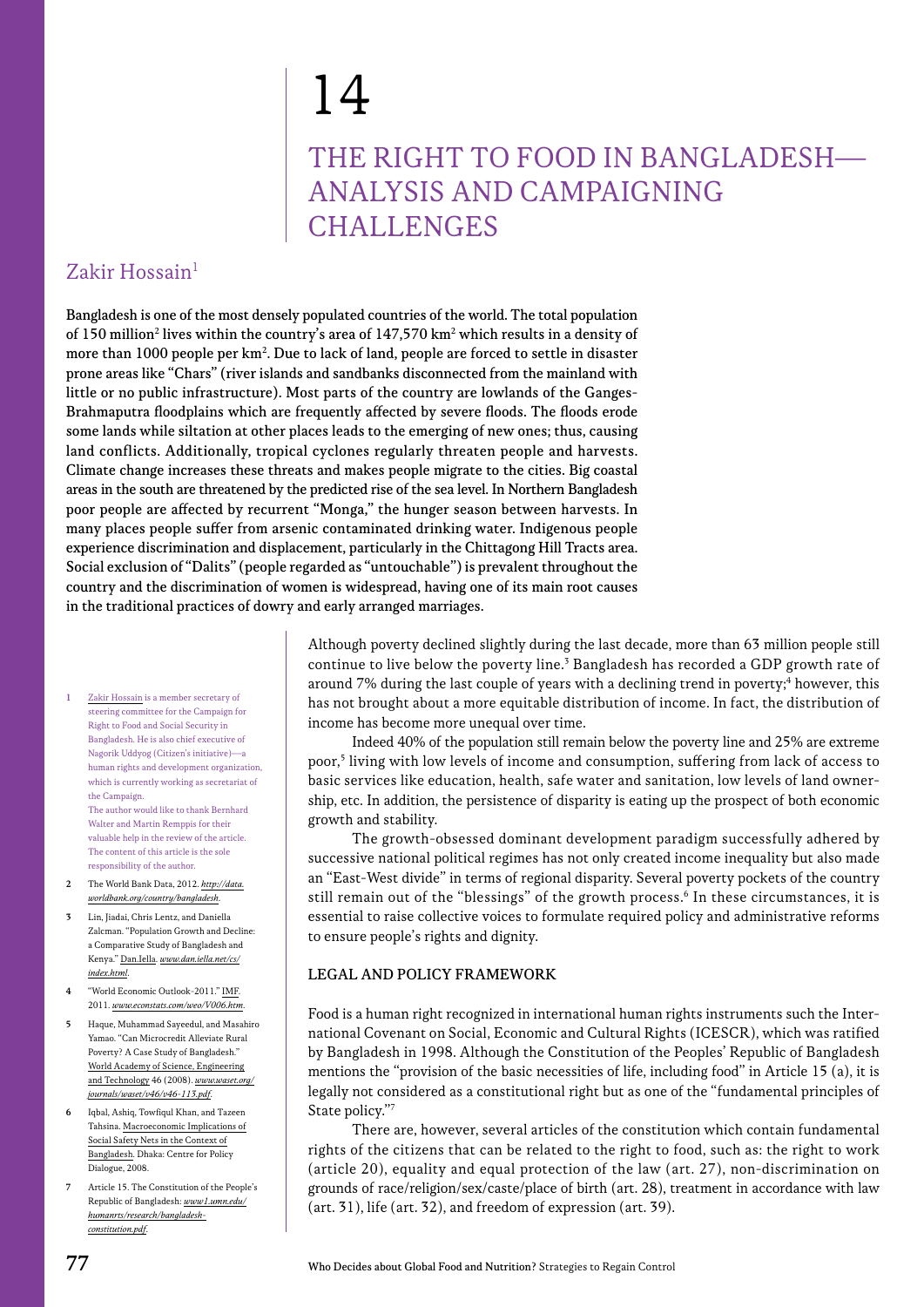#### Existing Social Safety Nets (SSN)

Broadly, there are two types of safety net programs in Bangladesh: food based and cash transfer based. Food based programs are rather large compared to cash transfer programs. Altogether, the government runs 67 Social Security programs with particular target groups:

There are 33 grant programs, of which 21 are cash transfer assistance (long and short term) mainly destined to aid financially the most vulnerable groups and twelve are seasonal grants that take the fom of in-kind transfers. The other 34 programs are classified in 23 social empowerment schemes, four programs dedicated to a micro-credit net, and seven programs for capacitating and job creation.

Not a single program has got nationwide coverage although social protection is highly needed across the country. Overlapping and duplication in terms of administration and supervisory departments and ministries as well as service recipients are very high. Inclusion of wrong people and exclusion of entitled people is common in practice. Leakage is widely reported and more prevalent among in-kind programs than among cash transfer programs.

- The following steps should be considered to improve the programs:
- A national social safety net policy should be adopted as guideline for resource allocation.
- The government should keep the promise to spend at least 3% of the GDP on basic social security schemes.<sup>8</sup>
- Allowances for old age people, widows, distressed women, and financially insolvent disabled schemes should be integrated and have national coverage.
- A separate program should be developed to identify the hard to reach areas and groups and to achieve full national coverage of the safety net schemes.
- All the long term regular schemes should be brought under one umbrella or ministry so that implementation is more coherent and transparent.
- Targeting should be done following participatory appraisal methods involving government organisations as well as NGOs and community based initiatives.

#### Food production

Today around 63 million Bangladeshis still do not have sufficient food to eat, although Bangladesh has reached near self-sufficiency in food production.<sup>9</sup> At the same time it is predicted that food production in Bangladesh will fall due to climate change effects.<sup>10</sup> Moreover about 60% of farmers are functionally landless, women's right to land is restricted, and farm sizes are often too small to support a family. In addition, 1% of arable land is being lost each year due to climate change and urbanization.11 Only 37% of the country's total area is arable land and 30% of the arable land is regularly subject to natural disasters, which means keeping the present food production sustained is an enormous challenge.<sup>12</sup> The following steps need to be taken urgently:

- Enact and enforce laws that guarantee all women the right to own land.
- Implement properly the existing land distribution acts.
- Ensure that corporations are held accountable for abuses of the rights to food, water, land and seeds.
- Expand employment generation programs significantly.
- Provide State support for small farmers with key tools and seeds, expanding irrigation, placing ceiling on land ownership, and promoting environmentally sustainable production.
- 8 Planning Commission. Sixth Five Year Plan FY2011–2015: Accelerating Growth and Reducing Poverty. Dhaka: Ministry of Planning of the Government of the People's Republic of Bangladesh, 2011. 167. [www.plancomm.gov.bd/Six-Five-Year-](www.plancomm.gov.bd/Six-Five-Year-Plan-2012/SFYP_Final%20Part_1.pdf)[Plan-2012/SFYP\\_Final%20Part\\_1.pdf](www.plancomm.gov.bd/Six-Five-Year-Plan-2012/SFYP_Final%20Part_1.pdf).
- 9 Ahmed, Israq. "Aid Volatility and the Pattern of Education Spending in Bangladesh." Bangladesh Development Studies 34. 2 (2011).
- 10 "The Probable Impacts of Climate Change on Poverty and Economic Growth and the Options of Coping with Adverse Effect of Climate Change in Bangladesh." General Economics Division, Planning Commission, Government of the People's Republic of Bangladesh, and UNDP Bangladesh. May 2009.
- 11 "Day Observing Paper, Rural Women Day & World Food Day." Action Aid. 16 Oct. 2010. [www.hunger-free-planet.org/](http://www.hunger-free-planet.org/what-we-do/world-food-day-2010/rural-womens-day-world-food-day-2010-country-by-country#bangladesh) [what-we-do/world-food-day-2010/rural](http://www.hunger-free-planet.org/what-we-do/world-food-day-2010/rural-womens-day-world-food-day-2010-country-by-country#bangladesh)[womens-day-world-food-day-2010-country](http://www.hunger-free-planet.org/what-we-do/world-food-day-2010/rural-womens-day-world-food-day-2010-country-by-country#bangladesh)[by-country#bangladesh](http://www.hunger-free-planet.org/what-we-do/world-food-day-2010/rural-womens-day-world-food-day-2010-country-by-country#bangladesh).
- 12 Khan, Asadullah. "Food Security for Bangladesh." The Daily Star. 29 Oct. 2011. [www.thedailystar.net/newDesign/news-details.](www.thedailystar.net/newDesign/news-details.php?nid=208325) [php?nid=208325](www.thedailystar.net/newDesign/news-details.php?nid=208325).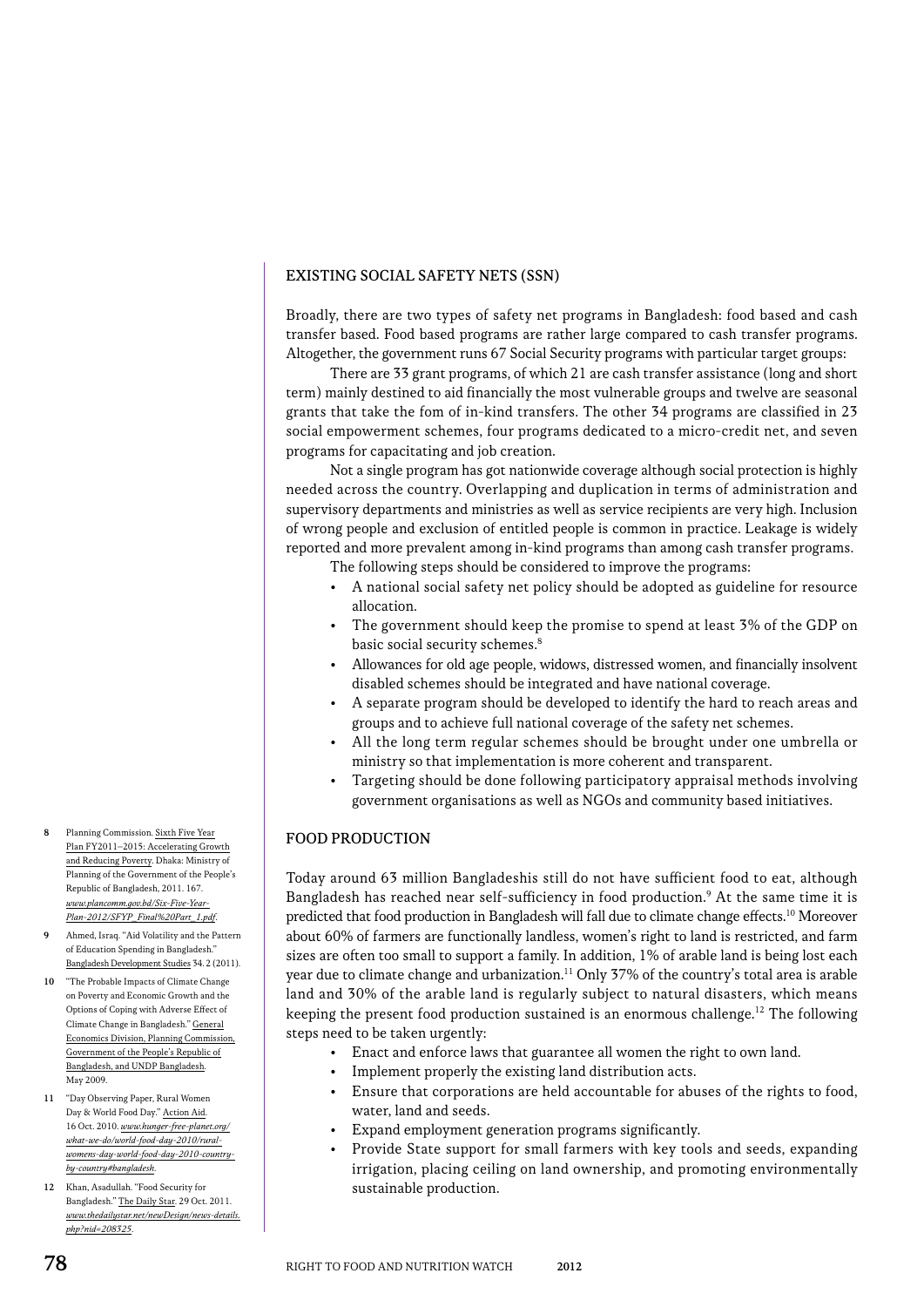#### Campaign on Right to Food and Social Security

The Campaign on Right to Food and Social Security (RtF&SS) in Bangladesh is a network of concerned organizations and individuals committed to work towards establishing the people's fundamental entitlements. It was formally launched on World Food Day 2011 (16 October), with a public rally for effective market monitoring by the government to keep food prices stable and demanding that the right to food is recognized as constitutional right. The campaign has decided to work on the following issues:

- Ensure proper implementation, distribution and monitoring of the social safety net programs in Bangladesh.
- Establishment of legal and policy measures (Social Security Bill, Constitutional Rights, 100 days Work Guarantee, etc.).
- Public interest litigation (PIL) on right to livelihood and food.
- Control and monitoring of food grains in the market (fighting cartel monopoly).
- Monitor land reform measures with the distribution of government land to landless people.
- Promote disaster risk reduction and monitor relief and rehabilitation operations after disaster.

The campaign has already gained national visibility with a number of activities, such as rallies, trainings, workshops, seminars, monitoring of safety net programs, and the preparation for filing court cases.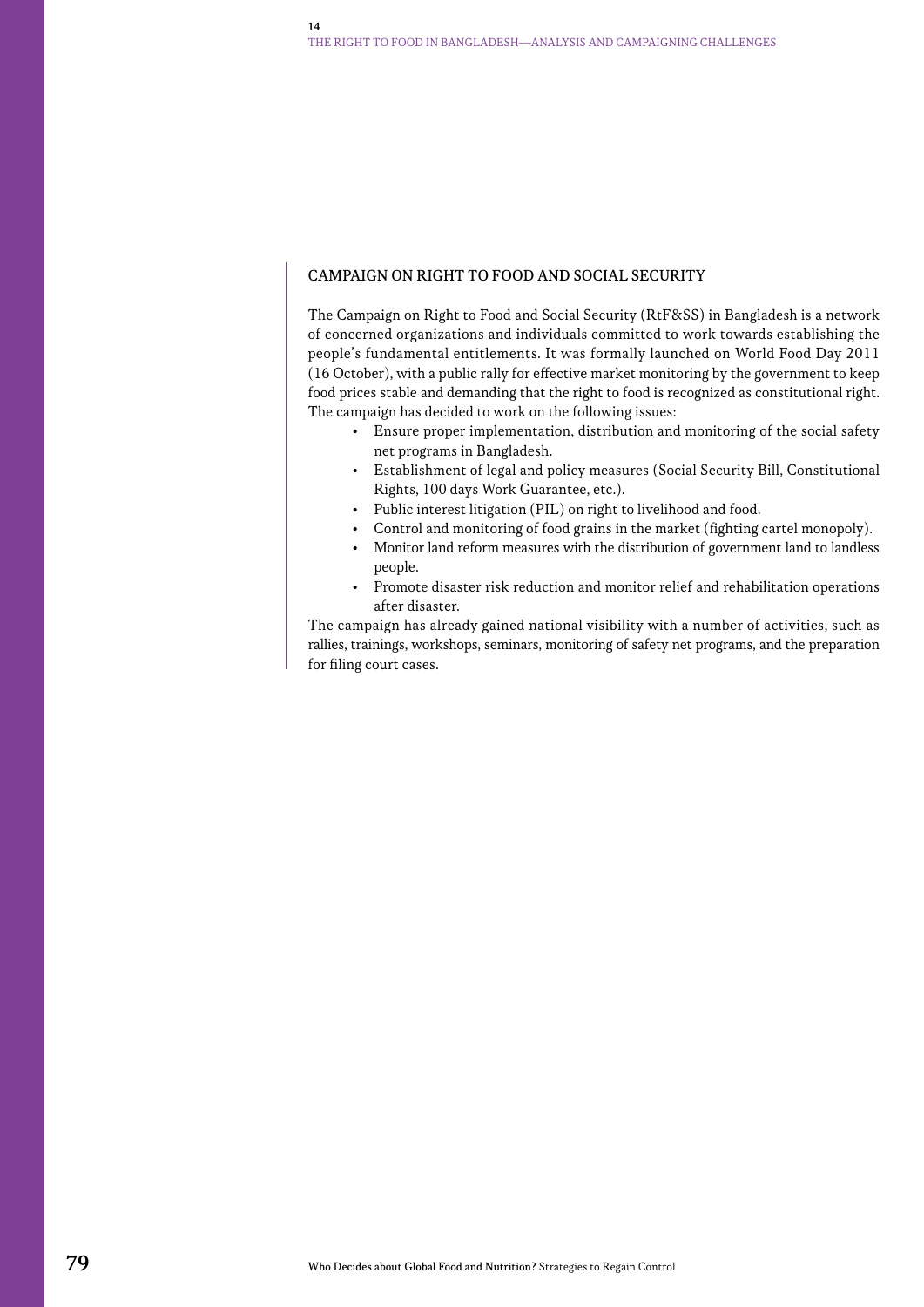# 15

## The Legal Framework Governing THE RIGHT TO ADEQUATE FOOD IN THE **PHILIPPINES**

### Aurea Miclat-Teves and Maria Socorro I. Diokno1

In 2008 the Philippines was ranked as the fifth country in the world with the most number of hungry people, half of whom were women and children.<sup>2</sup> Out of about 95 million Filipinos, over 70% live on less than \$1.25 a day.<sup>3</sup> Many Filipinos cannot meet their basic food needs because the daily minimum wage has not kept pace with rising food prices.

- Aurea G. Miclat-Teves is the vice president of FIAN International and concurrently the president of FIAN Philippines. In the Philippines she is the founder and executive director of the Project Development Institute, an organization working on asset reform and rural development for peasants and indigenous communities. She is an expert on rural development work and has written extensively on the rights-based approach to governance, specifically asset reform. Maria Socorro I. Diokno is the director of the Free Legal Assistance Group in the Philippines. She is an internationally recognized expert on human rights. She has a wide-ranging experience on human rights and has written extensively on the subject. The authors would like to thank Bernhard Walter, Martin Remppis, Christine Campeau, and Biraj Patnaik for their valuable help in the review of the article. The content of the article is the sole responsibility of the authors.
- 2 Digal, Santosh. "Hunger Growing as 40 per Cent of Filipinos Lack of Food." Asia News. 11 June 2008. [www.asianews.it/news-en/](www.asianews.it/news-en/Hunger-growing-as-40-per-cent-of-Filipinos-lack-of-food-13682.html) [Hunger-growing-as-40-per-cent-of-Filipinos](www.asianews.it/news-en/Hunger-growing-as-40-per-cent-of-Filipinos-lack-of-food-13682.html)[lack-of-food-13682.html](www.asianews.it/news-en/Hunger-growing-as-40-per-cent-of-Filipinos-lack-of-food-13682.html).
- 3 Papademetriou, Minas K., et al., eds. Rice Production in the Asia-Pacific Region: Issues and Perspectives. Bangkok: FAO, 2000. [www.fao.org/docrep/003/x6905e/](www.fao.org/docrep/003/x6905e/x6905e04.htm) [x6905e04.htm](www.fao.org/docrep/003/x6905e/x6905e04.htm).
- 4 "First Quarter 2012 Self-Rated Hunger Incidence Survey." Social Weather Stations. 11 May 2012. <www.sws.org.ph/>.
- 5 Virola, Romulo, A., "One Family Per 100 was Lifted Out of Food Poverty in 2009." National Statistics Coordination Board. 8 Feb. 2011. [www.nscb.gov.ph/poverty/2009/](www.nscb.gov.ph/poverty/2009/default.asp) [default.asp](www.nscb.gov.ph/poverty/2009/default.asp).
- The results of the 7<sup>th</sup> National Nutrition Survey (NNS) in 2008 conducted by the Food and Nutrition Research Institute (FNRI) show that there was a significant increase in the proportion of children aged 0–5 years who were underweight (a direct hunger indicator) from 24.6% in 2003 to 26.2% in 2008. [www.fnri.dost.gov.ph/images/](www.fnri.dost.gov.ph/images/stories/7thNNS/nns_result.pdf) [stories/7thNNS/nns\\_result.pdf](www.fnri.dost.gov.ph/images/stories/7thNNS/nns_result.pdf).
- 7 International Covenant on Economic, Social and Cultural Rights; Convention on the Elimination of All Forms of Discrimination Against Women; Convention on the Rights of the Child; Protocol II to Geneva Conventions; and the International Code of Marketing of Breast-milk Substitutes.

A survey conducted in March 2012 shows that 23.8% of Filipino households claimed to have experienced hunger or have gone hungry at least once in the past three months.<sup>4</sup> This surpassed the 23.7% record high hunger rate in December 2008 in the middle of the food price crisis. The latest hunger figure translates to an estimated 4.8 million hungry families. Meanwhile, this first quarter data from the survey showed that 55% considered themselves poor and 37.3% considered themselves food-poor.

The number of Filipinos living in poverty increased by 4.4% between 2006 and 2009, from 22.2 million to 23.1 million.<sup>5</sup> Slower economic growth in the Philippines and abroad, and a soft domestic labor market threaten to push more Filipinos into poverty.

As a result, the Philippines will most likely miss the Millennium Development Goals of halving the proportion of poor households living below the food threshold and halving the proportion of underweight children below five years old by 2015.<sup>6</sup>

In addition to the ratification of the most important international treaties dealing with the right to adequate food  $(RtAF)$ ,<sup>7</sup> the government has adopted a vast array of laws purportedly to ensure the availability, accessibility and safety of food for its population. Yet it fails to realize the RtAF. This is due to certain provisions of various laws that are not coherent, not complementary, and at times, even in conflict with each other. These make the efforts of government to address the food problem highly unstable and the results unsatisfactory.

An assessment of the Philippine Legal Framework (PLF) governing the right to food was conducted in 2008.<sup>8</sup> The review of the policies included the legally binding international instruments, the 1987 Constitution, and specific laws governing the RtAF. The Philippines Constitution does not explicitly recognize the RtAF nor does a specific law on the right to food exist. RtAF recognition is rather inferred from various provisions and constitutional intent regarding the improvement of the quality of life for all, social justice, agrarian reform, and rights of subsistence. The analysis of the different policies related to food focused mainly on three criteria—availability, accessibility and safety.

Food availability laws relate to agrarian reform, agricultural policy, and trade measures as determinants of people's access to land, agricultural productivity, and food supply. The main conclusions of the assessment were that in response to the accession of the Philippines to the 1994 General Agreement on Tariffs and Trade (GATT) and the inclusion of agricultural products to this commitment, the Philippines passed several laws that provided trade remedies that could mitigate unfair trade practices, or undesirable reactions to sudden surges in imports due to the opening of the Philippines' borders. These laws<sup>9</sup> came even later than Republic Act (RA) 8435 that defines measures to modernize the country's agriculture and fisheries sectors to make them competitive in the market.<sup>10</sup> The tariffication of quantitative restrictions in agricultural products similarly gave way to the passage of RA 8178 (Agricultural Tariffication Act).

These laws were meant to protect local producers from the vagaries of liberalized trading in agricultural products. However, the Agricultural Tariffication Act had the effect of repealing laws that provided for prohibitions and quantitative restrictions on the importation of agricultural products such as onions, potatoes, garlic, coffee, livestock, seeds, and tobacco.11 In general, the Agricultural Tariffication Act removed the protection granted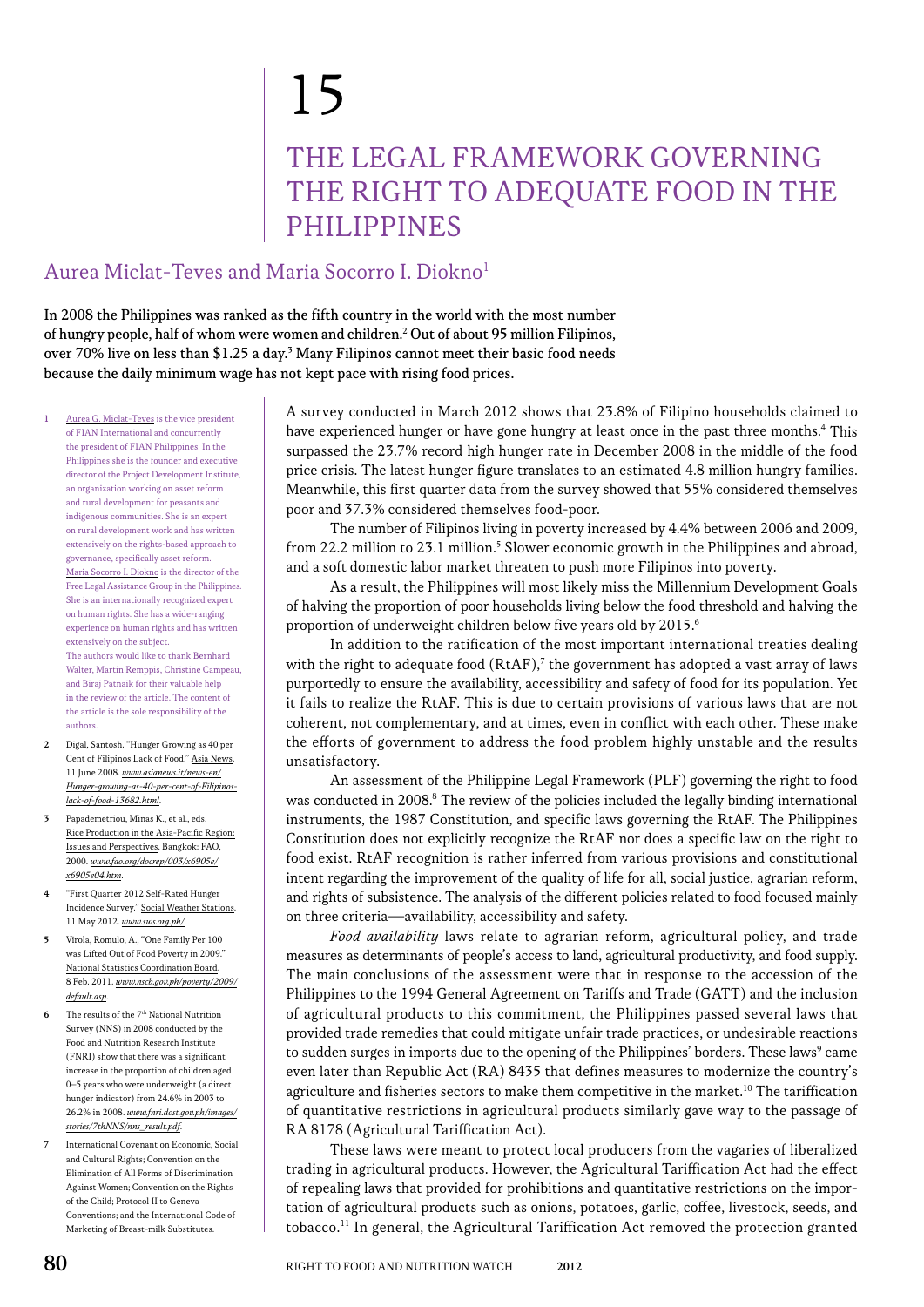- 8 De los Reyes, Virgilio, and Maria Socorro I. Diokno. The Philippines' Right to Food: an Assessment of the Philippine Legal Framework Governing the Right to Food. Rome: FAO, 2010. [www.fao.org/righttofood/](www.fao.org/righttofood/publi10/PHILIPPINES_assessment_vol2.pdf) [publi10/PHILIPPINES\\_assessment\\_vol2.pdf](www.fao.org/righttofood/publi10/PHILIPPINES_assessment_vol2.pdf). This document is available on the Watch website: [www.rtfn-watch.org/en/home/](http://www.rtfn-watch.org/en/home/watch-2012/main-sources) [watch-2012/main-sources](http://www.rtfn-watch.org/en/home/watch-2012/main-sources).
- 9 Republic Act No. 8751 of the Philippines (Subsidies), Republic Act No. 8752 of the Philippines (Anti-Dumping) and Republic Act No. 8800 of the Philippines (Safeguard Measures).
- 10 Republic Act 8435 is also known as AFMA or Agriculture and Fisheries Modernization Act and took effect on 9 February 1998.
- 11 See Section 4 of Republic Act No. 8178 of the Philippines.
- 12 See Section 4 of Republic Act No. 8178 of the Philippines in relation to Section 23(10) of Republic Act No. 7607 of the Philippines. For the impact of the ASEAN Free Trade Agreement on the Philippines see also: [www.seacouncil.org/seacon/images/stories/](www.seacouncil.org/seacon/images/stories/publications/afta_philippine.pdf) [publications/afta\\_philippine.pdf](www.seacouncil.org/seacon/images/stories/publications/afta_philippine.pdf). For the impact of the Agriculture and Fisheries Modernization Act see also: [www.ifpri.org/sites/default/files/publications/](www.ifpri.org/sites/default/files/publications/ifpridp00827.pdf) [ifpridp00827.pdf](www.ifpri.org/sites/default/files/publications/ifpridp00827.pdf).
- 13 De los Reyes, and Diokno. op. cit.
- 14 This is reckoned from 21 October 1972 upon the passage of Presidential Decree 27(1972).
- 15 Agrarian reform is very slow and has many backlogs. In Luzon Island alone, farmers reported 58,101.87ha of land have yet to be released under the agrarian reform program. Save Agrarian Reform Alliance. "Luzon-Wide Consultation and Assessment on Agrarian Reform/CARPER: Synthesis." Focus on the Global South. 11 Apr. 2012. [www.focusweb.org/philippines/state-of](www.focusweb.org/philippines/state-of-agrarian-reform-report-2012/article/583-luzon-wide-consultation-and-assessment-on-agrarian-reformcarper-synthesis)[agrarian-reform-report-2012/article/583](www.focusweb.org/philippines/state-of-agrarian-reform-report-2012/article/583-luzon-wide-consultation-and-assessment-on-agrarian-reformcarper-synthesis) [luzon-wide-consultation-and-assessment-on](www.focusweb.org/philippines/state-of-agrarian-reform-report-2012/article/583-luzon-wide-consultation-and-assessment-on-agrarian-reformcarper-synthesis)[agrarian-reformcarper-synthesis](www.focusweb.org/philippines/state-of-agrarian-reform-report-2012/article/583-luzon-wide-consultation-and-assessment-on-agrarian-reformcarper-synthesis).
- 16 Physical accessibility to food is made more difficult due to land grabbing. See report: Daniel, Shepard and Anuradha Mittal. The Great Land Grab: Rush for the World's Farmland Threatens Food Security for the Poor. Oakland: the Oakland Institute, 2009. [www.oaklandinstitute.org/sites/](www.oaklandinstitute.org/sites/oaklandinstitute.org/files/LandGrab_final_web.pdf) [oaklandinstitute.org/files/LandGrab\\_final\\_](www.oaklandinstitute.org/sites/oaklandinstitute.org/files/LandGrab_final_web.pdf) [web.pdf](www.oaklandinstitute.org/sites/oaklandinstitute.org/files/LandGrab_final_web.pdf).

to small farmers from importation of agricultural products that are produced in sufficient quantity in the country.<sup>12</sup>

The study also showed that there are no safeguards to cushion the negative effects of food price volatility that affects first the most vulnerable groups.<sup>13</sup> In addition, it warned that the obligation to respect the RtAF could be seriously affected by the implementation of laws such as the Biofuels Act, if their implementation is not integrated into an over-all agricultural plan and a national food policy.

Regarding the status of Agrarian Reform in the Philippines, it appears that the redistribution of land under the agrarian reform program remains unfinished after more than  $36$  years.<sup>14</sup> Access to land by farmers tilling or working on private agricultural land remains unreachable to around 1.4 million supposed beneficiaries working on 1.8 million hectares of land<sup>15</sup>

Food accessibility laws incorporate both the physical and economic dimensions of access to food. Physical accessibility laws are so far limited to mobility such as ramps for persons with disabilities and do not focus on enhancing people's physical access to land to grow their own food.<sup>16</sup> Existing laws on economic accessibility do not have sufficient impact as they do not make food affordable for everyone. Laws on prices just refer to the requirement of price tags, while price regulation or price control is only used during calamities or emergency situations. Laws on wages and income are insufficient and to some extent have negative effects like the one-year ban on wage hikes. Credit laws do not address easy access to loans for small holders but enumerate rigid requirements and guidelines. Worse, most existing laws are not properly or fully implemented. On the other hand, there are special laws for the most vulnerable; for example, one requires day care centers to provide a feeding program, nutritional monitoring, and supplementary feeding as it considers that food deprivation is a form of child abuse. Also, the Senior Citizens Law provides discounts for elderly people, especially on basic food items. However, the right to food of people with disabilities or people living with HIV and the specific obstacles they face are not legally recognized nor subject to particular attention. Widely discussed is the Government's Pantawid Pamilyang Pilipino Program (4Ps) Conditional Cash Transfer Program (CCT) that entitles all extreme poor families with children below 14 to receive financial support if regular health checks are received and the children attend school. The program improves children's economic access to food. Despite the remarkable coverage, the 4Ps CCT is criticized because of the limited quality and availability of the conditioned services and the focus on one aspect of poverty, whereas others are neglected. It is not part of a coherent food policy.

Food safety laws refer to the nutritive quality of food, safety standards and regulations, and sanitation that ensure that food available for consumption contains enough nutritive values and is free from contaminants and other harmful microorganisms. These include aspects of food fortification, salt iodization, breastfeeding/milk code or food safety standards, whose inspection, monitoring and regulation are the responsibilities of the Food and Drug Administration, National Meat Inspection Service, and Local Government Units.

In conclusion, the Philippine legal framework falls short of the imperatives for realizing the right to food. It does not sufficiently incorporate the State's human rights obligations to respect, protect and fulfill the right to food, including the State's obligations to provide or request international cooperation to do so. The main issues to tackle are:

The lack of a national food policy to serve as overarching framework to address hunger that results in incoherent, non-complementary and even conflicting legal mechanisms. This situation has led to major problems in program planning and implementation.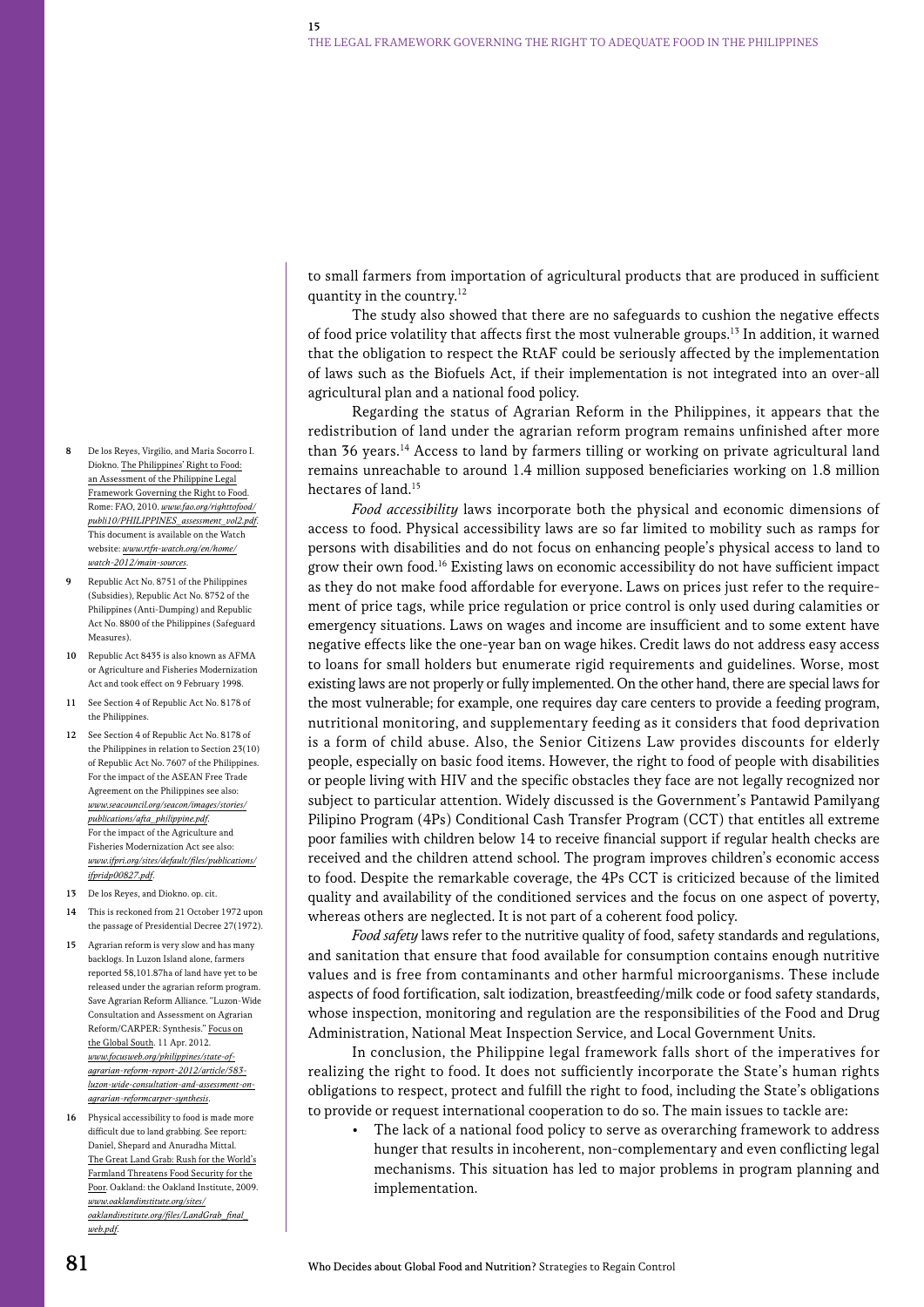- The weak political will of the government to eradicate hunger that is reflected in the national budget. In 2012 only Php70.8 billion (around \$1.65 billion) was allocated to the departments of agriculture and agrarian reform compared to Php106.9 billion (around \$2.8 billion) for the defense department.<sup>17</sup>
- Complaint and recourse mechanisms with regard to violations of the RtAF are formally in place but are insufficient and inefficient in practice.
- The national human rights institutions have limitations in their mandate and give less attention to economic, social, and cultural rights violations, especially of the right to food, in comparison with civil and political human rights violations.

#### Strategies to regain control: Moving forward

The participation of all sectors in the design and implementation of changes affecting the RtAF is required. Therefore a consultation process at the local, national, and regional levels should be set up in order to review, revise, and monitor laws, policies, and programs related to food, and to conduct a massive information and education campaign on RtAF, including the development of a RtAF curriculum for training and education. This is necessary to be able to build a campaign on the RtAF to advocate for a coherent national food policy.

Three crucial steps may help resolve the complex, serious and persistent problems brought about by hunger:

- First, the adoption of a national food policy, with the full and active participation of all actors concerned, including those most vulnerable to hunger, along the lines recommended by the United Nations Committee on Economic, Social and Cultural Rights (CESCR) in General Comment No. 12 (1999) and the FAO's Voluntary Guidelines on the Right to Food (2004).
- Second, using the national food policy to rationalize the legal framework governing food by synchronizing laws, addressing contradictions in policy objectives, correcting flaws and ambiguities, repealing laws that obstruct the realization of the RtAF, aligning the national budget to the national food policy, enhancing the mandates of the national human rights institutions, and improving the process of law-making.
- *Third*, capacity development on the right to adequate food, and the promotion of the rights based approach for the establishment and implementation of the national policy governing the right to adequate food for all and to monitor the State's human rights accountability.

In sum, what is most needed in the Philippines is a strong, right-to-adequate-food approach in order to straighten out the current legal framework which, through inefficient and unproductive measures undermines the efforts of civil society to claim their rights and monitor State actions.

The new focus must be consistent with the human rights system. This will allow the Philippines to overcome its historical trend of inequality and have the chance to base its development on consensus, inclusion, and dignity. Toward this end, various civil society organizations (CSOs) deemed fit to initiate a campaign focusing on the right to adequate food as a means of highlighting the issues and to encourage other sectors to participate in addressing the problems brought about by hunger and poverty in the country.<sup>18</sup>

- 17 General Appropriations Act, Fiscal Year 2012. [www.dbm.gov.ph/?page\\_id=775](www.dbm.gov.ph/?page_id=775)
- 18 Campaign on the Right to Adequate Food contact: Aurea Miclat-Teves, President, FIAN Philippines. E-mail: fian.philippines@gmail.com.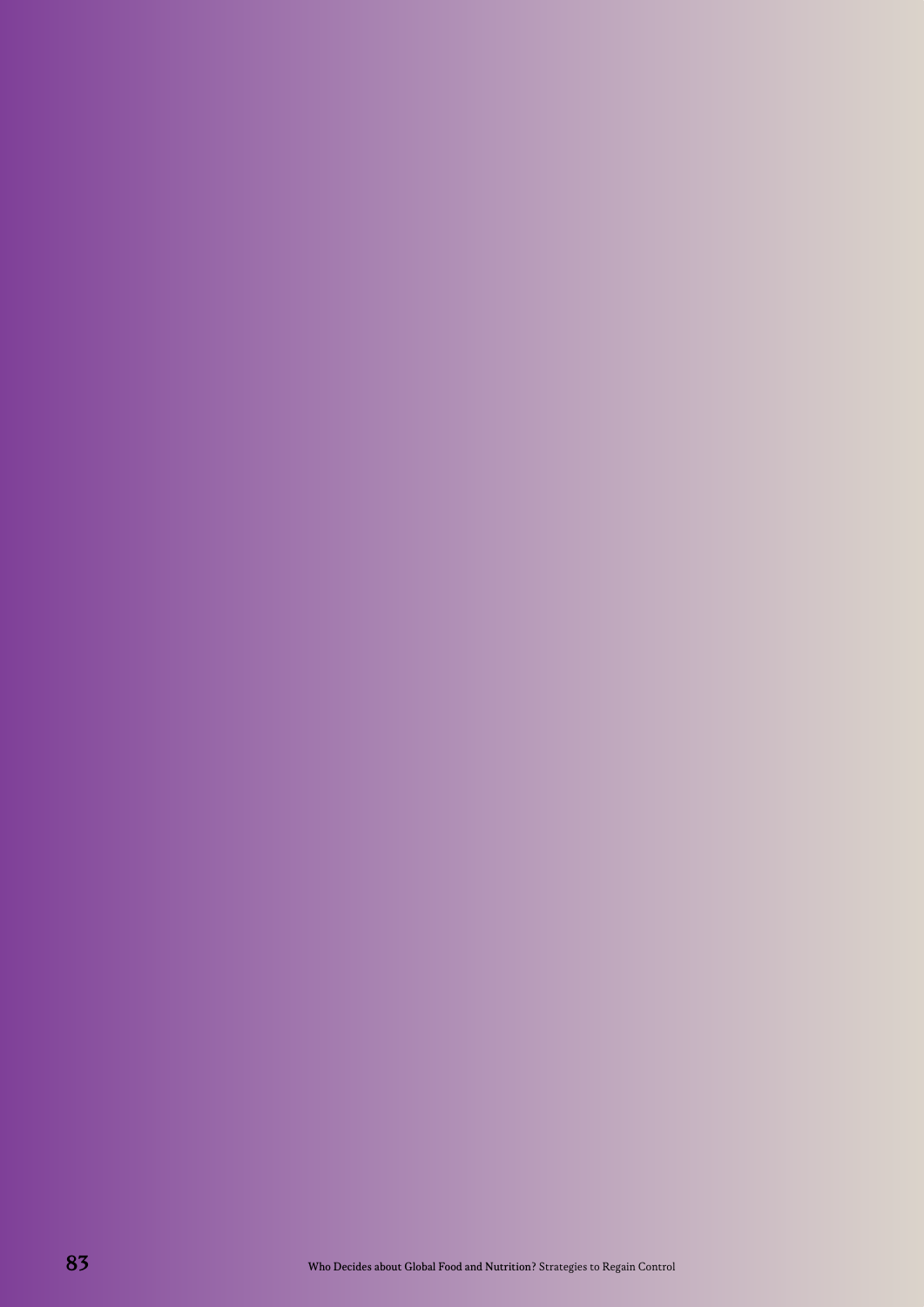This year's issue of the Watch presents a panorama of correlations between the power of decision making and the persistence of hunger and malnutrition. These correlations are diverse and context-bound. However, there is a common denominator: the likelihood that a social group is affected by hunger and malnutrition is determined by its influence in local, national and global decision making.

The question of who decides about global food and nutrition is fundamental to improve food security and nutrition. Both analysis and action regarding the power to decide are determined by a fundamental choice of perspective which follows three key questions: what is the role of social groups affected by hunger and malnutrition in the current power play on food and nutrition? What is the role of the other concerned actors, particularly governments, intergovernmental institutions, and the private sector? Which instruments and strategies have proven most effective for regaining people's control over those decisions that affect their food and nutritional situation?

This choice of perspective is grounded in the human rights approach, which by definition is centered on the rights holders. A human rights analysis, as applied in the articles of the Watch, helps to identify the role of rights holders in relation to the performance of the duty bearers and other actors such as the private sector and to assess public policy. Human rights action has been instrumental to achieve, defend, and effectively use political space in local, national, and global governance on food security and nutrition.

The main conclusions that can be drawn from the 2012 issue of the Watch are as follows:

- 1. Before you go hungry, you have already lost control. We can no longer accept future food emergencies, conflicts, riots or even chronic hunger as consequences of natural disasters or anonymous market failures. We understand that these phenomena, which lead to terrible living conditions for hundreds of millions of people, actually are caused by the loss of control of people over their food and nutrition, and are linked to peoples' struggle for their right to self-determination and food sovereignty. There is a daily and desperate struggle for survival at the household, community, and national levels within a context of almost complete dependency, as described in the article on the food crisis in the Sahel region and East Africa. Sometimes the affected people have protested against the political and economic elites, as illustrated by the correlation between land grabbing and corruption during the Arab Spring. However, most of those at risk of hunger, as in the case of those suffering from increased food dependency in Mexico aggravated by trade liberalization, opt for migration. They suffer extreme levels of discrimination and exploitation to enable the survival of their families.
- 2. Participative governance on food security and nutrition is possible. With the reform of the Committee on World Food Security (CFS) in 2009, an innovative way of inclusive governance has been established, with a particular breakthrough for those civil society groups that traditionally have been excluded from decision making processes on all levels: peasants, smallholder farmers, agricultural and food workers, artisanal fisherfolk, pastoralists, indigenous peoples, landless, urban poor, and, in each of these constituencies, women and youth. Their representatives now have a recognized political space in global decision making on food security and nutrition, which indeed is a new model for people's participation in governance on all levels. In very clear terms, the Africa Regional Civil Society Organization consultation in Brazzaville in April 2012 stated: "[w]e recognize the relevance and importance of the CFS and its inclusive method of work, and we request this approach be put in practice at all levels."
- 3. At the same time, there is an ongoing trend of increased and unregulated influence of corporate and financial actors over global food and nutrition chains. This is intimately linked with financial speculation and the grabbing of natural resources. The current food price volatility is essentially caused by speculation in financial markets, but the effect of volatile prices on real markets depends on how agribusiness influences the global value chains and global production networks. Agribusiness and nutrition companies effectively use the unregulated space for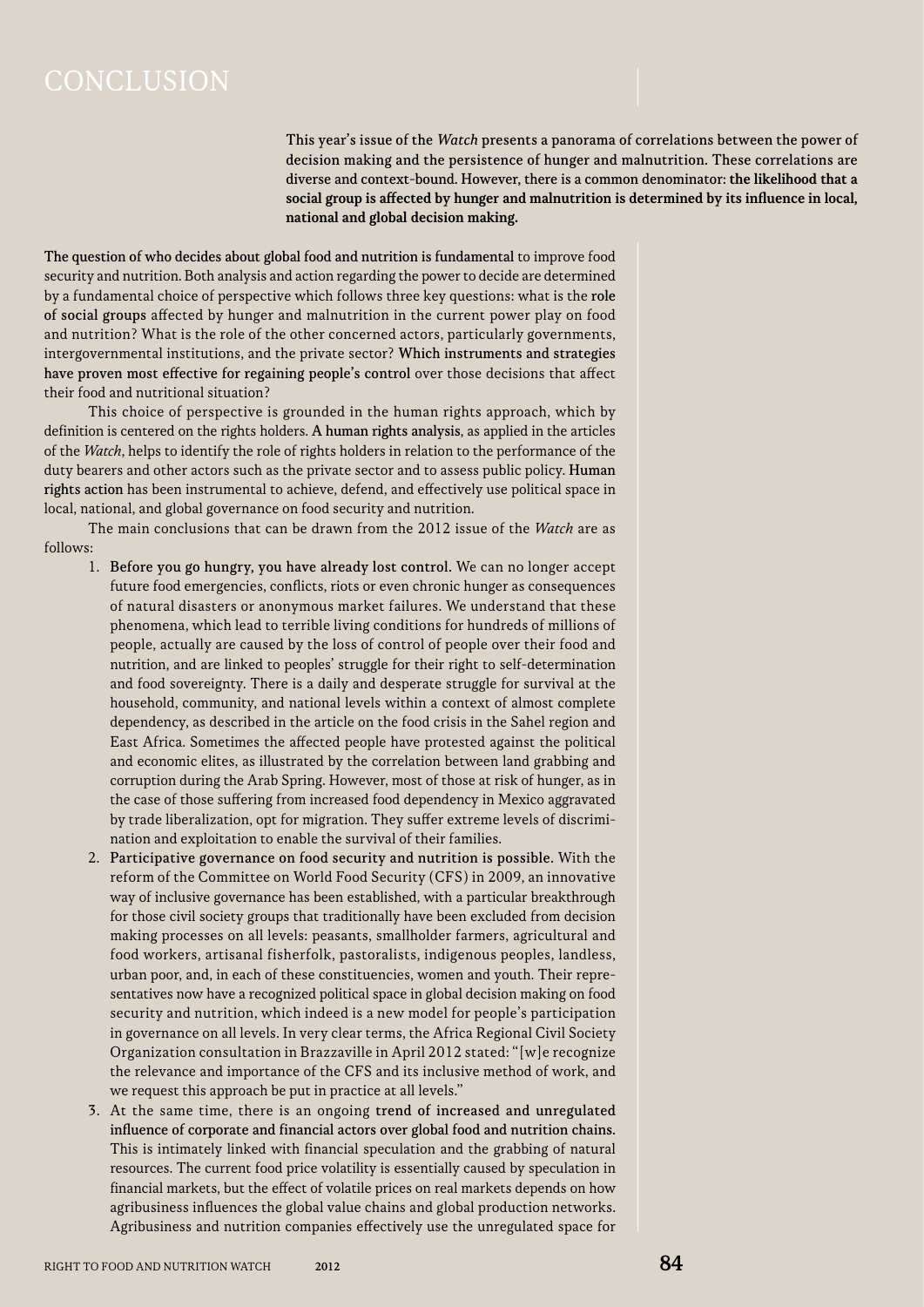their profit-oriented purposes, or successfully use their influence in adjusting the rules to their interests and convenience, as is illustrated in the articles on Paraguay and Mexico.

- 4. There is a worrying trend that the lessons learned about the social determinants of nutrition are increasingly sidelined by well-funded global public private partnerships (PPP) that focus on direct short-term intervention strategies. While social determinants of nutrition correspond to the conditions in which people are born, grow, live, work, and age, including the circumstances regarding inequality of wealth and power, there is the clear tendency for company-driven strategies to replace the holistic approach by medicalized direct intervention, especially in the field of maternal, infant and young children's health and nutrition. UN bodies and governments are well advised to heed the multitude of conflicts of interest inherent in these global PPP initiatives. What is most needed is for existing regulations, such as the International Code of Marketing of Breast-milk Substitutes, to be enforced and human rights-based accountability frameworks strengthened, enabling people to hold governments and companies accountable including legally and financially at the local, national, and global levels.
- 5. New and important human rights-based strategies to regain control have advanced in the last few years with long-lasting repercussions on food and nutrition. The longstanding struggle for indigenous peoples' rights and the substantial progress achieved by the UN Permanent Forum of Indigenous Peoples is a telling example. The new Guidelines on Responsible Governance on Tenure of Land, Fisheries and Forests, adopted in May 2012 by the CFS after an inclusive and participatory process is the first international instrument that applies a human rights approach on tenure of natural resources. The Maastricht Principles on extraterritorial obligations in the area of economic, social, and cultural rights endorsed in September 2011 by legal experts from all parts of the world is a milestone in the globalization of the human rights struggle with strong implications in the field of food and nutrition. Beyond the initiatives for stronger right to food accountability mechanisms on the national level reported in the Watch 2011, there are new upcoming processes in the Philippines and Bangladesh.
- 6. The challenge ahead: To occupy political space and fight for the primacy of human rights. It is difficult to imagine a turnaround in policies on hunger without a fundamental change in the way social groups most affected by hunger and malnutrition are included in decision making. As it has been demonstrated throughout the Watch 2012, this is essentially a human rights struggle, focused on the promotion and protection of the right to adequate food within the context of the indivisibility of all human rights. This process is intimately linked to the struggle for people's self-determination and food sovereignty. This perspective recalls the need to expand right to food coherence and accountability, particularly in relation to those policies on trade, investment, energy, climate and primary resources that are currently conducted by OECD countries. The right to food of people around the planet has primacy over the need to fuel cars and economies in the European Union or North America. The newly created political spaces for inclusive decision-making on food and nutrition can and must be used.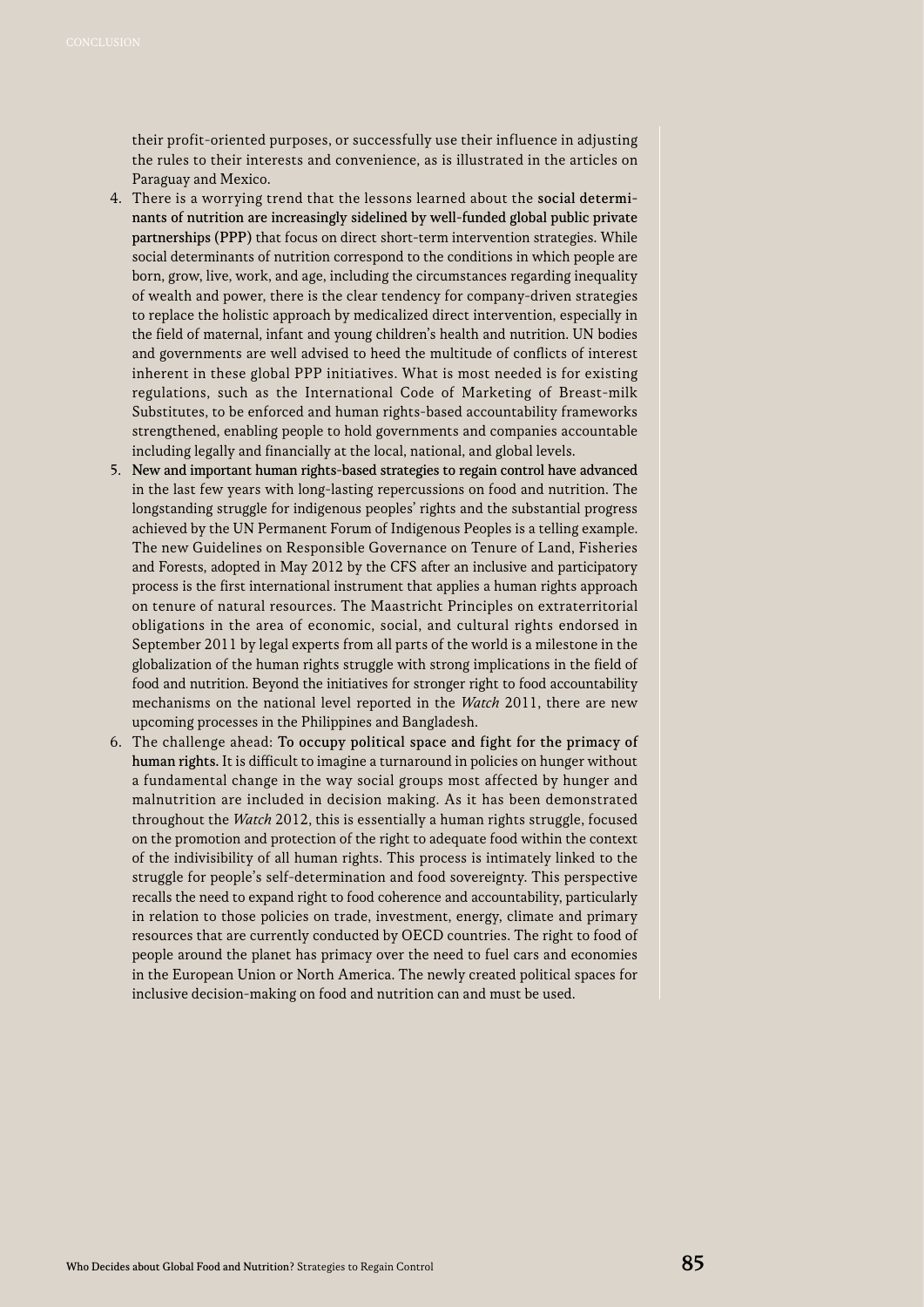## List of main sources available AT WWW.RTFN-WATCH.ORG

#### WHO DECIDES ABOUT GLOBAL FOOD AND NUTRITION? Strategies to regain control

- 01 CSM Working Group on GSF. "Contributions from CSO Consultations at Regional Conferences to the GSF First Draft." 15 May 2012. English, French, Spanish.
	- De Schutter, Olivier. "Mandate of the Special Rapporteur on the Right to Food: Submission to the Consultation on the First Draft of the Global Strategic Framework for Food Security and Nutrition of the Committee on World Food Security." 8 May 2012. English.
	- "Factsheet 1; the Global Strategic Framework for Food Security and Nutrition: a Right to Food Perspective." FAO. Mar. 2012. English, French, Spanish.
	- "Factsheet 2; Human Rights—a Strategy for the Fight against Hunger." FAO. Mar. 2012. English, French, Spanish.
	- Golay, Christophe, and Michaela Büschi. The Right to Food and Global Strategic Frameworks: the Global Strategic Framework for Food Security and Nutrition (GSF) and the UN Comprehensive Framework for Action (CFA). Rome: FAO, 2012. English.
	- "Global Strategic Framework for Food Security and Nutrition" CFS. July 2012. (Version to be approved in October 2012). English, French, Spanish.
	- International Food Security and Nutrition Civil Society Mechanism. "Civil Society Working Document on the Global Strategic Framework for Food Security and Nutrition." Dec. 2011. English, French, Spanish.
- 02 FAO, IFAD, and WPF. The State of Food Insecurity in the World: How does international price volatility affect domestic economies and food security? Rome: FAO, 2011. English, French, Spanish.
- 03 Gupta, Arun, Claudio Schuftan, Flavio Valente, Patti Rundall, and Radha Holla. "Ready to Use Therapeutic Food Is Not the Solution to Malnutrition". Letter. World Nutrition 3.4 (April 2012): 3, 4, 168–171. English.
	- Human Rights Council, 19<sup>th</sup> Session. "Report submitted by the Special Rapporteur on the Right to Food, Olivier De Schutter" (A/HCR/19/59). 26 Dec. 2011. English, French, Spanish.
- 04 "Guidelines on Cooperation between the United Nations and the Business Sector." UN, 2009. English.
	- • IBFAN Comments on the Children's Rights & Business Principles Initiative. English.
	- "Statement of Concern." Conflict of Interest Coalition. Sept. 2011. English.
	- "The Greed Revolution, Mega Foundations, Agribusiness Muscle In On Public Goods" ETC Group Communiqué 108 (2012). English.
- 05 "Civil Society Organizations' Proposals for the FAO Guidelines on Responsible Governance of Land and Natural Resources Tenure." Heidelberg: FIAN International, 2011. English, French, Spanish.
	- Committee on World Food Security, 38th (Special) Session. "Voluntary Guidelines on the Responsible Governance of Tenure of Land, Fisheries and Forests in the Context of National Food Security" (CFS 2012/38/2). Rome, 11 May 2012. English, French, Spanish.
	- International Food Security and Nutrition Civil Society Mechanism. "The Guidelines on the Tenure of Land, Fisheries and Forests Are a First Step, but Much More Is Needed to Ensure People's Rights to Land and Natural Resources." Rome, 11 May 2012. English, French, Spanish.
- 06 Amnesty International. Sacrificing Rights in the Name of Development: Indigenous Peoples under Threat in the Americas. London: Amnesty International Publications, 2011. English, French, Spanish.
	- Department of Economic and Social Affairs of the United Nations Secretariat. State of the World's Indigenous Peoples. New York: United Nations, 2009. English, French, Spanish.
	- United Nations General Assembly, 107<sup>th</sup> plenary meeting. "Declaration on the Rights of Indigenous Peoples" (61/295). 13 Sep. 2007. English, French, Spanish.
- 07 "Maastricht Principles on Extraterritorial Obligations in the Area of Economic, Social and Cultural Rights". 28 Sep. 2011. English, French, Spanish.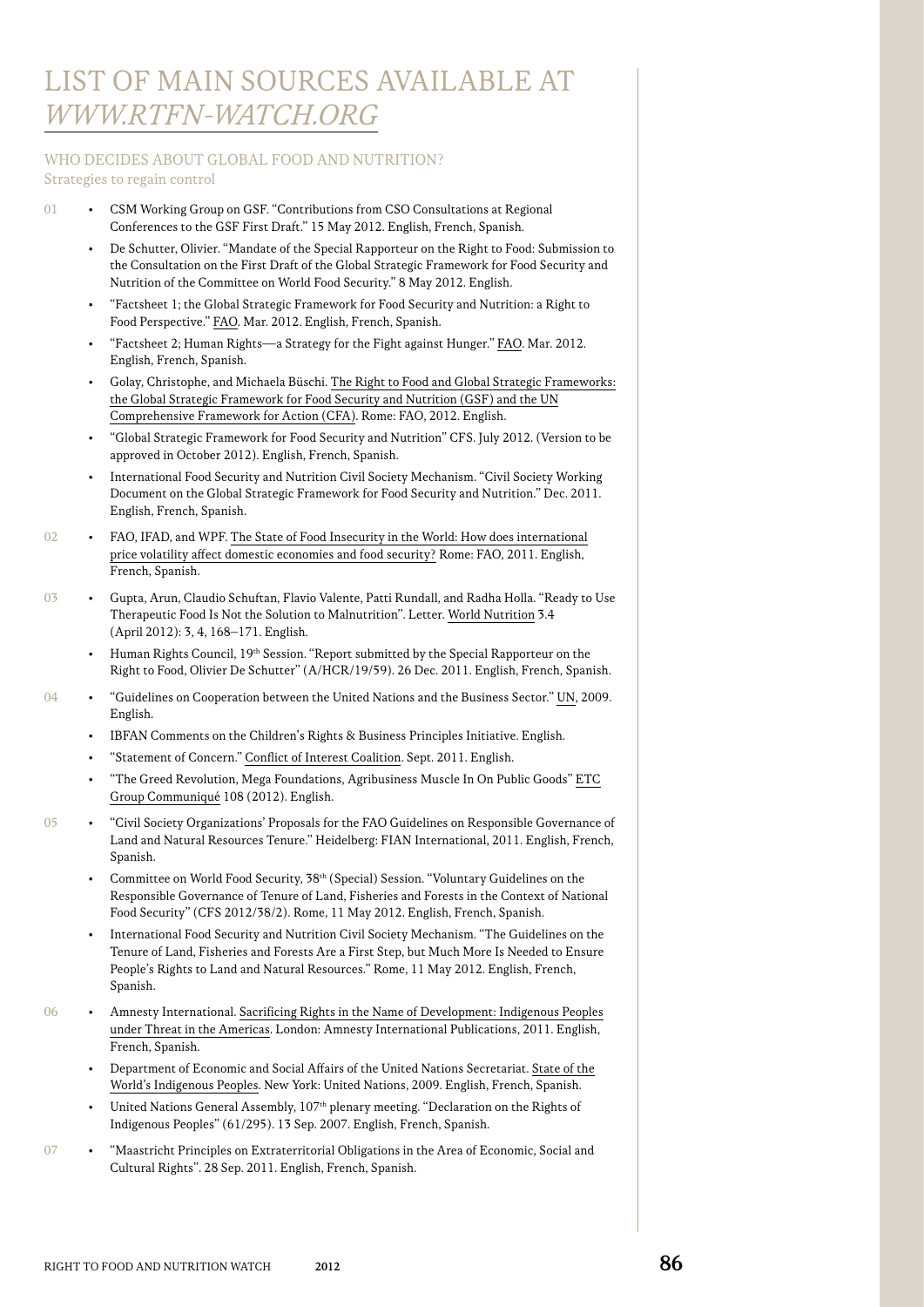#### REGIONAL AND NATIONAL REPORTS: Monitoring the Human Right to Food and Nutrition

| 08 | Aziz, Sahar, and Abdulla Musalem. Citizens, Not Subjects: Debunking the Sectarian Narrative<br>of Bahrain's Pro-Democracy Movement. Washington DC: Institute for Social Policy and<br>Understanding, 2011. English.                                                                                                                                    |
|----|--------------------------------------------------------------------------------------------------------------------------------------------------------------------------------------------------------------------------------------------------------------------------------------------------------------------------------------------------------|
|    | "National Fact-finding Commission Report." National Commission to Establish the Facts<br>about Corruption and Embezzlement. Nov. 2011. Arabic.                                                                                                                                                                                                         |
|    | "Report of the Parliamentary Committee to Investigate Public and Private Property of the<br>$\bullet$<br>State." March 2010. Arabic.                                                                                                                                                                                                                   |
| 09 | "A Dangerous Delay: The cost of the Late Response to Early Warnings in the 2011 Drought in<br>the Horn of Africa." Full report. Oxfam, and Save the Children. 18 Jan. 2012. English, French,<br>Spanish.                                                                                                                                               |
|    | "A Dangerous Delay: The cost of the Late Response to Early Warnings in the 2011 Drought<br>in the Horn of Africa." Summary. Oxfam, and Save the Children. 18 Jan. 2012. English,<br>French, Spanish.                                                                                                                                                   |
|    | "Farming Money: How European Banks and Private Finance Profit from Food Speculation<br>$\bullet$<br>and Land Grabs." Friends of the Earth Europe. 12 Jan. 2012. English.                                                                                                                                                                               |
| 10 | Anseeuw, Ward, et al. "Land Rights and the Rush for Land: Findings of the Global<br>$\bullet$<br>Commercial Pressures on Land Research Project". Rome: ILC, Jan. 2012. English.                                                                                                                                                                        |
|    | CFSI. "Are our Cars Running on an Empty Stomach? For an EU Policy Respectful of the<br>Right to Food." May 2012. English, French.                                                                                                                                                                                                                      |
|    | "(Bio)Fueling Injustice: Europe's Responsibility to Counter Climate Change Without<br>Provoking Land Grabbing and Compounding Food Insecurity in Africa." EuropAfrica. 2011.<br>English.                                                                                                                                                               |
|    | FAO, IFAD, IMF, OECD, UNCTAD, WFP, the World Bank, the WTO, IFPRI and the UN<br>$\bullet$<br>HLTF. "Price Volatility in Food and Agricultural Markets: Policy Responses." Policy Report,<br>2 June 2011. English                                                                                                                                       |
|    | High Level Panel of Experts on Food Security and Nutrition (HLPE). Price Volatility and<br>$\bullet$<br>Food Security Report. Rome: CFS, July 2011. English and French.                                                                                                                                                                                |
| 11 | Committee on Economic, Social and Cultural Rights, 48 <sup>th</sup> Session. "Consideration of<br>$\bullet$<br>reports submitted by States parties under articles 16 and 17 of the Covenant; Concluding<br>observations of the Committee on Economic, Social and Cultural Rights" (E/C.12/ESP/CO/5).<br>30 Apr.-18 May 2012. English, French, Spanish. |
|    | "Joint Submission to the Committee on Economic, Social and Cultural Rights on the Occasion<br>$\bullet$<br>of the Review. Spain's 5 <sup>th</sup> Periodic Report at the 48 <sup>th</sup> Session. Full Report." Civil Society<br>Organizations. May 2012. Spanish.                                                                                    |
|    | "Joint Submission to the Committee on Economic, Social and Cultural Rights on the Occasion<br>of the Review. Spain's 5 <sup>th</sup> Periodic Report at the 48 <sup>th</sup> Session. Executive Summary." Civil<br>Society Organizations. May 2012. English.                                                                                           |
| 12 | Report of the Special Rapporteur on the right to food, Olivier de Schutter. "Mission to<br>$\bullet$<br>Mexico." UN Human Rights Council. 17 Jan. 2012. English, French, Spanish.                                                                                                                                                                      |
| 15 | De los Reyes, Virgilio, and Maria Socorro I. Diokno. The Philippines' Right to Food: an<br>Assessment of the Philippine Legal Framework Governing the Right to Food. Rome: FAO,                                                                                                                                                                        |

2010. English.